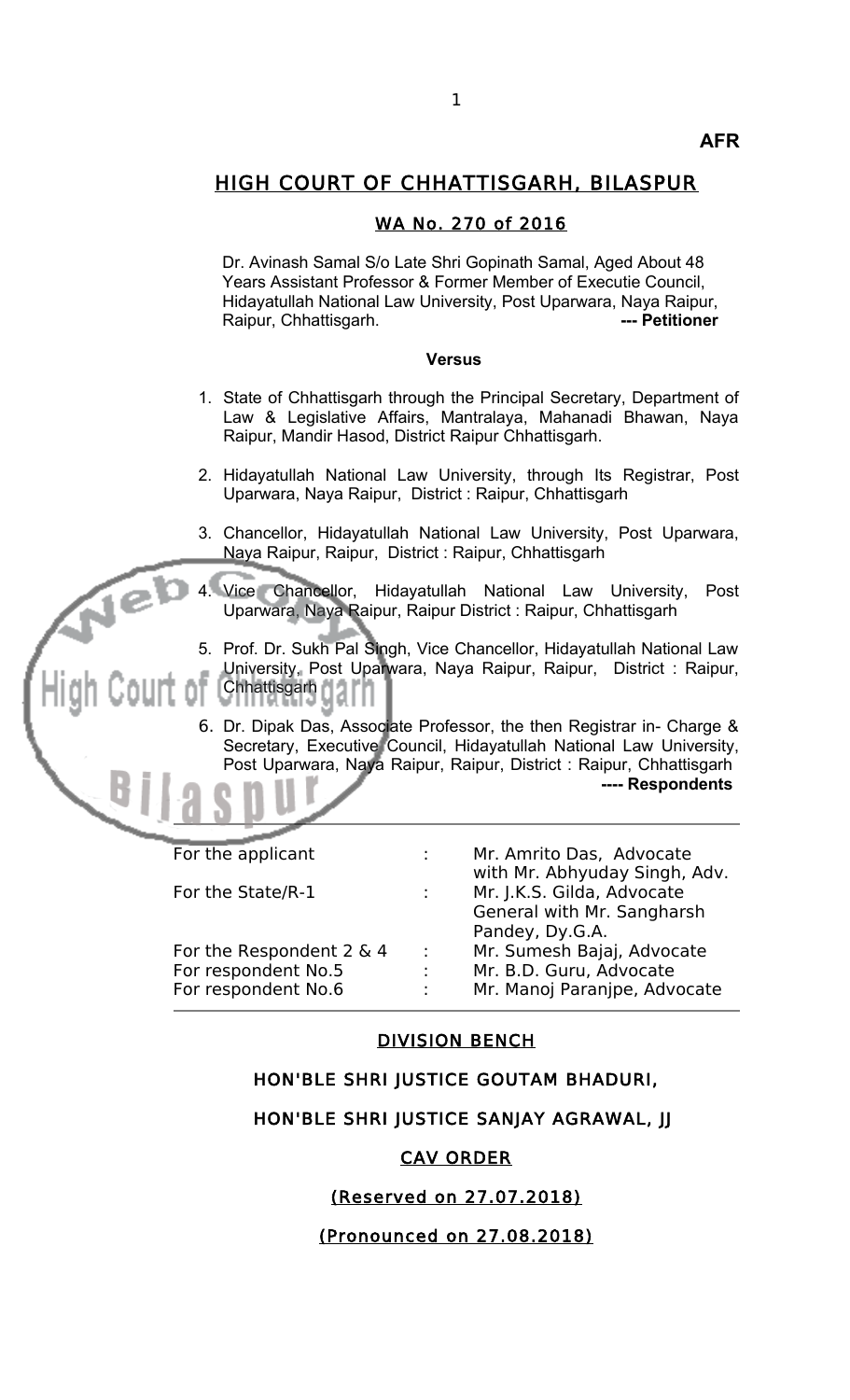# PER GOUTAM BHADURI, J

1. Challenge in this writ appeal is to the order dated 29.4.2016 passed by the learned single Judge in W.P(S) No.3714/2015 whereby the writ petition filed by the appellant herein was dismissed. The relief(s) sought in the petition at Para 10 are as follows:

# 10. RELIEF (S) SOUGHT :

10.1 It is prayed that this Hon'ble Court may kindly be pleased to issue an appropriate writ setting aside and quashing the order dated 02.12.2014 (Annexure P-1) passed by respondent no.3.

10.2 It is prayed that this Hon'ble Court may kindly be pleased to issue an appropriate writ declaring the Executive Council decision upon agenda No.4 on 06.09.2014 (Annexure P-2) to the extent it relates to **OLIT OF CHILITHE recommendation for extension of tenure of** respondent No.5 as being illegal.

> 10.3 It is also prayed that this Hon'ble Court may kindly be pleased to issue an appropriate writ directing the Registrar to rectify the minutes of the meeting of the Executive Council held on 06.09.2014 and place the same before the Chancellor for issuance of appropriate orders."

2. Learned counsel for the appellant would submit that the primary challenge is to the extension of tenure of respondent no.5 Prof. (Dr.) Sukhpal Singh, Vice Chancellor of Hidayatullah National University of Law. It is contended that the extension of period of tenure for second time was on the basis of letter dated 02nd December 2014 issued by the Hon'ble Chancellor of Hidayatullah National University of Law (for short "HNUL"), Chhattisgarh as incomplete and wrong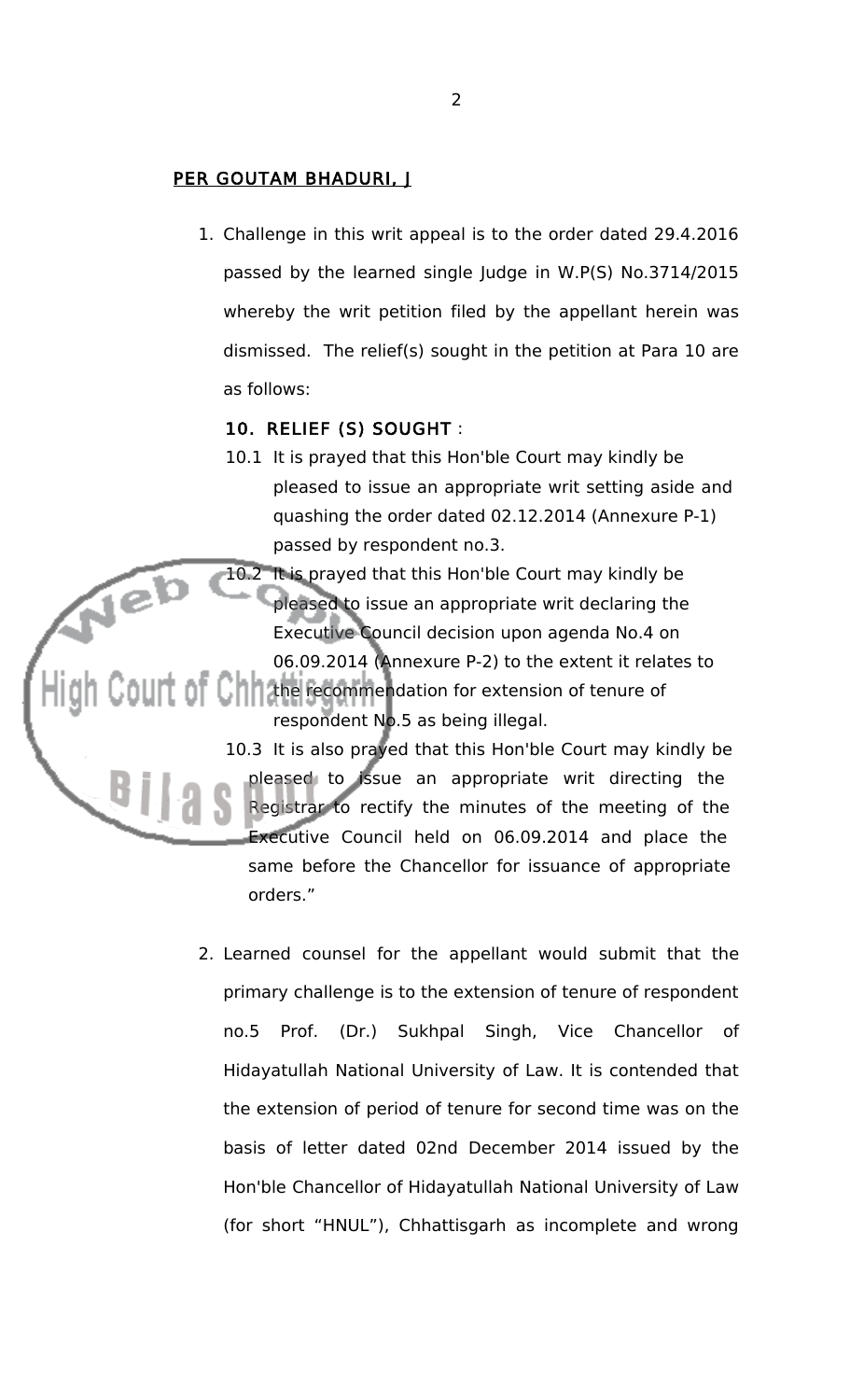facts were furnished by the University at the behest of Vicechancellor itself.

3. The brief facts of the case as pleaded in writ petition bearing WP(S) No.3714 of 2015 are that the order dated 02.12.2014 has extended the tenure of Respondent no.5 in exercise of the power u/s 8(2) of the Hidayatullah National University of Law Chhattisgarh Act, 2003 read with statute 19 contained in the schedule to the said Act (hereinafter referred to as the "Act of 2003"). By the effect of such order dated 2nd December, 2014, the existing tenure of respondent No.5 Prof. (Dr.) Sukhpal Singh, Vice Chancellor of the University, was extended beyond his initial tenure for a further period of 5 years or until he attains the age of 70 years, whichever is earlier. It is the case of the petitioner/appellant that the National University of Law in the State of Chhattisgarh was established with an object to advance learning, teaching, research and diffusion of knowledge in the field of law and allied sciences and also cater to the needs of society for developing professional skills and to train lawyers of national and international repute, train persons who are intending to take up advocacy, judicial service, law officers/managers and legislative draftsman as their profession. It was stated that the said Act was incorporated with a solemn purpose for educating students and training them in the field of law thereby serving the society and at the same time preparing better qualitative professionals. It was stated that the University was established in May, 2003 which delivered outstanding result until respondent No.5 Dr. Sukhpal Singh has assumed the charge of Vice Chancellor (for short 'VC').

jel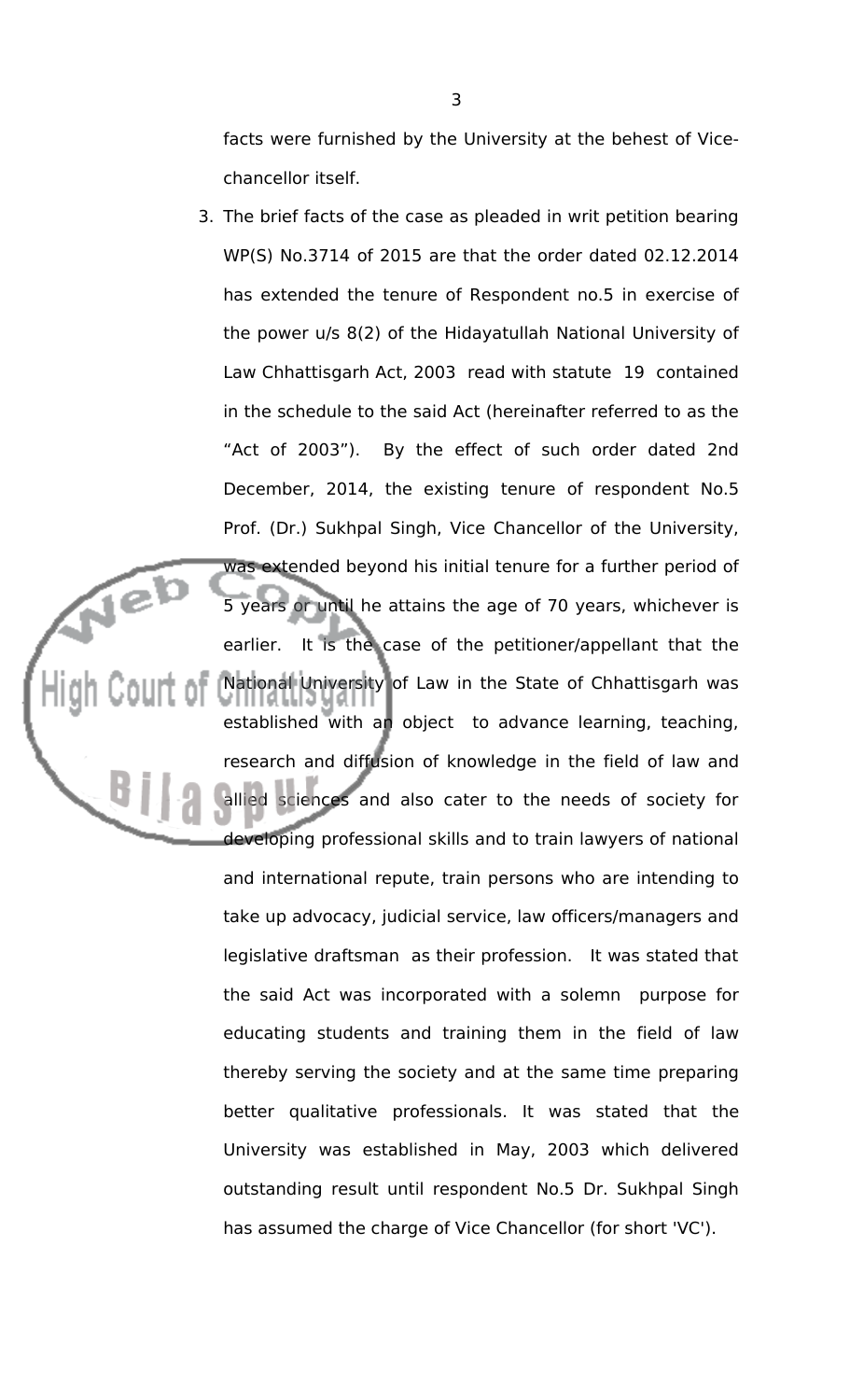4. It was stated that petitioner, Dr. Avinash Samal, is an Assistant Professor in the University and also a member of the Executive Council (for short 'EC') and was present in the Executive Council Meeting held on 06.09.2014 which was the starting point of the lis. It was further case of petitioner that vide order dated 05.03.2011 respondent No.5 was appointed as Vice Chancellor of the University for a period of 5 years or till the age of 65 years, whichever is earlier, in terms of statute 19(5) read with section 8(2) of the Act (No.10 of 2003). Thereafter, respondent No.5 had assumed the office and started functioning as Vice Chancellor from 30.03.2011. It was during his tenure of the Vice Chancellor, an amendment was incorporated in the statute 19(5) of the Act, 2003 enhancing the upper age limit from 65 years to 70 years. Subsequent to it a meeting of the Executive Council was scheduled to be held on 06.09.2014 and the agenda for the said meeting was circulated among the members including the petitioner. It was stated that the agenda was placed for discussion only with respect to making amendment in the Statute of the university for extension of tenure of Vice-chancellor in general and not specifically for the extension of the tenure of Prof. (Dr.) Sukhpal Singh, the existing Vice Chancellor. It was the further case of petitioner that in the executive council meeting convened on 6.09.2014 there was no discussion about the extension of tenure of respondent no.5 to the post of Vice-chancellor and the said proposal was not circulated to some members of the Executive Council including the petitioner and extension of tenure of Prof. (Dr.) Sukhpal Singh was never put to

Veb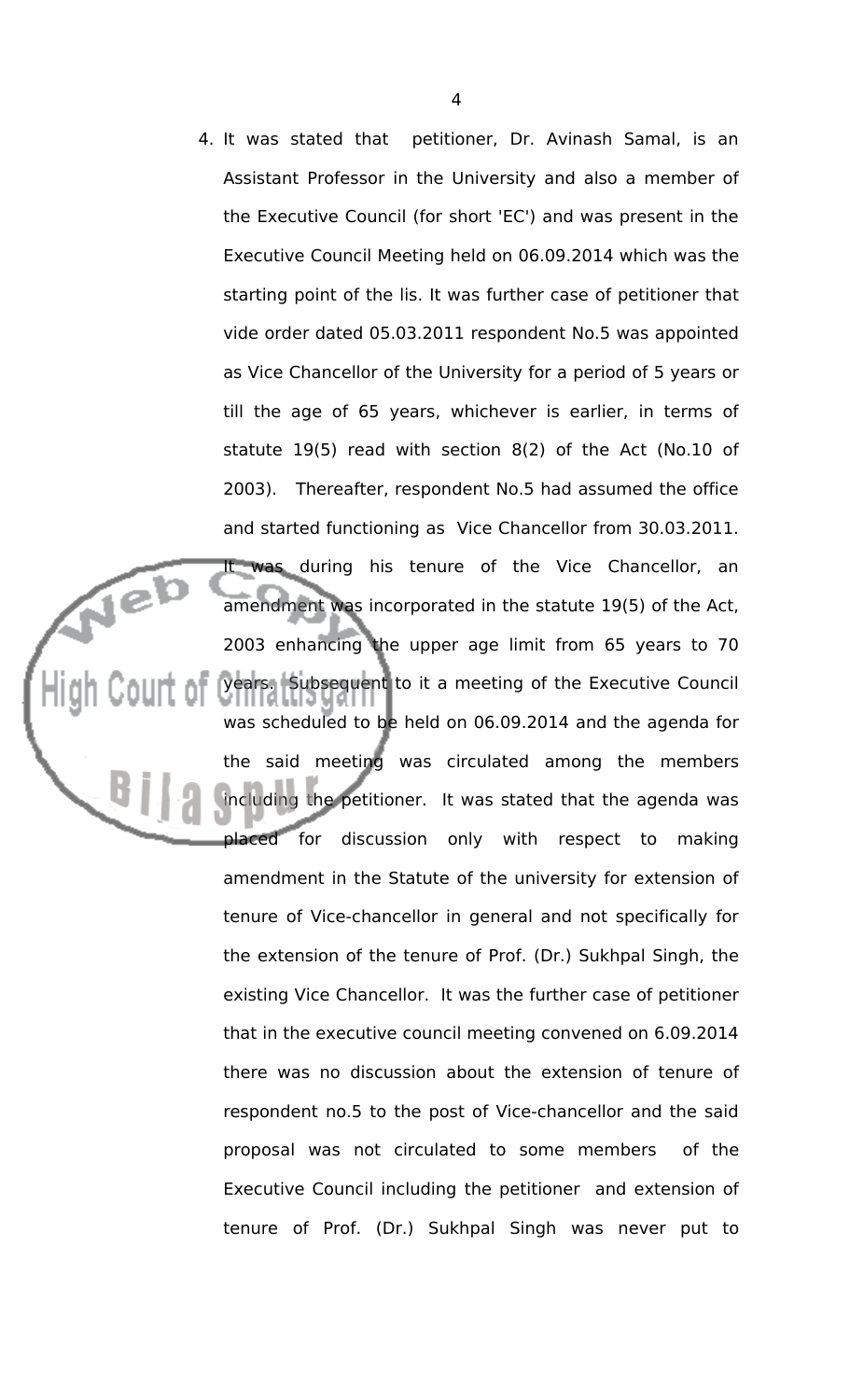discussion.

- 5. It was further stated that vide notification dt. 25.11.2014 an amendment was published by the In-charge Registrar, Shri R.L. Masiya in the official gazette. Before that on 06.09.2014 the recommendation was made for extension/repetition of tenure for Vice Chancellor and on that basis extension of tenure of respondent No.5 till the age of 70 years was made. It was further the case of the petitioner that extension of tenure was granted on the information supplied by the Registrar to Hon'ble Chancellor on the wrong facts as proper facts were not placed. It was further contended that the executive counsel was misled and manipulated as no discussion for extension of tenure of respondent No.5 ever took place.
- 6. Further it was contended that the amended provision in statute 19(5)(A) of the university did not come into existence on 06.09.2014 as such the power for extension of tenure of Chancellor could not have been exercised by the Executive Council (EC) under the statute 19(5)(A) when it was not at all in existence on 06.09.2014. It was further stated that the petitioner was not aware of the said proceeding as wrong facts were recorded and for the first time the illegality came to the light on 21.8.2015 for which a detailed representation was made on 24.08.2015 but nothing had transpired. Therefore, it was pleaded that the order dated 02.12.2014 granting extension of tenure of the Vicechancellor is illegal as the Chancellor of the University was misled by the University to have issued the said orders.

7. Learned counsel for the appellant while assailing the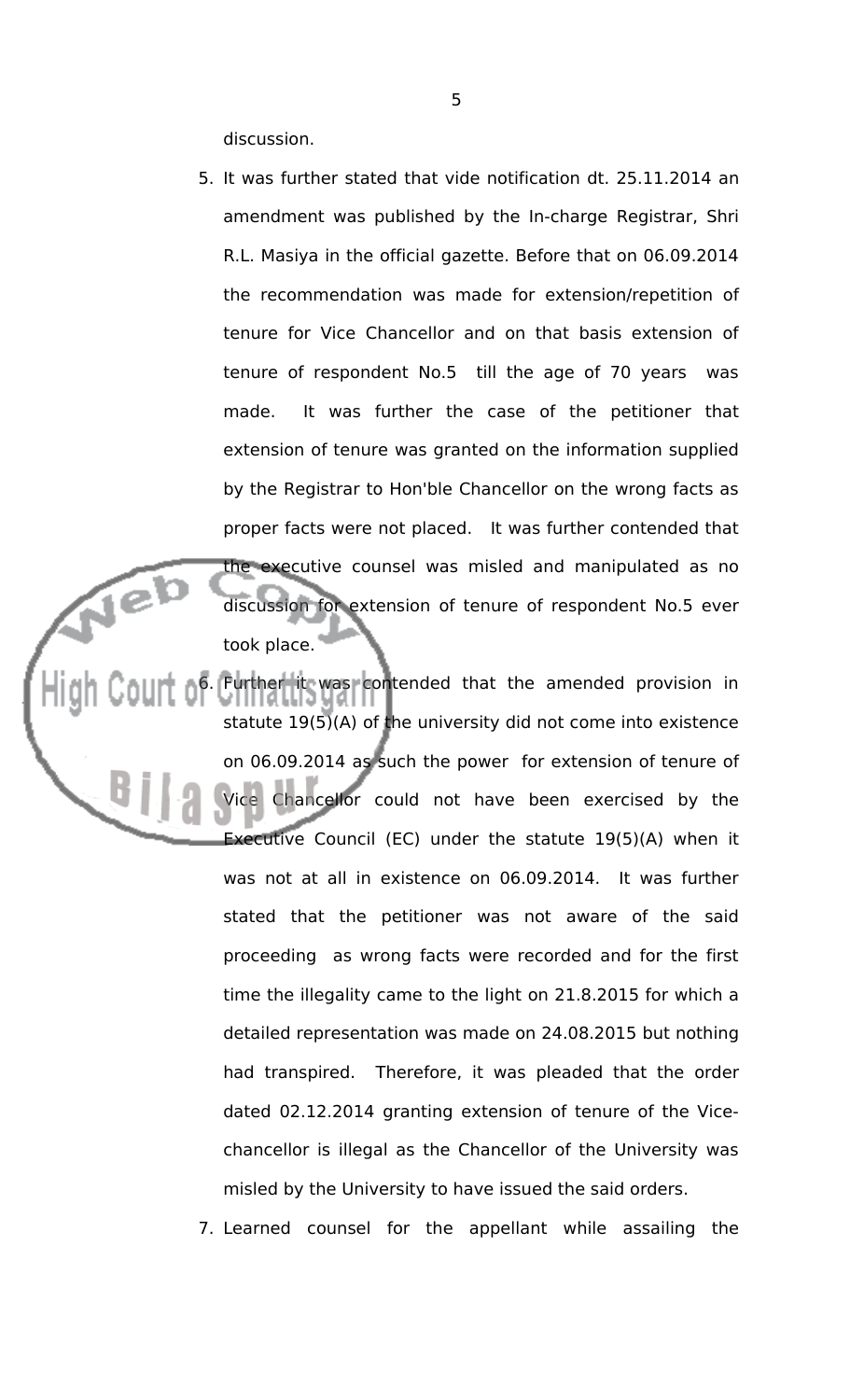judgment submitted that on 11.04.2014 the amendment was made in the statute enhancing the age of retirement of Vice Chancellor from 65 to 70 years. It was stated that the agenda of the Executive Council meeting of 6.09.2014 was only aimed at to amend the statute and not to evaluate the individual performance. It was further stated that unless the amendment is borne in the statute the same cannot be given effect to and the recommendation of the Council for enhancement of the age of existing VC from 65 to 70 years could not have been made. It was stated that as per section 15(4) of the Act 2003 unless the assent is granted by the Chancellor, the amendment could not have been stated to be incorporated.

íe)

8. It is further stated that the notification of the amendment was made on 25.11.2014 and the presumption, therefore, may follow that the entire exercise u/s 15(4) of the Act was not acted upon. It is stated that as per the section 15(6) of 2003 the publication of notification was made in the official gazette about the extension of age on 25.11.2014, therefore, the amendment would come after the publication is made and no retrospective effect could have been given. It is further stated that there is no document on record before the court to show that any performance record was placed for consideration by the Executive Council, therefore, the statutory recommendation which is required under the law cannot be sidelined. It is further stated that the petitioner is a professor who represents the students, teachers and other faculty members, therefore, he being member of Executive Council is not a stranger and when such appointment is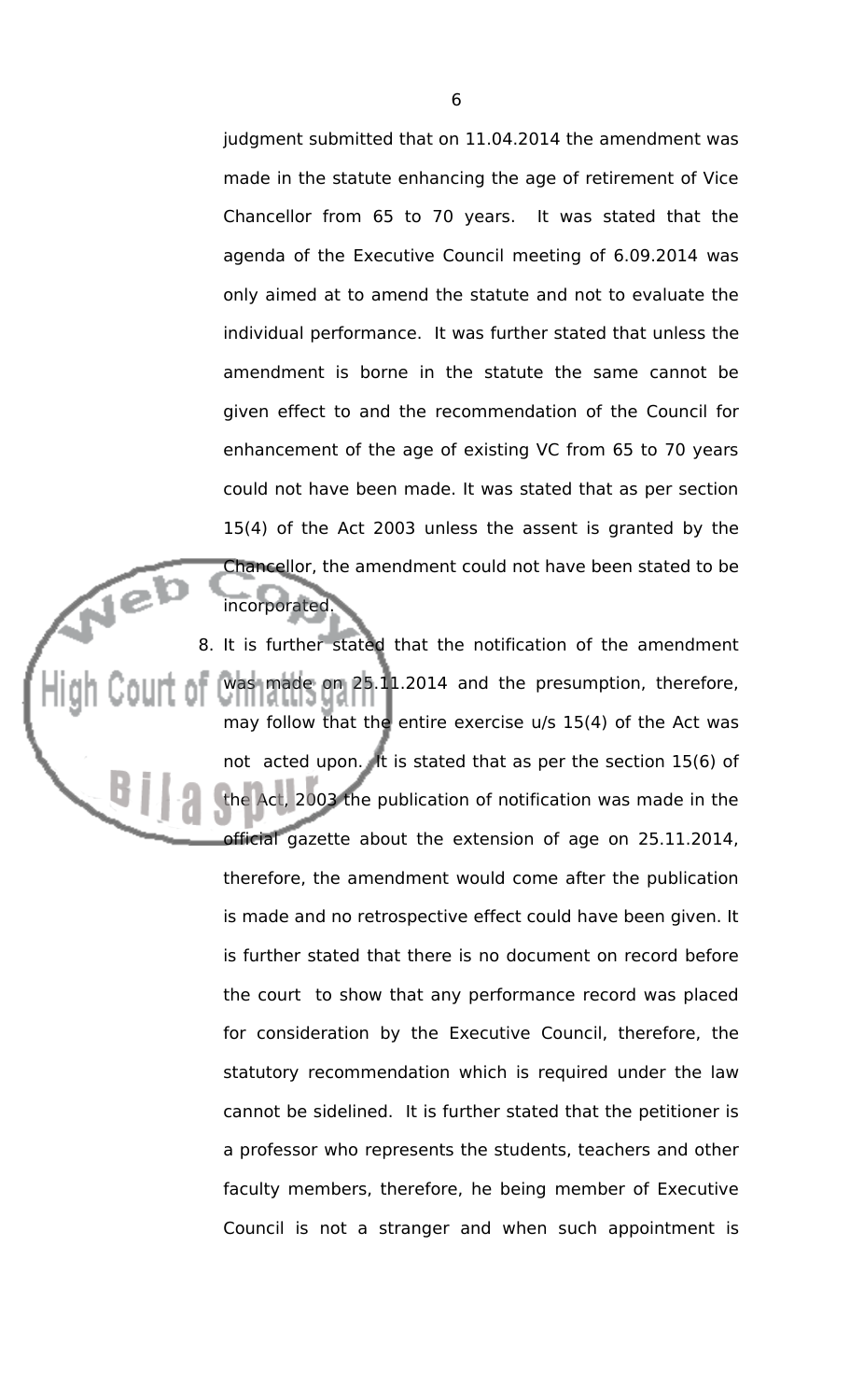considered then the institutional superiority has to be given preference. It is stated that the larger public interest is involved in this case and it is contended that the learned single judge failed to appreciate these facts and has not applied the ratio laid by the Supreme Court in proper perspective.

- 9. It is further contended that the ratio of decision rendered in Bihar Public Service Commission v. S.J. Thakur AIR 1994 S.C. 2466 cannot be applied to the facts of the present case and it does not support this case as the statute was not existing. It is further submitted that the petitioner has come to the Court with specific relief invoking jurisdiction under Article 226 of the Constitution of India, therefore, if the writ petition after filing of the same is categorized in certain category, the caption of it and the registration of the petition will not decide the fate of litigation qua the relief claimed. Therefore, the "person aggrieved" as has been interpreted by the learned single judge has been wrongly followed which do not have any legal sanctity. So he prays that the order of the learned single judge may be set aside and the relief(s) claimed by the petitioner may be allowed.
- 10. On the other hand, Mr. J.K. Gilda, learned Additional Advocate General appearing on behalf of Respondent No.1/State would submit that dismissal of the writ petition by the learned single judge only on the ground of locus standi cannot be supported. It is stated that the learned single judge has taken a narrow view qua the nature of complaint made. He placed reliance on a case law reported in  $AIR$  1982 SC 149 - S.P. Gupta and others  $v$ .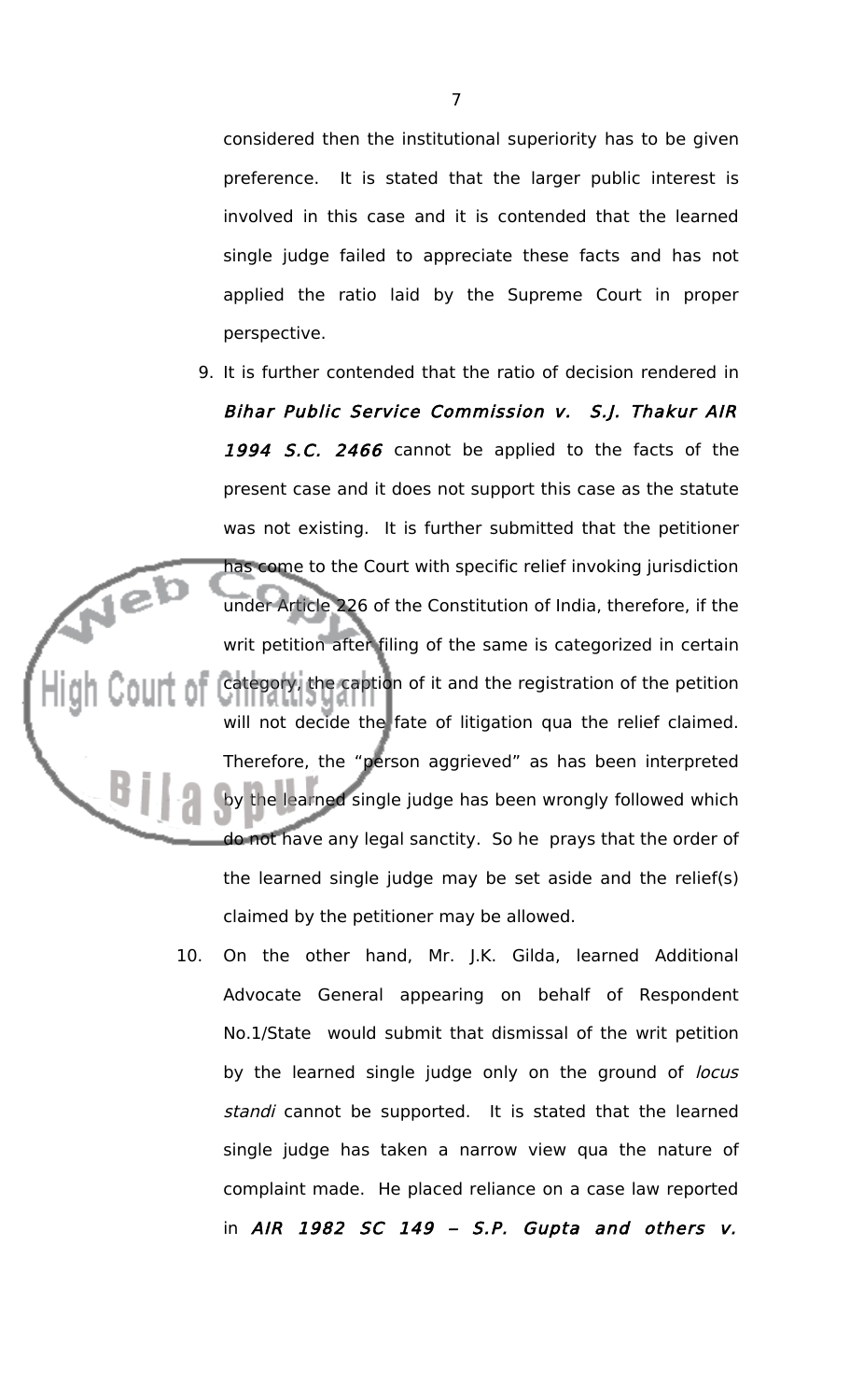President of India and others and would submit that the dismissal of writ petition only on the ground of locus standi and acquiescence cannot be sustained. It is further submitted that the part of resolution whereby it records the recommendation on the basis of merit of respondent no.5 to extend his tenure till 70 years of age cannot be the subject of question in any court as it has to be left to the wisdom of the Executive Council. It is submitted that the order of the Executive Council cannot be subject of consideration in any other forum by exercising the appellate jurisdiction over the same.

11. Per contra, Mr. Sumesh Bajaj, Advocate appearing on behalf<br>of the University/Respondents 2 & 4 onnosed the contraction of the University/Respondents 2 & 4 opposed the contention and stated that the petitioner was part of the meeting dated 06.09.2014 and the meeting was presided over by Hon'ble Chancellor and the other legal luminaries and the agenda was supplied 15 days well in advance. It is contended that statue 19 of the University was amended and published in the official gazette on 12.04.2014 whereby the age of the Vice Chancellor was extended up-to 70 years from 65 years. It was further stated that the extract of the meeting was circulated for which the Registrar was obliged to keep the documents as the respondent has placed them on record. The copy of the same shows that the notice of the meeting of Executive Council was circulated 15 days in advance with dispatch number. It was further stated that as per the Agenda No.4 which proposes the amendment in the statute 19(5) of the University Act 2003 such recommendation for enhancement for second tenure of V.C was made to ensure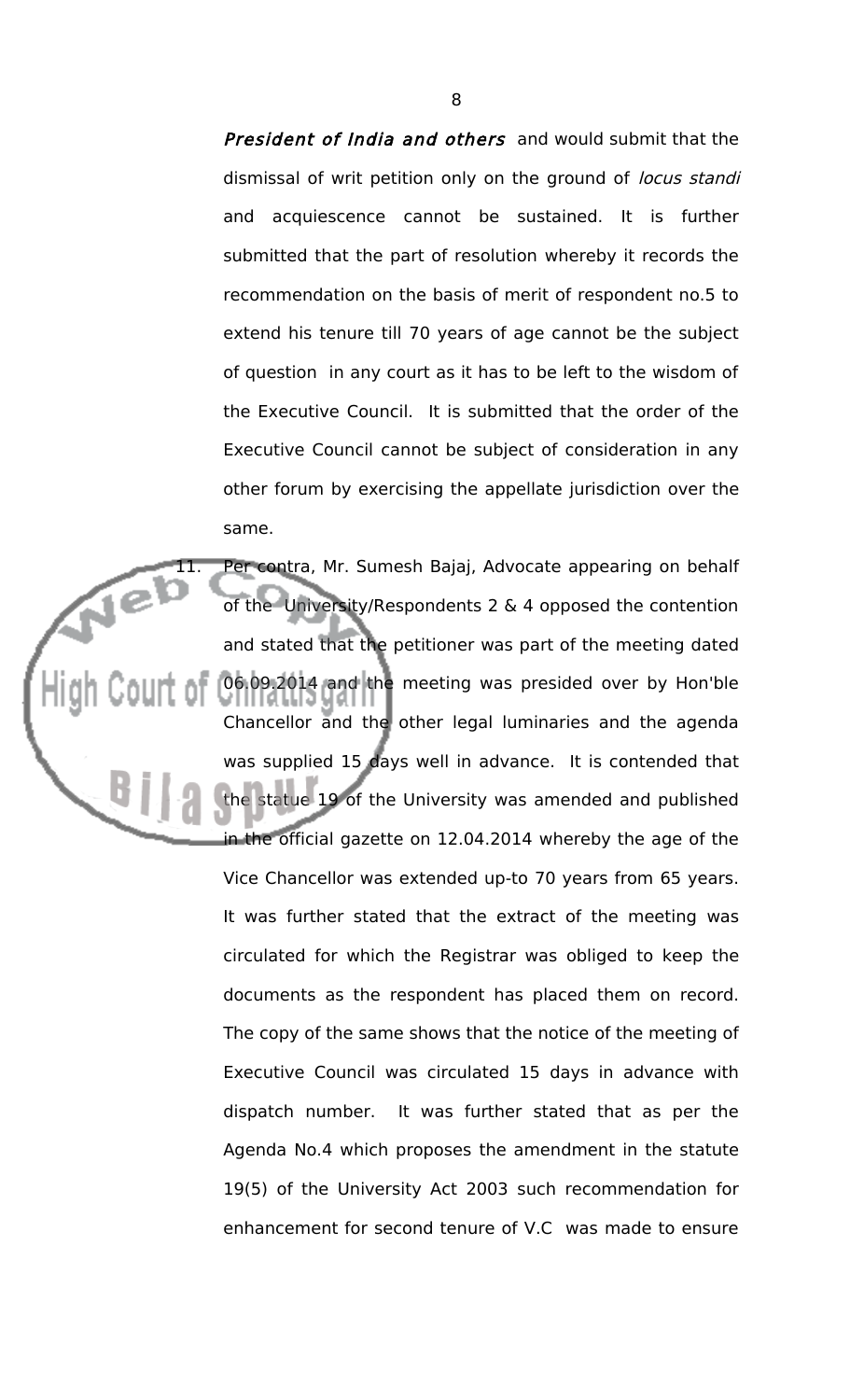the certainty about the next Vice Chancellor. It is further submitted that the members of the executive council who were present includes the petitioner and conscious decision was taken in Agenda No.4 whereby the statute 19(5) was amended and new proviso 19(5)(A) was added in the statute book and it was decided that amendment be made over to the Hon'ble chancellor for his kind assent as provided u/s 15(4) of the Act, 2003. It was stated that simultaneously it was decided that the recommendation be made to the Hon'ble Chancellor to extend the existing tenure of the vice chancellor for a period of next five years that is upto the age of 70 years in terms of the amendment in statute as 19(5)

12. It is further contended that after the meeting dated 06.09.2014 it was duly forwarded to the Hon'ble Visitor for his perusal which was approved by him. Therefore, the allegations of the petitioner that the minutes dated 06.09.2014 was manipulated is completely wrong. It was next contended that the petitioner himself was present in the meeting and even if he was dissenting, he could not have challenged the outcome of the proceeding of 06.09.2014.

 $(\overline{A})$ 

13. It is further contended that the learned Single Judge while adjudicating the petition dismissed it primarily on the ground that the petitioner do not have locus standi to challenge the extension. It is further contended that the learned Judge further held that petitioner Dr. Avinash Samal was neither qualified nor claimed to be appointed to the post of Vice Chancellor of the University. The submission is made that for the aforesaid reasons, the petitioner cannot maintain the writ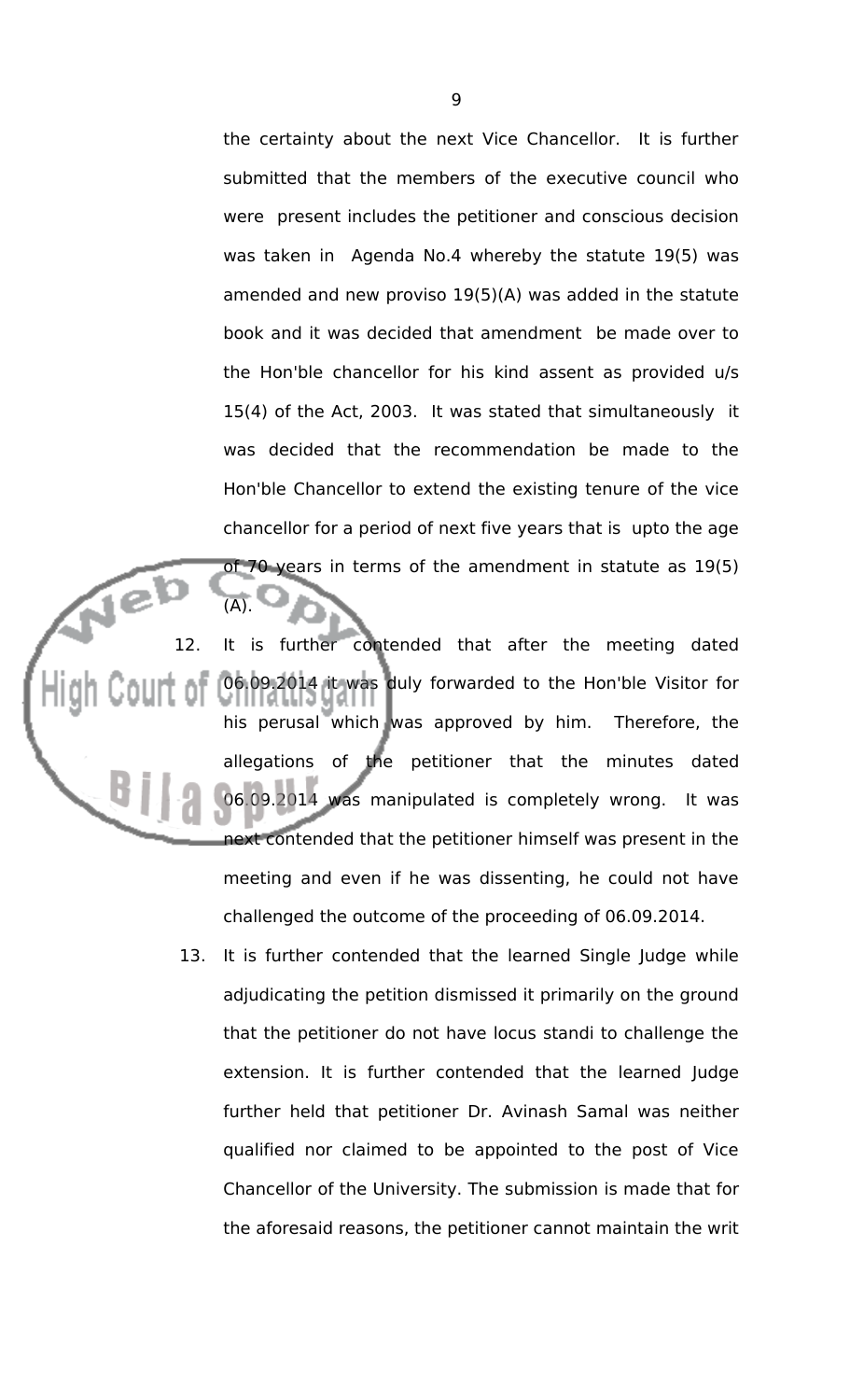as person aggrieved. It is further contended that learned single judge has rightly held that a person who seeks relief under Article 226 must have a personal or individual right in the subject matter and the word 'ordinary' includes the person who has been prejudicially affected by the act or omission of an authority. It is submitted that the learned Single Judge has rightly held that in the executive council meeting held on 06.09.2014 the petitioner was also party to it whereby the decision for extension of tenure of respondent no.5 Vice Chancellor of the University was made. It is further contended that the learned single judge has rightly appreciated the stand taken by the University which stated that the said agenda was tabled and discussed wherein the petitioner was also present and the agenda was also circulated to the members, therefore, the petitioner being the member of the Executive Council cannot challenge the resolution though he may not have agreed to it.

Jeb

Further learned counsel for respondents  $2 \& 4$  i.e., HNLU  $\&$ Vice-Chancellor supported the order of the learned single judge. He referred to the judgment reported in Bihar Public Service Commission (Supra) and stated that the petitioner was present in the Executive Council Meeting and was a party to the recommendation made for extension of the age of Vice Chancellor, therefore, he cannot challenge the same even if he has not consented to it. Further it is submitted that the nature of petition is a service writ and it is not a case that the petitioner is not entitled for the post of vice chancellor. He referred to the judgments rendered in  $A/R$ 1993 SC 1769 R.K. Jain v. Union of India & AIR 1980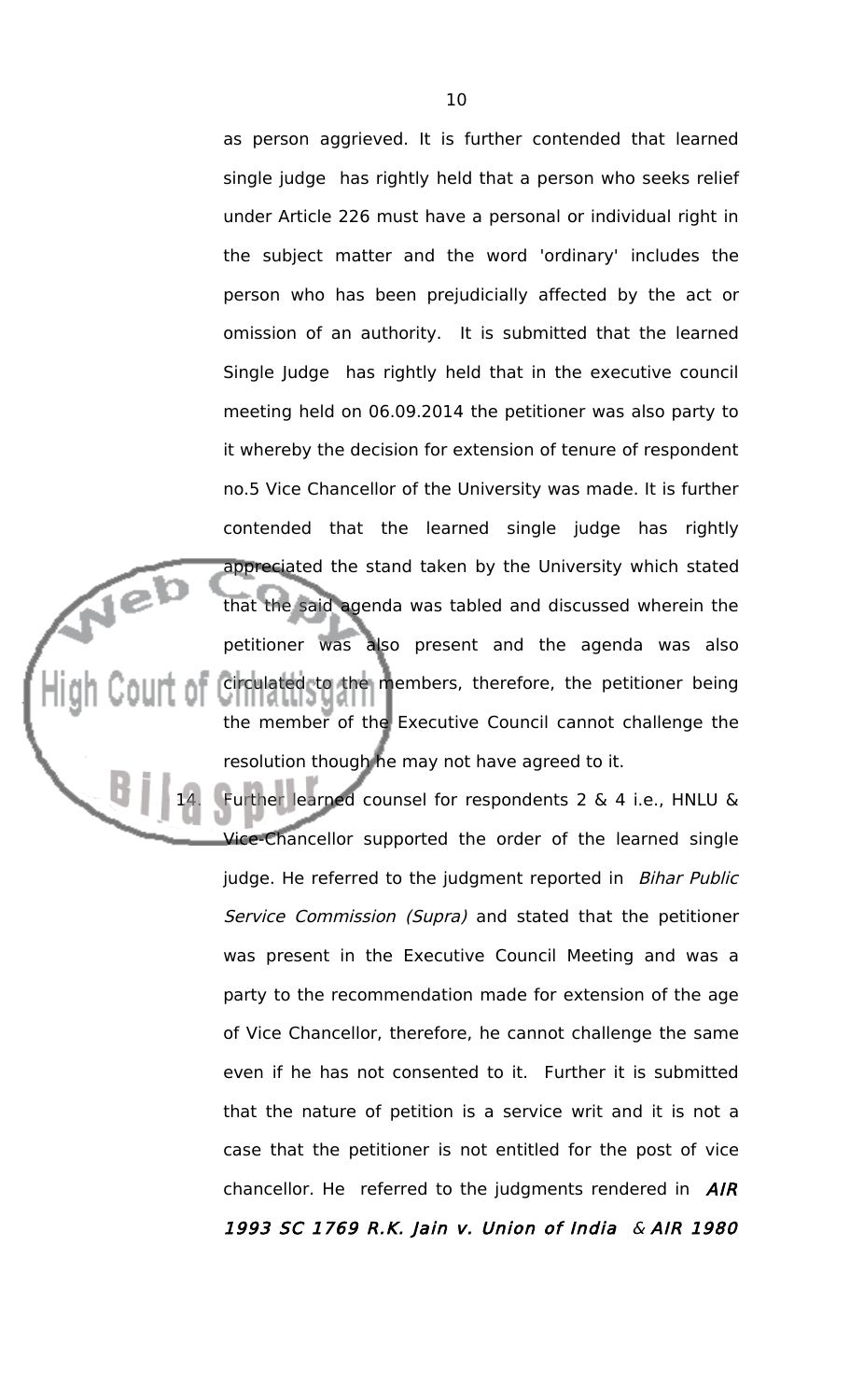1255 Dr. N.C. Singhal v. Union of India and would submit that the petitioner do not have any locus standi.

- 15. It is further submitted that the petitioner is only an interloper and the writ petition was not a Public Interest Litigation as the petitioner was not a rival candidate to respondent no.5 Sukhpal Singh for the post of Vice Chancellor. Further reference was made to case laws reported in AIR 1999 SC 943 (Para 8) – Utkal University v. Dr. Nrusingha Charan Sarangi and AIR 1987 SC 1399 (Para 27) and would submit that since the petitioner was not qualified to be appointed as Vice Chancellor the writ petition in the like nature do not lie. Counsel further went through the pleadings of the writ petition and submitted that in the facts and circumstances of the existing pleadings, it is the case of the petitioner that interpolation was made in the agenda and minutes but it is negated by the documents filed alongwith the return which would show that prior to the meeting also it was circulated to all the members of the Executive Council, thereafter, the minutes was also sent for approval of the Hon'ble Visitor, therefore, the existence of the same cannot be put to a question.
	- 16. It is contended that it is not a case of the petitioner that he has stated that the resolution was passed but the respondents were not authorized to pass the same as the statute was not amended. It is further contended that the presence of the petitioner having been shown in the meeting, the same has been suppressed by the petitioner in his writ petition, therefore, the petitioner has not come with clean hands which entitles him for dismissal of the petition. It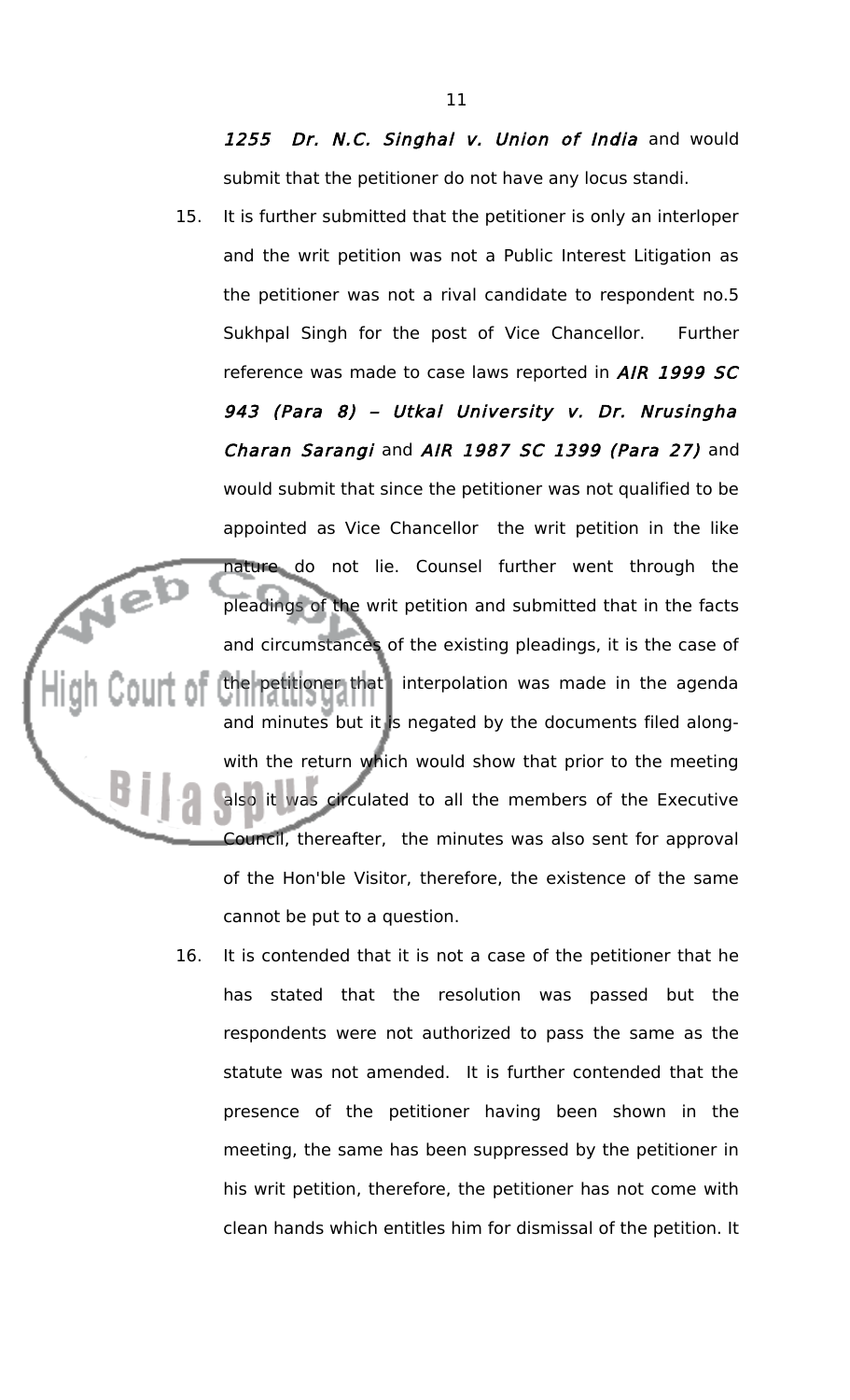is further contended that as per the statute, the registrar has performed his duty, therefore, this cannot be stated that resolution so recorded was not existing at all.

- 17. The Counsel further submitted that after the Hon'ble Visitor consented to take part in different meetings, the meetings of the Executive Council could not be held frequently as was being done earlier in a short period of notice and under those circumstances, exigency has arisen as the Vice Chancellor Sukhpal Singh who was retiring on 31.12.2014, therefore, to avoid the difficulty, the recommendation was made as per the statute 15(3) of the Act, 2003 and the statutes were amended by the Executive Council. It is contended that the jel effect of such extension of time of VC was differed till the publication of amended statute is made. He placed reliance in Chandigarh Administration through the Director, Public Instructions (Colleges) Chandigarh v. Usha Khetrapal Waie AIR 2011 SC 2956 and contended that under the circumstances, the Executive Council was very much within its power to recommend the extension of tenure of VC as per the contemplated publication of amended statute.
	- 18. It is further submitted that as per Rule 19(5) of the Recruitment Staff Rules of the College the staff regulation which allows the extension of period for Vice Chancellor, therefore, the Executive Council was empowered by the Staff Regulation to extend the tenure of respondent Sukhpal Singh for second time. It is stated that the extension of period of VC which was made by letter dated 02.12.2014 was in two parts. It is stated that in first part there was a contemplation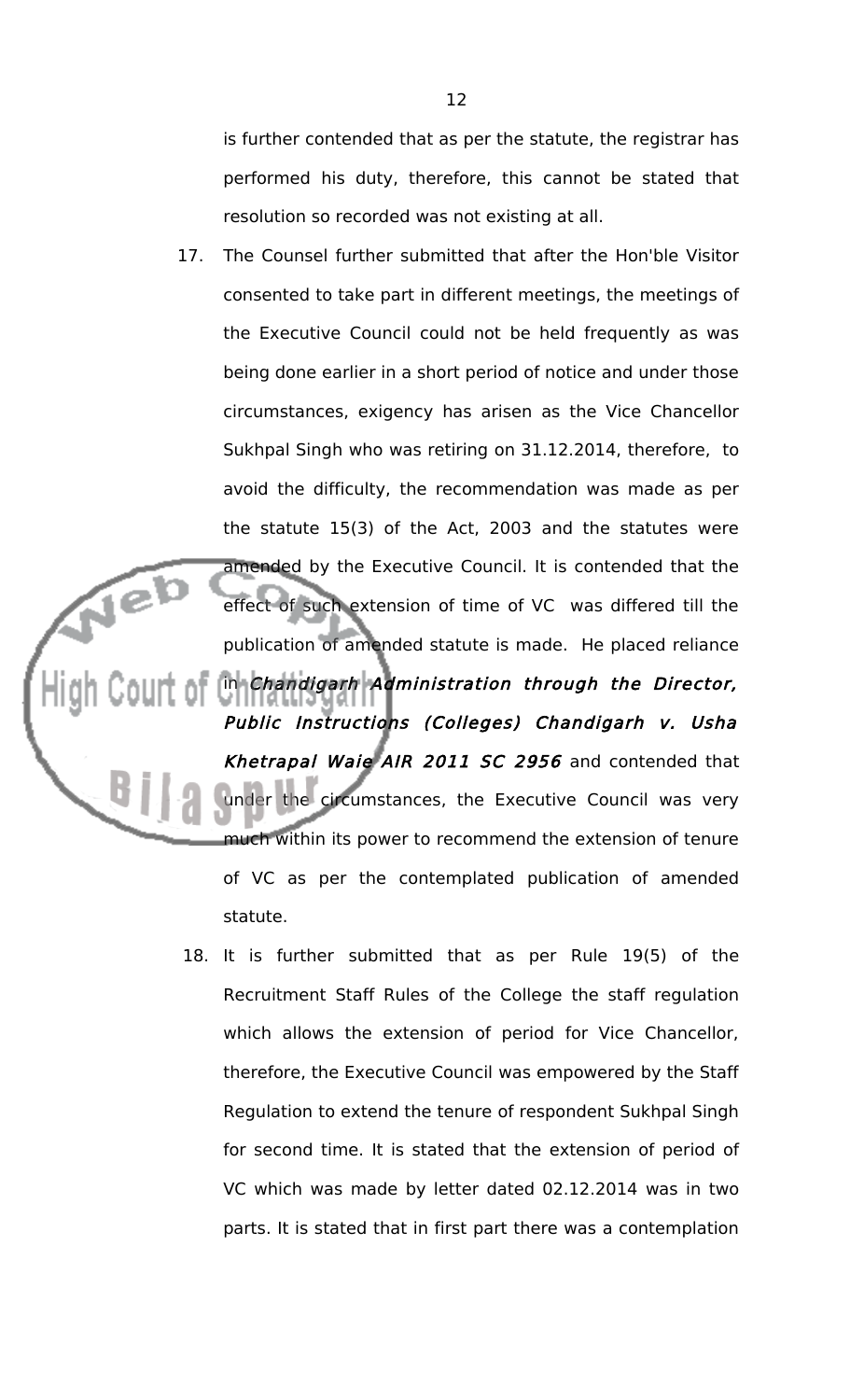in conformity to the amended statute to increase the age of the Vice-chancellor from 65 to 70 years, while the second part is based on recommendation for enhancement for the tenure of VC. It was stated that the Executive Council was very much within its power under the Act to amend the statute which was done and since the period of VC was going to be lapsed on 31.12.2014, the extension of tenure for second time was recommended considering the exigency as also the facts and situation of the issue.

- 19. It is further contended that the pleadings of the petition would show that the petitioner has suppressed many facts, therefore, the petition is liable to be dismissed for Jeb suppression of facts. He placed reliance in AIR 2006 S.C. 3106 B. Srinivasa Reddy v. Karnataka Urban Water Supply & Drainage Board Employees Assocn. and submits that the petitioner has no locus standi to file the petition and further suppressed the material facts and since he was not qualified post of Vice Chancellor, as such, the writ of certiorari cannot be issued and the petition is liable to be dismissed.
	- 20. We have heard learned counsel for both the parties at length and have also perused the records.
	- 21. The submission was made by both the appellant and the respondent-University covering the locus-standi as also the merit involved in this case. After hearing the parties and considering the nature of controversy involved we are inclined to deliberate on the point of locus standi at first. The core issue of controversy revolves round the extension of time of the vice chancellor of the Hidayatullah National Law University for the second tenure. The University decisively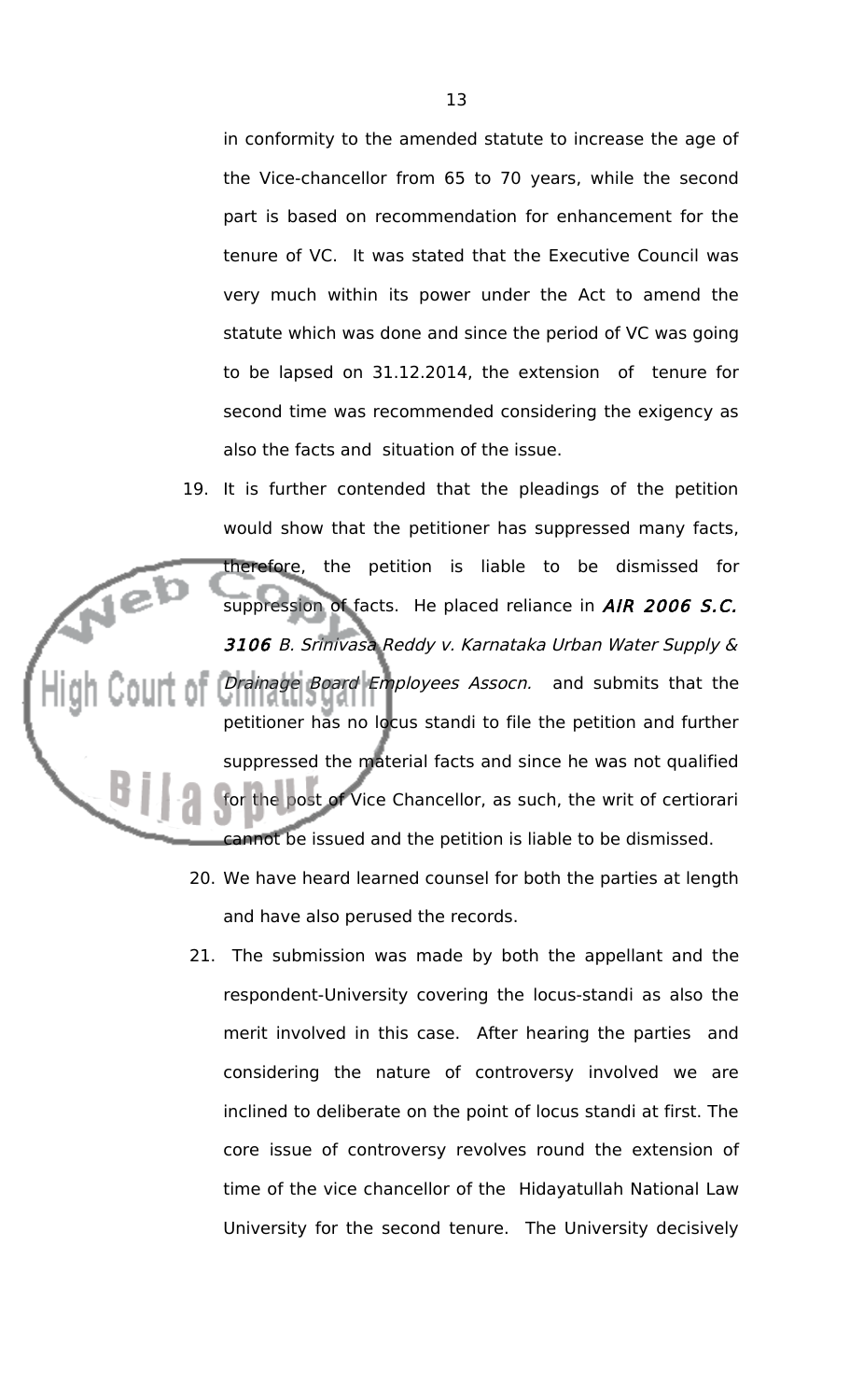broke with its own past as such it would be necessary to get back to basics to know the object of establishment of such University. The object for which the university was established purports that it was for the purpose of advancement of learning, teaching, research and diffusion of knowledge in the field of law and allied sciences. The object also speaks of catering to the needs of the Society by developing professional skills and to train lawyers of national and international repute, train persons intending to take up advocacy, judicial service, law officer/managers and legislative draftsman as their profession, therefore, the entire object is pertaining to field of law and legislature.

22. Here in this case, the appellant/petitioner has rushed to the Court ringing the bell of the Court to test the extension of tenure of the Vice Chancellor of the University for a further period of 5 years on the ground that the statute on which the recommendation was made for second tenure of existing Vice Chancellor for extension of period was not there on the date of recommendation with the Executive Council. Therefore, the grievance so raised is required to be answered that whether the legislative route adopted by E.C. of the University existed or not ? The issue being of prime importance needs to be taken to its logical end and the appellant cannot be left in squeezed space particularly in the light of object of the University which is specifically meant for producing legal experts. It is not in dispute that the petitioner is a Professor in the same University and also a member of the Executive Council. The schedule of the Act of 2003 is framed u/s 15. Statute 7 defines the Executive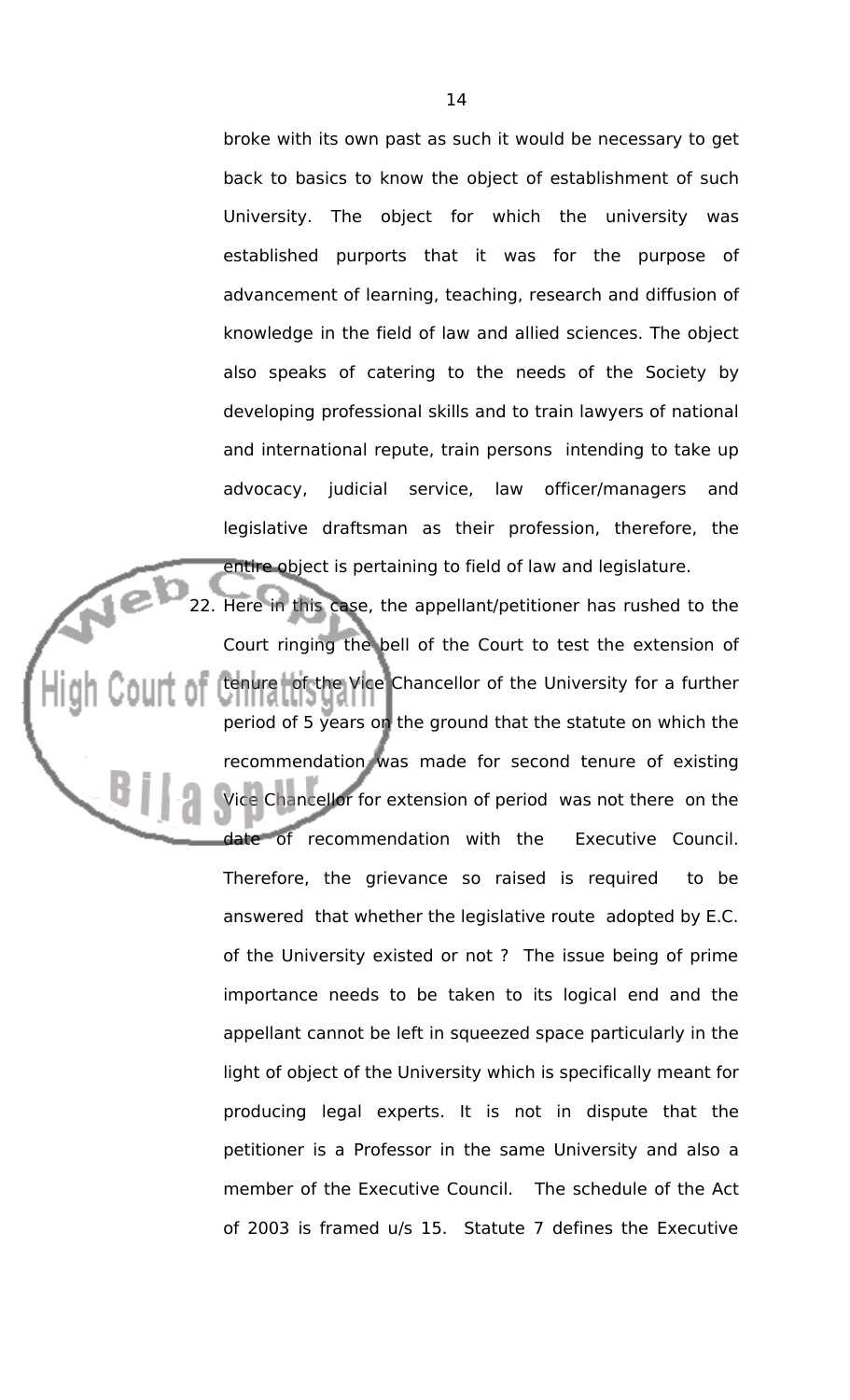Council. Clause (viii) of the Statute 7 prescribed that two senior most faculty members to be nominated by the Vice Chancellor by rotation.

23. The appellant has contended that statute 19(5)(A) did not come into existence on the date of recommendation to renew the tenure of Vice Chancellor on 06.09.2014. Therefore, how the Executive Council is formed would be necessary. The E.C. is defined in statute 7 of the Act of 2003 which consists of the following people :

# EXECUTIVE COUNCIL

7. Membership of the Executive Council.- (1) The Executive Council shall consist of the following, Jeb namely :- (i) The vice-chancellor (ii) One member of the General Council (to be OUIT OF Chinami S nominated by the General Council nominated by the General Council); (iv) The Secretary to the Government, Law and Legal Affairs Department, Chhattisgarh The Secretary to the Government, Higher Education Department, Chhattisgarh (vi) The Secretary to the Government, Finance Department, Chhattisgarh; (vii) The Chairman, the State Bar Council, Chhattisgarh (viii) Two Senior most Faculty Members to be nominated by the Vice Chancellor by rotation (ix) Two eminent academicians or jurists to be nominated by the Visitor; (x) Chairman, Bar Council of India 24. The object to include "faculty member" in the Executive

Council, therefore, has its own importance and can be assumed that it is not included for any slippery expertise.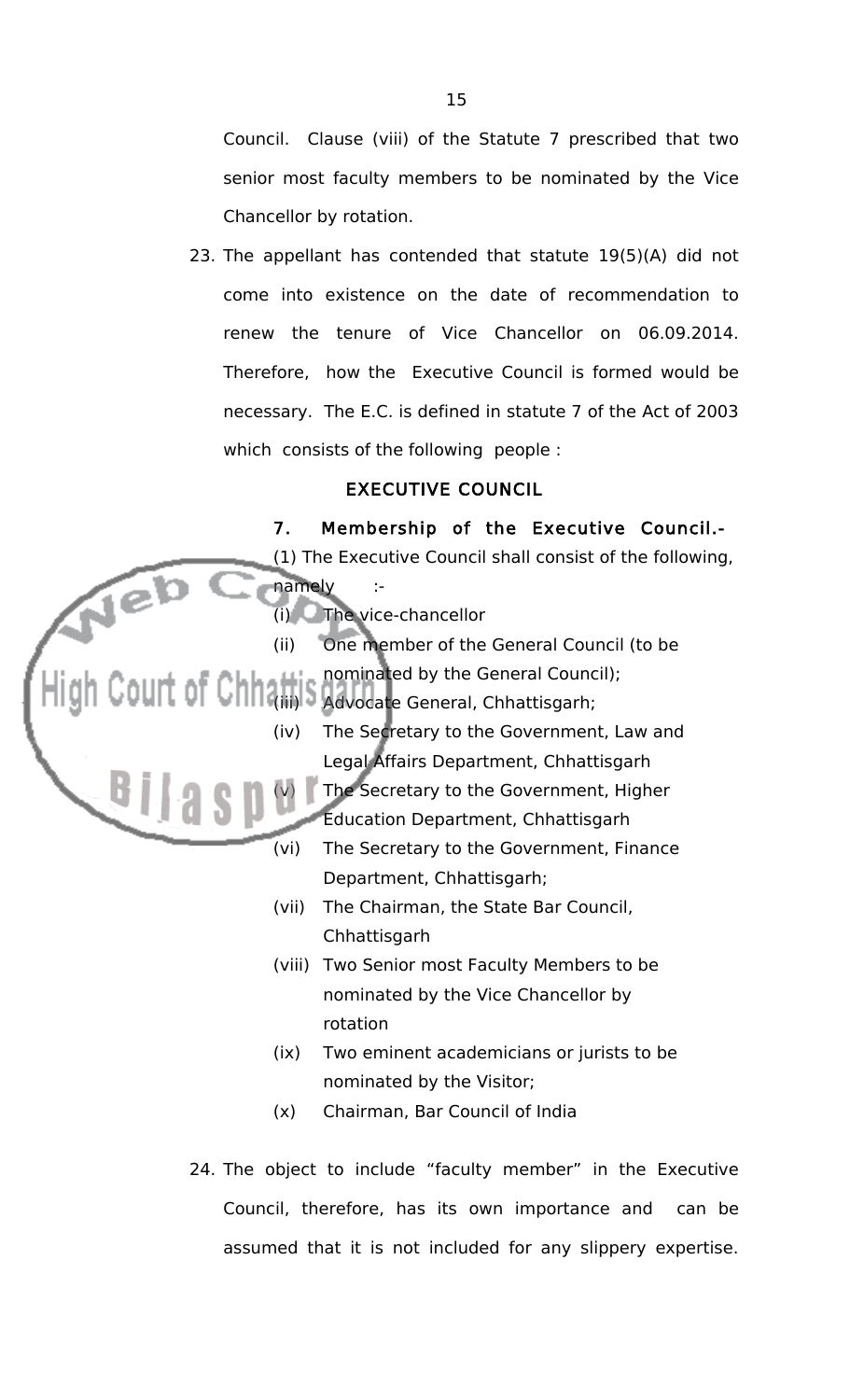The faculty members who on daily routine impart learnings to the students at times may be the representatives of students. Therefore, the faculty and corpus of the University are inseparable as one exists for other. The part of successful story of University cannot be therefore scripted by ousting the faculty members of the University.

25. The learned single Judge while holding the locus of the appellant has relied on a case law reported in AIR 1966 SC 828 – Gadde Venkateswara Rao v. Government of Andhra Pradesh. The learned single Judge referred to Para 8 of the said judgment to hold that the petitioner was not a person who was prejudicially effected for the acts and omission. After reading the said judgment we are in respectful disagreement with the learned single judge as the ratio laid in that case itself would show that Article 226 confers a wide power on the High Court to issue directions and writs of nature mentioned therein for the enforcement rights conferred by Part III or for any other purpose. It is held that it is, therefore, clear that persons other than those claiming fundamental right can also approach the Court seeking a relief thereunder. It further lays down that the article in terms does not describe the classes of persons entitled to apply there under. It also lays down the right that can be enforced under Article 226 also shall ordinarily be the personal or individual right of the petitioner himself, though in the case of some of the writs like habeas corpus or quo warranto this rule may have to be relaxed or modified". The Supreme Court in such case law has reiterated the law laid down in Calcutta Gas Co. (Proprietary) Ltd. v. State of

je)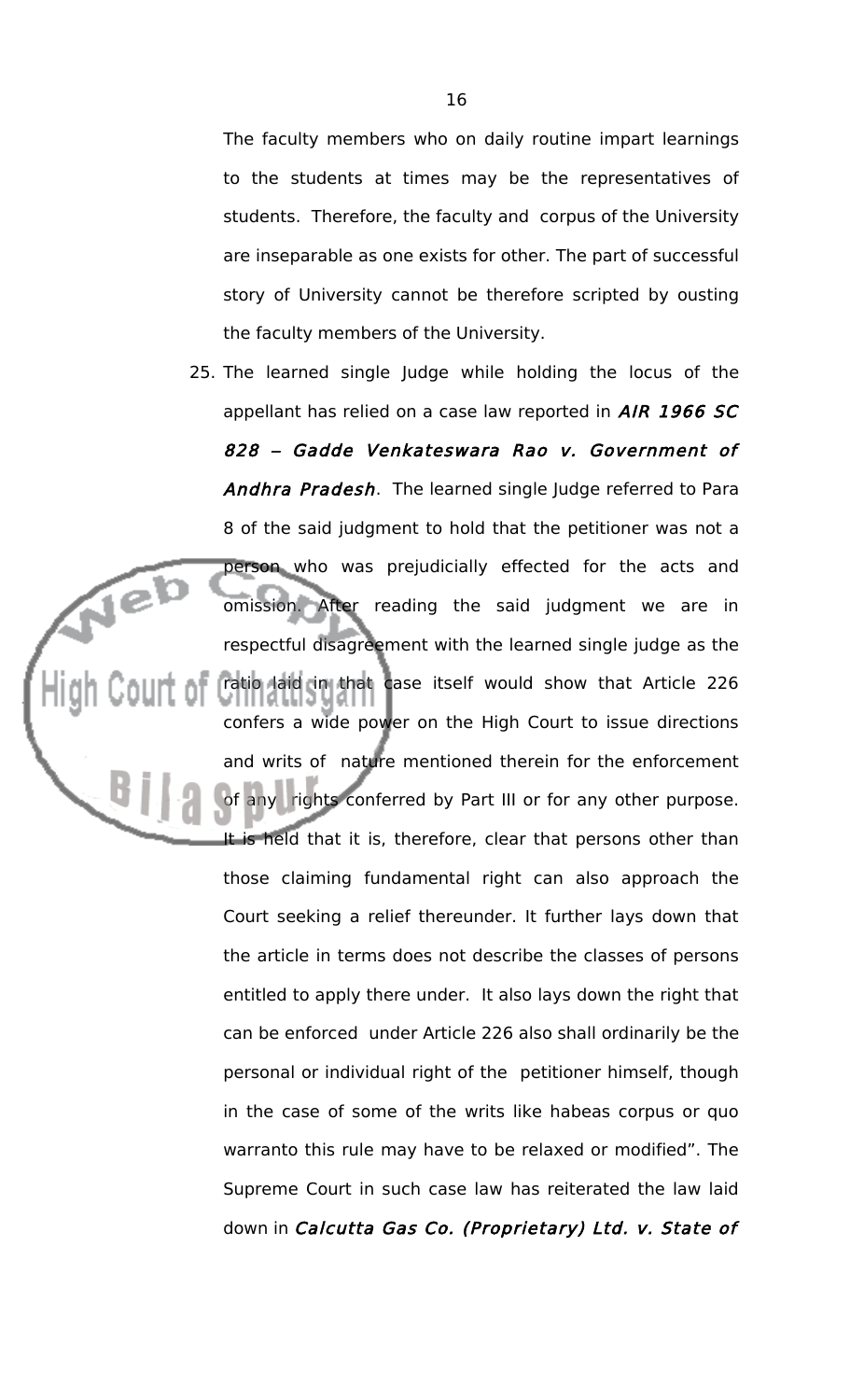West Bengal (1962) Supp. 3 SCR 1 (AR 1962 SC 1044 at p.1047) and held that "ordinarily" the petitioner who seeks to file an application under Article 226 of the Constitution should be one who has a personal or individual right in the subject matter of the petition. It further held that a personal right need not be in respect of a proprietary interest: it can also relate to an interest of a "trustee". Therefore it was laid down that the expression "ordinarily" indicates a person who has been prejudicially affected by an act or omission of an authority "can file a writ" even though he has no proprietary or even fiduciary interest in the subject-matter thereof and if a person is prejudiced by an order, the petition under Article 226 of the Constitution of India would be maintainable.

26. In the light of aforesaid principles this Court cannot ignore the position of the petitioner. Admittedly the petitioner was a member of E.C., and was a faculty member. The importance of the Executive Council and the members thereof would be of prime importance. The position of the petitioner can be taken to be a trustee of the students and any specific grounds of like nature can always be stretched before the Court of law.

> 27. Likewise in the case of Jasbhai Motibhai Desai v. Roshan Kumar, Haji Bashir Ahmed (1976) 1 SCC 671 the Court observed that in order to have locus standi to invoke the extraordinary jurisdiction under Article 226, the applicant should ordinarily be one who has a personal or individual right in the subject matter of the application, though in the case of some of the writs like habeas corpus or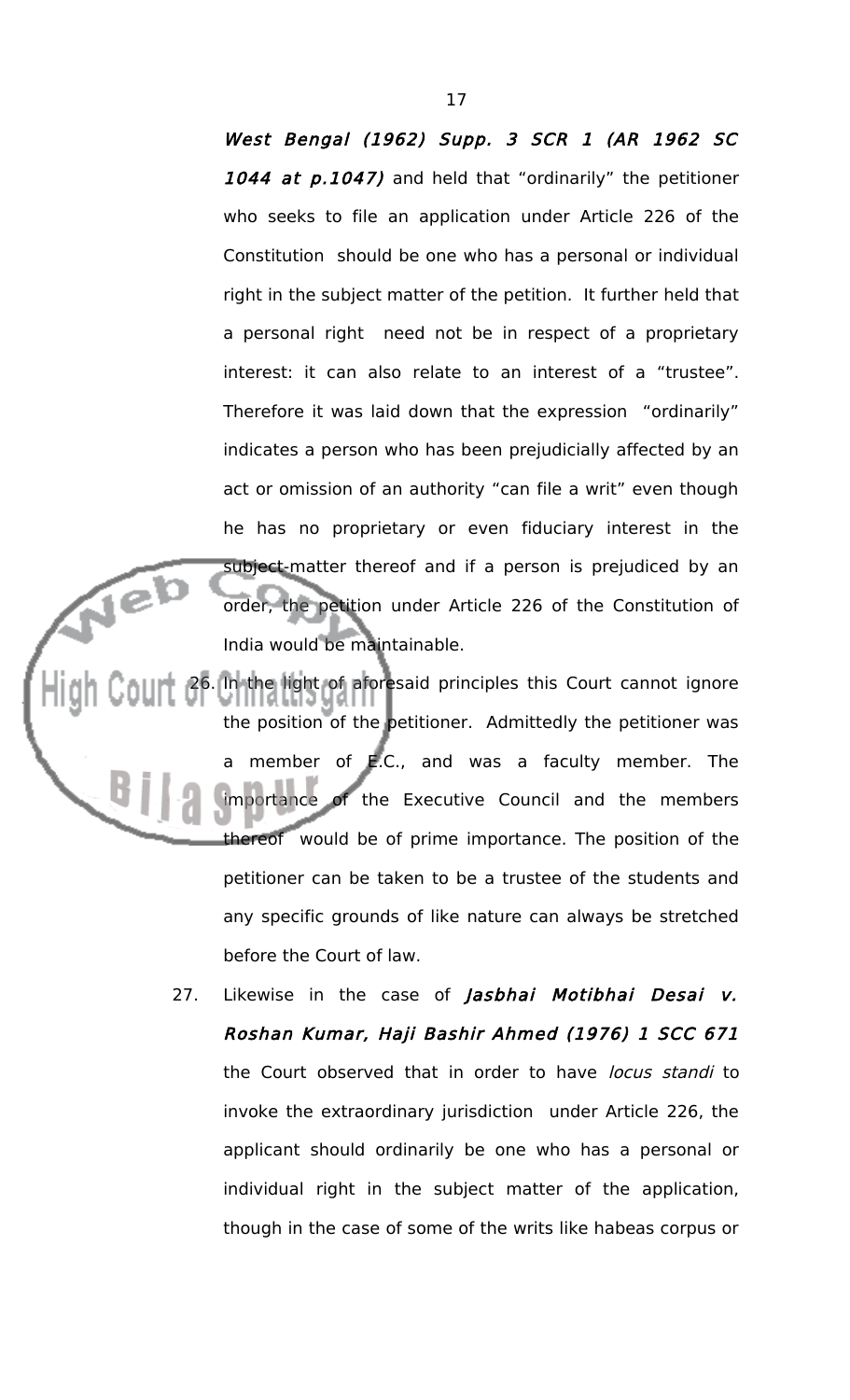quo warranto this rule is relaxed or modified. The Supreme Court held that the expression "ordinarily" indicates that this is not a caste-iron rule. It is flexible enough to take in those cases where the applicant has been prejudicially affected by an act or omission of an authority, even though he has no proprietary or even a fiduciary interest in the subject matter. The court further held that in the context of locus standi to apply for a writ of certiorari, an applicant may ordinarily fall in any of these categories: (i) 'person aggrieved'; (ii) 'stranger'; (iii) busybody or meddlesome interloper. It further held that that the persons of busy body or meddlesome interlopers are easily distinguishable from other categories and such persons interfere in things which do not concern them and they pretend to act in the name of pro bono publico, though they have no interest of the public or even of their own to protect. It further held that the distinction between the 'person aggrieved' and 'stranger', though real, not always well-demarcated. The 'person aggrieved' has, as it were, two concentric zones; a solid central zone of certainty, and a gray outer circle of lessening certainty in a sliding centrifugal scale, with an outermost nebulous fringe of uncertainty. It held that the applicants falling within the central zone are those whose legal rights have been infringed. Such applicants undoubtedly stand in the category of 'persons aggrieved'. In the gray outer circle the bounds which separate the first category from the second, inter mix, interfuse and overlap increasingly in a centrifugal direction. All persons in this outer zone may not be "persons aggrieved". It lays down that to distinguish such applicants

**Tel**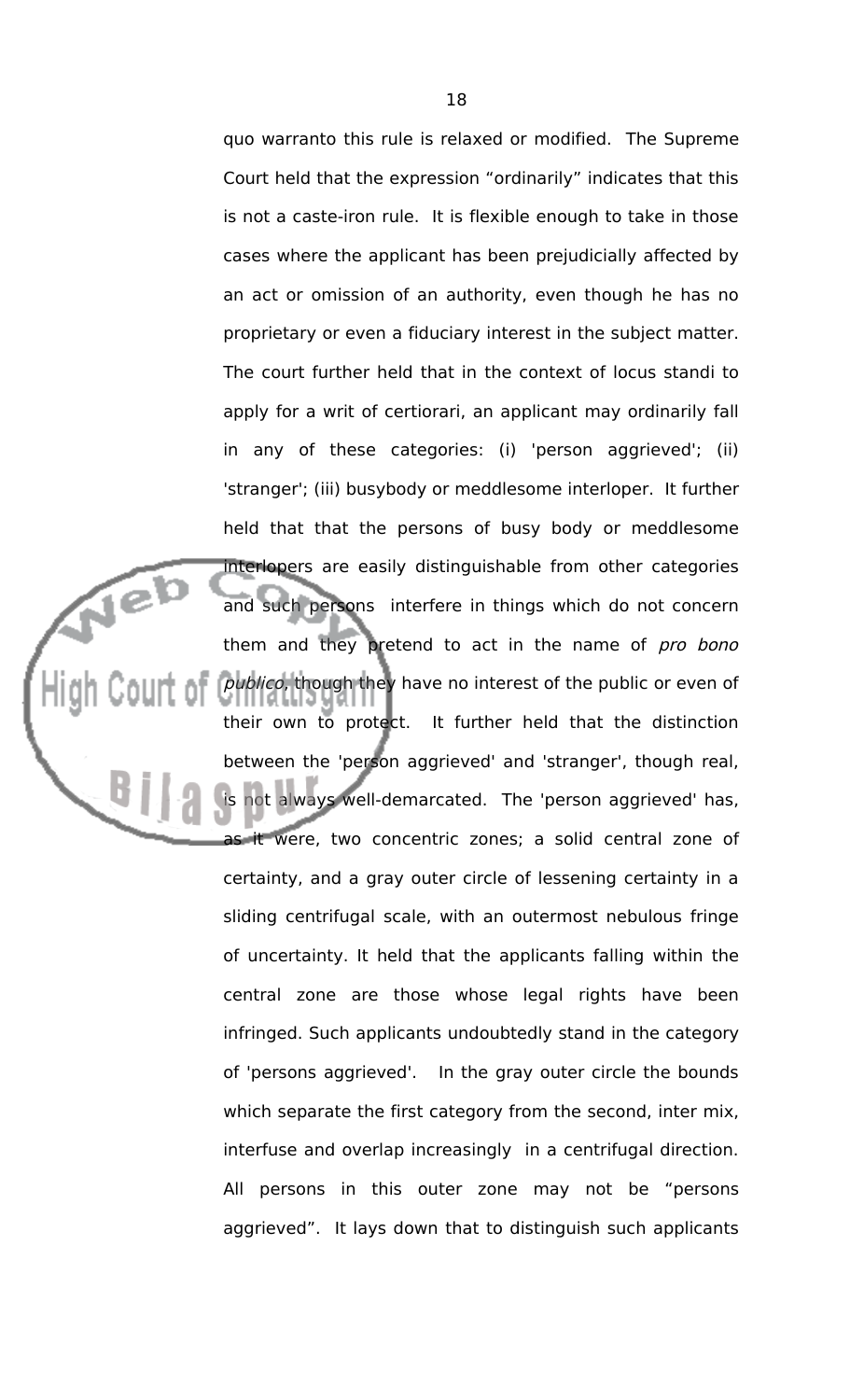from 'strangers', among them, some broad tests may be deduced from the conspectus made above.

28. In a decision rendered by the Supreme Court in Bar Council of Maharashtra v. M.V. Dabholkar and others (1975) 2 SCC 702, the "person aggrieved" has been defined. The learned single Judge has relied on para 28 of the said judgment. We are again in respectful disagreement with the finding arrived at by the learned single Judge. The ratio laid down in such judgment rather holds the sway in favour of the appellant/petitioner. It has been laid down that the words "person aggrieved" are found in several statutes and the meaning of words "person aggrieved" will have to be ascertained with reference to the purpose and the provisions of the statute. Here the statute is the Act, 2003 and the renewal of tenure of its Vice Chancellor is subject matter. The purpose and object is confined to the legal and legislative affairs and to prepare the students for the Society. if the faculty members who are part of the Executive Counsel raise an objection to the extension of time of vice-chancellor, in our considered opinion, the same cannot be nipped in the bud and the court cannot say that will not look into the complaint made. In case of Bar Council of Maharashtra v. M.V. Dabholkar (supra), the Court has observed and laid down that normally one is required to establish that one has been denied or deprived of something to which one is legally entitled in order to make one "a person aggrieved". It further held that again a person is aggrieved, if a legal burden is imposed on him. The petitioner being a member of E.C., therefore, would have a

jeb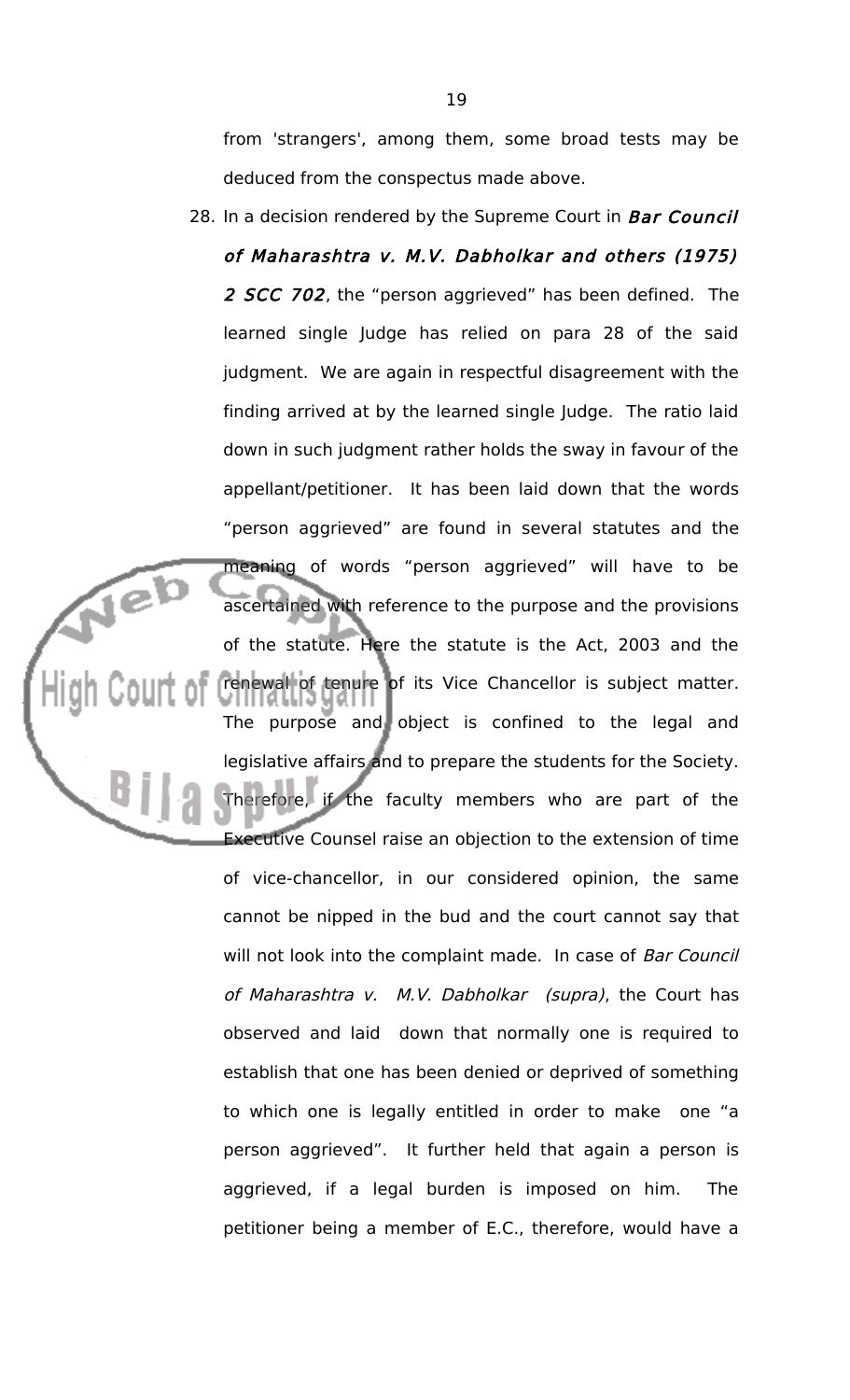legal burden on him. The ratio further laid down that the meaning of words "a person aggrieved" is sometimes given a restricted meaning in certain statutes which provide remedies for the protection of private legal rights. It further laid down that the restricted meaning requires denial or deprivation of legal rights. A more liberal approach is required in the background of statutes which do not deal with property rights but deal with professional conduct and morality.

29. The Supreme Court has further held that the tests are not absolute and ultimate. Their efficacy varies according to the circumstances of the case, including the statutory context in Veb which the matter falls to be considered. These are : Whether the applicant is a person whose legal right has been infringed? Has he suffered a legal wrong or injury, in the sense, that his interest, recognised by law, has been prejudicially and directly affected by the act or omission of authority, complained of ? Is he a person who has suffered a legal grievance, a person against whom a decision has been pronounced. Further, has he a special and substantial grievance of his own beyond some grievance or inconvenience suffered by him in common with the rest of the public ? Was he entitled to object and be heard by the authority before it took the impugned action ? If so, was he prejudicially affected in the exercise of that right by the act of usurpation of jurisdiction on the part of the authority ? Is the statute, in the context of which the scope of the words "person aggrieved" is being considered, a social welfare measure designed to lay down ethical or professional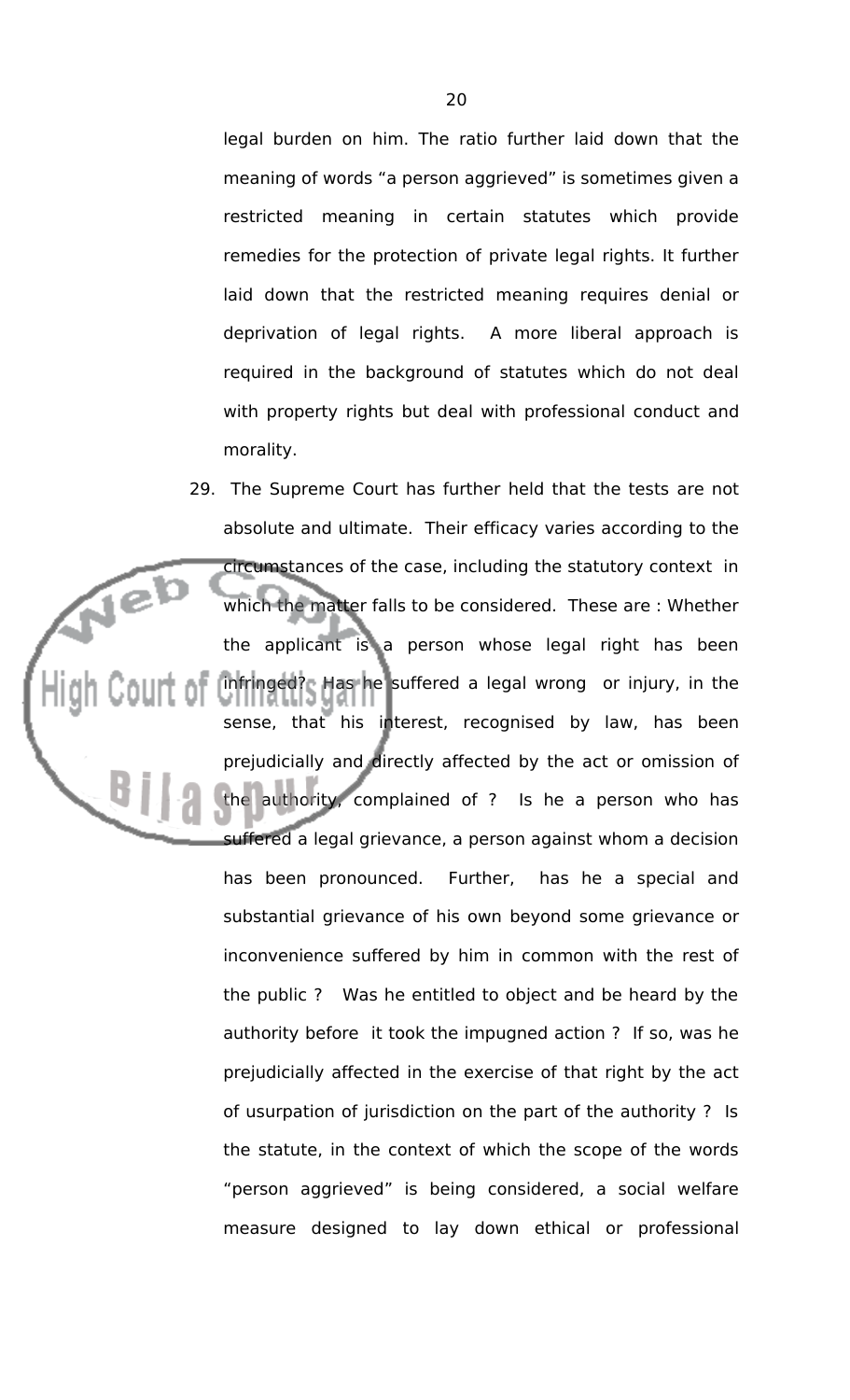standards of conduct for the community ? Or is it a statute dealing with private rights of particular individuals ?

30. If the aforesaid principles as laid down by the Supreme Court are read in parallel to the object of the Act, 2003 and are placed in juxtaposition with the formation and object of the constitution of Executive Council wherein the faculty members of the college are included, the position of the petitioner can be held within the person aggrieved other than stranger. The petitioner who is the faculty member in the college has to hold his head high before the students and staff of University cannot be expected to be tongue tied and should carry forward the belief that institution has followed the statute made for it without any deviation from it. If any challenge is made by knocking the door of the court, it has to be given weightage instead of closing the doors. Therefore, the petitioner has locus standi to challenge any decision of

E.C.

respondent University submitted that the petitioner/ appellant was consenting party in the meeting of the Executive Council held on 06.09.2014. It is further submitted that the petitioner has also consented to the minutes and was a party to the recommendation made, therefore, he cannot object to the decision made. The reliance is placed in Bihar Public Service Commission (Supra). The Supreme Court in that case has held that the sitting member of the Public Service Commission cannot question the validity or correctness of the functions performed or duties discharged by the Public Service Commission as a body, while he was its member and it ought to be so for the simple reason that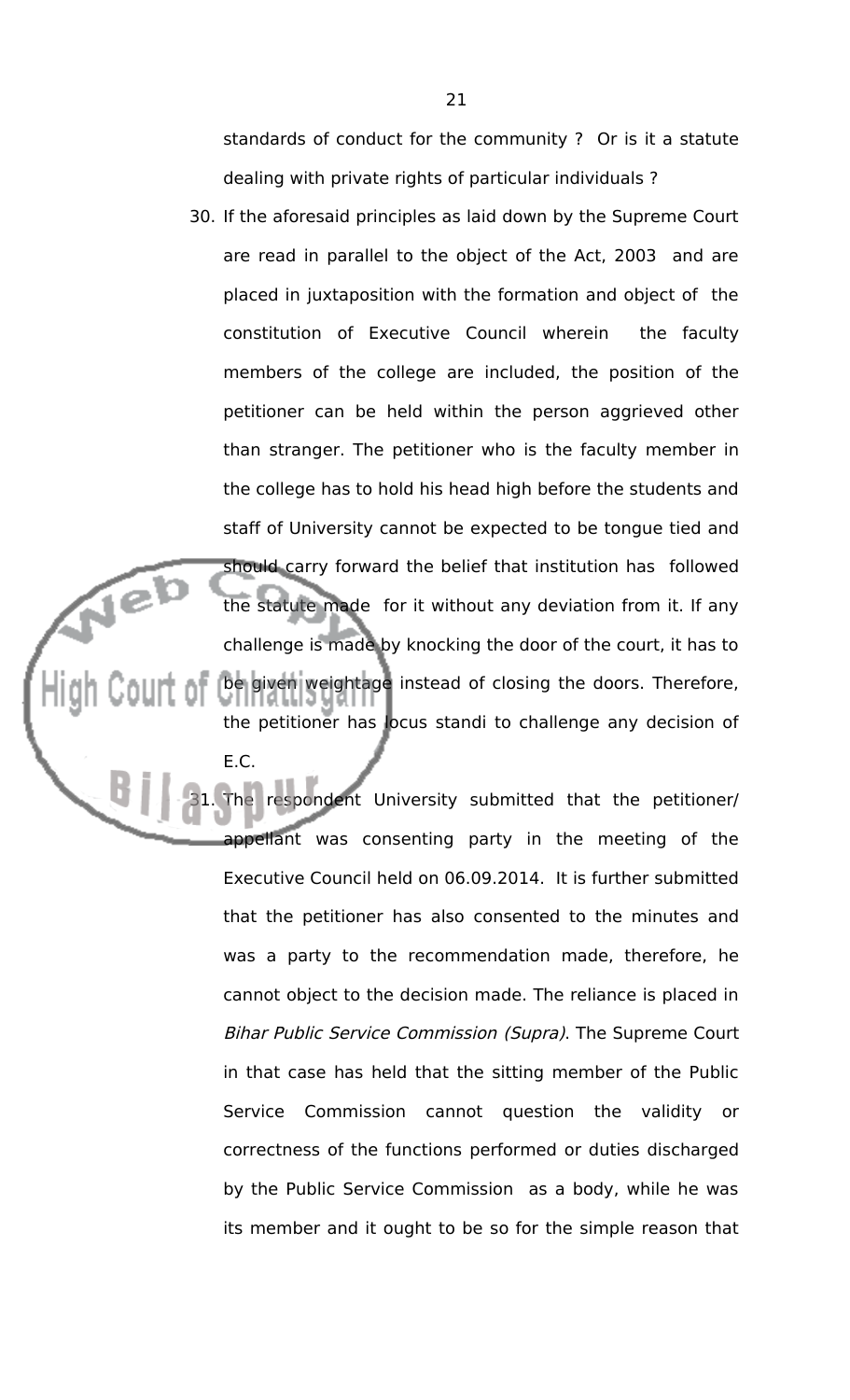the member was regarded to be the party to the function required to be performed or the duty required to be discharged by the Public Service Commission as a body or institution, even though he might have been a dissenting member or a member in a minority or a member who had abstained from taking part in such function performed or duty discharged. It is further held that the discretionary remedy vested in the High Court under Article 226 of the Constitution cannot, therefore, be allowed to be invoked by a member of the Public Service Commission to question the correctness or validity of functions performed or duties discharged by the PSC as a body or institution.

32. The learned Single Judge relied on the ratio laid down in the Bihar Public Service Commission (supra) to hold that since the appellant was party to the Executive Council, the executive council cannot question the validity of the decision of the Agenda dated 06.09.2014. At this juncture, if the pleadings are gone through, the appellant petitioner has made two fold pleading. One, the recommendation for extension of Vice Chancellor was not part of the Agenda and also importantly the pleading contains the statement of fact that the statute based on which recommendation was made for extension of period of V.C, did not exist in the statute. It is a settled principle that there cannot be estoppal against the law. So for the sake of arguments even if it is found that the petitioner appellant was a party to the Agenda and ultimately it is found that the amended statute did not come into existence as it failed to travel to the legislative route provided under the Act 2003 then certainly that ratio of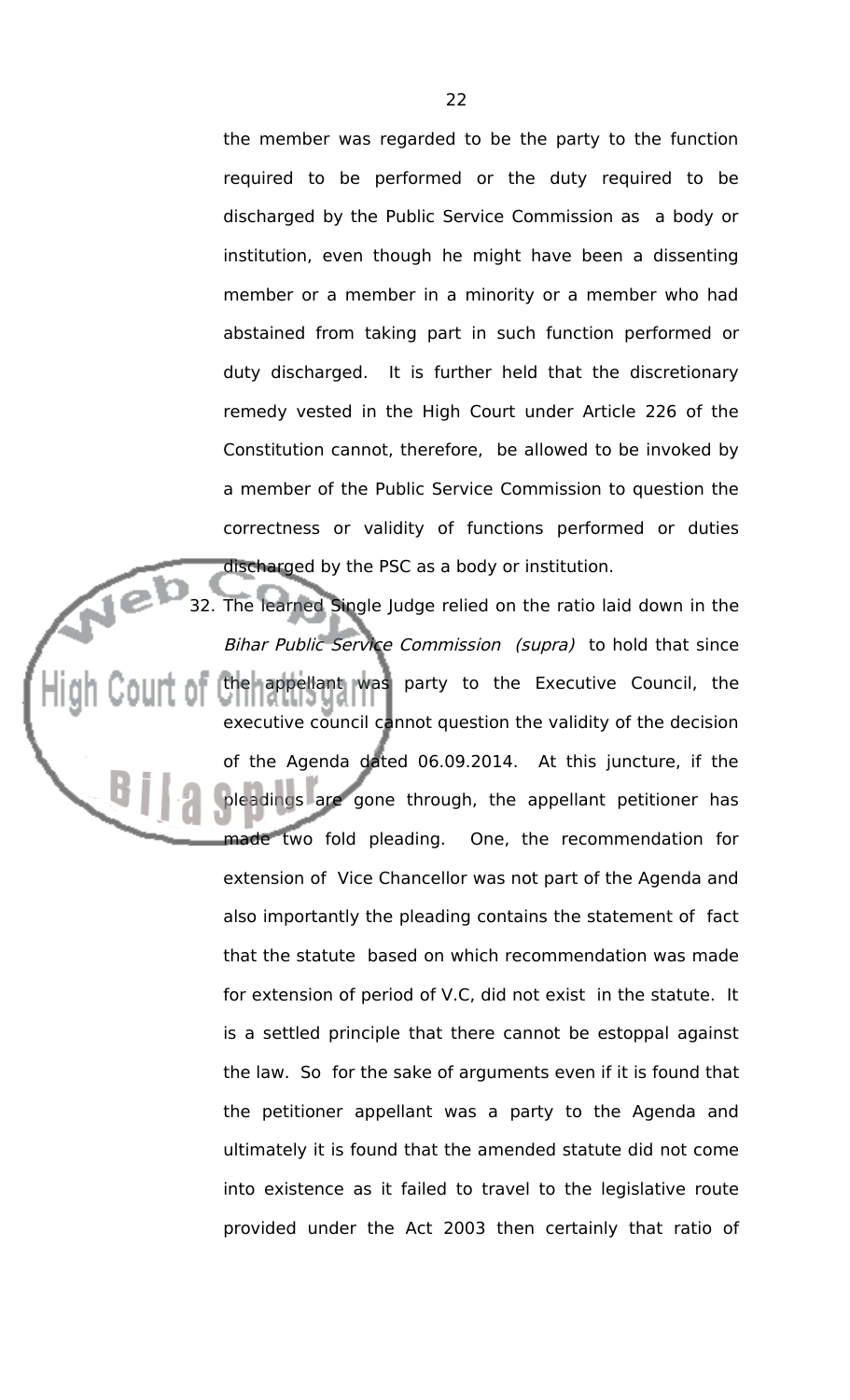Judgment in Bihar Public Service Commission (supra) will not apply in the the given facts of the case. Therefore, without examination of the state of affairs as to what was the existing statute on the date, at the threshold if the petition is dismissed only on the ground of acquiescence, then the merit of the case will not be subject of scrutiny before any court of law.

33. Further reference was made to the case law reported in  $A/R$ 1993 S.C. 1769 (para 79) R.K. Jain v. Union of India, wherein it was held that in cases of service jurisprudence, it is settled law that it is for the aggrieved person i.e., nonappointee to assail the legality of the offending action. The third party has no locus standi to canvas the legality or the correctness of the action. Only public law, declaration would be made at the behest of the petitioner, a public spirited person. The submission is made that the petitioner appellant in any case was not a candidate for the post of Vice Chancellor, therefore, he could not have assailed the appointment of the Vice Chancellor of the University. If the pleading and the Act of 2003 are examined in this case, it would show that the Vice Chancellor of the University is appointed under the Act and Statute. Therefore, if any person questions the recommendation for extension of tenure of existing V.C., which was made without any sanction of law in such case the rival claim of any petitioner would not be an issue of concern as the appointment of VC to the institute of repute has to be sacrosanct.

jeb

34. Further, if we revert back to Chapter VI of the Act of 2003, Section 15 prescribed that the statute of the University shall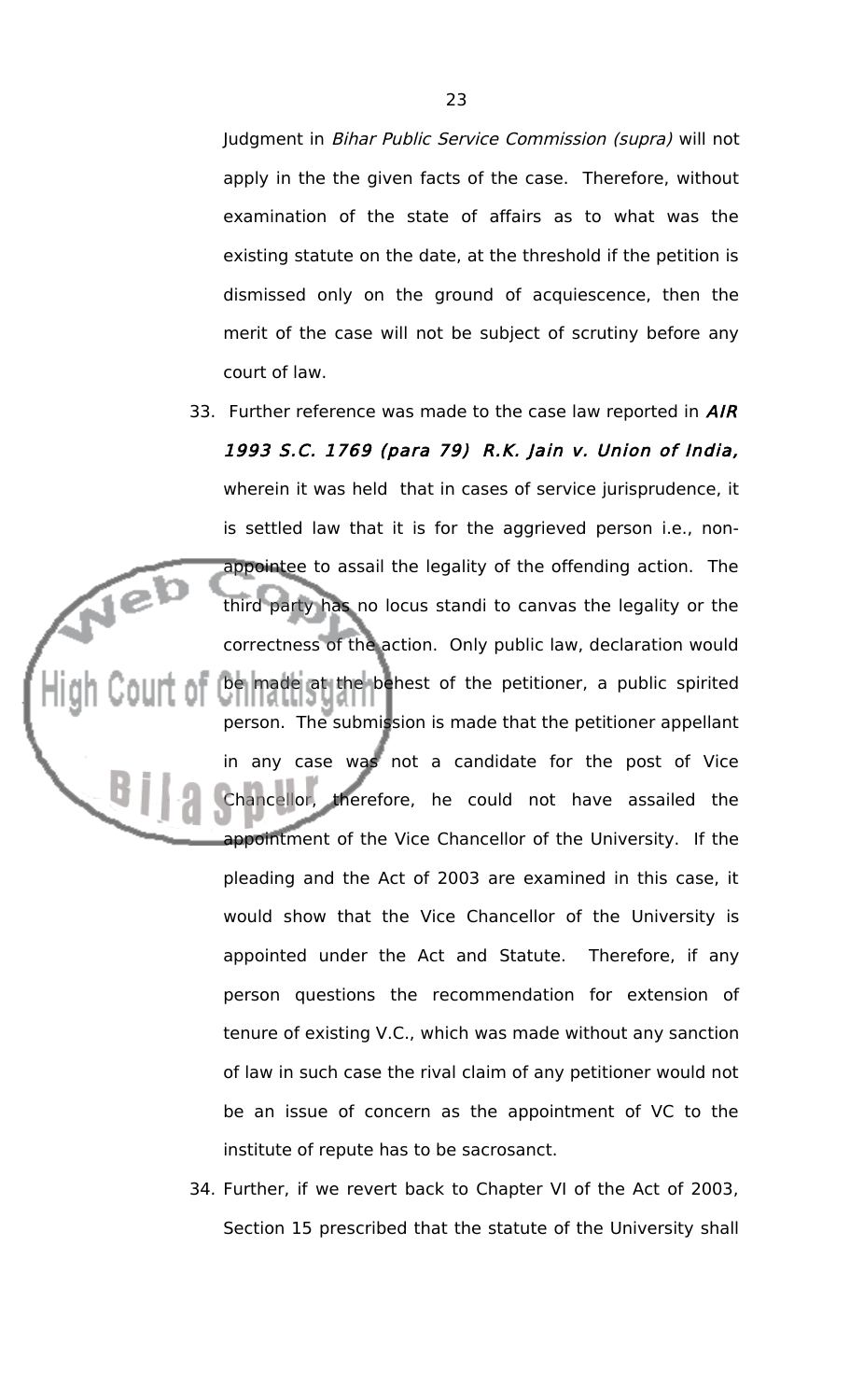contain such instruction, directions, procedure and details as are necessary to be laid down under and in accordance with the provisions of the Act. Section 15(2) of it gives a binding effect of a statute to all authorities, officers, teachers and employees of the University and persons connected with the University. The petitioner has come with a pleading that Statute 19(5)(A) whereby the continuation of service of the Vice Chancellor was made did not come into existence on 06.09.2014. In those back-grounds, if we refer to the ratio laid down for locus standi in (2008) 9 SCC 54 Raju Ramsing Vasave v. Mahesh Deorao Bhivapurkar at Para 45, the Court has held thus:

We must now deal with the question of locus standi. A special leave petition ordinarily would not have been entertained at the instance of the **S** appellant. Validity of appointment or otherwise on the basis of a caste certificate granted by a committee is ordinarily a matter between the employer and the employee. This Court, however, when a question is raised, can take cognizance of a matter of such grave importance suo motu. It may not treat the special leave petition as a public interest litigation, but, as a public law litigation. It is, in a proceeding of that nature, permissible for the court to make a detailed enquiry with regard to the broader aspects of the matter although it was initiated at the instance of a person having a private interest. A deeper scrutiny can be made so as to enable the court to find out as to whether a party to a lis is guilty of commission of fraud on the Constitution. If such an enquiry sub-serves the greater public interest and has a far reaching effect on the society, in our opinion, this Court will not shirk its responsibilities from doing so."

Neb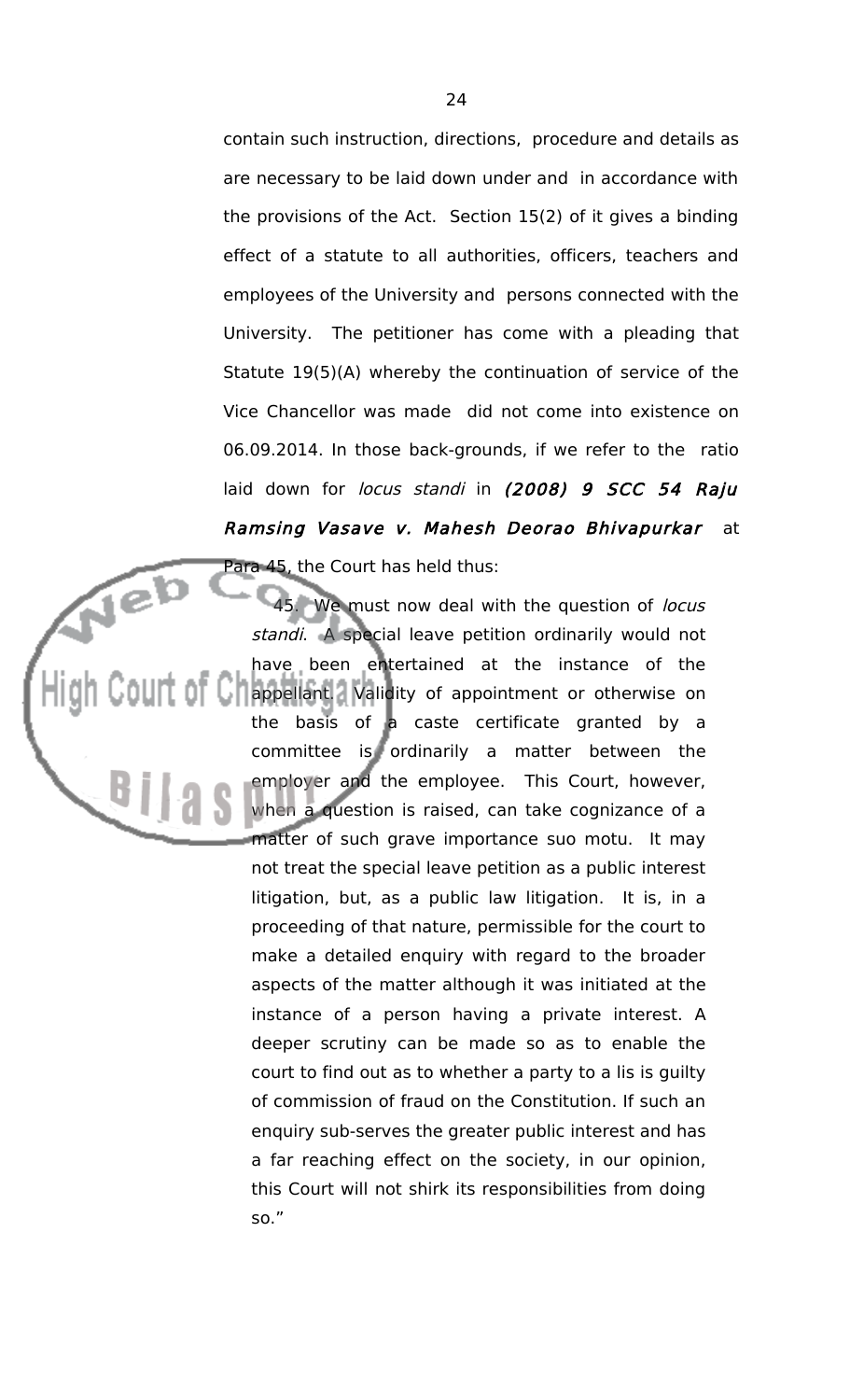35. By application of the aforesaid provision, we do not concur with the reasons assigned by the learned single judge to nonsuit the appellant that he do not have the locus standi. The Supreme Court while dealing with the issue of importance has held that larger public interest has to be seen. Therefore, in the light of the above position, the reliance placed by the respondent in AIR 1980 S.C. 1255 (Para 21) that since the appellant/petitioner was not competent to be posted as the Vice Chancellor, the ratio cannot be applied to the given case.

36. Further the reliance was placed by the respondent University in a case law reported in AIR 1999 S.C. 943 Para 8. It is Jel contended that the petitioner was a meddlesome person or interloper, therefore, the petition cannot be a public interest litigation and the petitioner being not a candidate could not have filed the petition as the writ petition was registered as W.P (S) before the Court. It is stated that since certain complaints were made against the petitioner and before the actions could have been taken, the instant petition was filed before the Court. The letter dated 09<sup>th</sup> Sept. 2015 was referred in this context which is addressed by the President, Student Bar Association (Annexure R-2/29) to show that certain complaints were made by the Students. Along-with the copy of the Letter, list of the students along-with signatures in separately attached sheet was also filed. It is stated that the University was in the process of issuing show cause notice by letter dated 06.10.2015 (Annexure R-2/30) and before that the petition was filed in Court on 05.10.2015 (Annexure R-2/29).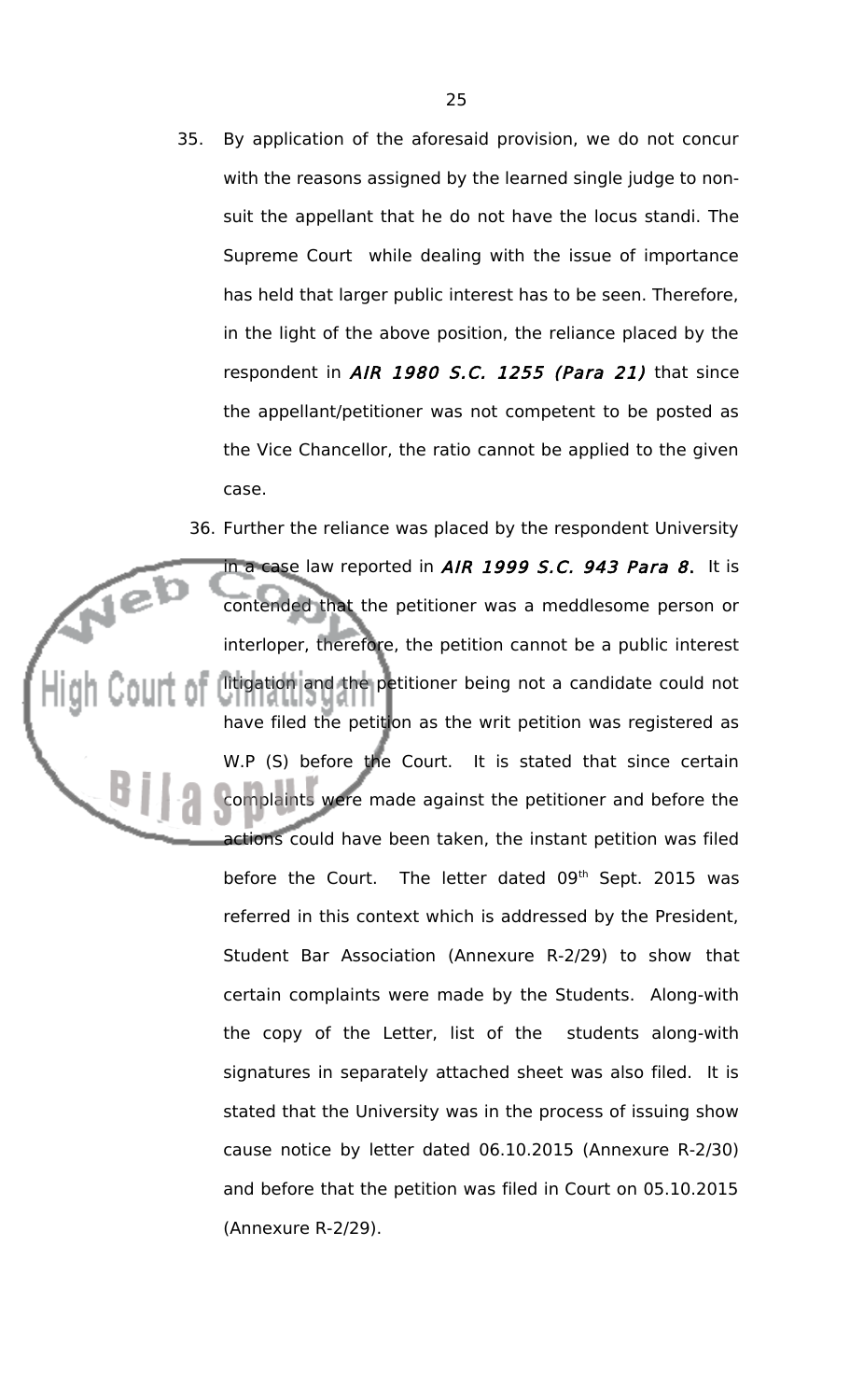37. A perusal of the letter dated  $09<sup>th</sup>$  September, 2015 shows that the Students Bar Association had requested for change of Chief Proctor of Proctorial Board of the College. It is however not clear as to who was Chief Proctor of College. These allegations have been rebutted by the petitioner in rejoinder at Para 13 and more serious counter allegations have been leveled against the University of placing fabricated document of misusing of signed sheets of students in some other matters. It is stated that the separate signed sheets were not part and parcel of the letter dated 09<sup>th</sup> September, 2015 so as to form part of the complaint and some other signed papers were used. It was stated in the rejoinder that the signed sheets of signatures were part of the student campaign for another issue seeking indulgence of the University Authorities for taking action against one Abhist Tiwari, student of  $7<sup>th</sup>$  Semester on account of a group clash. Further it shows that the show cause notice issued to the petitioner on 06.10.2015 is a day after the petition was filed. The contents would show that explanation was called for the reason that certain documents of conducting CLAT examination were missing. In reply to such rejoinder, no rebuttal has been made by the University and no further document was also filed to show that the students signature sheets attached separately with the letter dated 09<sup>th</sup> September, 2015 were also part and parcel of the letter of the students Bar Association. Therefore, prima facie the document filed by the University to assassinate the conduct of the petitioner itself stands rebutted with the over all contents of show cause letter (R-2/30) and complaint (R-

Neb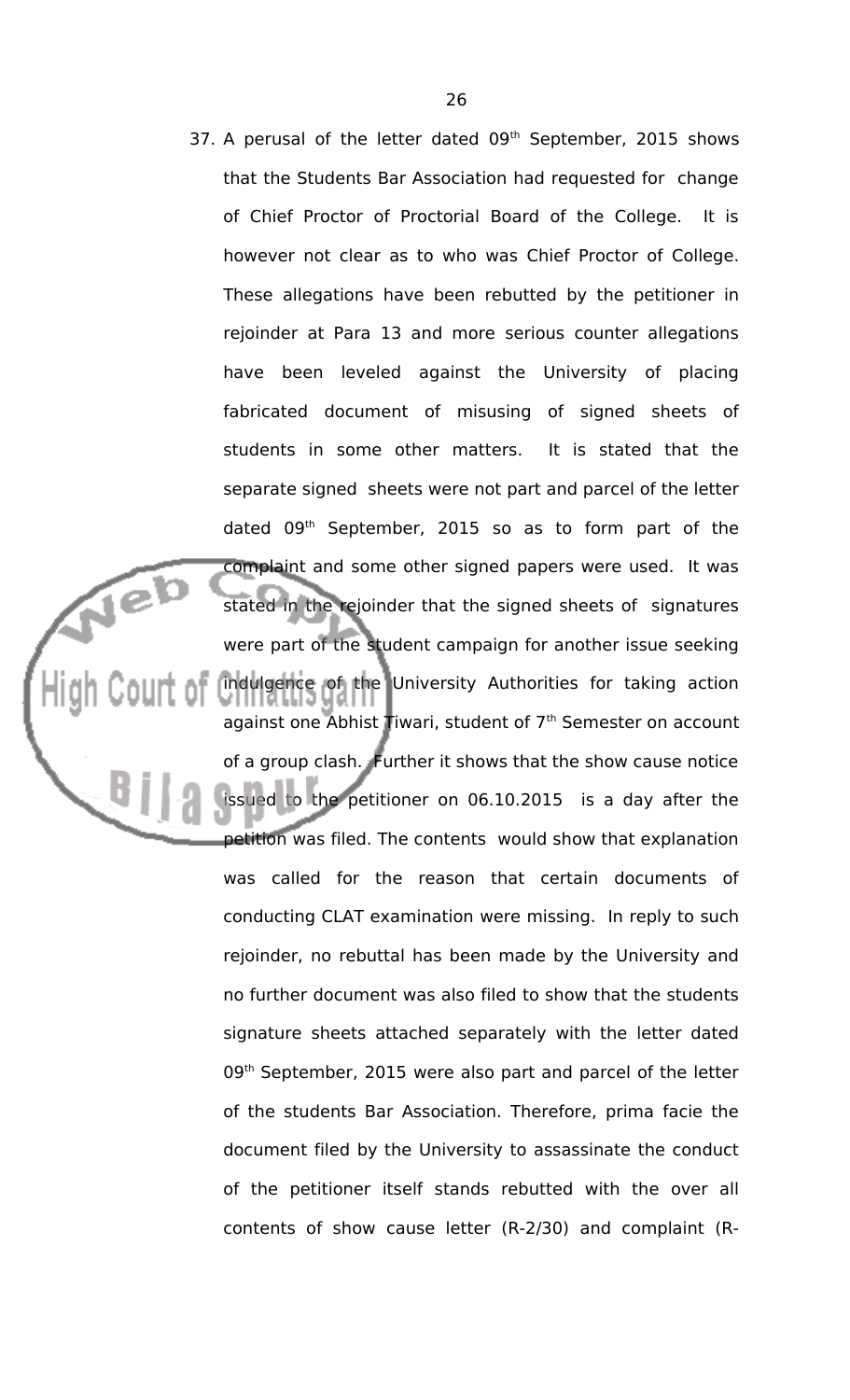2/29).

38. When the facts are further evaluated, keeping the university as an institution on one part and the nature of allegations made on the other part, the principles laid down in case of (2013) 4 SCC 465 Para 18 (Ayaaub Khan Noorkhan Pathan v. State of Maharashtra) would throw the light which lays down that whether the person in fact in a legitimate position to lay any claim before any forum can be considered by the Court to find out irrespective of the fact whether the particular person can lay any claim for the post or not.

39. Further more, the Supreme Court in case of (2011) 4 SCC Jeb Pg.1 Para 43 - Center for PIL v. Union of India which deals with appointment of the Post of Central Vigilance Commissioner has held that when institutional integrity is in question, the touch stone should be the public interest and eventually the principle has been laid down that institution is more important than individual. Paras 43, 46, 47 of the said decision are relevant here and quoted below:

> "43. Appointment to the post of the Central Vigilance Commissioner must satisfy not only the eligibility criteria of the candidate but also the decision making process of the recommendation (see SCC para 88 of N. Kannadasan v. Ajoy Khose (2009) 7 SCC 1. The decision to recommend has got to be an informed decision keeping in mind the fact that the CVC as an institution has to perform an important function of vigilance administration. If a statutory body like the HPC, for any reason whatsoever, fails to look into the relevant material having nexus to the object and purpose of the 2003 Act or takes into account irrelevant circumstances, then its decision would stand vitiated on the ground of official arbitrariness (see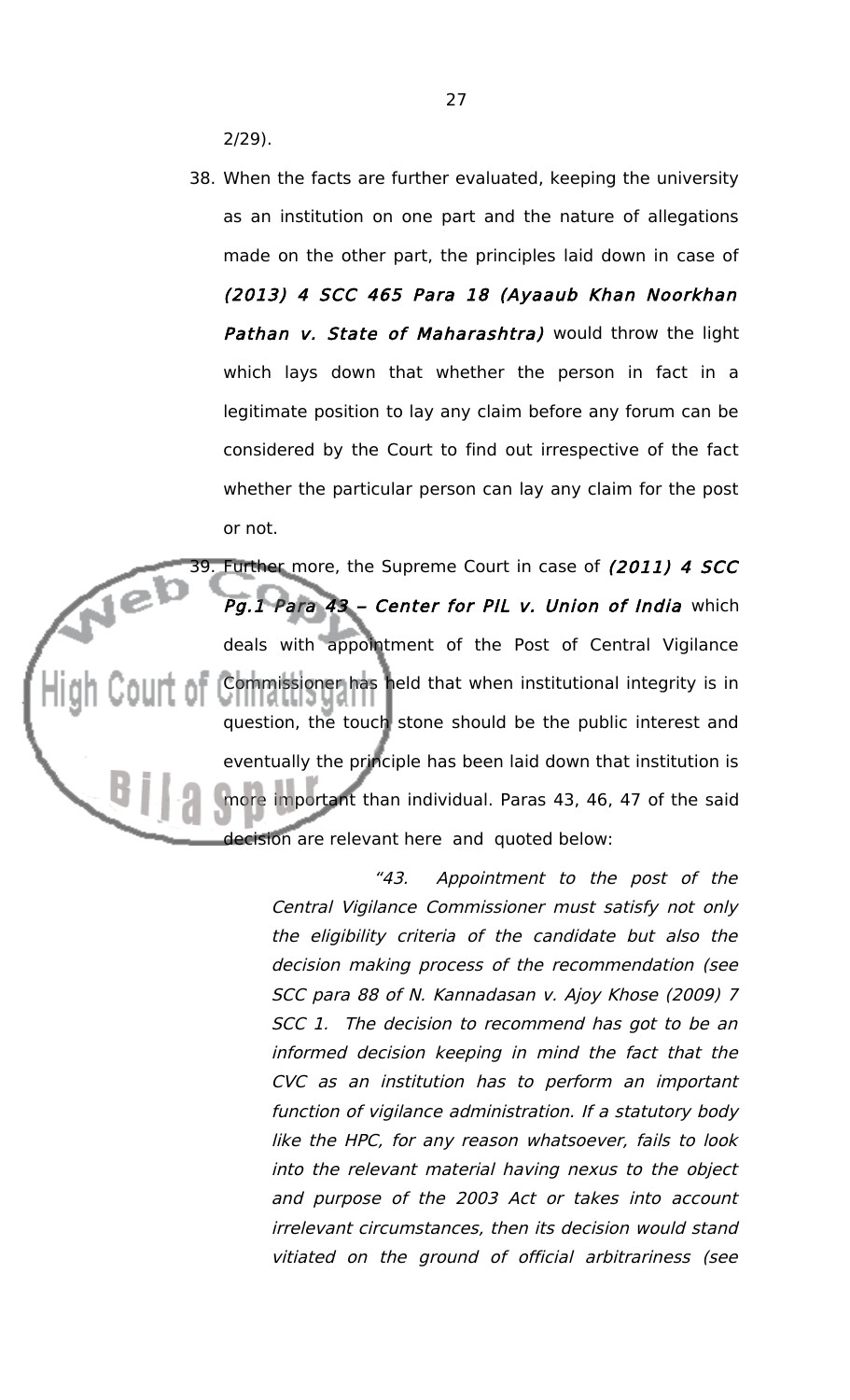State of A.P. v. Nalla Raja Reddy AIR 1967 SC 1458). Under the proviso to Section 4(1), the HPC had to take into consideration what is good for the institution and not what is good for the candidate (see SCC para 93 of N. Kannadasan). When institutional integrity is in question, the touchstone should be "public interest" which has got to be taken into consideration by the HPC and in such cases, the HPC may not insist upon proof (see SCC para 103 of N. Kannadasan)

46. While making recommendations, the HPC performs <sup>a</sup> statutory duty. Its duty is to recommend. While making recommendations, the criterion of the candidate being a public servant or a civil servant in the past is not the sole consideration. The HPC has to look at the record and take into consideration whether the candidate would or would not be able to function as <sup>a</sup> Central Vigilance Commissioner. Whether the institutional competency would be adversely affected by pending proceedings  $\Box$  and if by that touchstone the candidate stands disqualified, then it shall be the duty of the HPC not to recommend such a candidate. In the present case apart from the pending criminal proceedings, as stated above, between the period 2000 and 2004 various notings of the DoPT recommended disciplinary proceedings against Shri P.J. Thomas in respect of the Palmolein case. Those notings have not been considered by the HPC. As stated above, the 2003 Act confers autonomy and independence to the institution of the CVC. Autonomy has been conferred so that the Central Vigilance Commissioner could act without fear or favour.

47. We may reiterate that the institution is more important than an individual. This is the test laid down in SCC para 93 of N. Kannadasan v. Ajoy Khose (2009) 7 SCC 1. in the present case, the HPC has failed to take this test into consideration. The recommendation dated 03.09.2010 of the HPC is entirely premised on the blanket clearance given by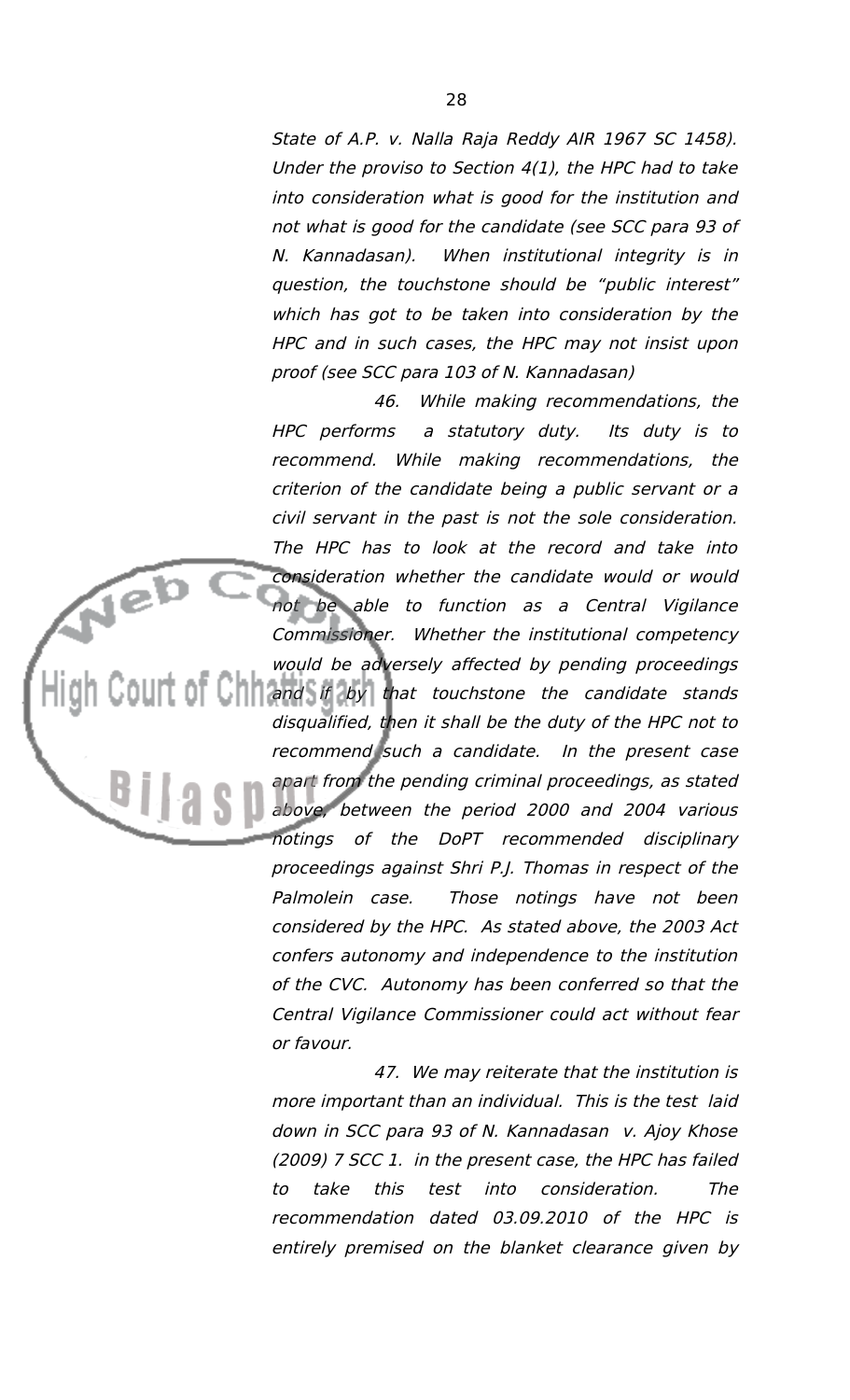the CVC on 06.10.2008 and on the fact of respondent No.2 being appointed as the Chief Secretary of Kerala on 18.09.2007, his appointment as the Secretary of Parliamentary Affairs and his subsequent appointment as the Secretary, Telecom. In the process, the HPC for whatever reasons, has failed to take into consideration the pendency of the Palmolein case before the Special Judge, Thiruvananthapuram being case CC No. 6 of 2003; the sanction accorded by the Government of Kerala on 30.11.1999 under section 197 CrPC for prosecuting inter alia Shri P.J. Thomas for having committed the alleged offence u/s 120-B of IPC read with section 13(1)(d) of the Prevention of Corruption Act; the judgment of the Supreme court dated 29.03.2000 in K. Karunakaran v. State of Kerala (2000) 3 SCC 761 in which this Court has observed that : ( SCC 767, para 8).

"8. … the registration of the FIR against [Shri Karunakaran] and others cannot be held to be the **The result of mala fides or actuated by extraneous** considerations. The menace of corruption cannot be permitted to be hidden under the carpet of legal technicalities [and in such cases] probes conducted are required to be determined on the facts and in accordance with law."

#### (Emphasis supplied)

Further, even the judgment of the Kerala High Court in Criminal Revision Petition No. 430 of 2001 has not been considered."

40. The Supreme Court fuhrer in AIR 1982 S.C. 149 - S.P. Gupta v. President of India held that the traditional rule of locus standi is that judicial redress is available only to a person who has suffered a legal injury by reason of violation of his legal right or legally protected interest by the impugned action of the State or a public authority or any other person who is likely to suffer a legal injury by reason of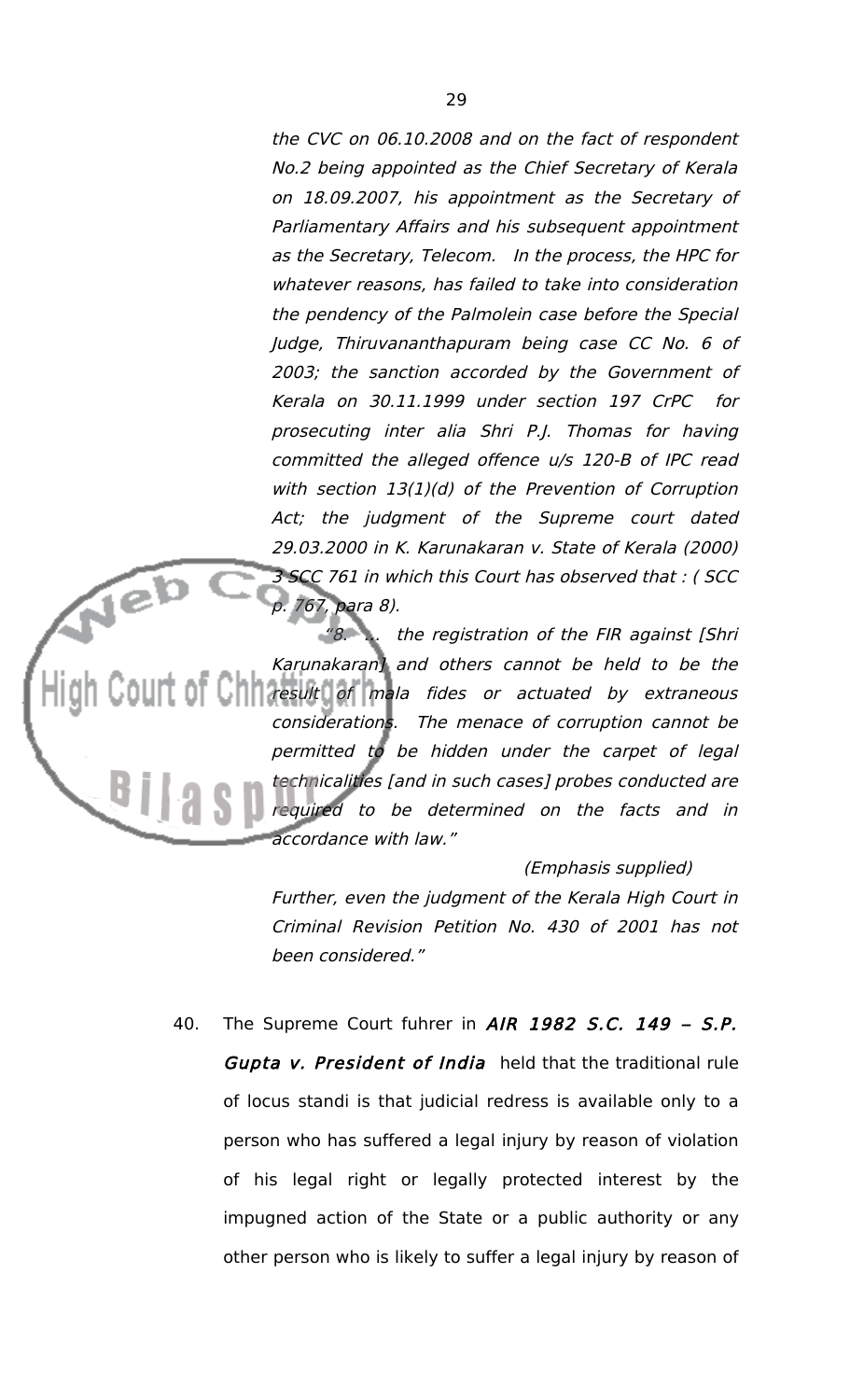threatened violation of his legal right or legally protected interest by any such action cannot be universally applied and if the applicant has sufficient interest in the subject matter, he can maintain a lis before the Court.

- 41. In the instant case, the petitioner who is a member of the Executive Counsel has challenged the extension of tenure to the Vice Chancellor of the University by claiming that the extension of second tenure was not proper. If the main object of the Act 2003 is seen under which the University is established, it can be safely inferred that the purpose and object was to establish a university of excellence in law. Therefore if the member of Executive Council has raised the plea that the extension of time under a statute on which it was made was not in the statute book on the date of recommendation in such case the petitioner cannot be thrown out of the Court only on the ground of locus standi. Accordingly, we hold that the petitioner has the locus to challenge the extension of time to Vice Chancellor of the University and we are in disagreement with the finding of learned single judge to that extent and the same is set aside.
	- 42. The statute 19(5) prescribes the term of the Vice Chancellor as under:

"19(5). The term of Vice Chancellor, except the first Vice Chancellor, shall be five years from the date on which he enters upon his office or until he attains the age of sixty five years, whichever is earlier."

The facts would show that respondent no.5 was appointed as Vice Chancellor of the University on 05.03.2011 by Hon'ble the Chancellor vide Annexure R-2. The said appointment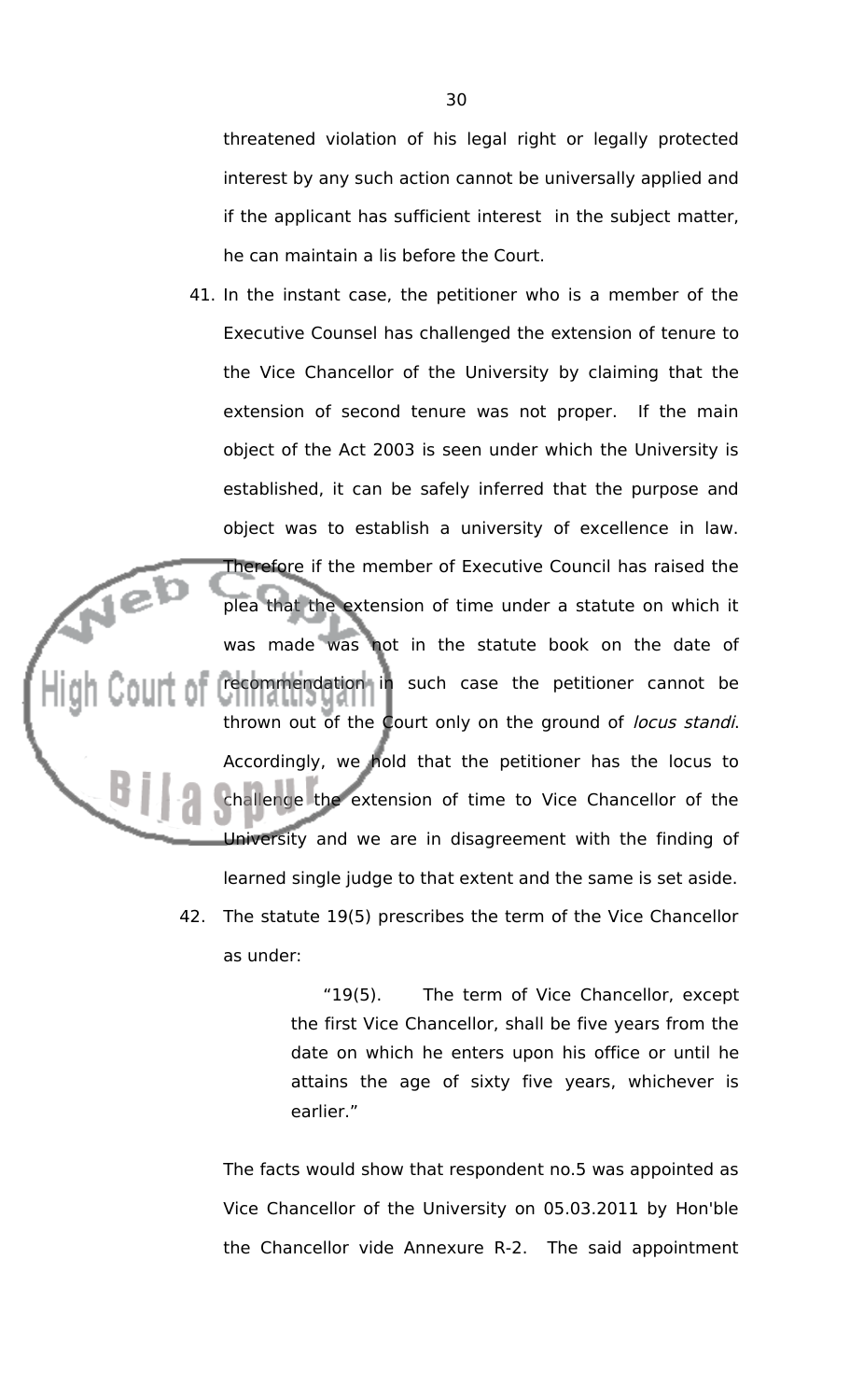was made in terms of the Statute 19 of the Act of 2003 in the schedule to the aforesaid Act for a period of five years or until he attains the age of 65 years whichever is earlier subject to doctrine of pleasure. The date of birth of the Vice Chancellor Prof. (Dr.) Sukhpal Singh was shown as 01.01.1950 as per Annexure R-2/2. The provisions of statute 19(5) ended with words "whichever is earlier". Therefore, the term of respondent No.5 would have normally expired on 31.12.2014. However, in the instant case the term did not come to an end on 31.12.2014 for the reasons shown below.

43. During the tenure while respondent No.5 Vice Chancellor was Jeb holding the office, on  $11<sup>th</sup>$  April, 2014 a notification was made pursuant to the power conferred on Hon'ble Chancellor u/s 15(5) of the Statute and the age of the Vice Chancellor from 65 years was amended to 70 years. The notification dated 11<sup>th</sup> April, 2014 reads as under:

> हिदायतुल्ला राष्ट्रीय विधि विश्वविद्यालय, रायपूर रायपुर दिनांक 11 अप्रैल 2014

# अधिसूचना

कमांक 227 / PPS / 2014–हिदायतुल्ला राष्ट्रीय विधि विश्वविद्यालय छततीसगढ़ अधिनियम, 2003 (कमांक 10 सन् 2003) की धारा 15 की उप धारा (5) द्वारा प्रदत्त शक्तियों को प्रयोग में लाते हुए तथा राज्य सरकार के परामर्श से, कुलाधिपति, एतद्द्वारा, उक्त अधिनियम की अनुसूची में समाविष्ट परिनयिमों में निम्नलिखित संशोधन करती है, अर्थात  $-$ 

### संशोधन

उक्त परिनियमों में,  $-$ 

खण्ड 19 के उप-खण्ड (5) में, शब्द एवं अंक ''65 वर्ष'' के स्थान पर, शब्द ''सत्तर वर्ष" प्रतिस्थापित किया जाये $\,$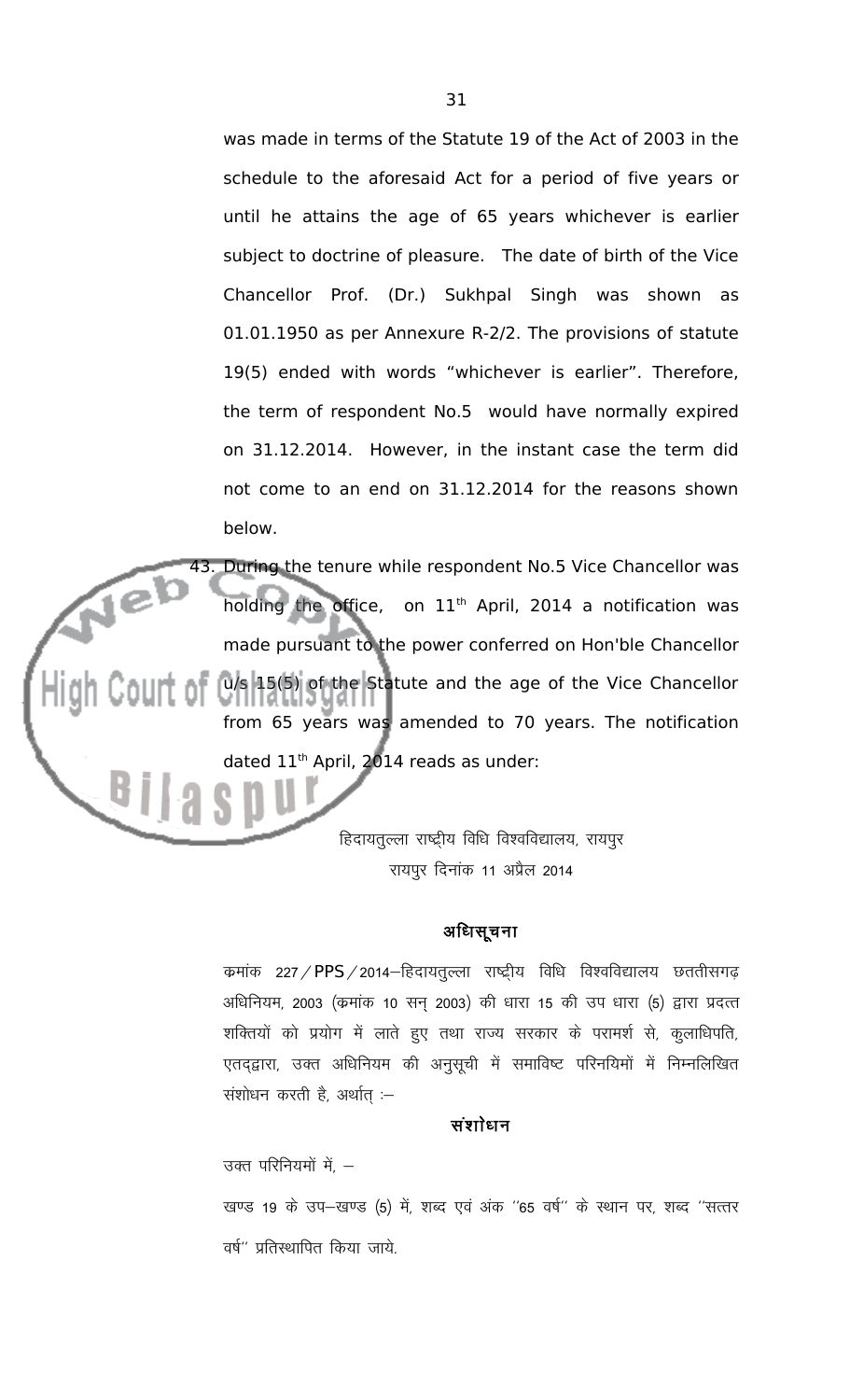हस्ता. $/$ – (यतीन्द्र सिंह) कुलाधिपति हिदायतुल्ला राष्ट्रीय विधि विश्वविद्यालय, रायपुर (छत्तीसगढ़)

By such amendment the Statute 19(5) would be read as under :

"19(5). The term of the Vice Chancellor, except the first first Vice Chancellor, shall be five years from the date on which he enters upon his office or until he attains the age of seventy years, whichever is earlier."

By effect of such notification, the tenure of the petitioner was automatically extended to  $04<sup>th</sup>$  March, 2016 as the age of 65 years was amended to 70 years and five years would come to an end on 04th March, 2016 since the initial appointment was on 05.03.2011.

44. The respondent University submitted before the Court that since the emergent situation existed to extend the tenure of the Vice Chancellor, therefore, the meeting was held on 06.09.2014 as it was not possible for the Hon'ble Visitor to attend the dates of meeting frequently and reference was made to Annexure R-(2)4 to show that the Hon'ble Visitor attended every meeting after 2011 till 22.08.2015 and so on whereas on earlier occasion the period in between the meetings were short. It is stated that to avoid the emergency like situation and to avoid the possible situation the University may not remain without the Vice Chancellor, the urgent meeting was held and proposal was made to extend the period of tenure of existing Vice Chancellor for further period of 5 years. The said submission appears to be devoid of all logic. The urgency as is projected by the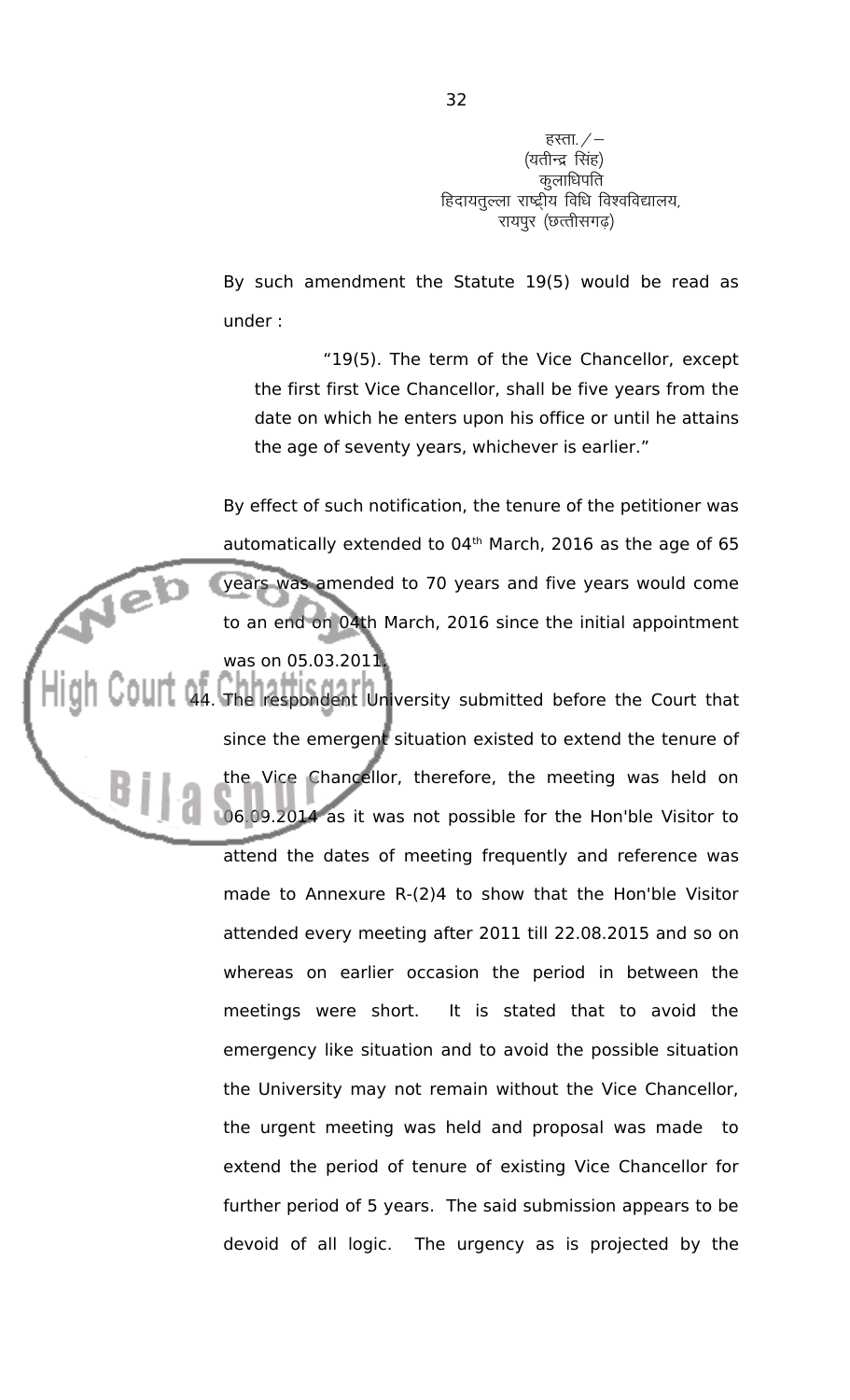University does not invoke any trust as the statute 19(5) having been amended enhancing the age of V.C., to 70 years, even otherwise respondent No.5 was entitled to continue in office till 4th March, 2016 on the date of completing 5 years from the date of his initial appointment.

45. Section 8 of the Act, 2003 deals with Chancellor of the University. It prescribes that the Chief Justice of the High Court of Judicature of Chhattisgarh shall be the Chancellor of the University. Section 8(2) is relevant here and quoted below:

"8. Chancellor of the University.-- (1) The Chief Justice of the High Court of Judicature of Neb<br>Metal Chhattisgarh shall be the Chancellor of the University.

(2) The Chancellor shall appoint the Vice Chancellor of the University in accordance with the **COUIT OF CH** Chancellor of the Sunset of the conditions prescribed in the statutes."

> 46. Statute 19 of the Act of 2003 deals with appointment of the Vice Chancellor and other persons thereunder. Relevant portion of section 19 is reproduced here-in-below :

> > "19. Appointment and the powers of the Vice-Chancellor.- (1) The Vice Chancellor shall be appointed by the Chancellor on the principle of "the doctrine of pleasure" upon the recommendations of a Search Committee and after obtaining the advice of the State Government thereon :

> > Provided that the Special Officer appointed by the State Government shall be the first Vice Chancellor of the University for a period not exceeding three years :

(2) The Search Committee, referred to in sub-section (1) shall consist of the following:-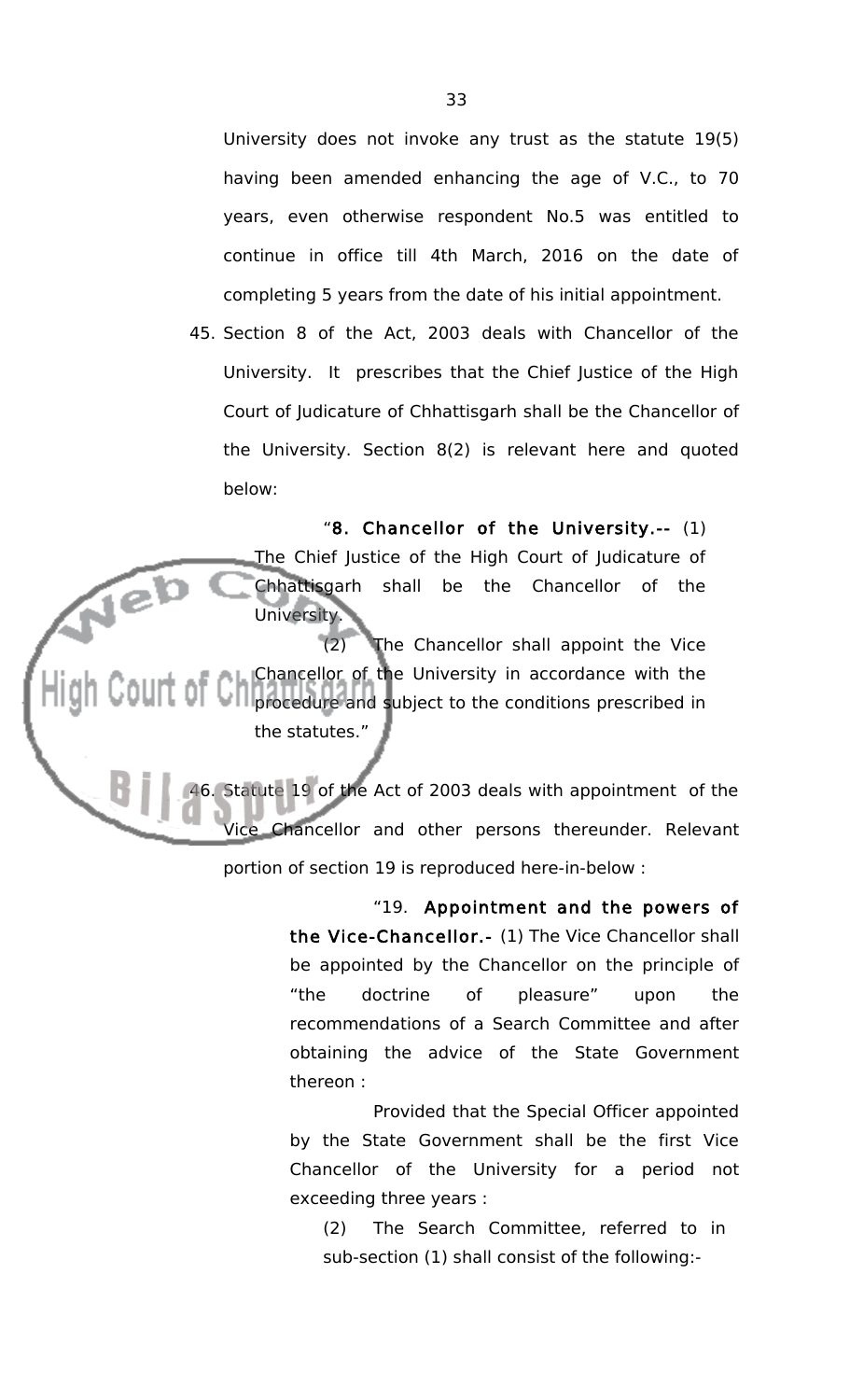(i) A person nominated by the Executive Council who should not be connected with the University or any other college affiliated to the University or any institution thereof ;

(ii) One eminent authority on law nominated by the Chancellor ;

(iii) One nominee of the Chairman, Bar Council of India

(3) The Chancellor may appoint one of the members of the Search Committee constituted under sub-section (2) to act as the Chairperson of the Committee.

(4) The Search Committee shall submit a panel of at least three suitable persons for appointment to the position of Vice-Chancellor for the consideration of the Chancellor ; and the panel may include any such person who has served as the Vice Chancellor of the University previously.

Neb (5) The term of the Vice OUIT OF CHANCHANCELLOR, except the first Vice Chancellor shall be five years from the date on which he enters upon his office or until he attains the age of seventy years, whichever is earlier ;

> (6) The Vice Chancellor shall be the Chief Executive and Academic Head of the University and subject to the specific and general directions of the Executive Council, he shall exercise all powers of the Executive Council in the management and administration shall exercise all powers of the Executive Council in the management and administration of the University ; "

47. Section 15 of the Statute contained in Chapter VI of the Act, 2003 prescribes the mode that how the statutes would be made. To effect an amendment in the Statute, section 15 of the Act, 2003 is relevant here and quoted below :

# CHAPTER VI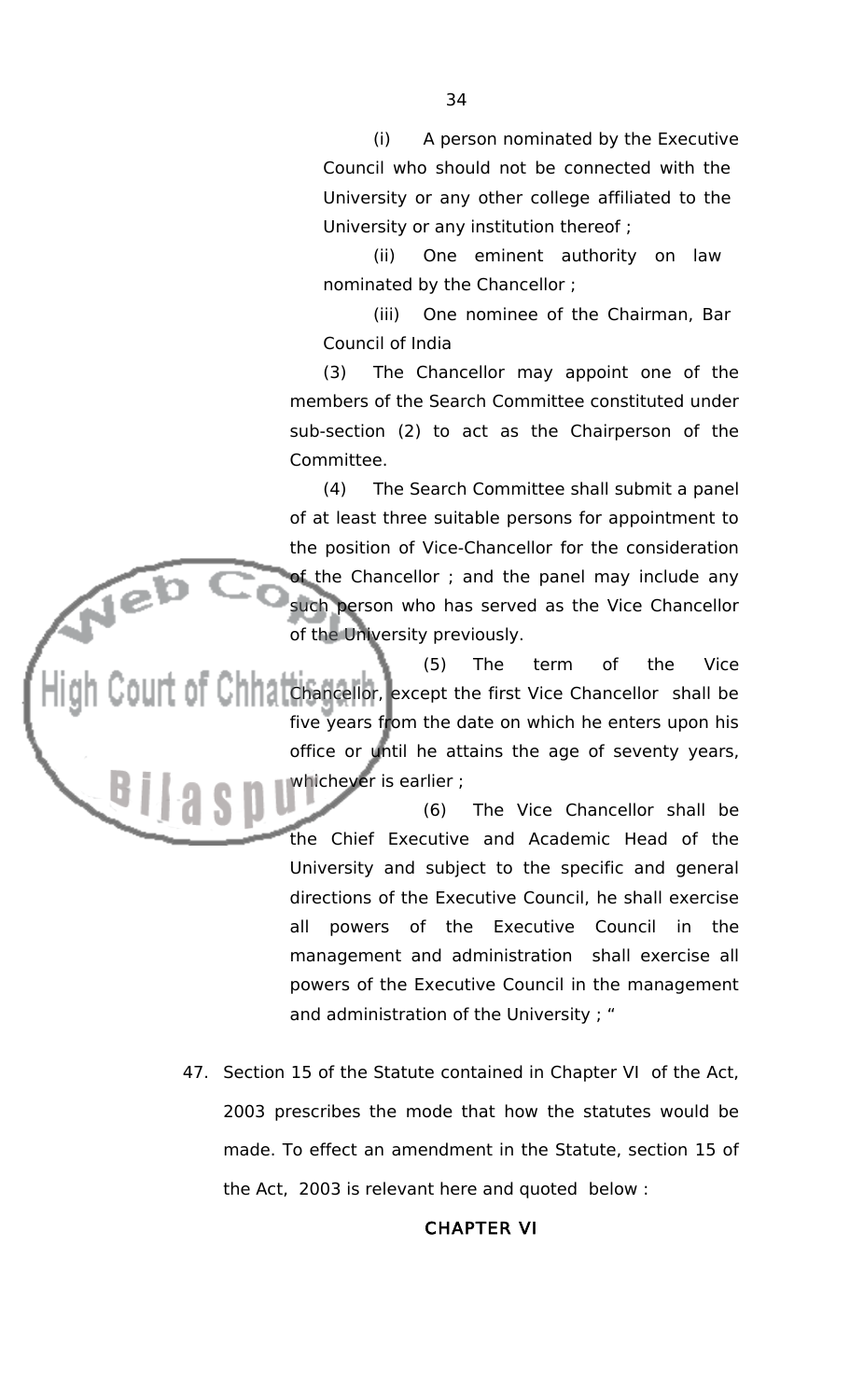# STATUTES, ORDINANCES AND REGULATIONS

"15. Statutes.- (1) The statutes of the University shall contain such instructions, directions, procedures and details as are necessary to be laid down under and in accordance with the provisions of this Act.

(2) The statutes as contained in the Schedule to this Act as amended from time to time, shall be binding on all authorities, officers, teachers and employees of the University and persons connected with the University.

(3) Executive Council shall have all powers to make any amendments in the Statutes contained in the Schedules to this Act.

Provided that the Executive Council shall not amend statute affecting the constitution, status or power of any authority of the University without affording to such authority a reasonable opportunity of making a representation on the proposed Chhanges.

Neb<br>Louis

(4) Any amendment to the Statutes, whether by adding, deleting or in any other manner, shall not<br>take effect unless the Chancellor has , after effect unless the Chancellor has , after consultation with the State Government, assented to it, and he may after the said consultation and on being satisfied that assent be not given, withhold assent or return the proposal for amendment to the Executive Council for re-consideration in the light of observation, if any made by him.

(5) Notwithstanding anything contained in subsection (3) or sub-section(4) the Chancellor shall have power to amend, after consultation with the State Government whether by adding, deleting, or in any other manner, the Statutes contained in the Schedule.

(6) An amendment to the Statues shall come into force on the date of its publication in the Official Gazette."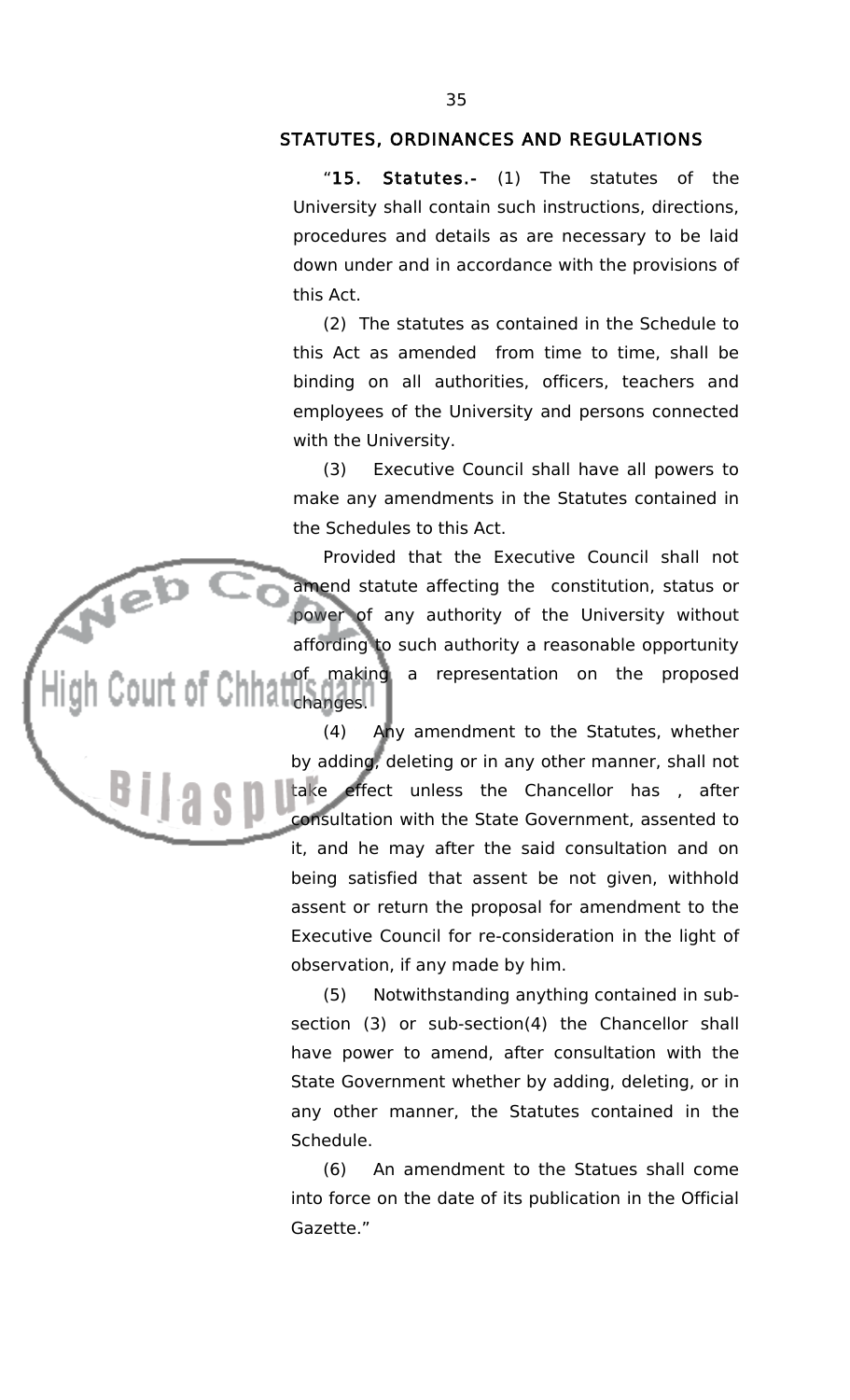48. This is an undisputed fact that on 06.09.2014, the Executive Council took up different proposals. Agenda No.3 & Agenda No.4 and their decisions are relevant to this case and quoted below:

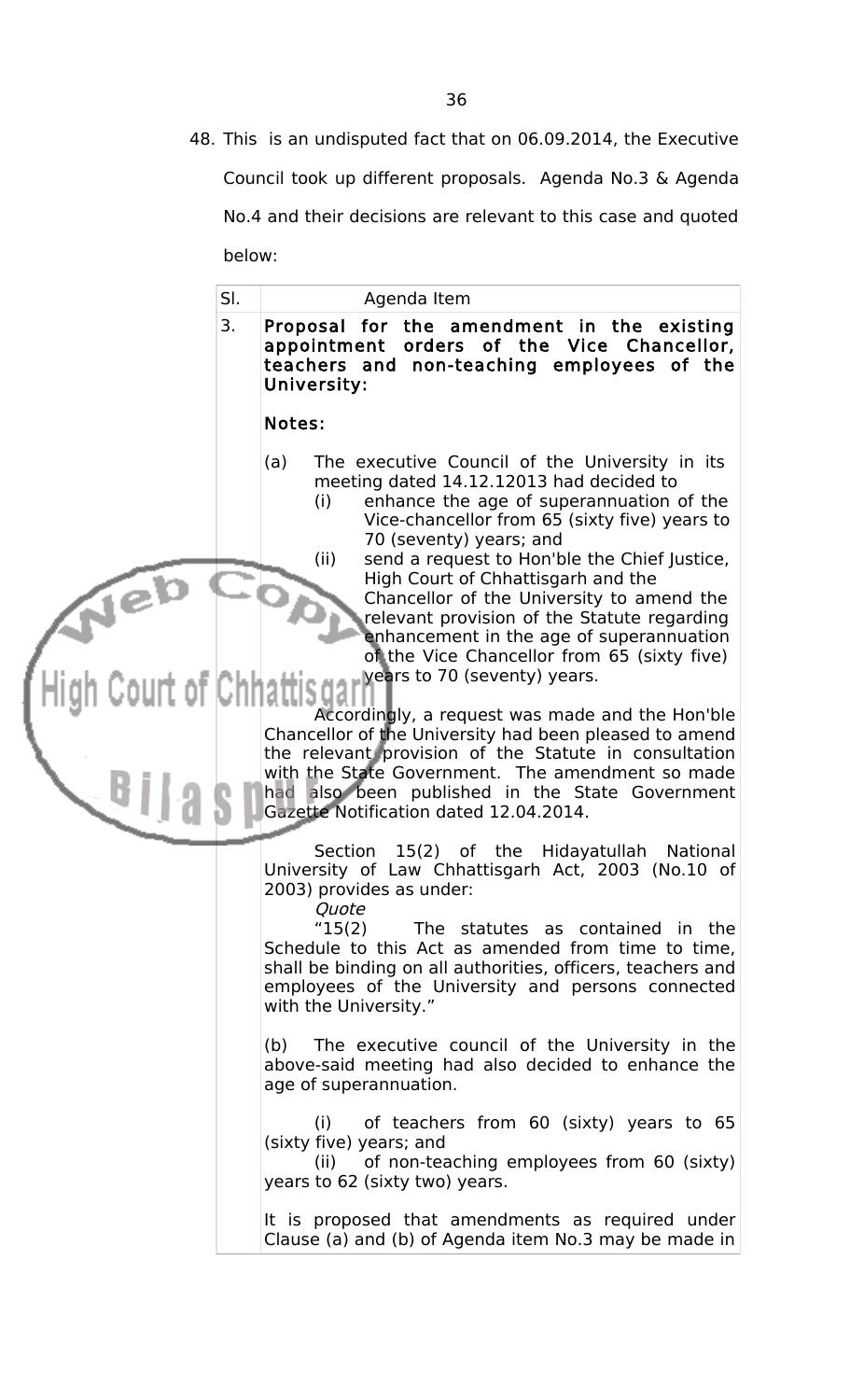the appointment orders of the Vice-chancellor, teachers and non-teaching employees of the University.

It is also proposed that recommendation may also be made to Hon'ble the Chief Justice, High Court of Chhattisgarh and the Chancellor of the University for amending the existing appointment order of the Vice-chancellor in view of the State Government Gazette notification to this effect.

Decision:

jeb

The executive Council decided that amendments as required under Clause (a) and (b) of agenda item No.3 may be made in the appointment orders of the Vice Chancellor, teachers and non-teaching employees of the University.

The Executive Council also decided that recommendation may be made to Hon'ble the Chief Justice, High Court of Chhattisgarh and the Chancellor of the University to amend the existing appointment order of the Vice Chancellor for the purpose of enhancing the age of superannuation from "sixty-five years" to "Seventy Years" in view of the publication of the amendment on 12.04.2014 in the Official Gazette of the State Government Gazette to this effect and as per the provisions contained in Section 15(2) of the Hidayatullah National University of Law Chhattisgarh Act, 2003 (No.10 of 2003)

4. Proposed amendment in the University Statutes regarding extension of tenure as per provisions contained in the HNLU Staff Regulations and similar provisions in Statutes of some other National Law Universities of India.

# Notes:

The Executive Council of the University in its meeting dated 18.12.2005 had approved the HNLU Staff Regulations. Section 8.3(1)(b) of these Regulations, specifically provides for extension of tenure of the Vicechancellor, which reads as under:

#### Quote:

"(b) On the basis of satisfactory services, after the expiry of normal tenure of 5 years, the Executive Council may request the Chancellor to consider extension of the tenure. Such extension of tenure of the Vice-chancellor can be extended upto the age limit of 65 years"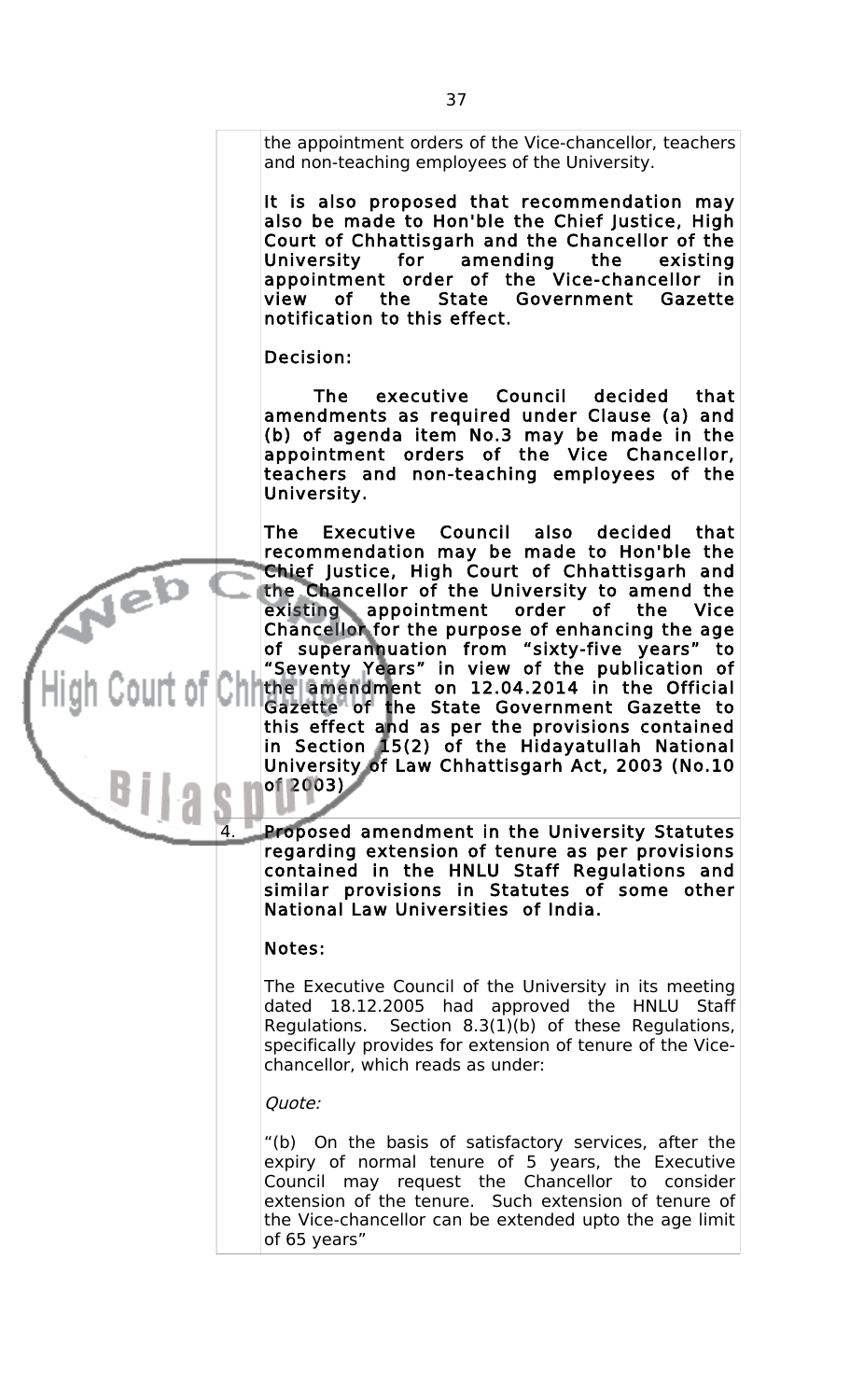#### Unquote

This age limit of 65 years has now been substituted by 70 years, by latest amendment to the Statute. Similar provisions regarding extension of tenure/second term to Vice Chancellors are also contained in Statutes of some other National Law Universities of India such as the West Bengal National University of Juridical Sciences, Kolkata; the National Law School of India University, Bangalore; the NALSAR University of Law, Hyderabad and the Gujarat National Law University, Gandhinagar.

In order to implement the provisions contained in the HNLU Staff Regulations regarding extension of tenure of the Vice-chancellor of the University, the following amendments in the Statute 19(5) is proposed:-

Quote

Jeb

In exercise of the powers conferred under Section 15(3) of the Hidayatullah National University of Law Chhattisgarh Act 2003 (No.10 of 2003), the Executive Council of the University recommends the following amendment in Statute 19(5) contained in the Schedule to this Act:-

| CAMENDMENT TO THE STATUTE 19(5)<br>| TAINED IN THE SCHEDULE TO THE CONTAINED IN THE SCHEDULE TO THE HIDAYATULLAH NATIONAL UNIVERSITY OF LAW CHHATTISGARH ACT 2003 (NO.10 OF 2003) BY ADDING PROVISO 19(5)(A) AS UNDER:-

> $19(5)(A)$  on the basis of satisfactory services, after the expiry of normal tenure of 5 (five) years, the Executive Council may recommend to the Chancellor to extend the tenure of the Vice-chancellor for a period of next 5 (five) years. Provided such extension of tenure of the Vice-chancellor can be upto the age of 70 (seventy) years only. Provided further, that upon the expiry of his term, the Vice-chancellor shall continue in office until his successor is appointed and enters upon his office.

> In order to ensure certainty about the next Vicechancellor, such recommendation be made reasonably well before the expiry of the normal tenure of the Vicechancellor."

Unquote:

Accordingly, the matter is placed before the Executive Council for perusal and decision.

Decision :

In exercise of the powers provided under section 15(3) of the Hidayatullah National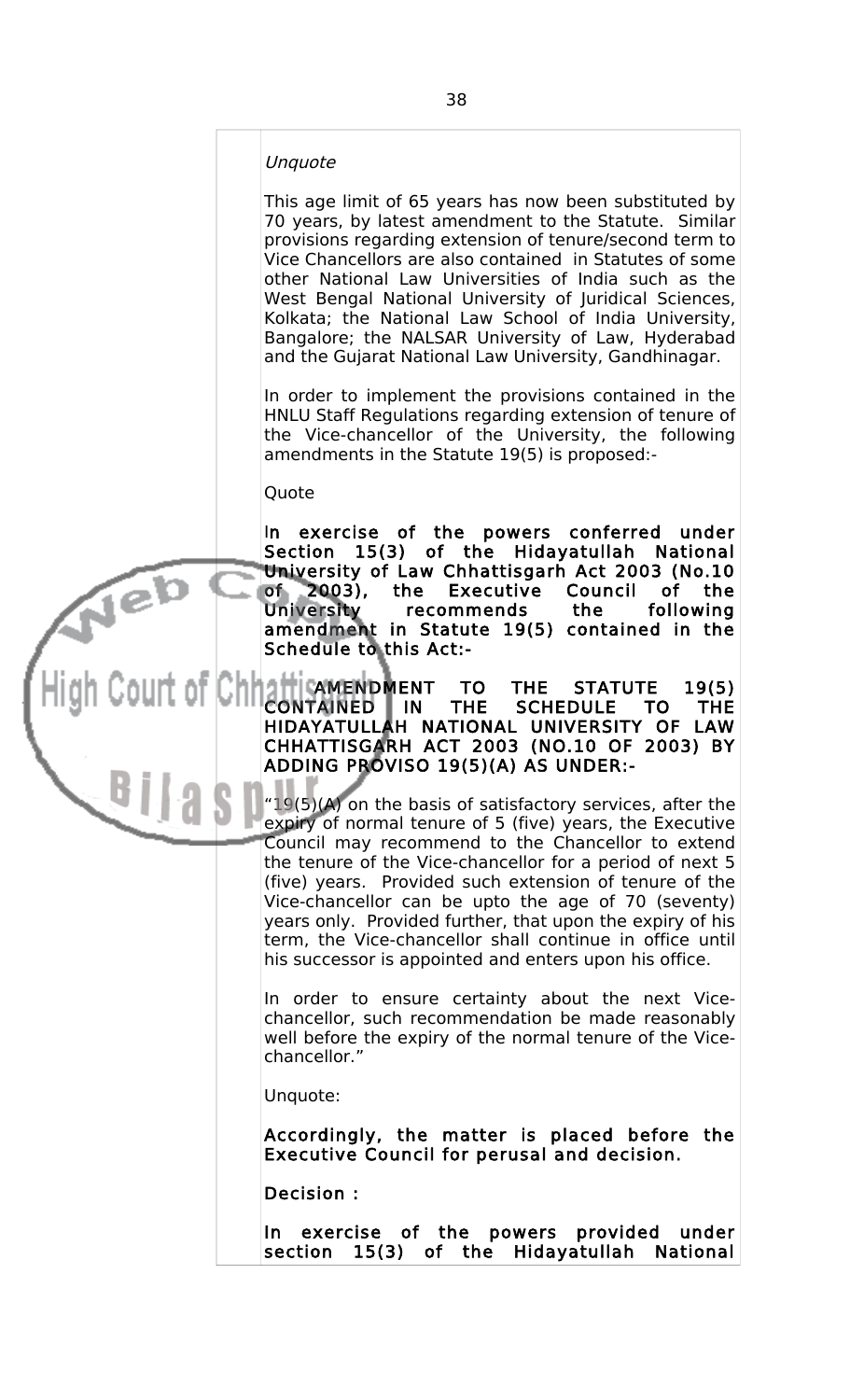University of Law Chhattisgarh Act 2003 (No.10 of 2003), the Executive Council of the University makes the following amendment in Statute 19(5) contained in the Schedule to this Act:-

Quote

Neb

AMENDMENT TO THE STATUTE 19(5) CONTAINED IN THE SCHEDULE TO THE HIDAYATULLAH NATIONAL UNIVERSITY OF LAW CHHATTISGARHY ACT 2003 (No. 10 OF 2003) BY ADDING PROVISO 19(5)(A) AS UNDER:

"19(5) $(A)$ . On the basis of satisfactory services, well before the expiry of normal tenure, the Executive Council of the University may recommend to the Chancellor of the University to extend the existing tenure of the Vice-chancellor, beyond his/her initial tenure, for a period of next five years and the chancellor shall have the power to grant such extension of the existing tenure of the vice-chancellor, provided that such extension of tenure of the Vice-chancellor can be upto the age of seventy years only. Provided further, that upon the expiry of his/her term, the Vicechancellor shall continue to remain in office until his/her successor is appointed and enters upon his/her office. Unquote:

The Executive council noted that as per Section 15(4) of the Hidayatullah National University of Law Chhattisgarh Act, 2003, the above amendment shall not take effect unless the Chancellor, after consultation with the State Government, has assented to it. Hence, the Executive Council decided that in order to ensure that the above amendment to the Statute takes effect, a request may be made to the Hon'ble Chief Justice, High Court of Chhattisgarh and the Chancellor of the University, for his assent. The Executive Council also decided that in order to expedite this matter, the Vice Chancellor may personally meet the Hon'ble Chancellor.

> In view of the above amendment to the Statute made by the Executive Council and the satisfactory services, rather remarkable services, of Prof.(Dr.) Sukh Pal Singh as Vicechancellor of the University, the Executive Council recommends to the Hon'ble Chief Justice, High Court of Chhattisgarh and Hon'ble Chancellor of the University to extend the existing tenure of Prof.(Dr.) Sukh Pal Singh, Vice-chancellor, beyond his initial tenure, for a period of next five years or upto the age of seventy years, whichever is earlier. The abovesaid recommendation of the Executive Council to the Hon'ble Chancellor regarding extension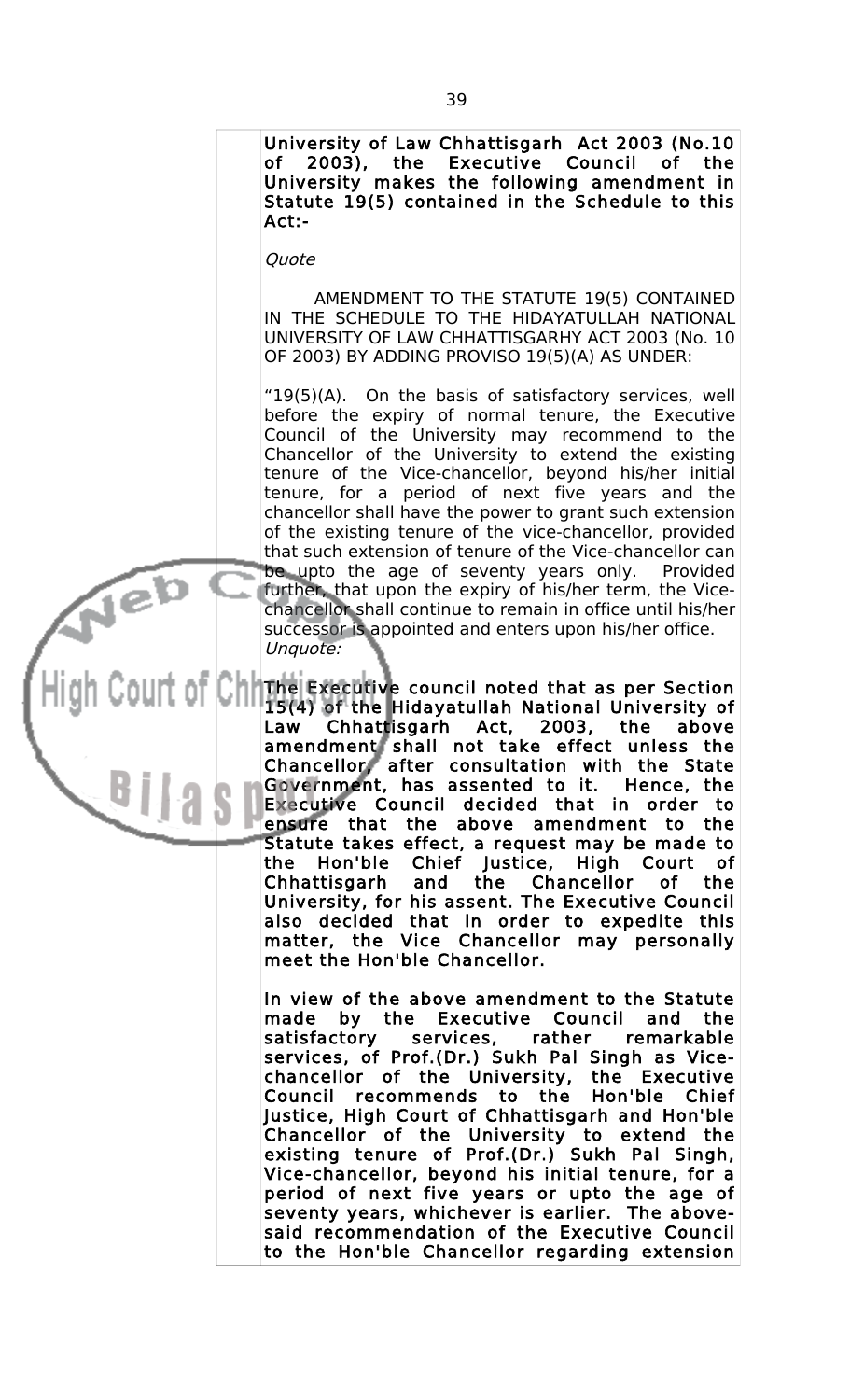## of tenure shall take effect subject to publication of the said amendment in the Official Gazette of the State Government.

49. The order of extension of tenure of the Vice Chancellor Annexure P-1 dated 02nd December, 2014 is in two parts. The first para/part reads as under:

> (a) In view of the amendment to the statute of the University published on 12.04.2014 in the Official Gazette of the State Government, in the order dated 05th March, 2011 issued by the then Chancellor of the University appointing Prof. (Dr.) Sukhpal Singh, Professor of Law, Banaras Hindu University as the Vice Chancellor of the Hidayatullah National university of Law Chhattisgarh, the relevant portion pertaining to the age of superannuation of the Vice-Chancellor shall be read as "seventy years"

Reading of the said part of order dated 02.12.2014 shows that amendment enhancing the age limit for superannuation of vice Chancellor upto 70 years was made which was notified on 11.04.2014 in the gazette vide Annexure P-6. This part is not in dispute.

> 50. The second part of the extension order of the tenure of the Vice Chancellor reads as under :

> > (b) In pursuance of the recommendation made by the Executive Council of the University in its meeting held on 06.09.2014 and in view of the amendment to the Statute of the University published on 25.11.2014 in the Official Gazette of the State Government, the existing tenure of Prof. (Dr.) Sukh Pal Singh as Vice Chancellor of the University, is extended beyond his initial tenure for a further period of five years or until he attains the age of seventy years, which ever is earlier, subject to the "doctrine of pleasure".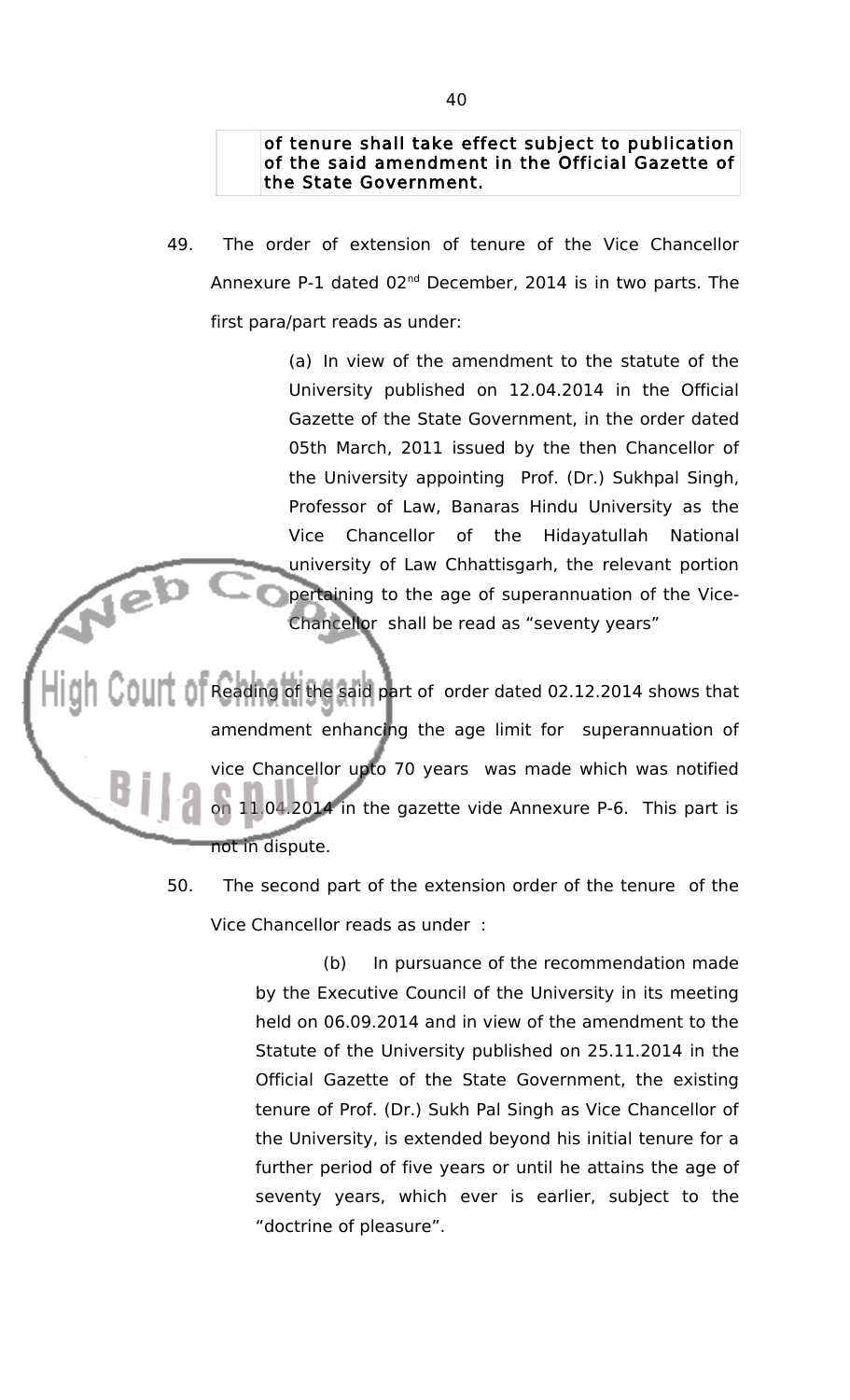51. Reading of the decision on Agenda 4 which was resolved on 06.09.2014 shows that pursuant to the "amendment" to the statute made by the Executive Council and in view of the satisfactory service of Prof. (Dr.) Sukhpal Singh as Vice Chancellor of the University, the recommendation was made by E.C. to Hon'ble the Chief Justice, the Chancellor of the University to extend the existing tenure of the Vice Chancellor for the next 5 yeas or upto the age of 70 years whichever is earlier. The amendment was proposed in the meeting dated 06.09.2014 as statute 19(5)(A) which would have empowered the Executive Council to recommend the Chancellor to extend the existing tenure of Vice Chancellor for the next five years or until the age of 70 years whichever is earlier.

52. The submission made by the petitioner appellant is that such power to recommend the extension of period of Vice Chancellor as per the Statute 19(5)(A) was not in the statute book on the date of recommendation on 06.09.2014. Therefore, the power of such recommendation which was made for the repeat tenure of the Vice Chancellor was not vested with the Executive Council at the relevant time i.e., 06.09.2014.

> 53. If the the Act of 2003 is read as a whole it appears that the statute forms part of the Act. The statutes are under the head Schedule. When the schedules are appended to Act what would be the effect ? At this juncture, we are guided by the principle laid down by the Supreme Court in 1989 (3) SCC 488 (Para 63) M/s. Ujgar Prints and others (II) v. Union of India and others wherein the law laid down in case of Attorney-General v. Lamplough was reiterated which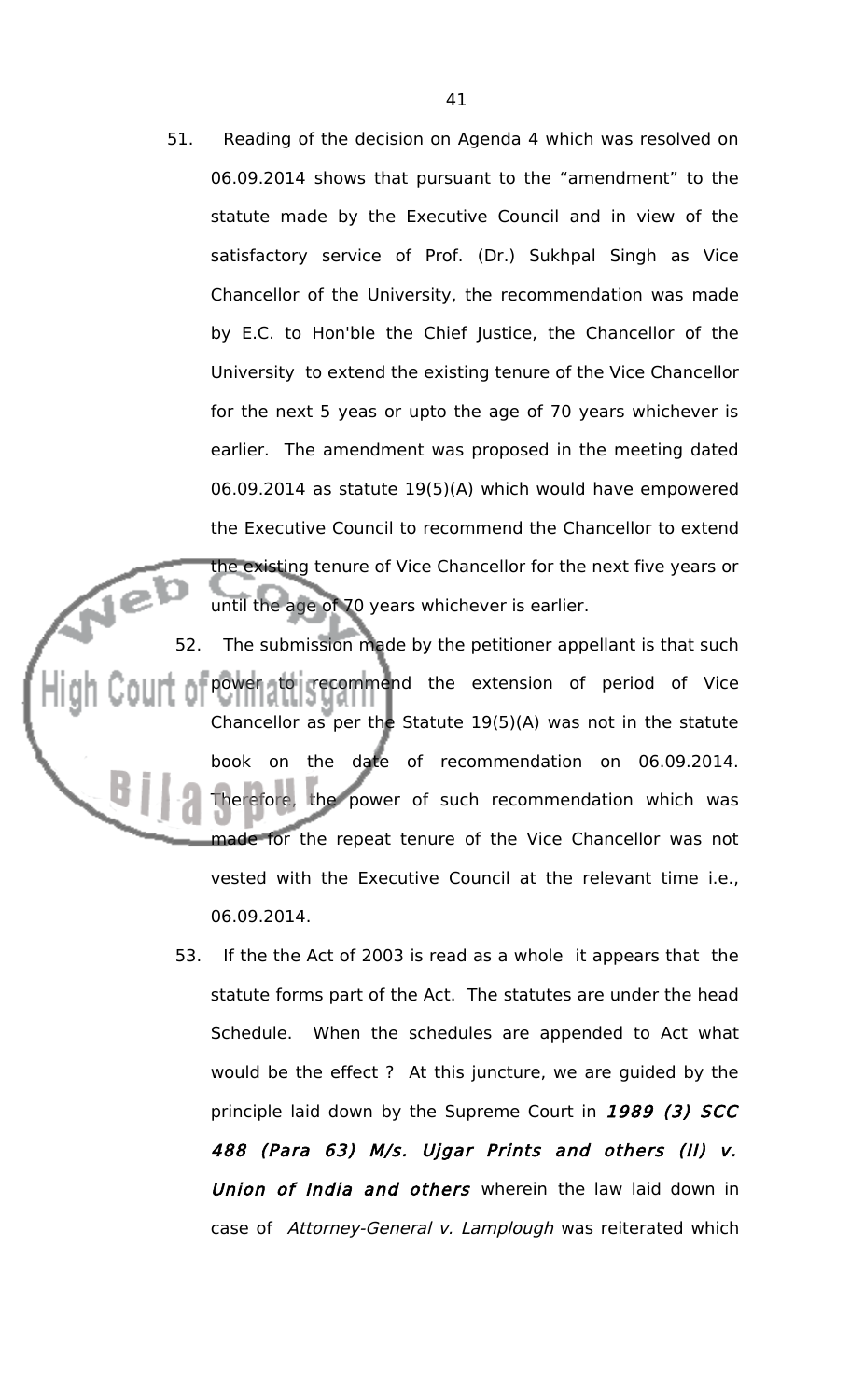reads as under:

"63. In Attorney-General v. Lamplough (1878) 3 Ex D214, 229 : 38 LT 87 : 47 LJQB 555 it is observed:

A schedule in Act is a mere question of drafting, a mere question of words. The schedule is as much a part of the statute, and is as much an enactment, as any other part.

Maxwell says (in Interpretation of Statutes, 11th end., p.156) :

"…...if an enactment in a schedule contradicts an earlier clause it prevails against it."

Bennion (in Bennion's Statutory Interpretation, pp, 568-569) referring to the place of schedules in statutes observes :

> The Schedule is an extension of the section which induces it. Material is put into a Schedule because it is too lengthy or detailed to be conveniently accommodated in a section, ….

OUIT OF Chhattisgallia schedule must be attached to the body of the Act by words in one of the sections (known as inducing words). It was formerly the practice for the inducing words to say that the Schedule was to be construed and have effect as part of the Act. (See, e.g., Ballot Act, 1872, Section 28.). This is no longer done, being regarded as unnecessary. If by mischance the inducing words were omitted, the Schedule would still form part of the Act if that was the apparent intention.

> …... The Schedule is as much a part of the statute, and is as much an enactment, as any other part. (See also, to the like effect, Flower Freight Co. Ltd., v. Hammond (1963) 1 QB 275, R.v. Legal Aid Committee No.1 (London) Legal Aid Area, ex p. Rondel (1967) 2 QB 482, Metropolitan Police Commissioner v. Curran (1976) 1 WLR 87."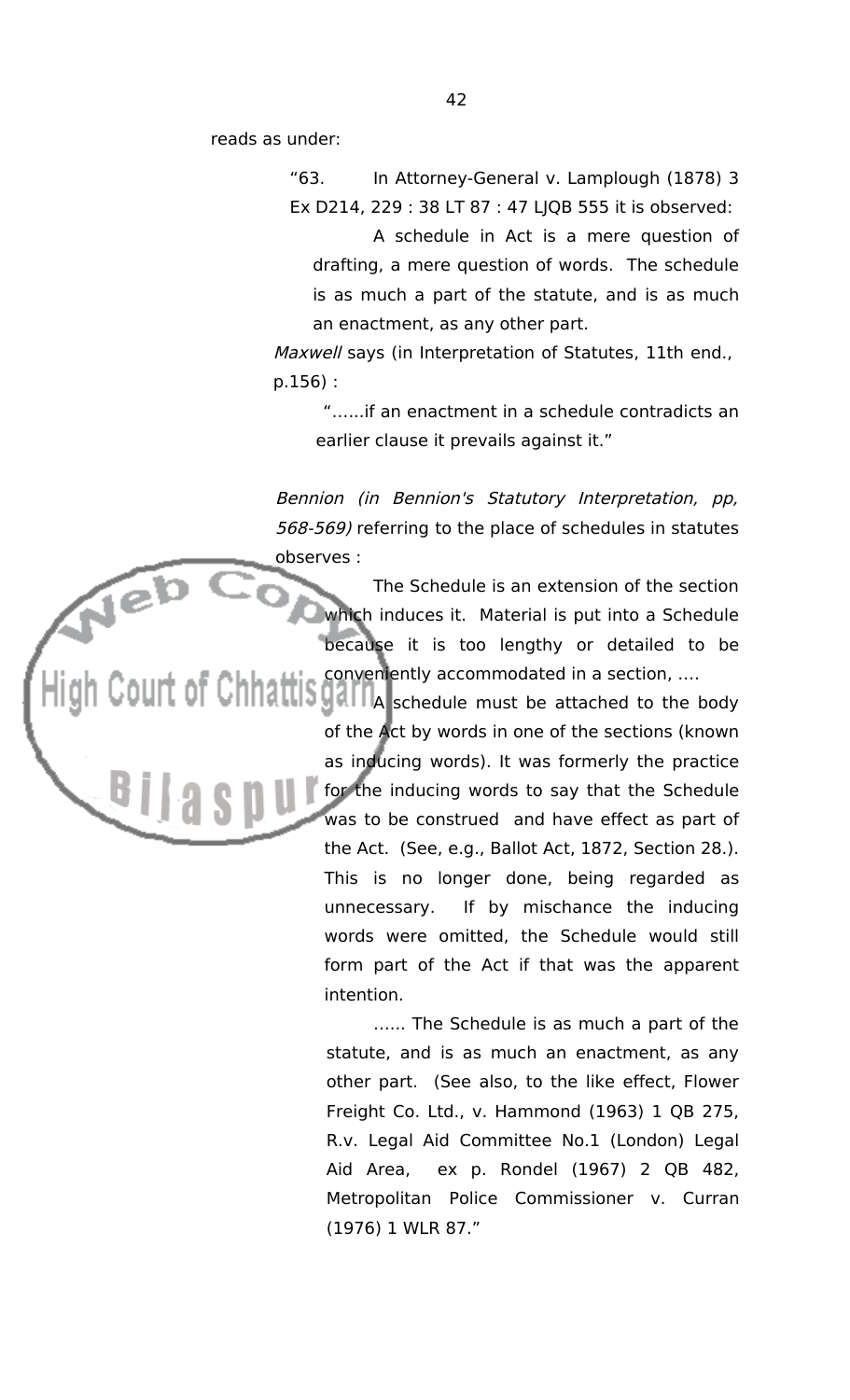Reading of the aforesaid proposition would make it clear that the schedule is an extension of section of the Act and it would be a part and parcel of the Act itself. It further lays down that a schedule in an Act of Parliament is a mere question of drafting and is as much a part of the statute.

54. Again in 1989(4) SCC 378 (Para 31) - M/s. Aphali Pharmaceuticals Ltd v. State of Maharashtra and others, the Supreme Court reiterated the principles laid down in Halsbury's Laws of England, Third Edition, Vol.36, Para 551 which reads thus :

"To simplify the presentation of statutes, it is the practice for their subject matter to be divided, where Neb appropriate, between sections and schedules, the former setting out matters of principle, and introducing the latter, and the latter containing all matters of detail. This is purely a matter of arrangement, and a schedule is as much a part of the statute, and as such an enactment, as is the section by which it is introduced."

The Schedule may be used in construing the provisions in the body of the Act. It is as much an act of legislature as the Act itself and it must be read together with the Act for all purposes of construction. Expressions in the Schedule cannot control or prevail against the express enactment and in case of any inconsistency between the Schedule and the enactment, the enactment is to prevail and if any part of the Schedule cannot be made to correspond it must yield to the Act. Lord Sterndale, in IRC v. Gittus (1920) 1 KB 563 said : (at 576) :

> "It seems to me there are two principles or rules of interpretation which ought to be applied to the combination of Act and Schedule. If the Act says that the Schedule is to be used for a certain purpose and the heading of the part of the Schedule in question shows that it is prima facie at any rate devoted to that purpose, then you must read the Act and the Schedule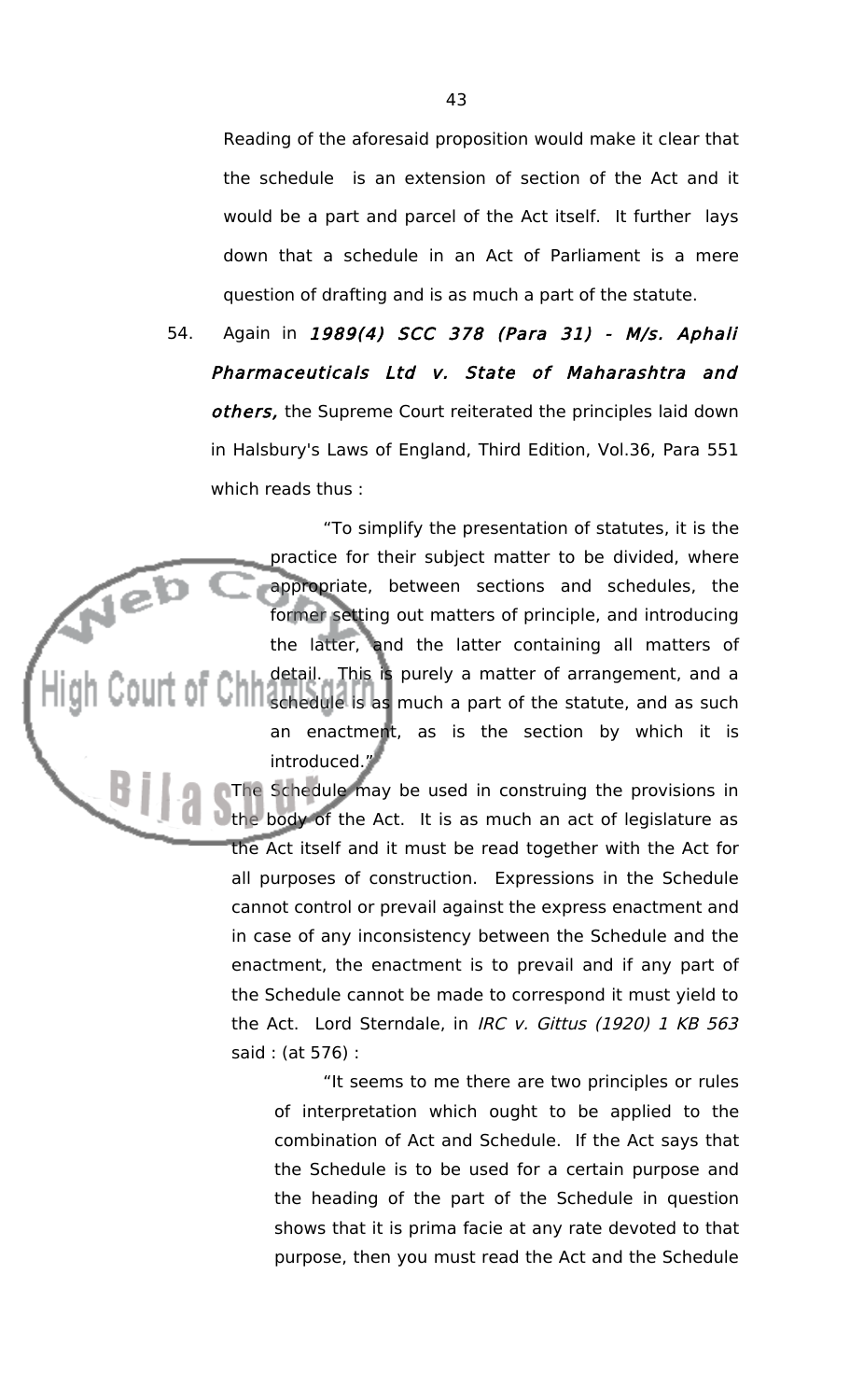as though the Schedule were operating for that purpose, and if you can satisfy the language of the section without extending it beyond that purpose you ought to do it. But if in spite of that you find in the language of the Schedule words and terms that go clearly outside that purpose, then you must give effect to them and you must not consider them as limited by the heading of that part of the Schedule or by the purpose mentioned in the Act for which the Schedule is prima facie to be used. You cannot refuse to give effect to clear words simply because prima facie they seem to be limited by the heading of the Schedule and the definition of the purpose of the Schedule contained in the Act."

Jeb Reading of the above text makes it clear that the schedule is as much a part of the Act as the Act itself and it must be read together with the Act for all the purposes of construction. In the Act of 2003, the tenure of Vice Chancellor is governed by the statute, therefore, it would be an integral part of the Act

itself.

LA plain and simple reading of Statute 15 of the Act, 2003 shows that sub-section (3) of section 15 prescribed that the Executive Council shall have all the power to make any amendment in the statute contained in Schedule to this Act. Sub-section (4) of Section 15 further puts a rider that any amendment to the statute including the addition thereof "shall not take effect" unless the chancellor after consultation with the State Government assented to it and it further speaks that it would be the power of Chancellor to withhold the assent or return the proposal for amendment to the Executive Council for reconsideration in the light of observation, if any, made by him. Sub-section (6) of Section 15 speaks that an amendment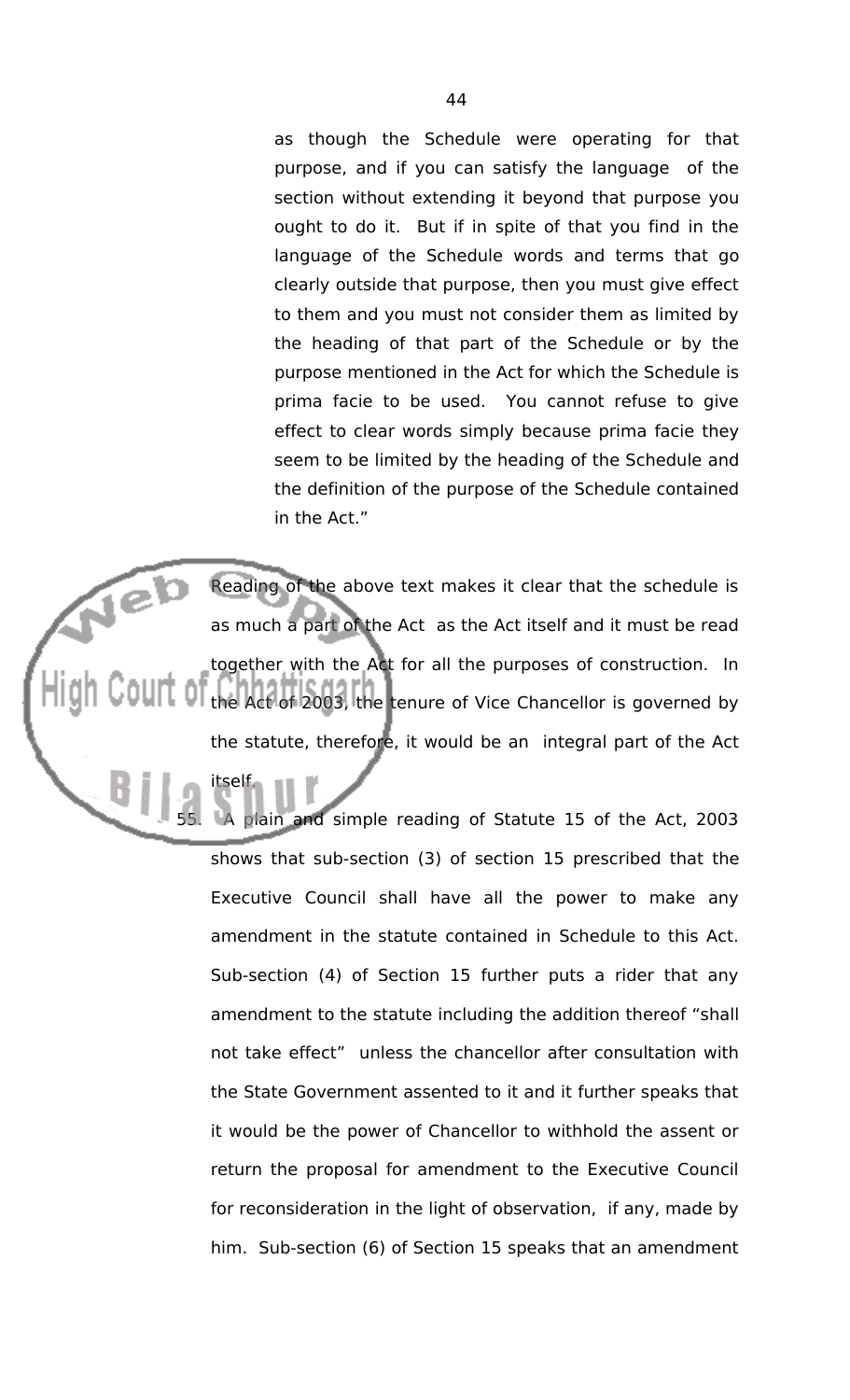to the statutes shall come into force on the date of its publication in the official gazette.

56. Further the question arises for consideration as to when statute requires to do a particular act and compliance is required to be done and whether it can be sidelined ? The Supreme Court in case of (2002) 8 SCC 1 Justice K.P. Mohapatra v. Sri Ram Chandra Nayak discussed the implication of word "consultation" in para 14 which reads as under.

> "14. The Court in Indian Administrative service (SCS) Assn., U.P. v. Union of India, 1993 Supp (1) SCC 730 considered the phrase "after consultation with the Governments of states concerned" and discussed a number of decisions on the word "consultation" and held thus: (SCC pp. 752-53, para 26

"26. The result of the above discussion  $\text{Coul}$  of  $\text{Chl}$  at leads to the following conclusions:

Neb

(1) Consultation is a process which requires meeting of minds between the parties involved in the process of consultation on the **THE SALE CONSUMER AND MATERIAL FRAME CONSUMER AND MATERIAL MATERIAL CONSUMER AND THE CONSUMER OF THE CONSUMER OF THE CONSUMER OF THE CONSUMER OF THE CONSUMER OF THE CONSUMER OF THE CONSUMER OF THE CONSUMER OF THE CONSUMER** correct or at-least satisfactory solution. There should be meeting of minds between the proposer and the persons to be consulted on the subject of consultation. There must be definite facts which constitute the foundation and source for final decision. The object of the consultation is to render consultation meaningful to serve the intended purpose. Prior consultation in that behalf is mandatory.

> (2) When the offending action affects fundamental rights or to effectuate built-in insulation, as fair procedure, consultation is mandatory and non-consultation renders the action ultra vires or invalid or void.

> > (3) When the opinion or advice binds the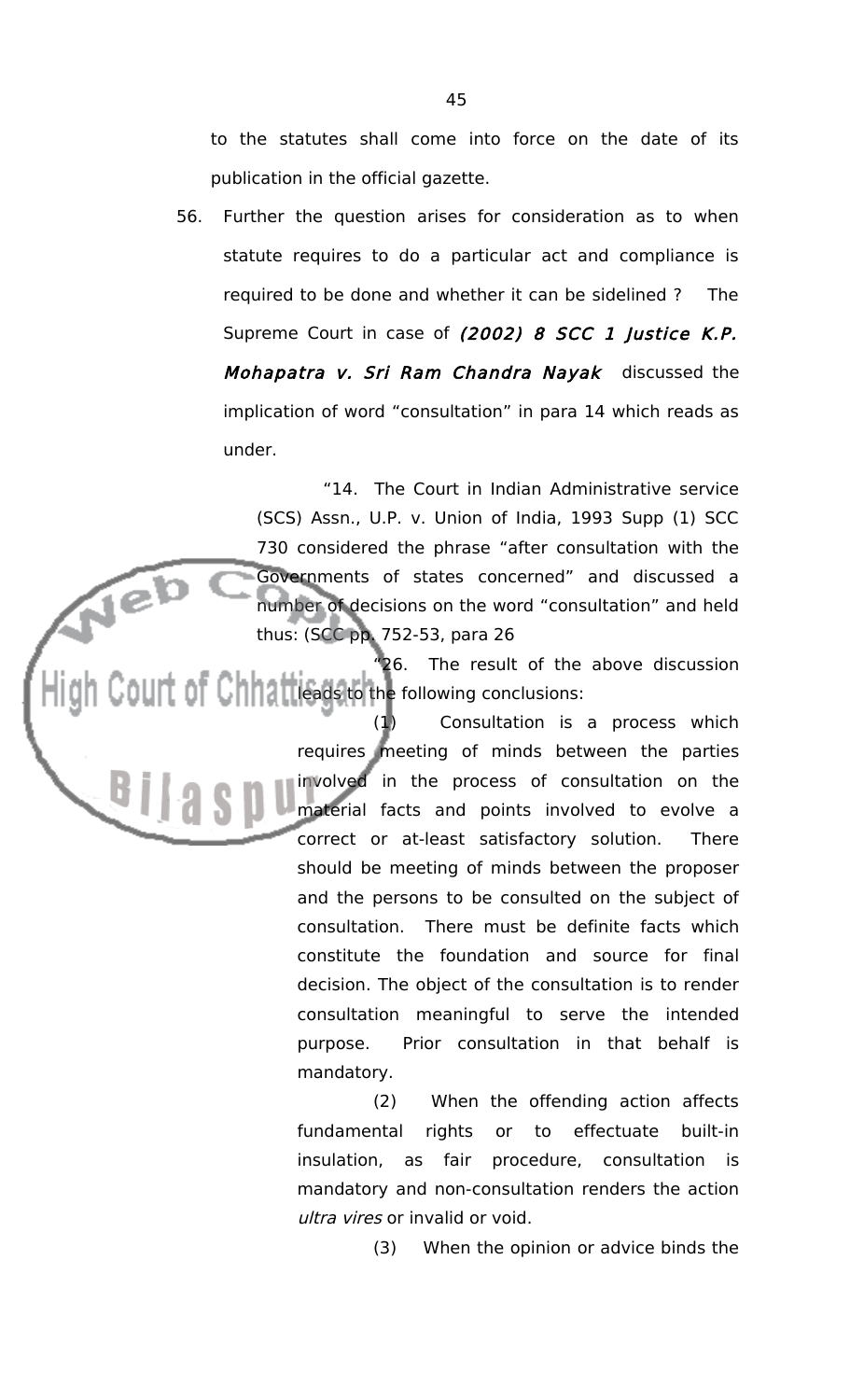proposer, consultation is mandatory and its infraction renders the action or order illegal.

(4) When the opinion or advice or view does not bind the person or authority, any action or decision taken contrary to the advice is not illegal, nor becomes void.

(5) When the object of the consultation is only to apprise of the proposed action and when the opinion or advice is not binding on the authorities or person and is not bound to be accepted, the prior consultation is only directory. The authority proposing to take action should make known the general scheme or outlines of the actions proposed to be taken be put to notice of the authority or the persons to be consulted; have the views or objections, take them into consideration, and thereafter, the authority or person would be entitled or has/have authority to pass appropriate order or take decision thereon. In such OUIT OF Child Ticircumstances, it amounts to an action 'after consultation'.

Neb<br>Men

<u>Ullas</u>

(6) No hard and fast rule could be laid, no useful purpose would be served by formulating words or definitions nor would it be appropriate to lay down the manner in which consultation must take place. It is for the court to determine in each case in the light of its facts and circumstances whether the action is 'after consultation'; 'was in fact consulted'; or was it a 'sufficient consultation'."

57. Further in (2013) 3 SCC 1 State of Gujarat v. R.A. Mehta (retired), the word "consultation" has been defined which reads as under :

> "25. In State of Gujarat v. Gujarat Revenue Tribunal Bar Assn. (2012) 10 SCC 353 (SCC 372, para 34), this Court held that the object of consultation is to render its process meaningful so that it may serve its intended purpose. Consultation requires the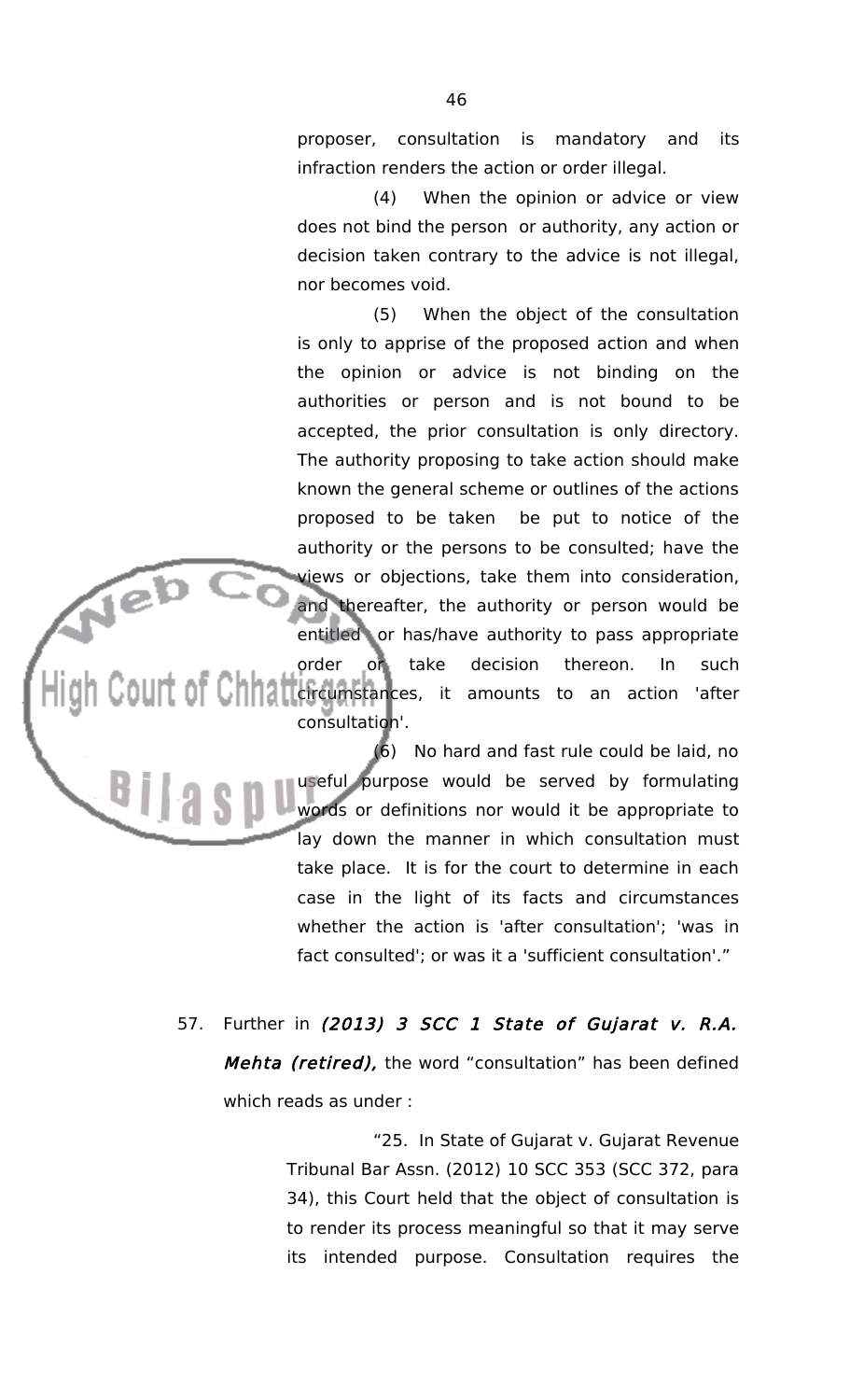meeting of minds between the parties that are involved in the consultative process on the basis of material facts and points in order to arrive at a corre4ct or at least a satisfactory solution. If a certain power can be exercised only after consultation such consultation must be conscious, effective, meaningful and purposeful. To ensure this, each party must disclose to the other all relevant facts for due deliberation. The consultee must express his opinion only after complete consideration of the matter on the basis of all the relevant facts and quintessence. Consultation may have different meanings in different situations depending upon the nature and purpose of the statute (See also Union of India v. Sankalchand Himatlal Sheth (1977) 4 SCC 193; State of Kerala v. A.Lakshmikutty, (1986) 4 SCC 632 , High Court of Judicature of Rajasthan v. P.P. Singh (2003) 4 SCC 239; Union of India v. Kali Dass Batish (2006) 1 SCC 779, Andhra Bank v. Andhra  $\text{Coul}$  of  $\text{Chha}_\text{Bank}$  Officers (2008) 7 SCC 203 and Union of india v. Madras Bar Ass. (2010) 11 SCC 1."

Therefore, the amendment in statute which the Executive Council empowered to do under sub-section (3) of section 15 is interdependent on the opinion of the Chancellor in consultation the State Government. The provisions of the said section also appears to be logical in the sense that the State Government grants aid i.e., monetary support to the institution, therefore, the legislature might have thought it expedient to put such rider to take effect before the amendment is brought in the statute book.

Neb<br>Nebu

59. The submission is made by respondent University that the Executive Council in exercise of its power under sub-section (3) of section 15 is empowered, therefore, the EC had amended the statute and a new statute as 19(5)(A) was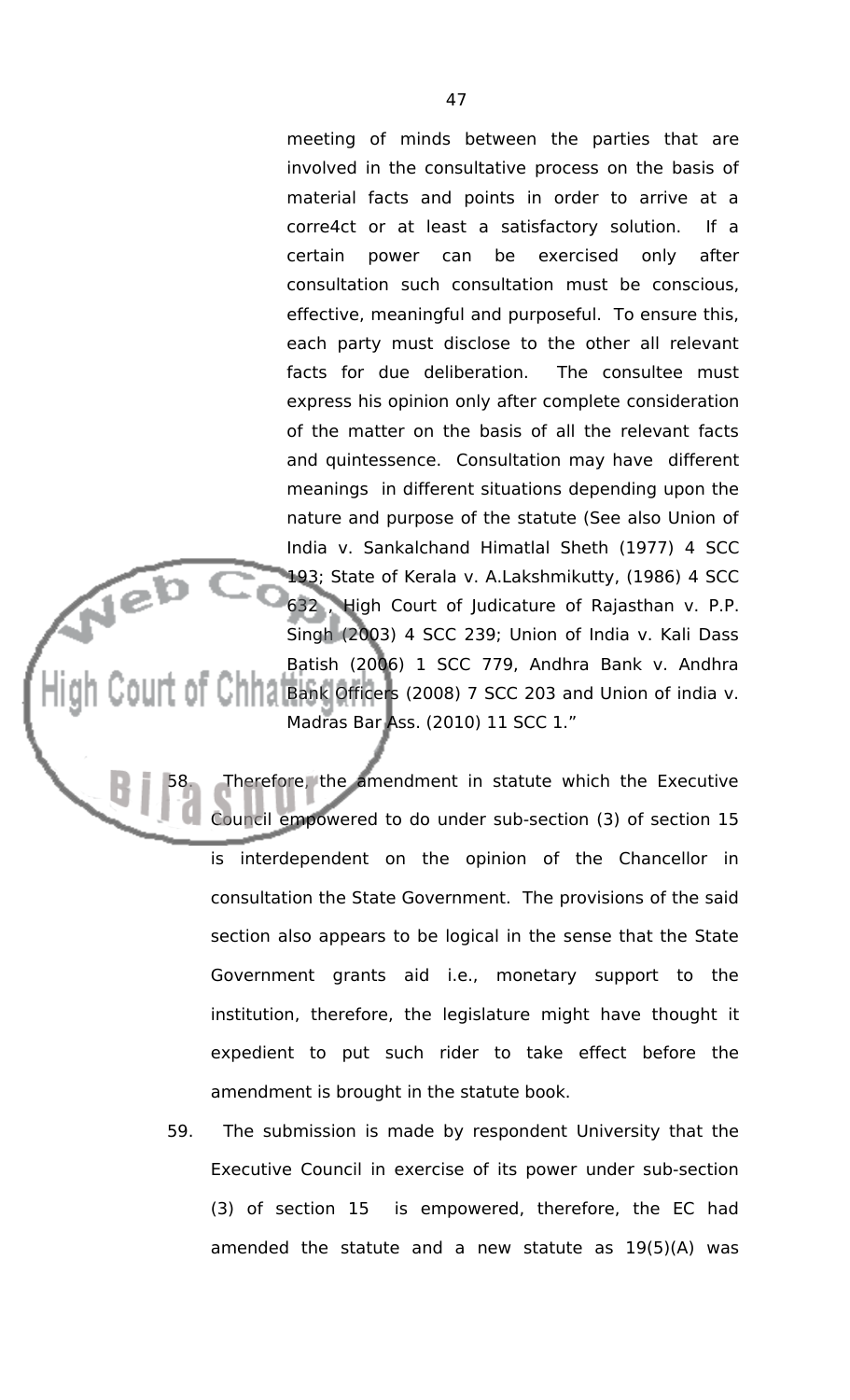brought in the statute book. The new statute allowed the Executive Council to recommend the Chancellor of the University for extension of tenure of the Vice Chancellor beyond his initial tenure for a period of next 5 years or until he attains the age of 70 years. The issue falls for consideration as to whether sub-section (3) of Section 15 is interdependent of sub-sections (4) (5)  $\&$  (6) of section 15. In the Book of Principles of Statutory Interpretation by Justice G.P. Singh, 12th Edition 2010 the principle laid down that the statute must be read as <sup>a</sup> whole is equally applicable to different parts of the same section. The section must be construed as a whole whether or not one of the parts is a Jeb saving clause or a proviso as the judicial pronouncement calls it "an elementary rule that construction of section is to be made of all the parts together and that it is not permissible to omit any part of it and the whole section should be read together" Sub-sections in a section must be read as parts of an integral whole and as being interdependent, "each portion throwing light, if need be, on the rest".

> 60. Again in (2017) 14 SCC 663 at para 35 (Mukund Dewangan v. Oriental Insurance Company Ltd the Supreme Court has reiterated the principle "the statute must be read as a whole is equally applicable to different parts of same section". The Court has further held that when the Statute language is plain and unambiguous and admits only one meaning, no question of construction of statute arises as the Act speaks for itself. Paras 35, 36 & 38 of the said decision are relevant here and quoted below:

> > "35. The conclusion that the language used by the legislature is plain or ambiguous can only be arrived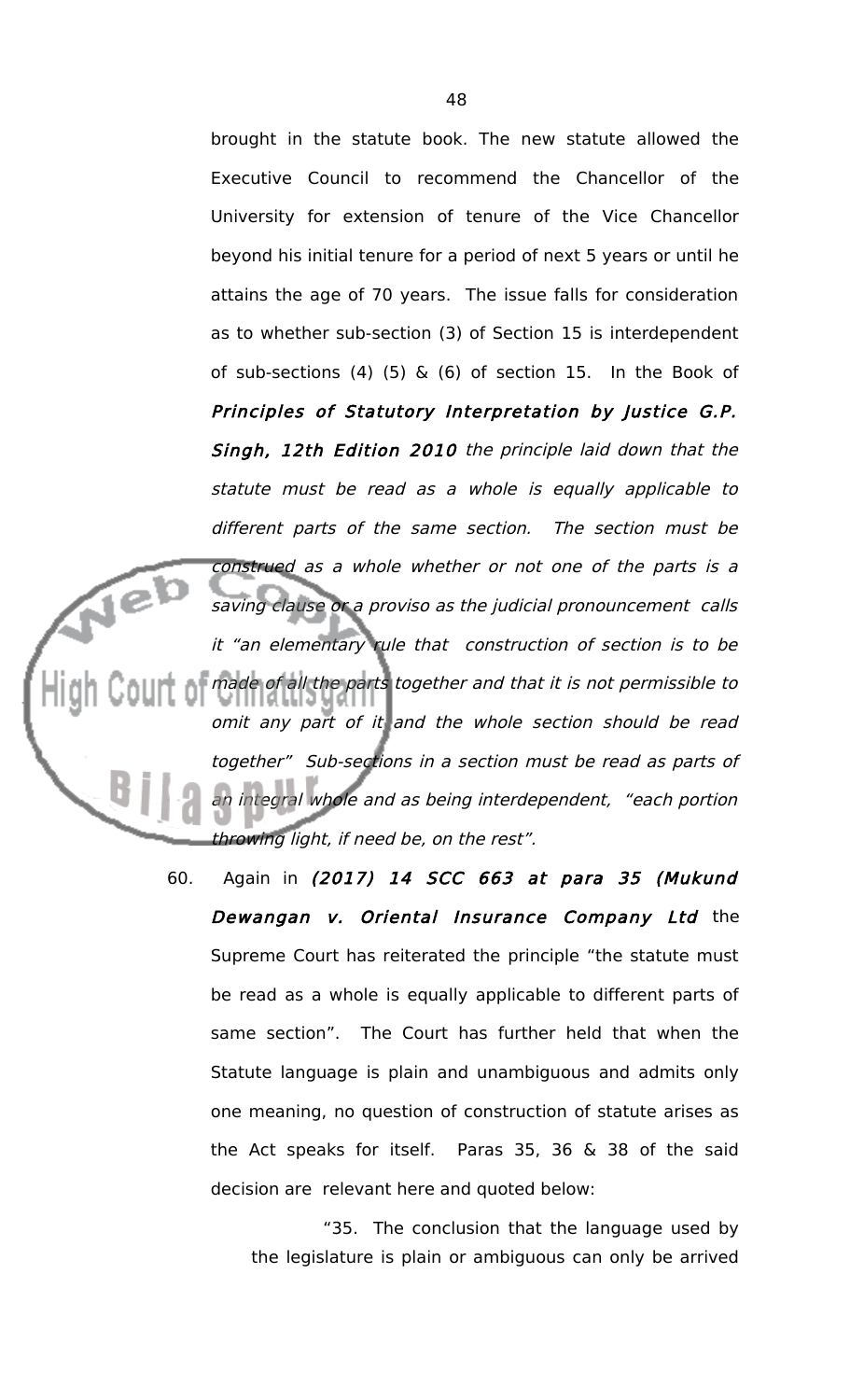at by studying the statute as a whole. Every word and expression which the legislature uses has to be given its proper and effective meaning, as the legislature uses no expression without purpose and meaning. The principle that the statute must be read as a whole is equally applicable to different parts of the same section. The section must be construed as a whole whether or not one of the parts is a saving clause or a proviso, it is not permissible to omit any part of it, the whole section should be read together as held in State of Bihar v. Hira Lal Kejriwal AIR 1960 SC 1107.

36. The author has further observed that the courts strongly lean against a construction which reduces the statutes to a futility as held in  $M$ . Pentiah  $V$ . Muddala Veeramallappa AIR 1961 SC 1107 and Tinsukhia Electric Supply Co. Ltd. v. State of Assam, (1989) 3 SCC 709. When the words of a statute are clear or unambiguous i.e., they are reasonably susceptible to only one meaning, the courts are bound to give effect to that **M** meaning irrespective of the consequences as held in Nelson Motis v. Union of India (1992) 4 SCC 711, Gurudevdatta VKSSS Maryadit v. State of Maharashtra (2001) 4 SCC 534 and Nathi Devi v. Radha Devi Gupta (2005) 2 SCC 271. It is also a settled proposition of law that when the language is plain and unambiguous and admits of only one meaning no question of construction of a statute arises for the Act speaks for itself as held in State of U.P. v. Vijay Anand Maharaj AIR 1963 SC 946. the Court cannot supply casus omissus.

Neb

38. The words cannot be read into an Act, unless the clear reason for it is to be found within the four corners of the Act itself. It is one of the principles of statutory interpretation that may matter which should have been, but has not been provided for in a statute, cannot be supplied by courts, as to do so will be legislation and not construction as held in Hansraj Gupta v. Dehra Dun-Mussoorie Electric Tramway Co. Ltd 1932 SCC OnLine PC 71, Kamalaranjan Roy v. Secy., of State 1938 SCC OnLine PC 71 and Karnataka State Financial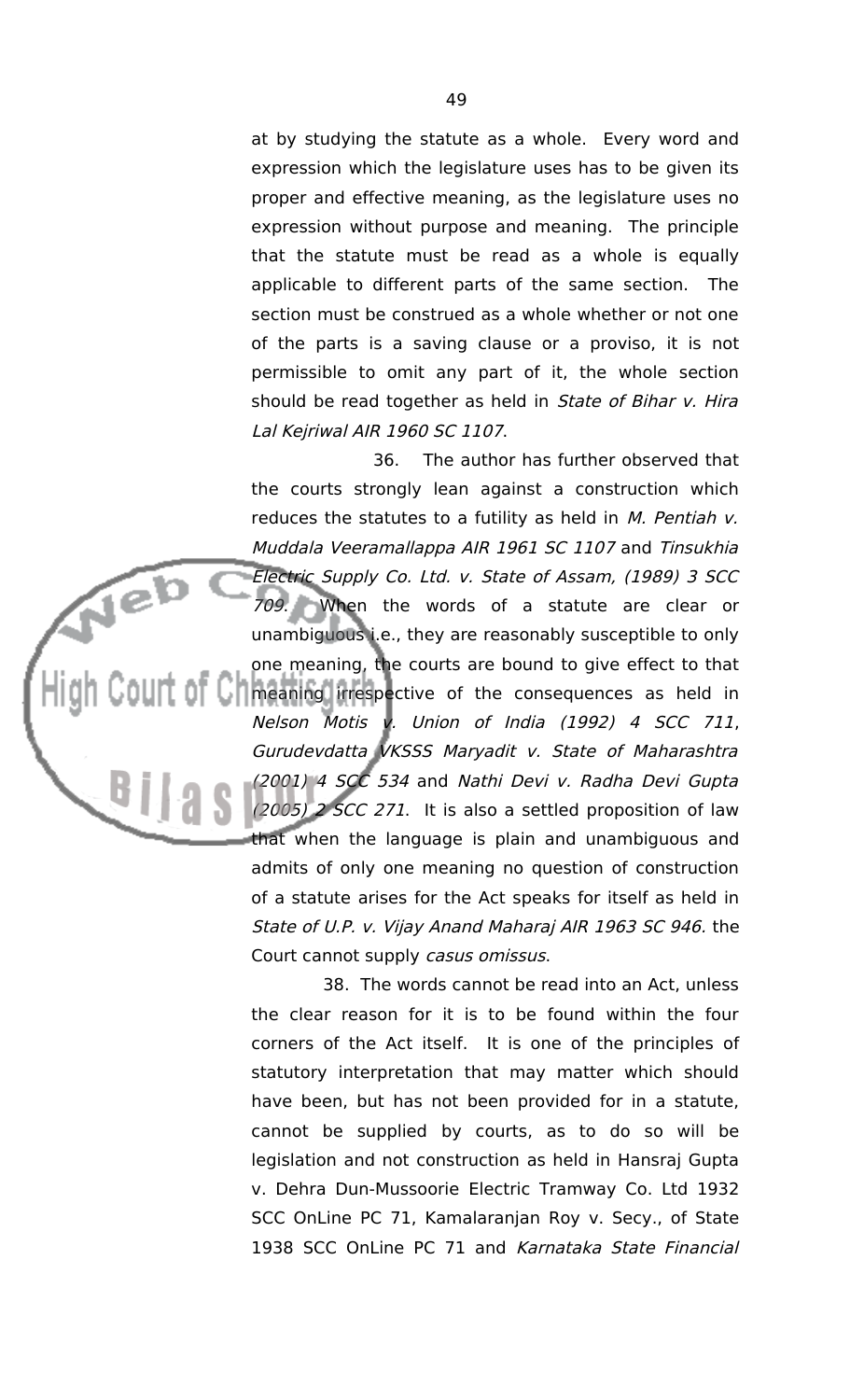### Corporation v. N. Narasimahaiah 2008 5 SCC 176."

- 61. Therefore, the interpretation of section 15 would clearly demonstrate that the Executive Council has power to amend the statute but such power to amend has to pass through a legislative route as prescribed under subsections (4) (5) and will take effect only when such statute is published in the official gazette as per sub-section (6) of section 15. The facts as placed on record would suggest that a decision was taken by the Executive Council to bring the amendment in statute 19(5) and a new part as 19(5)(A) which allowed the Executive Council to recommend for extension of existing tenure of Vice Veb Chancellor upto the age of 70 years. The decision further records that the Executive Council was further aware of the fact that as per Section 15(4), the Chancellor has to assent to it and specifically the decision records that as per the University Act of 2003, since the amendment could not take effect , unless the chancellor gives assent to it as per section 15(4), the Vice Chancellor was authorized to follow up the issue to expedite the matter to meet the Hon'ble Chancellor i.e., Hon'ble the Chief Justice of High Court of the Chhattisgarh. 62. Therefore, after the amendment was made by the Executive
	- Council, it was forwarded to the Chancellor. The respondent University has placed on record a letter dated 22.11.2014 vide Annexure R-16 whereby Hon'ble the Chancellor has assented to such addition of sub-clause 19(5)(A) in the Statute. In the second part of decision on the agenda of 06.09.2014, the Executive Council recorded that in view of the above "amendment" of the statute made for extension of time, the recommendation was made to extend the tenure of Vice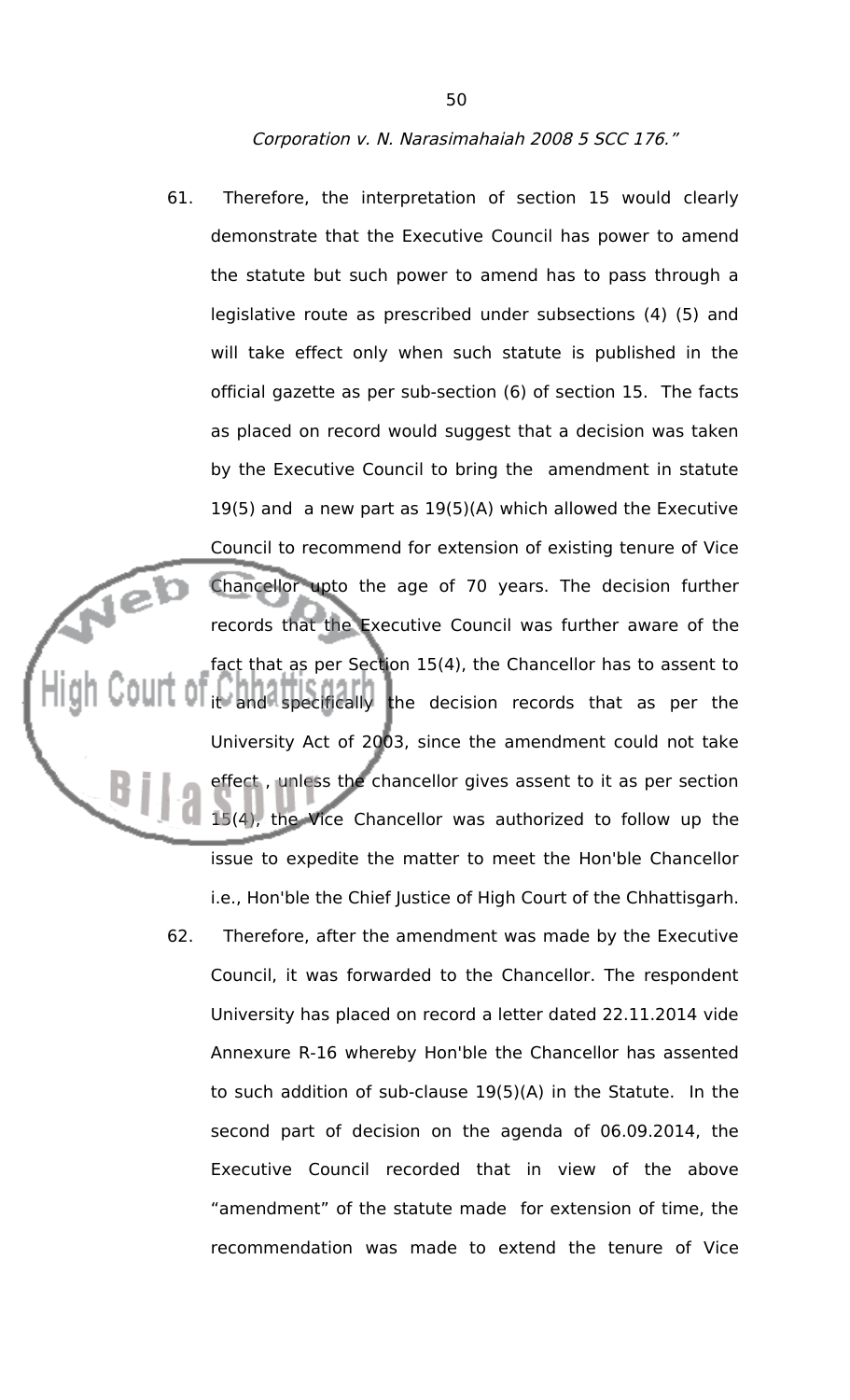Chancellor Prof. (Dr.) Sukhpal Singh beyond his initial period for the next 5 years or upto the age of 70 years whichever is earlier. Therefore, in compliance of sub-section (4) of Section 15, the assent was given by the Chancellor on 22nd November, 2014 though the Executive Council recorded that in view of the "amendment" made to the statute. The question, therefore, arises whether sub-section (4) of Section 15 can be given a go-bye ? In the considered opinion of this Court, the same could not have been made as the decision on Agenda itself records that the Executive Council was well aware of the fact to carry out the amendment, the Vice Chancellor was authorised to follow up the issue with Hon'ble the Chancellor for necessary compliance of section 15(4). Necessarily, therefore, the E.C., was also aware of the fact that the amendment to the statute could not take the effect unless the subsequent compliance of section 15(4) is carried out.

 $\sqrt{e}$ 

63. The last part of section 15 deals with the publication in the official gazette. As per sub-section (6) of section 15 the notification of the amended statute in compliance of section was made on 25.11.2014 vide Annexure P-8. So reading of section 15 of the Act of 2003 as a whole prescribed that the statute would be said to be amended finally after publication of it was made in the official gazette. The Executive Council in its meeting dated 06.09.2014 while making recommendation for the second tenure of the Vice Chancellor observed that in view of the "amended statute", the recommendation was made to Hon'ble Chancellor for extension of period subject to publication of the said amendment in the official gazette of the State Government. In the given facts of the case, if the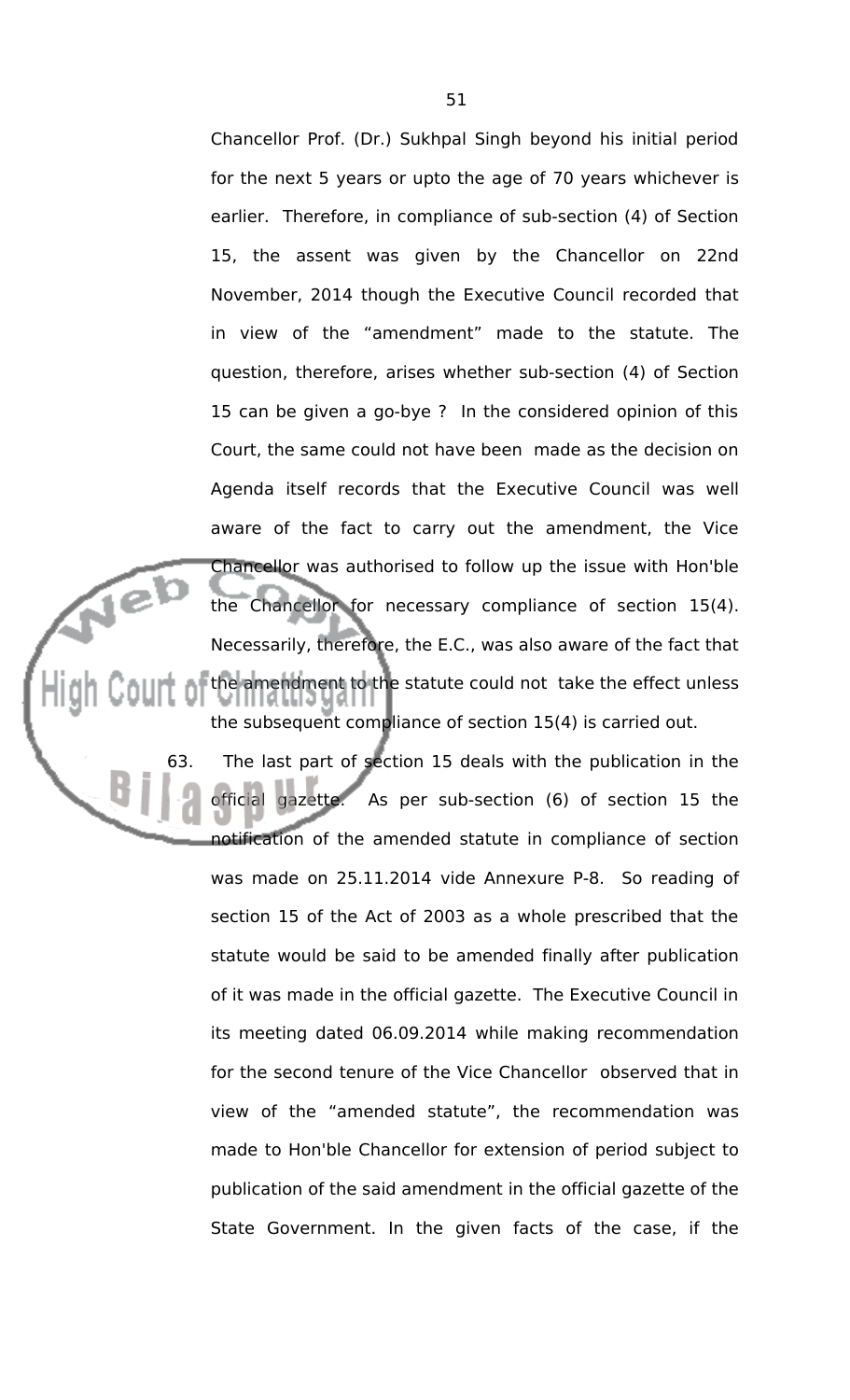amendment was still to be assented by the Chancellor, the statute 19(5)(A), could not have been taken cognizance by the Executive Council by taking into consideration the deeming sanction as Statute 19(5)(A) which came into being only on 25th November, 2014. There is nothing on record to show that after 06.09.2014 any fresh meeting of executive council was held by the University for any extension. The extension of tenure from 02nd December 2014 was made by the Hon'ble Chancellor pursuant to the recommendation made by the Executive Council in a meeting held on 06.09.2014.

64. The respondent University has heavily relied on a decision rendered in Chandigarh Administration AIR 2011 SC 2956 (supra) and would submit that the decision of the meeting was that the recommendation of the Executive Council regarding extension of tenure shall take effect subject to publication of the said amendment in the official gazette of the State Government and the Executive Council was quite sure that the amendment would take effect. It is contended by the University that since the Executive Council has already power for amendment in the statute and the amended statute allowed the recommendation for extension of the time, the same having been subject to the publication in the official gazette, the initial recommendation cannot be faulted.

> 65. If we read the said judgment of AIR 2011 SC 2956 (supra), the facts would deviate from the present case. In such case, an advertisement was made for appointing Principal by direct recruitment and the requisite qualification of Ph.D., degree was prescribed as an eligibility criteria. When the advertisement was made, rules were not amended requiring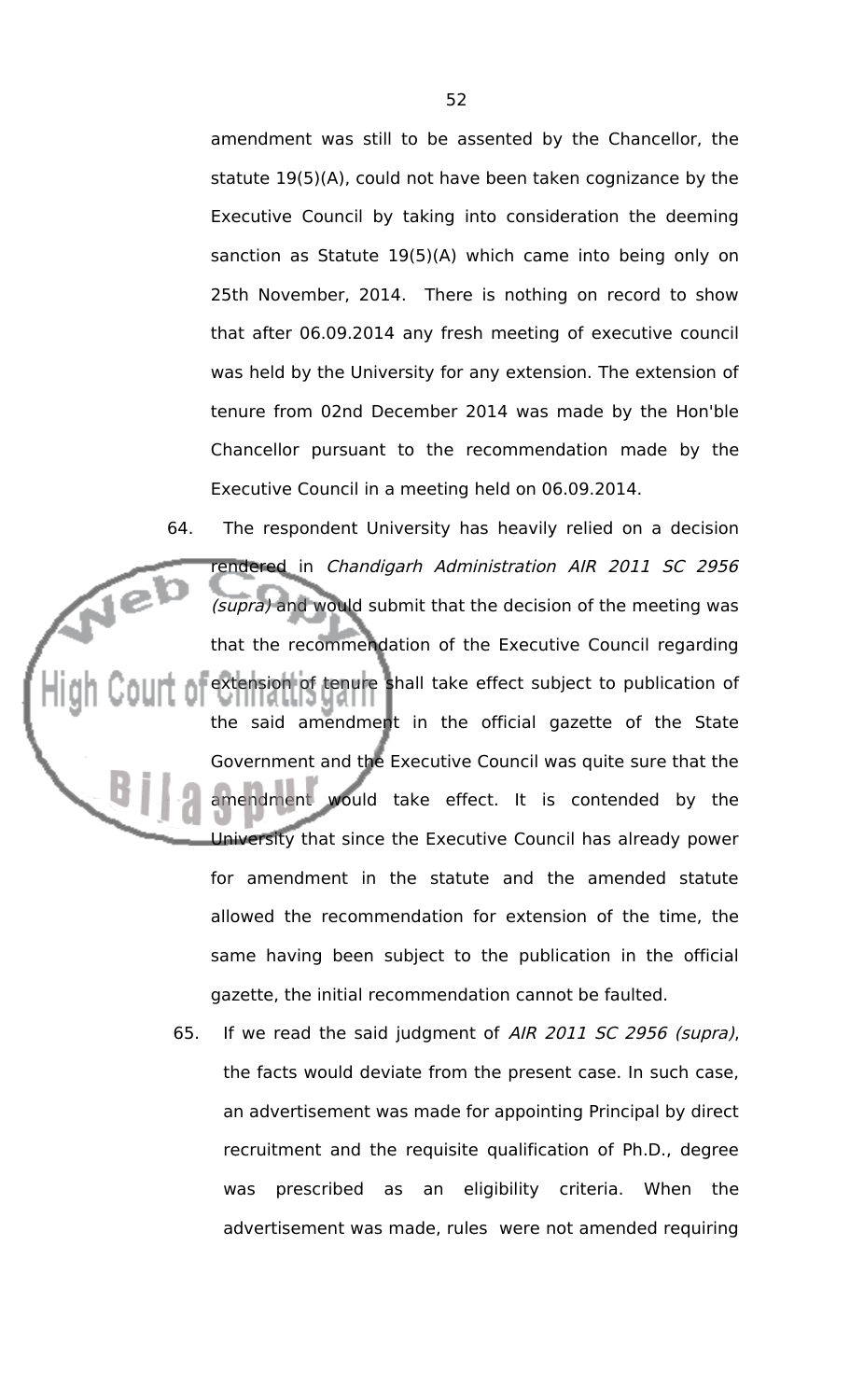Ph.D., degree, but were sent to the Central Government for being notified in the name of President and were pending consideration. The Supreme Court in that case held that it was open to the Government to regulate the service conditions of the employees for whom service rules were made even if they were in draft stage and there was a clear intention to enforce those rules in the near future, as such, prescribing the qualification of Ph.D., for the Principal cannot be faulted. The Court in that case has laid down that since there was clear intention to enforce the recruitment rule in future and since they were made in consultation with the UPSC and in accordance with the UGC guidelines, the qualification could have been prescribed contemplating notification. Reading of the judgment further shows that it was with respect to the qualification prescribing Ph.D., for recruitment of the Principal. Reading of the facts would further show the principles lament that in exercise of the executive power, the administrative instructions could be issued. In such ratio, the advertisement prescribing Ph.D., for the post of Principal was saved with an observation that contemplated qualification was also prescribed in consultation with UPSC & UGC guidelines.

Neb

66. Therefore, primarily, it appears that the protection of Article 162 of the Constitution of India was extended. The Court in that case also laid down that in exercise of Executive Power, the administrative instructions could be issued from time to time in all matters which were not governed by any statute or rules made under the constitution or the statute. Herein in the instant case, specific existing statute as was existing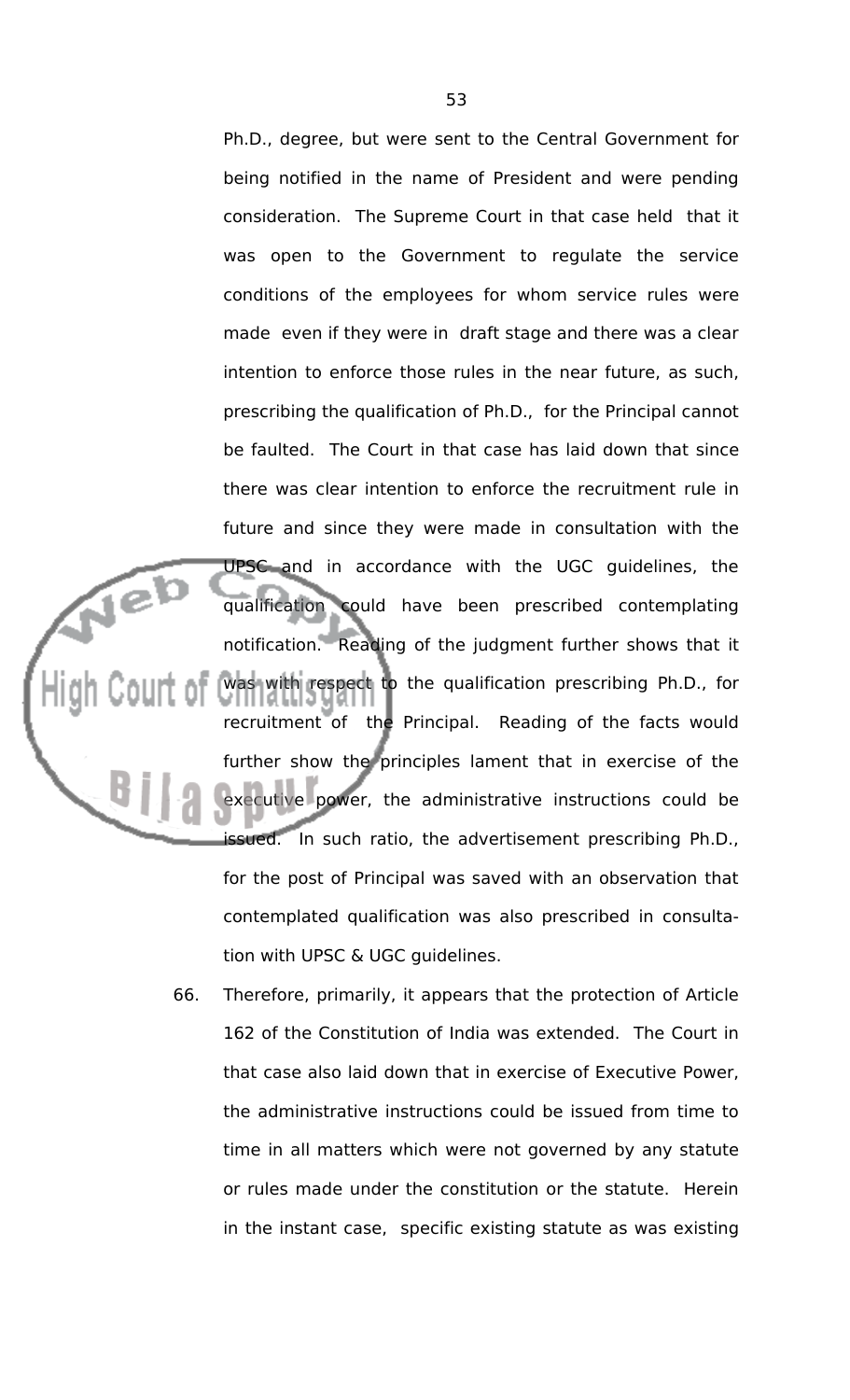on 06.09.2014 did not provide for recommendation to extend the period of tenure by the Executive Council. To incorporate the amendment in the statute, the Act of 2013 itself provides for certain steps and lays down the procedure as to how it will be implemented and how the amendment in statute will come into effect.

- 67. The Statute contained in section 19 of the Act prescribes the mode of appointment and powers of Vice Chancellor. Subsection (4) of Section 19 prescribes that Search Committee which is constituted shall submit a panel of three suitable persons for appointment to the position of Vice-Chancellor. Therefore, the appointment of the VC is to be made by the search Committee as per the Statute. Section 19(5)(A) which was proposed by the amendment prescribes the repetition period for Vice Chancellor which by implication over rides the direction of statute 19 for appointment of Vice Chancellor by the Search Committee. The Supreme Court in case of Chandra Kishore Jha v. Mahavir Prasad (1999) 8 SCC 266 (Para 17) laid down a well settled salutary principle that if a statute provides for a thing to be done in a particular manner, then it has to be done in that manner and no other manner. Likewise the Supreme Court in (2003) 9 SCC 731 State of Maharashtra v. Jalgaon Municipal Council reiterated the similar view at para 29 that if the statute requires a particular thing to be done in a particular manner then it shall be done either in that manner or not at all.
	- 68. Here in this case, the statute 19(5)(A) which was proposed carves out a deviation to supersede the mandate of statute 19(2),  $(19(4)$  & 19(5) of the Act and as such, there cannot be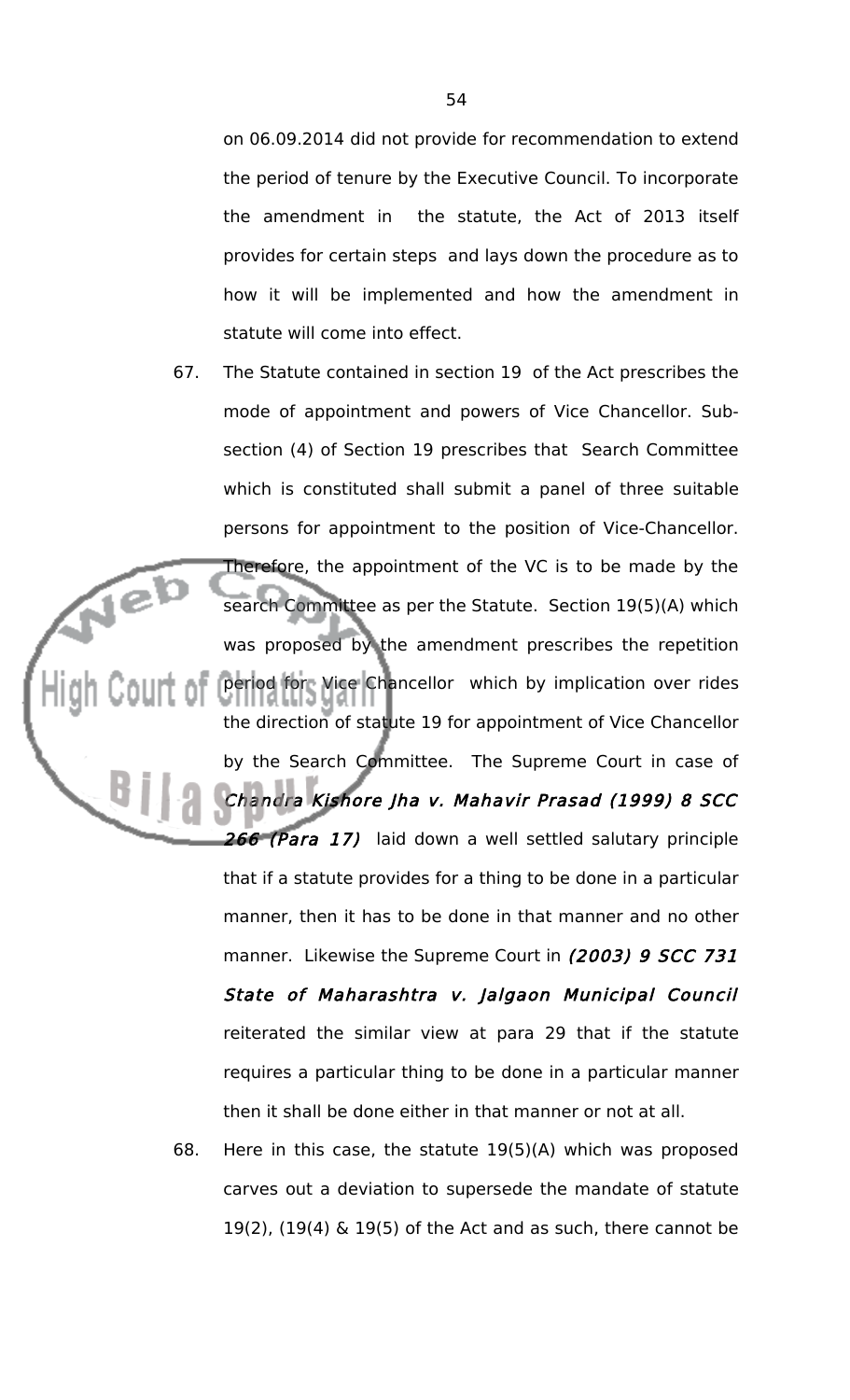a deeming fiction to accept the proposition of respondent University that the University was sanguine of the fact that the proposed amendment in the statute would certainly be allowed as such the recommendation was made. Therefore, the ratio laid down in case of Chandigarh Administration AIR 2011 SC 2956 (supra) factually and naturally cannot be applied to this case and further the ratio of  $(1999)$  8 SCC 266 which lays emphasis on the statute that if the statutes are present then other mode is not possible to do certain Act holds the sway in favour of the appellant.

69. The University further averred that Regulation 8.3 of Hidayatullah National Law University Staff Regulations 2005 prescribed the mode of appointment of Vice-chancellor which reads as under:

# 8.3 Mode of Appointment (1) The Vice-Chancellor

Jel

(a) The Vice-Chancellor shall be appointed by the Chancellor as per the provisions of Hidayatullah National University of Law Act, 2003.

(b) On the basis of satisfactory services, after expiry of normal tenure of 5 years, the Executive Council may request the Chancellor to consider extension of the tenure. Such extension of tenure of the Vice-chancellor can be extended upto the age limit of 65 years.

70. The Agenda dated 06.09.2014 contains and makes a reference to HNUL Staff Regulation for amendment to the statute for extension of tenure of the Vice Chancellor. When we read the staff regulation, it purports that after expiry of the normal tenure of 5 years, the extension of the Vice Chancellor for a period upto 65 years can be considered. The staff regulation which is placed on record by the University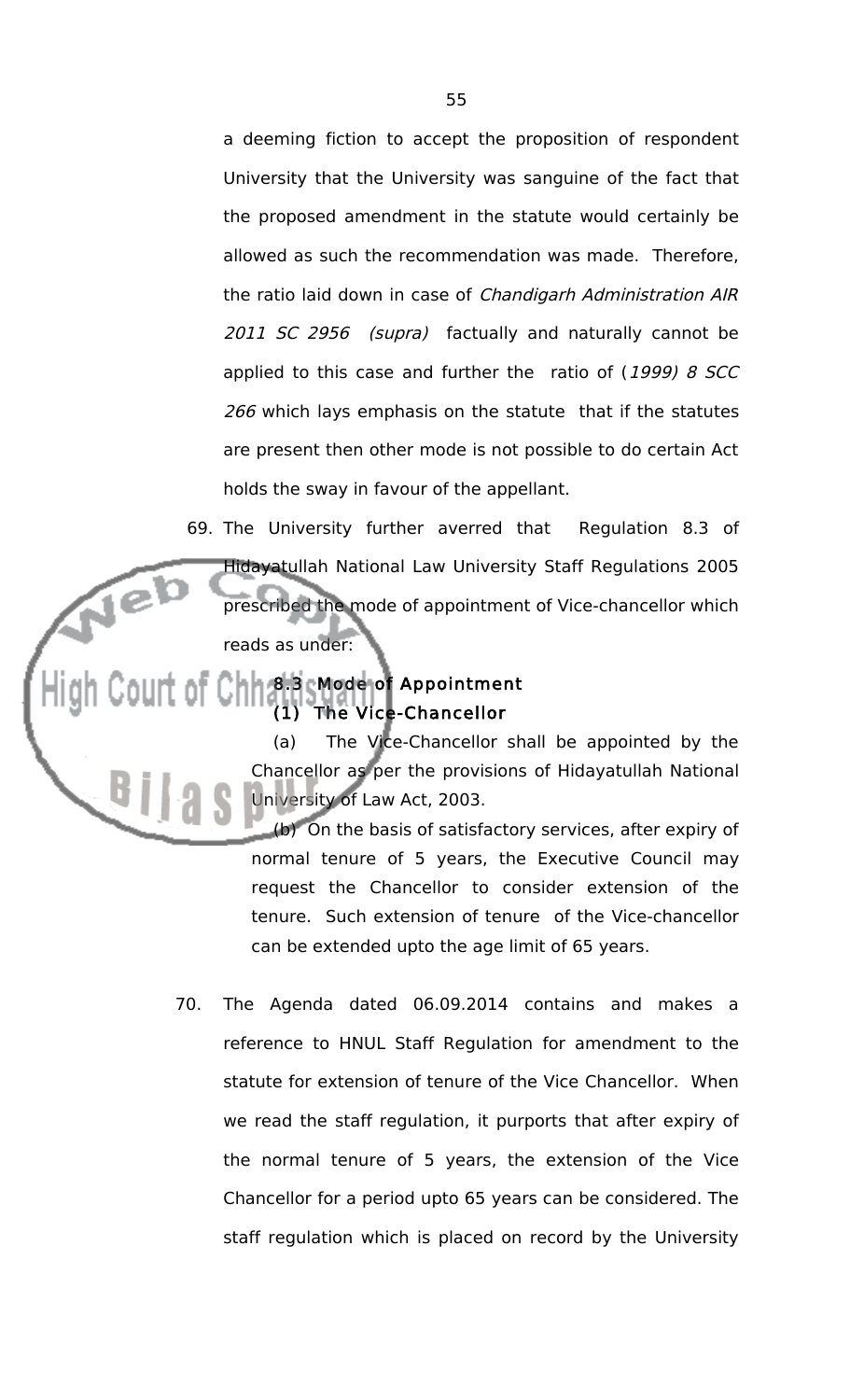do not show that the age of 65 years was enhanced to 70 or the consideration of extension of tenure of Vice Chancellor was made "after the expiry of the normal tenure of 5 years". Therefore, it is in direct conflict with the statute which was existing on the date and further the recommendation even under the staff regulation could only be considered after expiry of normal term. Here in this case, the Vice Chancellor had not completed his normal tenure as per the initial appointment and statute.

71. The Supreme Court in case of (2006) 12 SCC 583 Ispat Industries Ltd. v.Commissioner of Customs, Mumbai has held that if there are two possible interpretations of a Neb rule, one which sub-serves the object of a provision in the parent statute has to be adopted. Paras 26, 27 & 28 of the said judgment are quoted below:

 $B||a$ 

"26. In our opinion, if there are two possible interpretations of a rule, one which subserves the object of a provision in the parent statute and the other which does not, we have to adopt the former, because adopting the latter will make the rule ultra vires the Act.

27. In this connection, it may be mentioned that according to the theory of the eminent positivist jurist Kelsen (the pure theory of law) in every legal system there is a hierarchy of laws, and whenever there is conflict between a norm in a higher layer in this hierarchy and a norm in a lower layer, the norm in the higher layer will prevail (see Kelsen's the General Theory of Law and State).

28. In our country this hierarchy is as follows:

(1) The Constitution of India;

(2) The statutory law, which may be either parliamentary law or law made by the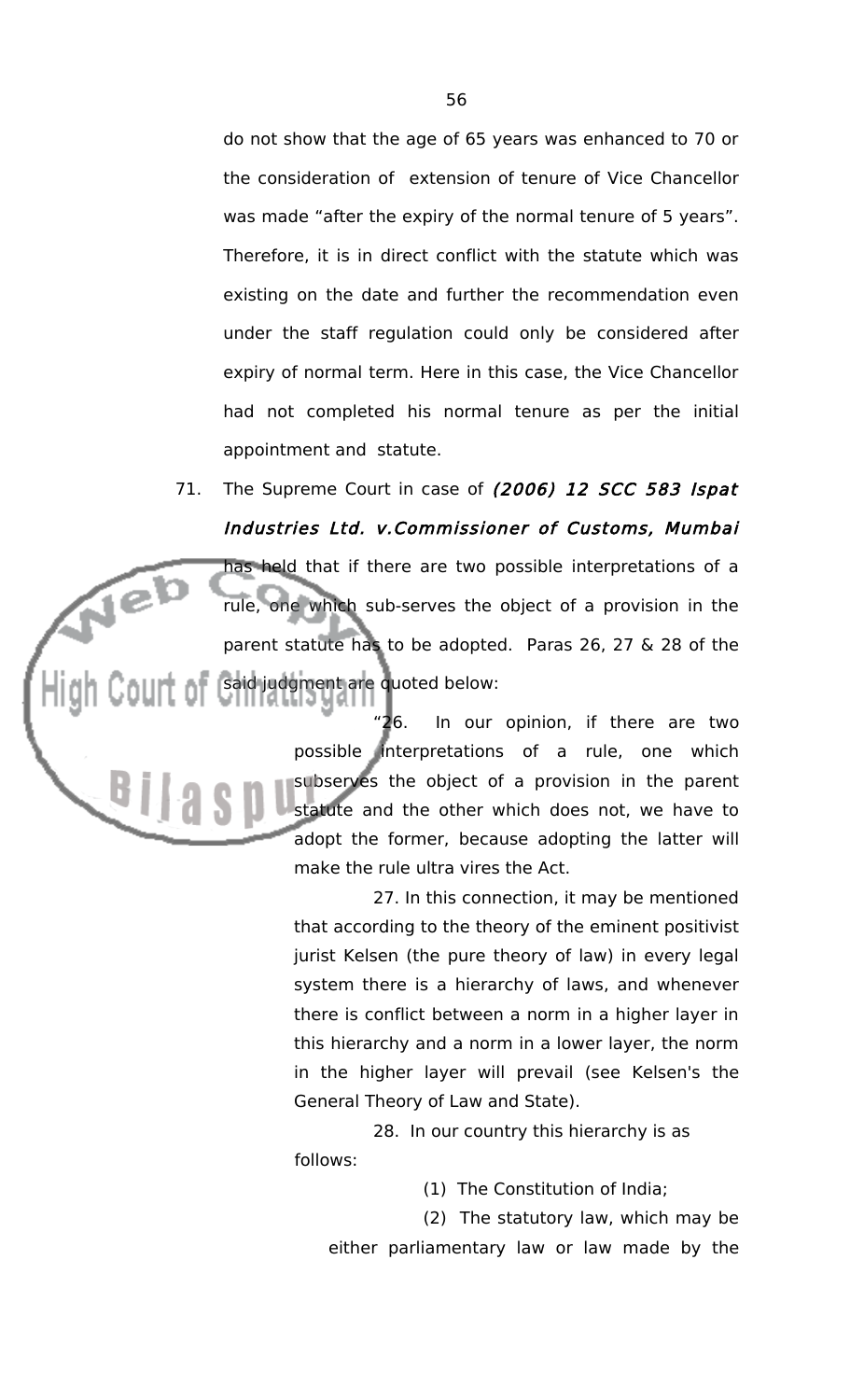State Legislature;

(3) Delegated or subordinate legislation, which may be in the form of rules made under the Act, regulations made under the Act, etc.;

(4) Administrative orders or executive instructions without any statutory backing."

72. Therefore, in the facts of this case, the staff regulations which were unamended on the date when the recommendation for extension of tenure period was considered did not factually support to the University to allow their emphasis and source of power on the basis of staff

regulation.

73. Submission was also made by the petitioner appellant that the minutes did not reflect the true facts as if the proceedings never happened and the document was placed to consider the past record of the Vice Chancellor to consider his extension. On this issue, we are not inclined to go into further as it is not within the domain of this Court to sit as an appellate authority over the decision if any made by the Executive Council evaluating the individual performance of a person. This Court is only concerned as to whether on the date of recommendation Executive Council was vested with the power to act on the basis of existing statute or not.

74. The submission of the respondent University that the petitioner was not entitled to challenge the extension as he was not qualified to be appointed as Vice Chancellor has already been discussed in preceding paragraphs. The university canvassed the authenticity of the proceeding by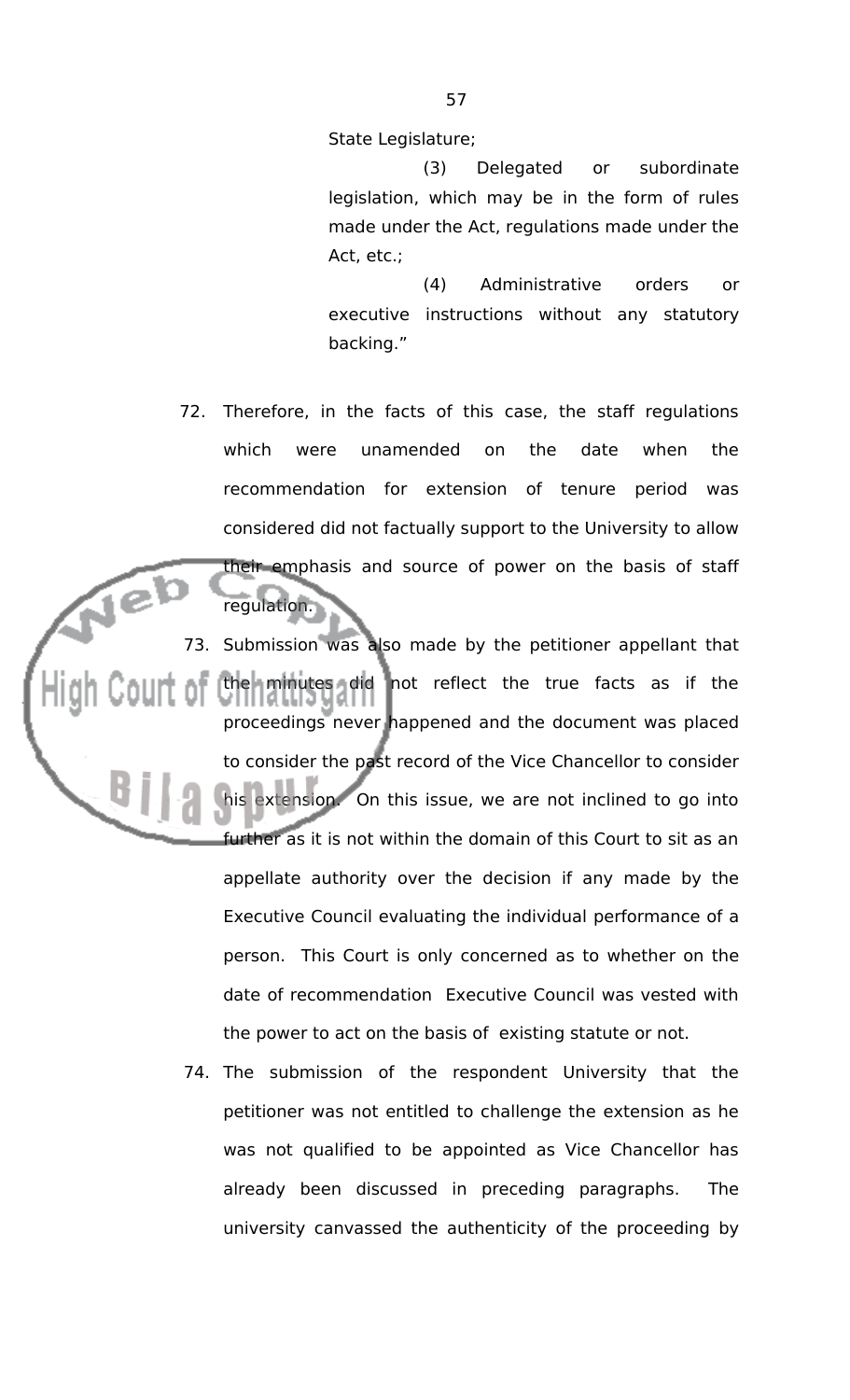relying upon the minutes of the next meeting held on 22.08.015 wherein the minutes of the first resolution which is under controversy dated 06.09.2014 was accepted, we are not inclined to go into such issue and in view of the discussion made here-in-above and only on the ground that there cannot be an estoppel against the law, the submissions were considered. To put it otherwise, the statute on 06.09.2014 for extension of tenure of Vice Chancellor for the second term was not in the statute book and subsequent ratification in the meeting cannot be of any help. The reliance placed by the respondent University in (2010) 2 SCC 114 Dalip Singh v. State of Uttar Pradesh cannot be applied to the present case. In such case, the Supreme Court non-suited the petitioner as wrong statement was made to mislead the Court.

75. The "doctrine of pleasure" as has been prescribed in (2010) 6 SCC 331 Para 22 B.P. Singhal v. Union of India would make it clear that in a democratic set up governed by rule of law, the doctrine of pleasure in principle cannot be acted upon arbitrarily, capriciously or whimsically. Para 22 of the said decision is quoted below :

> "22. There is distinction between the doctrine of pleasure as it existed in a feudal set up and the doctrine of pleasure in a democracy governed by the rule of law. In a nineteenth century feudal set-up unfettered power and discretion of the Crown was not an alien concept. However, in a democracy governed by rule of law, where arbitrariness in any form is eschewed, no Government or authority has the right to do what it pleases. The doctrine of pleasure does not mean a licence to act arbitrarily, capriciously or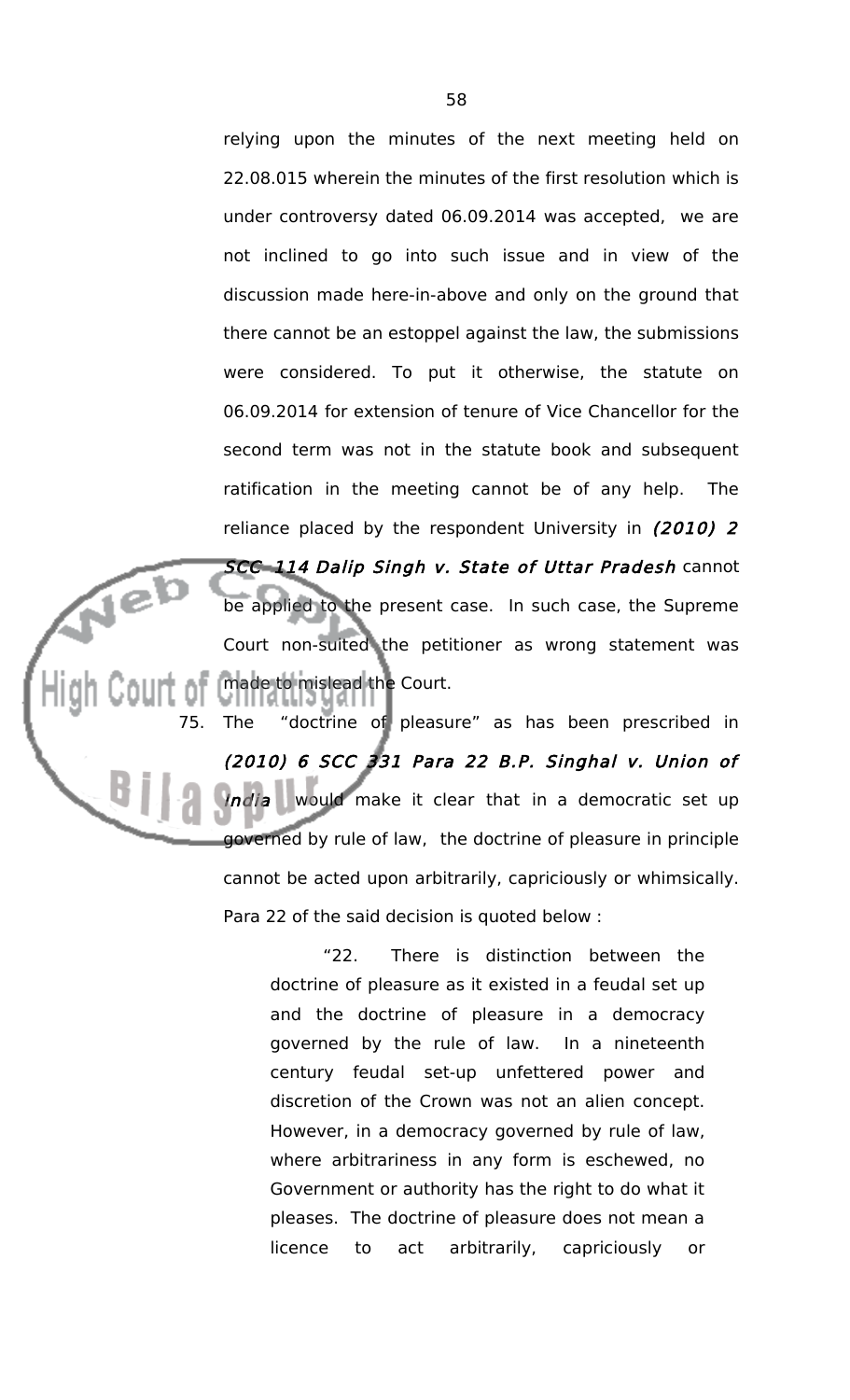whimsically. It is presumed that discretionary powers conferred in absolute and unfettered terms on any public authority will necessarily and obviously be exercised reasonably and for the public good."

76. The Respondent/University further placed reliance in 2008 (12) SCC 481 (K.D. Sharma v. SAIL); (2013) 2 SCC 398 (Kishore Samirte v. State of U.P) to canvass the abuse of process of the Court by the petitioner. The University also relied on principles of (2007) 8 SCC Pg. 449 (Prestige Lights Ltd v.  $S.B.I.$ ) to canvass that there is suppression of facts on the part of appellant and argued that that the writ Neb court may refuse to entertain the petition without entering into the merits. In the light of discussion made in foregoing paragraphs, averments of a misstatement of fact whether made will not be necessary in the facts of the case having held that the petitioner has the locus standi to challenge the impugned action of respondent University.

> Reading of series of the facts would show that Hon'ble Chancellor was not apprised with the correct factual position by the University. It was the duty of the University to canvass the statute 15(4) and the fact of the date of amended statute. Thus after evaluating the entire facts on record and considering the principles laid down by the Supreme Court, we are of the considered opinion that the petitioner appellant was able to make out a case for interference by this Court in second part of Annexure P-1 dated 02.12.2014 whereby the period of respondent no.5 was extended.

78. Consequently, I am of the opinion that second part of Annexure P-1 dated 2nd December, 2014 was made on the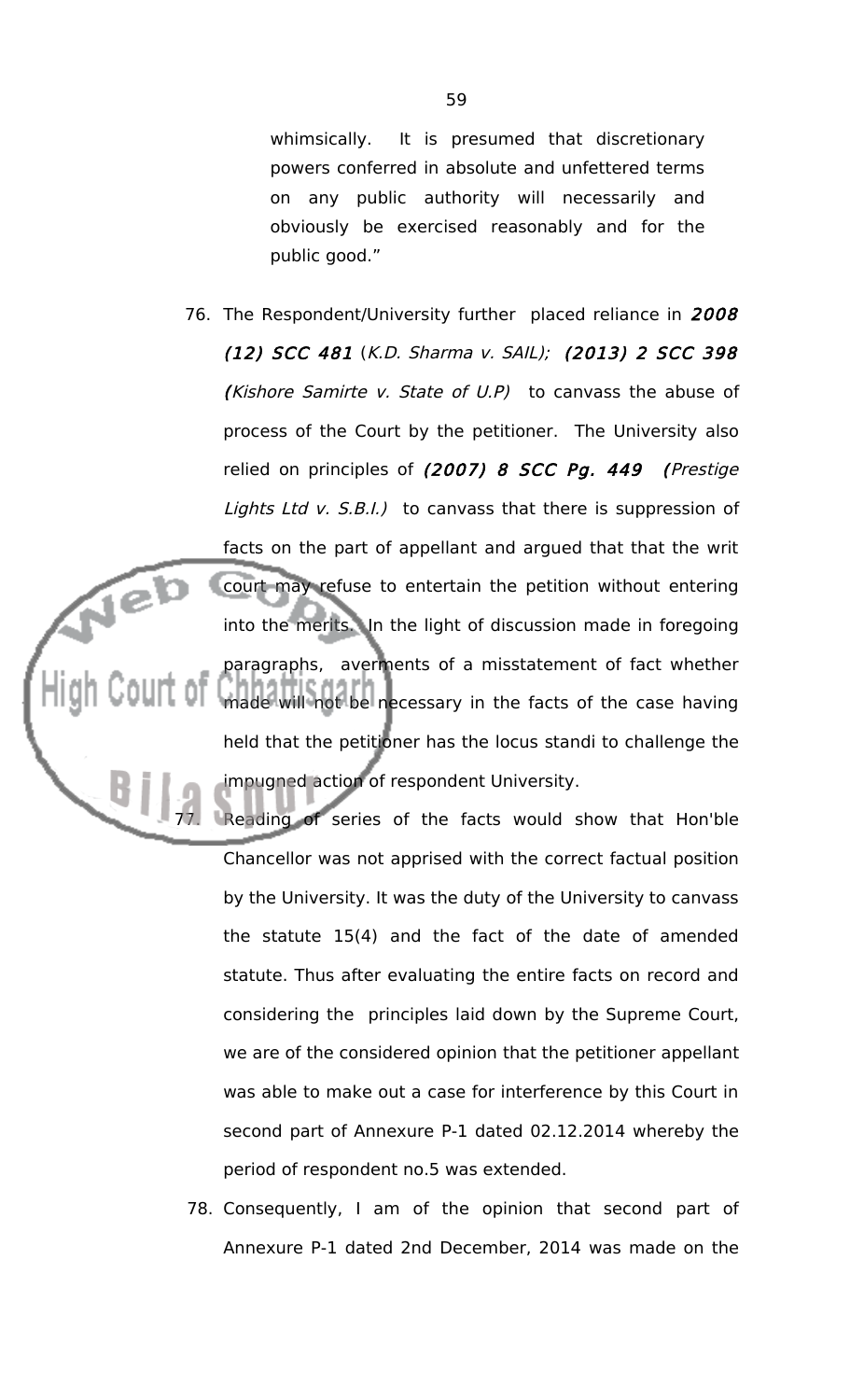basis of the recommendation of the Executive Counsel Meeting dated 06.09.2014 over a statute of 19(5)(A) which did not borne into statute book on the date. Consequently, the same cannot be allowed to continue. Accordingly, Part-B of Letter dated 02nd December 2014 (Annexure P-1) is set aside.

# PER SANJAY AGRAWAL, J

- 79. This appeal has been preferred by the writ petitioner (appellant herein) under Section 2(1) of the Chhattisgarh High Court (Appeal to Division Bench) Act 2006 read with Rule 158 (10) of the Chhattisgarh High Court Rules 2007 questioning the legality and correctness of the order dated 29.04.2016 passed in WP(S) No. 3714/2015 by the learned Single Judge whereby the petition, as instituted by the petitioner questioning the extension of existing tenure for a period of next five years of respondent No.5 (Prof. Dr. Sukh Pal Singh) as Vice-Chancellor of the Hidayatullah National Law University (for short 'the University'), has been dismissed.
	- 80. The facts leading to this appeal are that one Dr. Sukh Pal Singh, respondent No.5 herein, was appointed as a Vice-Chancellor of the said University vide order dated 05.03.2011 for a period of five years or till the age of 65 years, whichever is earlier, as provided under the Statute No.19(5) read with Section 8 (2) of the Hidayatullah National University of Law Chhattisgarh Adhiniyam, 2003 (Act No. 10 of 2003) (hereinafter referred to as the Act of 2003). Based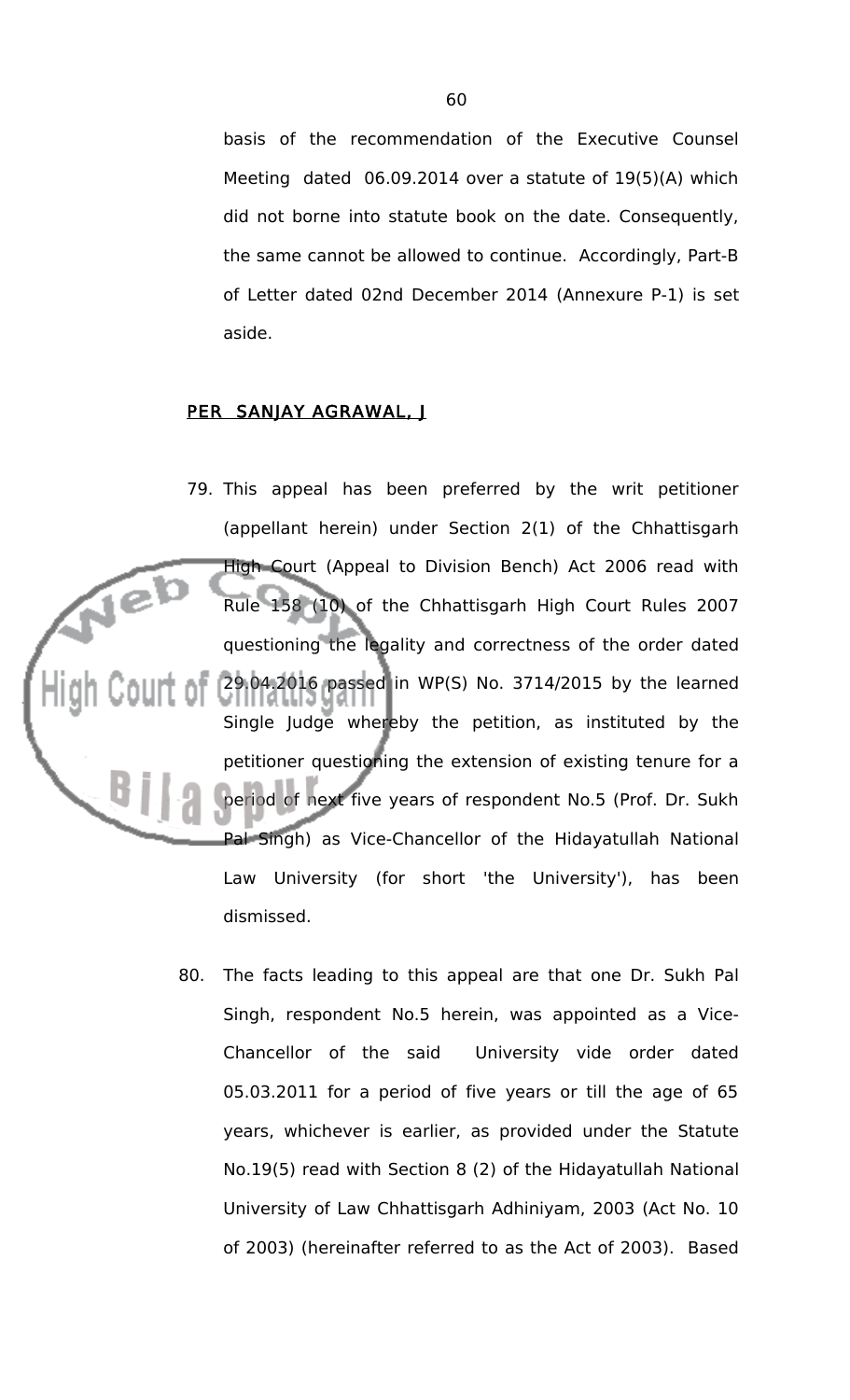upon the said appointment order, he assumed the Office on 30.03.2011 and started working as such. During his tenure period, an amendment was incorporated on 11.04.2014 in the said Statute No. 19(5) by enhancing upper age limit from 65 years to 70 years. Thereafter, a meeting of the Executive Council was convened on 06.09.2014, in which, the petitioner was also one of its members. According to the petitioner, the Agenda of said meeting was circulated only among some members of the said Council except the petitioner and few other members of the Council. It was put forth further by him that one of the Agendas for discussion was with regard to the amendment in the Statute No. 19(5) of the Law University for extension of the tenure of Vice-Chancellor on the basis of recommendation of the Executive Council. The Statute was thereafter assented by the Chancellor of the University after consultation with the State Government, as required under sub-section (4) of Section 15 of the Act of 2003 on 22.11.2014 and accordingly amended the said provision by way of issuance of the Notification dated 25.11.2014 by inserting clause (A) therein after the said Statute No.19(5), which reads as under:

#### "VICE CHANCELLOR

Appointment and the powers of the Vice Chancellor.-

| $(1)$ xxxxx | <b>XXXXXX</b> | <b>XXXXX</b> | <b>XXXXX</b> |
|-------------|---------------|--------------|--------------|
| $(2)$ xxxxx | <b>XXXXXX</b> | <b>XXXXX</b> | <b>XXXXX</b> |
| $(3)$ xxxxx | <b>XXXXXX</b> | <b>XXXXX</b> | <b>XXXXX</b> |
| (4) xxxxx   | <b>XXXXXX</b> | <b>XXXXX</b> | <b>XXXXX</b> |

(5) The term of the Vice Chancellor, except the first Vice Chancellor, shall be five years from the date on which he enters upon his office or until he attains the age of sixty-five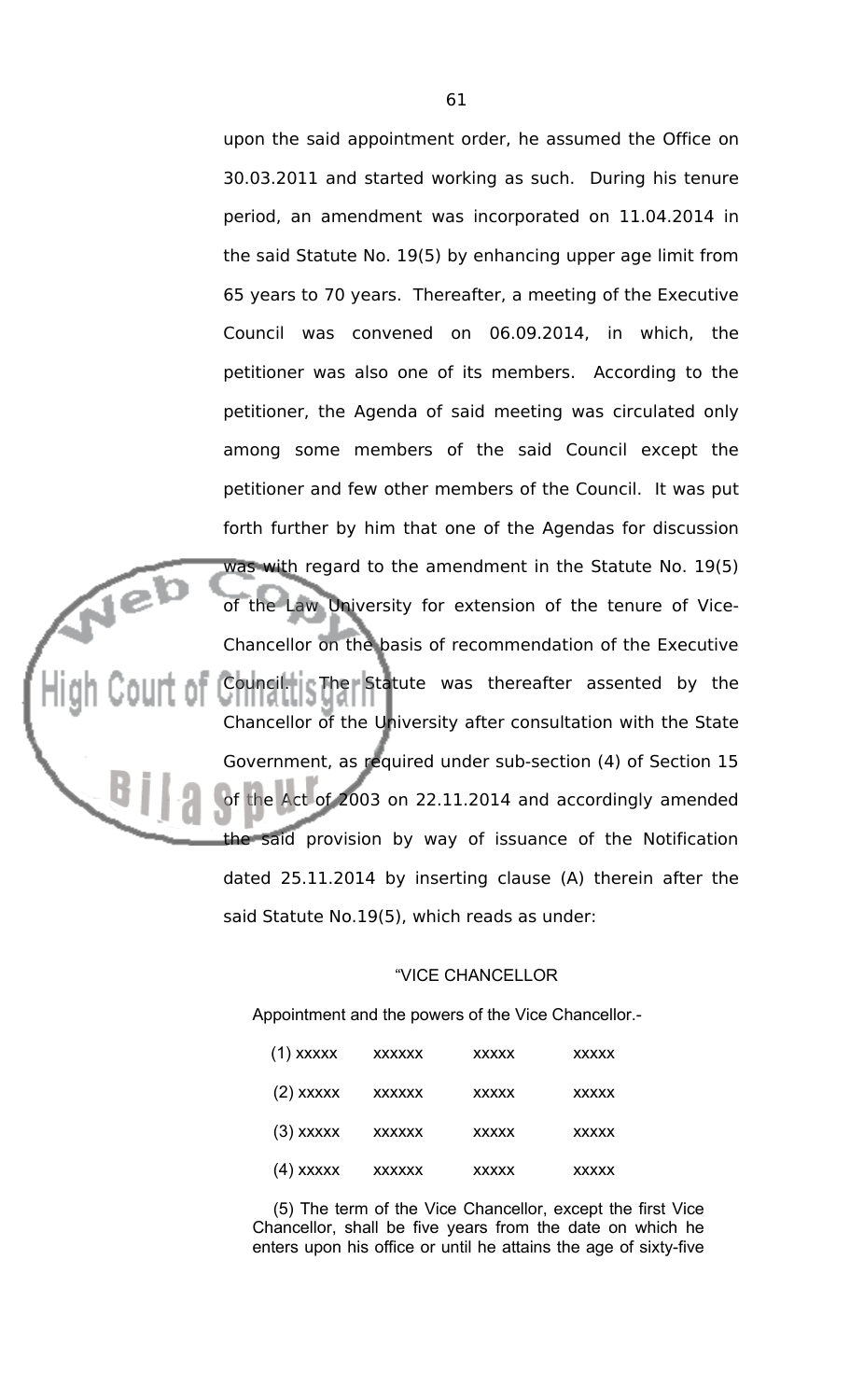years (Now 70 years w.e.f. 11.04.2014), whichever is earlier.

(A) On the basis of satisfactory services, well before the expiry of normal tenure, the Executive Council of the University may recommend to the Chancellor of the University to extend the existing tenure of the Vice-Chancellor beyond his/her initial tenure for a period of next five years and the Chancellor shall have the power to grant such extension of the existing tenure of the Vice-Chancellor, provided that such extension of tenure of the Vice-Chancellor can be upto the age of seventy years only. Provided further, that upon the expiry of his/her term, the Vice-Chancellor shall continue to remain in office until his/her successor is appointed and enters upon his/her office."

- 81. According to further contention of the petitioner that since the aforesaid amendment came into force on 25.11.2014, much after the meeting of the Executive Council, which was held on 06.09.2014, therefore, at the relevant point of time, there was no occasion for discussion with regard to the extension of further period of five years of respondent No.5 as Vice-Chancellor of the University yet his tenure was extended based upon the recommendation of the Executive Council. The recommendation, as made by the Executive Council on the basis of said meeting held on 06.09.2014, is apparently fabricated one and *non est* in the eye of law, and therefore, no right whatsoever as such would accrue upon respondent No.5 and consequently, the order dated 02.12.2014 (Annexure P/1 to the writ petition) passed by the Chancellor of the University, i.e., respondent No.3 herein, extending the tenure of five years of respondent No.5 deserves to be quashed.
	- 82. The Registrar and the Vice-Chancellor of the University, respondents No. 2 & 4 respectively contested the aforesaid claim of the petitioner by submitting, inter alia, that the petitioner was also one of the members of the Executive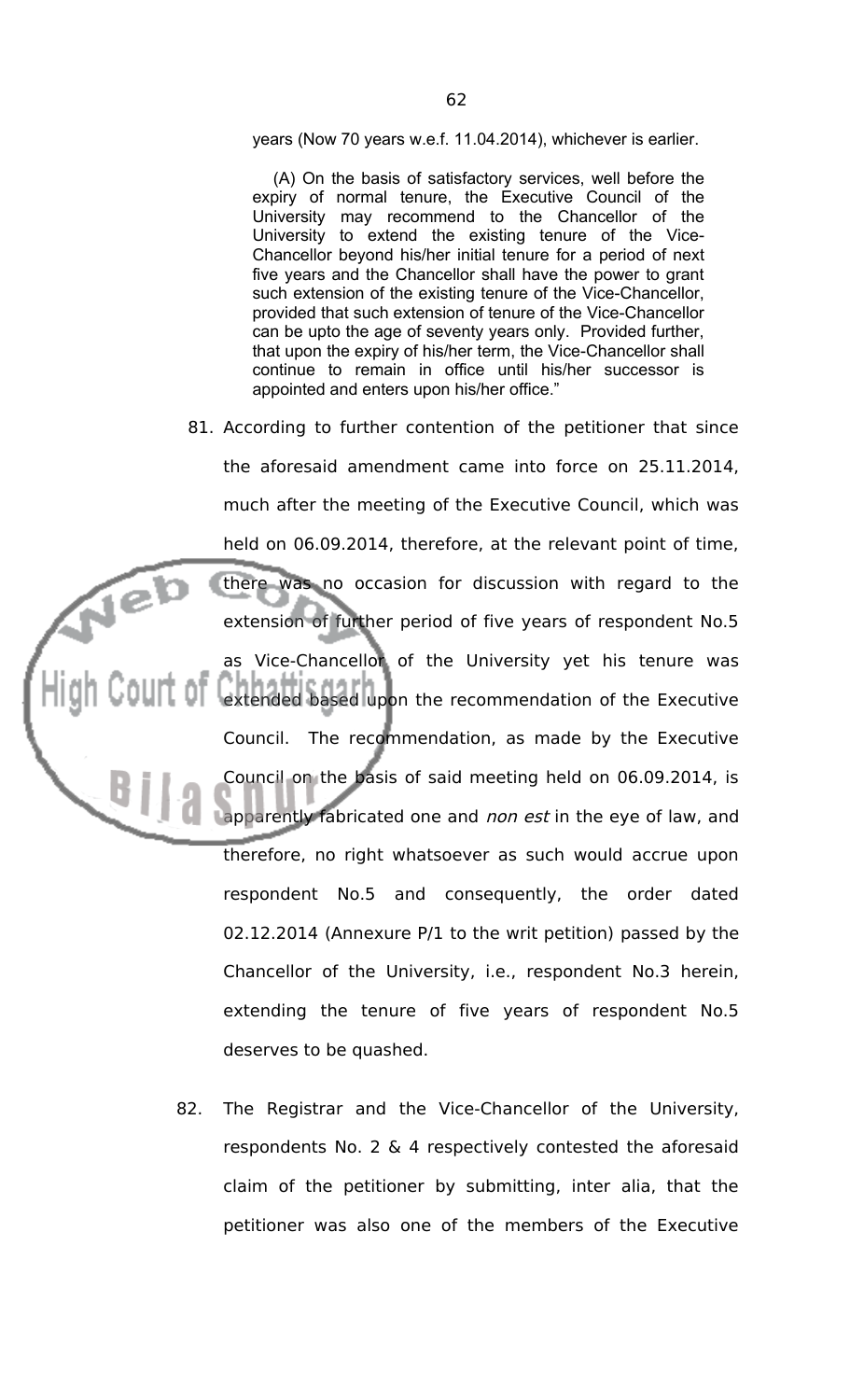Council and in his presence the alleged meeting was convened on 06.09.2014 and was duly approved by the Hon'ble Visitor on 16.09.2014 and only thereafter it was circulated among all the members of the Executive Council by memo dated 09.12.2014 though the copy of the minutes of the meeting was supplied to the petitioner by hand. It was contested further on the ground that the minutes of the meeting held on 06.09.2014 were placed in the Executive Council's meeting on 22.08.2015 where the same was duly approved even in presence of the petitioner without any objection being raised by him. In such an eventuality, the petitioner has no right whatsoever to question the propriety of the alleged meeting of the Executive Council held on 06.09.2014 and the petitioner is rather estopped in questioning the same. It has been contested further on the ground that since the petitioner was neither qualified for the post of Vice-Chancellor nor has made any candidature for the said post and as such, the petitioner cannot be held to be a person aggrieved so as to invoke the extraordinary jurisdiction of this Court under Article 226 of the Constitution of India for assailing the orders (Annexure P/1 & Annexure P/2).

jeb

83. Upon hearing the parties, the learned Single Judge, while relying upon number of decisions rendered by the Supreme Court, has arrived at a conclusion that since the petitioner has not claimed to be qualified for the said post of Vice-Chancellor nor he is claiming to be non-appointee for the said post, so as to hold that he suffered any legal injury owing to the issuance of the said order dated 02.12.2014 as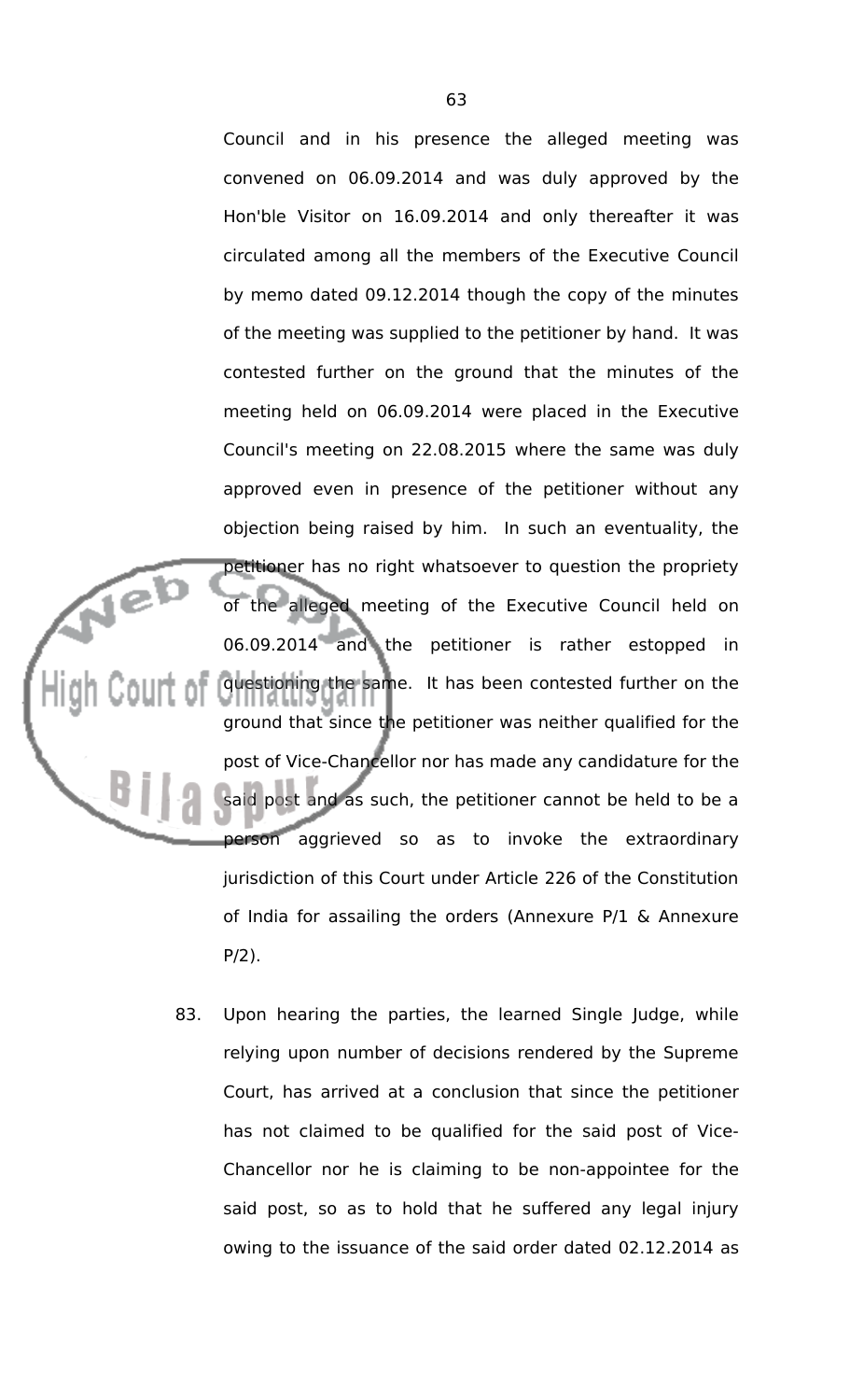passed by the Chancellor of the University extending the initial tenure of respondent No.5 for a further period of five years on the basis of alleged recommendation of the Executive Council issued on account of resolution held on 06.09.2014. As a consequence, it cannot be held that the petitioner is a person aggrieved and would entitle to invoke the extraordinary jurisdiction of this Court under Article 226 of the Constitution of India for quashment of the order dated 02.12.2014 (Annexure P/1). It held further that the petitioner being the member of the Executive Council meeting, which was held on 06.09.2014, is rather estopped from questioning the validity of the said resolution as passed by the Executive Council in the said meeting, which led to the extension of tenure period of respondent No.5 and which was subsequently not only approved by the Hon'ble Visitor but was rectified in his presence in the meeting of Executive Council held on 22.08.2015 and in consequence the learned Single Judge has dismissed the petition.

Nel

84. Being aggrieved, the petitioner has preferred this appeal. Mr. Amrito Das, learned counsel appellant/petitioner submits that the order impugned as passed by the learned Single Judge holding that the petitioner is "not the person aggrieved" and is estopped from questioning the validity of alleged resolution passed by the Executive Council in its meeting held on 06.09.2014, is apparently contrary to law. He submits further that the case laws so referred and relied upon by learned Single Judge in arriving at such a conclusion are entirely distinguishable from the facts involved in the present case. He submits that the recommendation as made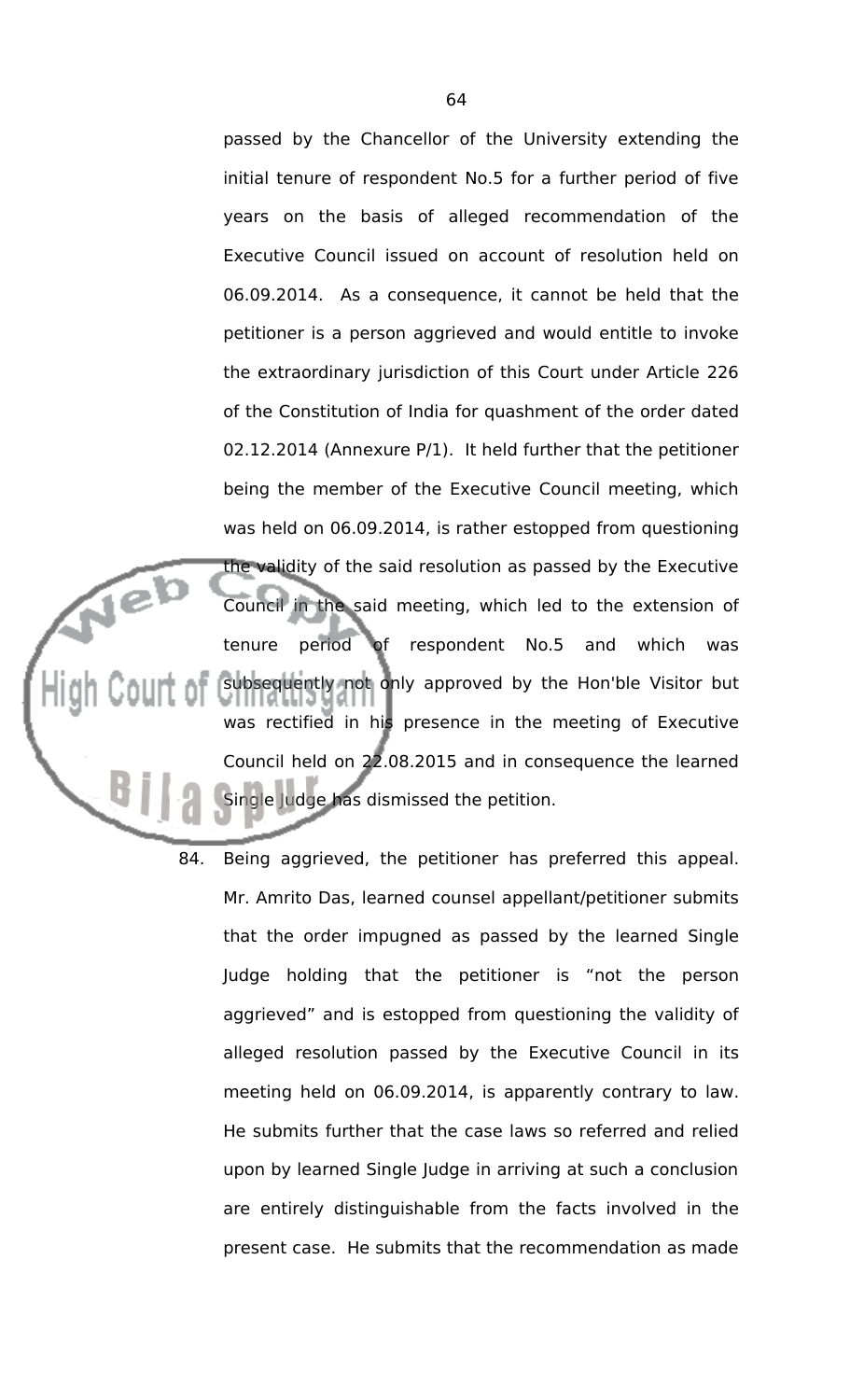by the Executive Council in its meeting held on 06.09.2014 (Annexure P/2) extending the tenure of further period of five years of respondent No.5 as Vice-Chancellor of the University cannot be upheld as the same was taken even in absence of the provisions prescribed under the said Statute No.19. According to him, the relevant provisions prescribed for recommending as such were in fact inserted only on 25.11.2014 by way of public notification by incorporating clause (A) to the said Statute No. 19 (5), i.e., much after the issuance of alleged recommendation by the Executive Council, therefore, under such circumstances, the order dated 02.12.2014 (Annexure P/1) passed by the Chancellor extending the initial tenure of respondent No.5 for a further period of five years, based upon such an illegal recommendation of the Executive Council, cannot be upheld.

 $\sqrt{e}$ 

85. On the other hand, Mr. Sumesh Bajaj, learned counsel for respondents No. 2 & 4 supported the order impugned by submitting that the order dated 02.12.2014 (Annexure P/1) was passed by the Chancellor of the Law University on the basis of recommendation of Executive Council in a meeting held on 06.09.2014 (Annexure P/2), in which, the petitioner was also one of its members, therefore, he would not be entitled to assail the validity of the same. He submits further that since the petitioner has not claimed to be qualified person to be appointed as Vice-Chancellor of the Law University nor he is claiming to be non-appointee for the said post, therefore, he has no locus standi to question the validity of the order dated 02.12.2014 (Annexure P/1) passed by the Chancellor of the Law University extending the tenure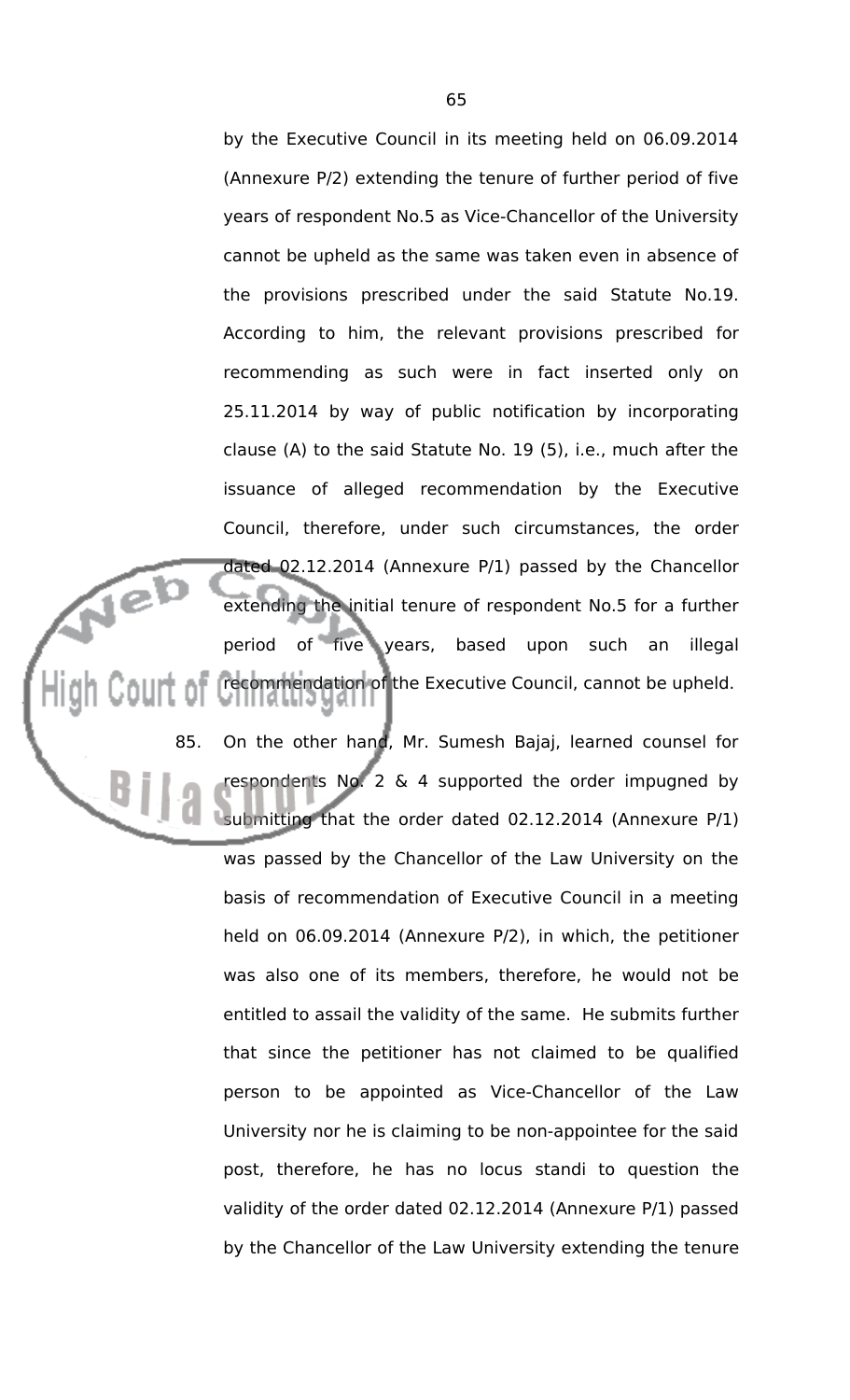of respondent No.5 as such, based upon alleged recommendation of the Executive Council.

- 86. We have heard learned counsel for the parties and perused the entire record carefully.
- 87. Based upon the aforesaid rival submissions of the parties, the questions which would arise for determination are as to,

(a) whether the petitioner can be held to be an aggrieved person and would be entitled to impugn the extension of respondent No.5 for a further period of five years as Vice-Chancellor or not?

whether petitioner could be held to be estopped from questioning the propriety of the resolution of the Executive Council, which was held on 06.09.2014? and,

(c) whether further period of five years of respondent No.5 as Vice-Chancellor of the University could be made on the basis of the recommendation of the Executive Council issued on 06.09.2014, much before insertion of the said amendment in the Statute?

88. The learned Single Judge, after considering the rival submissions of the parties, has held that since the petitioner was one of the members of the Executive Council when its meeting was held on 06.09.2014, therefore, being a Member as such, he cannot question the authenticity of the said meeting based upon which the alleged recommendation for extension of tenure of respondent No.5 as Vice-Chancellor of the University was made to the Chancellor of the University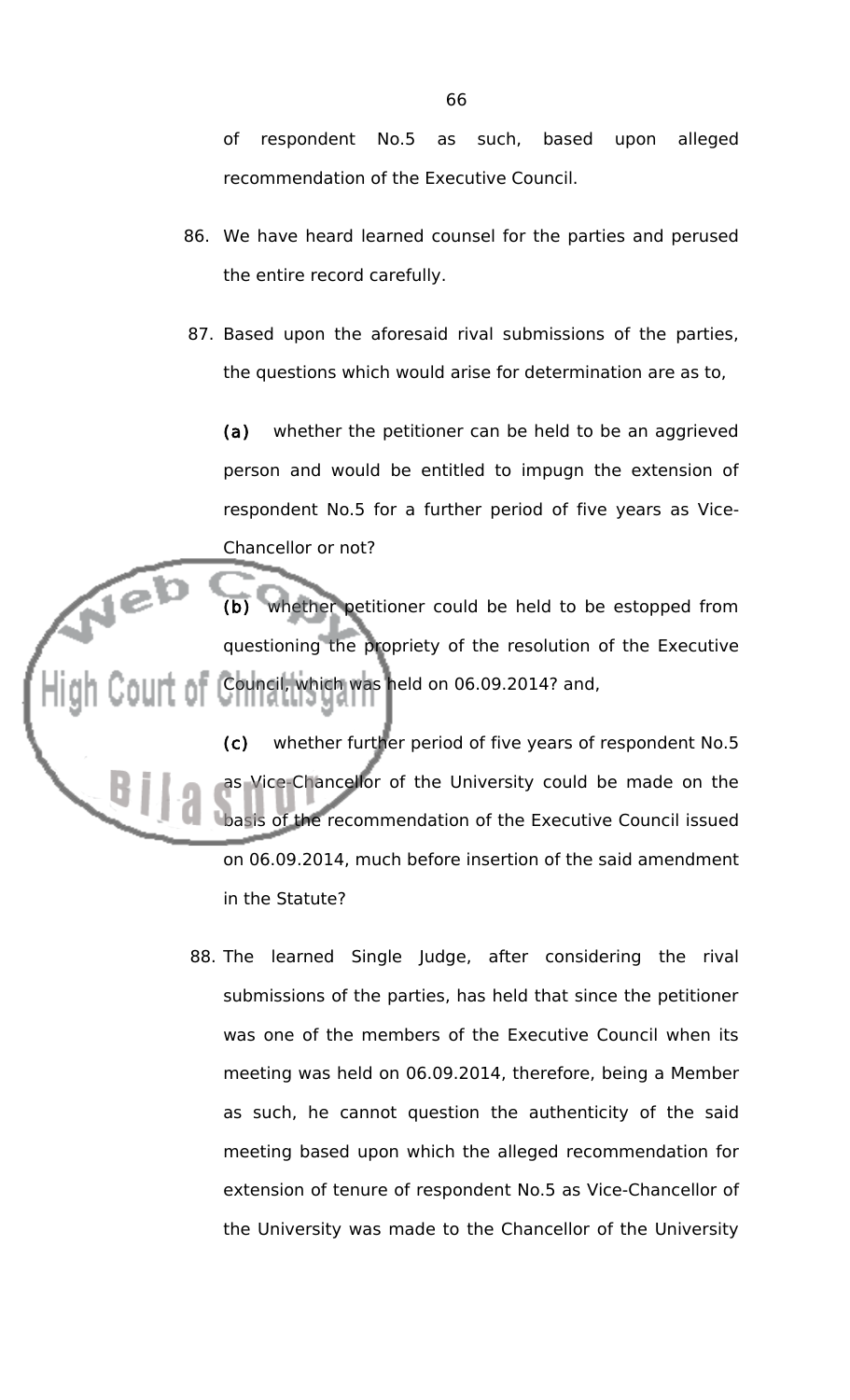leading to the order dated 02.12.2014 (Annexure P/1). It held further that since the petitioner is neither qualified to be appointed as Vice-Chancellor of the University nor he is claiming to be non-appointee for the said post, therefore, he cannot be held to be person aggrieved. Consequently, the petition as framed was held to be not maintainable and accordingly it was dismissed.

89. The findings so recorded by the learned Single Judge dismissing the petition by relying upon several decisions rendered by the Supreme Court cannot be held to be sustainable as principles so laid down therein are entirely distinguishable from the facts involved in the present case.

Jeb

90. The principle laid down in the matter of Dr. Umakant Saran vs. State of Bihar, reported in AIR 1973 SC 694, as relied upon, is entirely on different footing. That is the case where the appellant Dr. Saran had made a complaint that he was senior to respondent No.5 (M.P.Sinha) and respondent No.6 (Narayan Verma). He was superseded by them illegally on the post of Lecturers in Surgery at Rajendra Medical College, Ranchi in disregard of his claim to be appointed as such. It was, however, found in the said matter that respondent No.6 (Narayan Verma) was not junior to him and as far as respondent No.5 (M.P.Sinha) is concerned, though he was junior to the appellant (Dr. Saran) but he and respondent No.6 both were found to have completed the minimum qualification of teaching experience while the appellant did not possess and/or fulfilled the said criteria. In that factual scenario, it was held that respondents No. 5  $\&$  6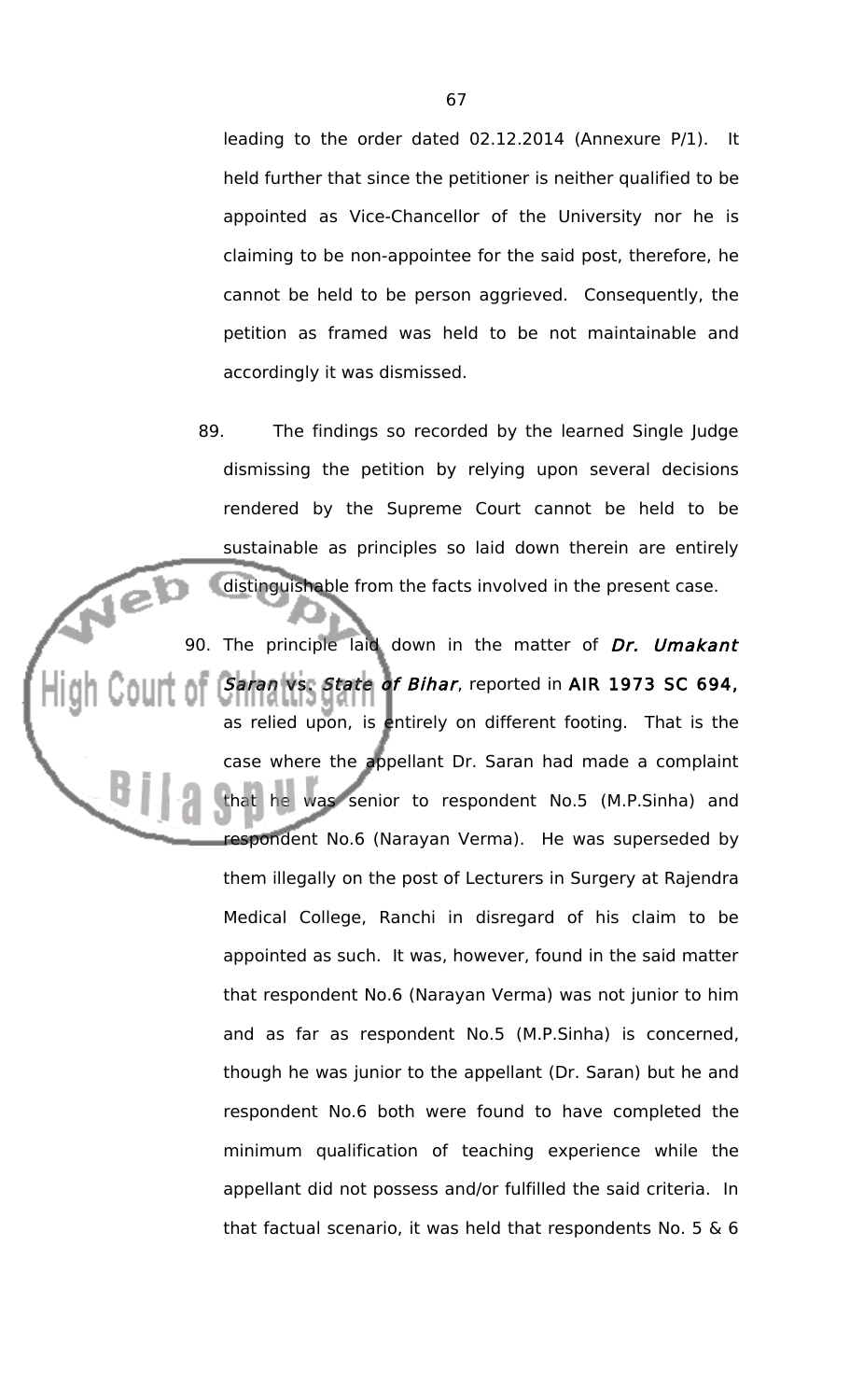were eligible for appointment as Lecturers and under such circumstances, the appellant cannot be regarded as aggrieved person for the purpose of the relief that was claimed by him. Thus, the principles laid down in the said matter are not applicable in the present case, particularly, when the petitioner is trying to point out the fact that on the date of meeting of the Executive Council held on 06.09.2014 no discussion as such for recommending the tenure of respondent No.5 prior to amendment in the Statute was made and being a member of the Executive Council, he is certainly entitled to raise the said point.

91. Further reliance of learned Single Judge in the matter of D. Nagraj & Ors. vs. State of Karnataka and Ors., reported in AIR 1977 SC 876 : (1977) 2 SCC 148 would also be of no use as in the said matter, the appellants were held the post of Village Accountants on hereditary basis under the Act known as Mysore Village Officers Act 1908 (hereinafter referred to as the Repealed Act, 1908), which was repealed subsequently by the Act known as Mysore Village Officers Abolition Act, 1961 (hereinafter referred to as the Abolition Act, 1961) abolishing the post of Village Accountants created under the said Act, 1908. After the enforcement of the said Abolition Act, 1961, Rules called as Mysore General Service (Revenue Subordinate Branch) (Village Accountant Cadre and Recruitment) Rules, 1961 (for brevity, the Rules of 1961) have been framed. Government of Mysore directed the Deputy Commissioners to appoint persons who are recruited under the said Rules of 1961 as Village Accountants by relieving the holders of their Officers,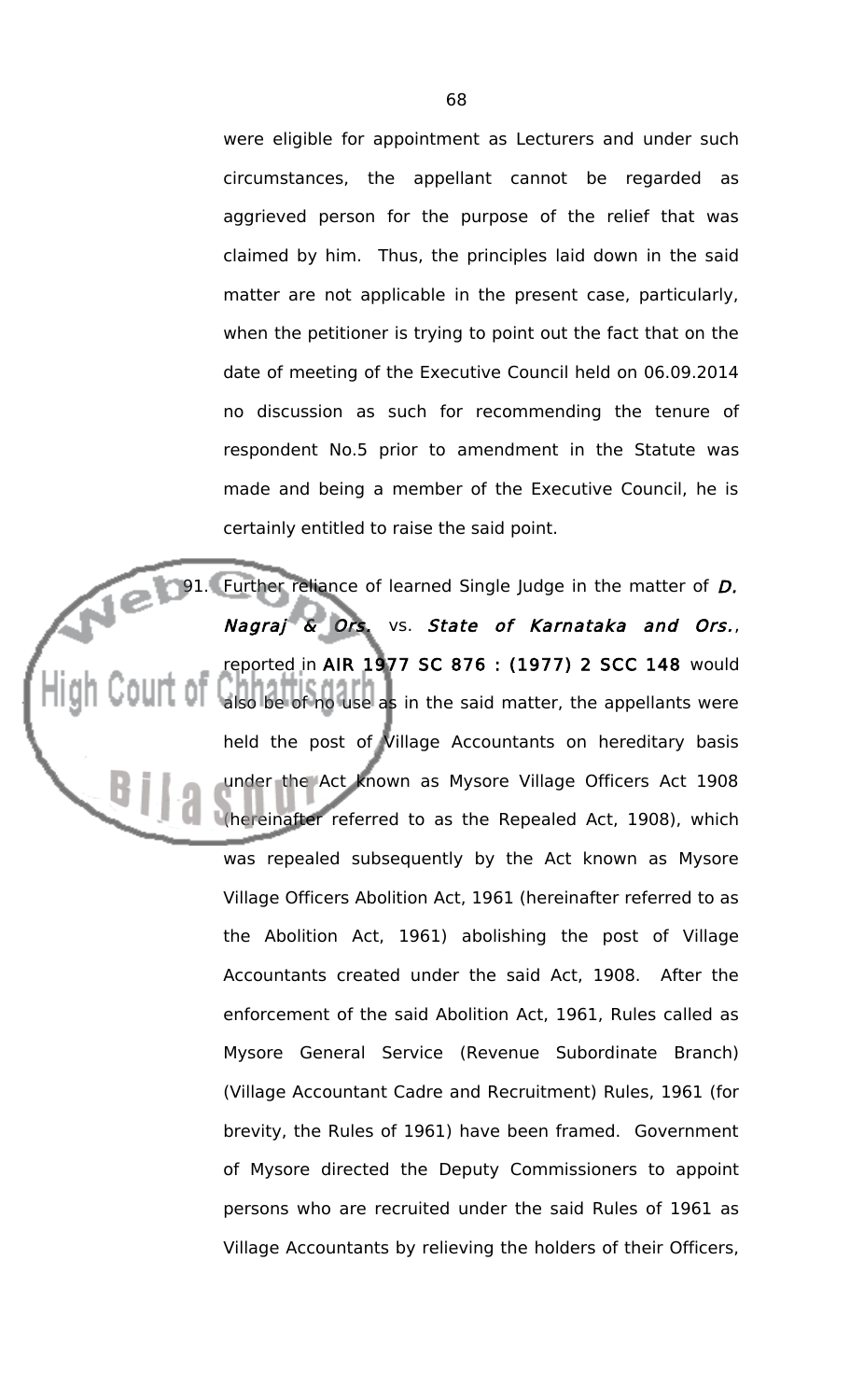like the appellants, holding the said post on hereditary basis under the said Repealed Act, 1908, which led to filing of the writ petitions questioning the constitutional validity of the said Abolition Act, 1961. The petitions so filed were ultimately dismissed by the High Court and affirmed further by the Supreme Court on 21.01.1966 passed in B.R.Shankara Narayana vs. State of Mysore, reported in AIR 1966 SC 1571. Pertinently to be observed here that during pendency of the said petitions, the State Legislature had enacted the Act known as Karnataka Land Revenue Act, 1964 and Section 16 of it provides for appointment of Village Accountants and the continuance of Village Accountants holding the said posts immediately before the enforcement of the said Act of 1964. After coming into enforcement of this Act, the earlier Rules of 1961 were repealed and replaced by another set of Rules called as Karnataka General Service (Revenue Subordinate Branch) (Village Accountants Recruitment) Rules, 1970 (hereinafter referred to as the Rules 1970) were made by the State Government and in pursuance thereof applications were invited by the Recruitment Committee to fill up the posts of Village Accountants and the appellants, who have admittedly not applied for their appointments as such have questioned the constitutional validity of the said Rules 1970. In that factual scenario, it was held that the petitioners who have not applied for their appointments on the post of Village Accountants, have no right whatsoever either to question the validity of the same or the appointment so made therein under the writ jurisdiction under Article 226 of the

Neb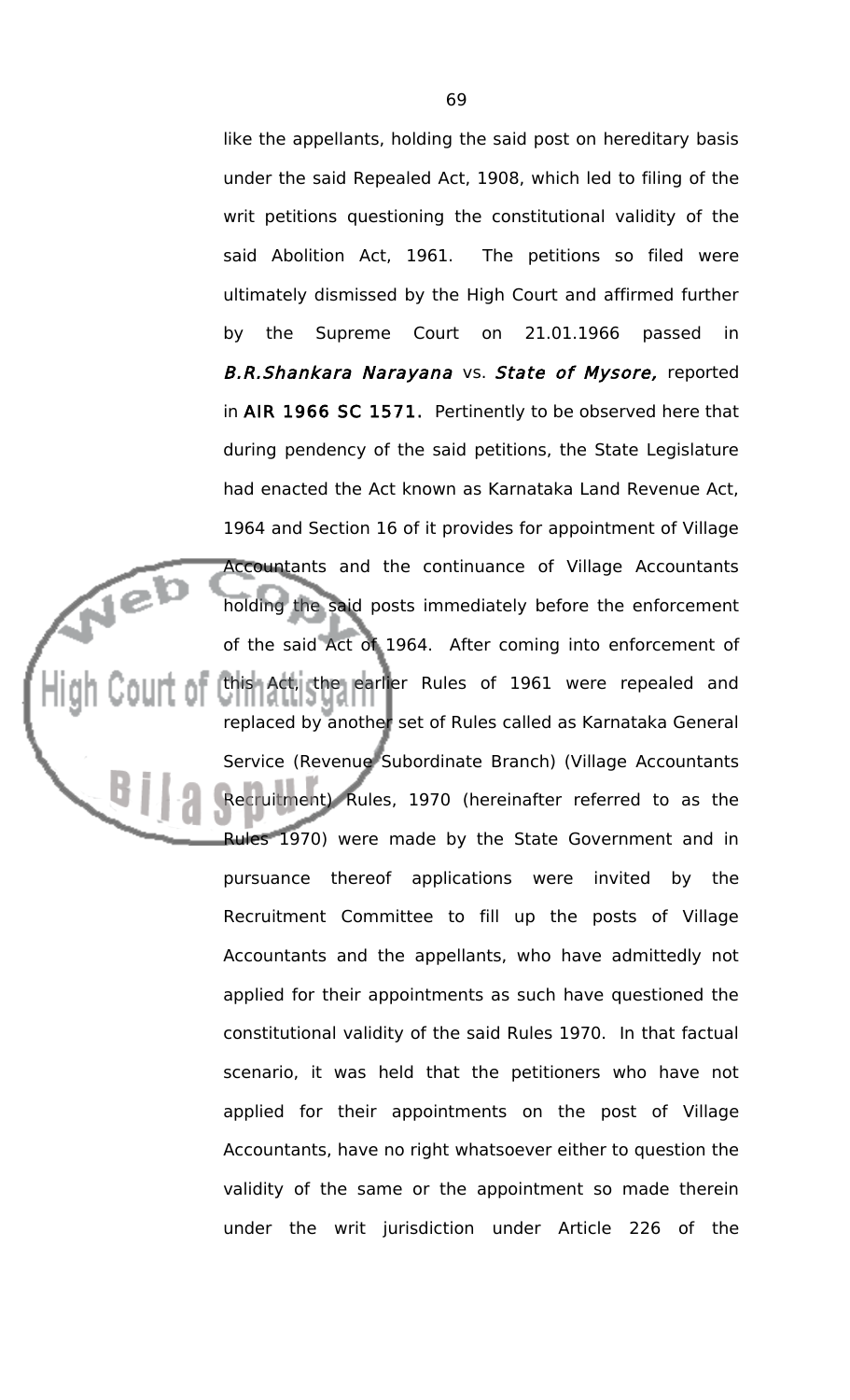Constitution of India. However, in the case in hand, the appellant's grievance is not for his own appointment on the post of Vice-Chancellor of the University. In fact, he is trying to impugn the validity of the alleged recommendation of the Executive Council made in its meeting held on 06.09.2014 on the ground that no discussion as such for recommending further tenure of respondent No.5 was considered nor such a recommendation could even be made in absence of any of the provisions in the Statute at the relevant point of time, i.e., 06.09.2014.

92. Likewise, the principles laid down in the matter of Dr. **Jeb** N.C.Singhal vs. Union of India and others reported in AIR 1980 SC 1255 as relied upon by learned Single Judge is also distinguishable from the facts involved in the present case. That is the case where the appellant had prayed for his promotion on the post of super time Grade-II while questioning the promotional orders of respondents by submitting, inter alia, that they all were not eligible to be promoted to the post of super time Grade-II under relevant Rules known as Central Health Service (Amendment) Rules, 1966 (for short, the Amendment Rules, 1966). However, it was found therein that the appellant himself was not eligible to be promoted as such and observed further that even if the promotional orders of the respondents are struck down then also the appellant would not get any post for his promotion and, in such circumstances, it was held that the appellant was not competent enough to question their promotions.

93. As far as further reliance of the learned Single Judge in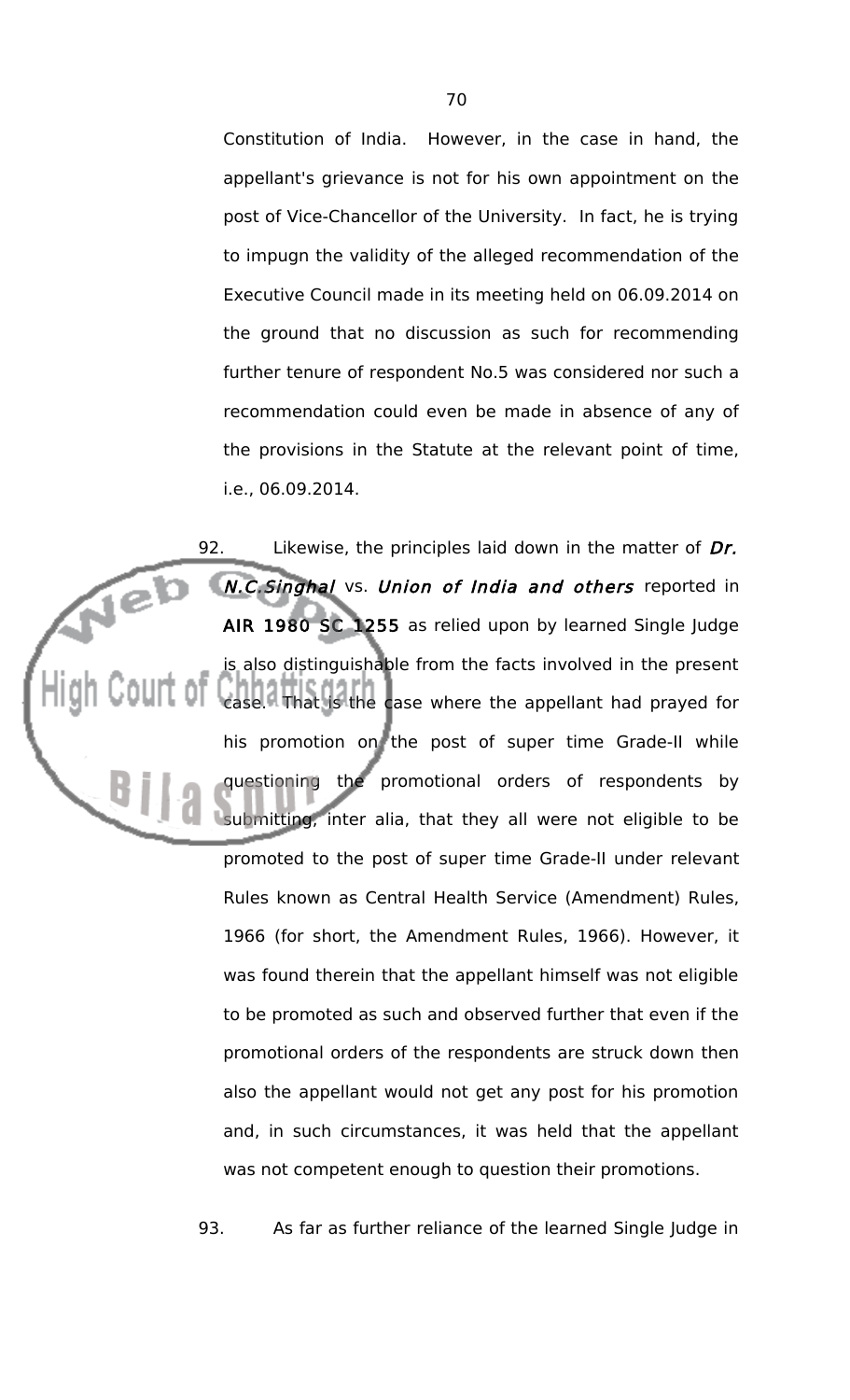the matter of State Bank of India v. Yogendra Kumar Shrivastava and others reported in AIR 1987 SC 1399 is concerned, is also distinguishable one as in the said matter, the petitioners, who were Probationary Officers/Trainee Officers in the State Bank of India in Grade-I, were appointed on 30<sup>th</sup> and 31 st of October, 1979 whereas the concerned Order known as State Bank of India Officers (Determination of Terms and Conditions of Service) Order 1979 (hereinafter referred to as Order, 1979) had come into force w.e.f.  $1<sup>st</sup>$  day of October, 1979 and which was required to be applied to the "Existing Officers" of the Bank as defined under para-3 (h) of the said Order, 1979. The petitioners, who were appointed much after the enforcement of the said Order 1979 and were fitted to the cadre of "Junior Management Grade" had claimed that since they were seniors to the erstwhile Officers Grade-II of the said cadre, therefore, entitled to be placed above such Officers Grade-II of the said cadre in the seniority list. The said claim was contested by the Bank mainly on the ground that since they were not "Existing Officers", as provided under para-3(h) of the said Order 1979, therefore, they would not be entitled to get such a relief over the "Existing Officers Grade-II" of the said cadre, i.e., " Junior Management Grade", who were admittedly the "Existing Officers" within the meaning of the expression defined under para-3(h) of the said Order 1979. The question was, therefore, involved in the said matter that whether petitioners, appointed as Probationary/Trainee Officers, are "Existing Officers" or not, that is to say, whether they were in the employment of the Bank immediately prior

Jeb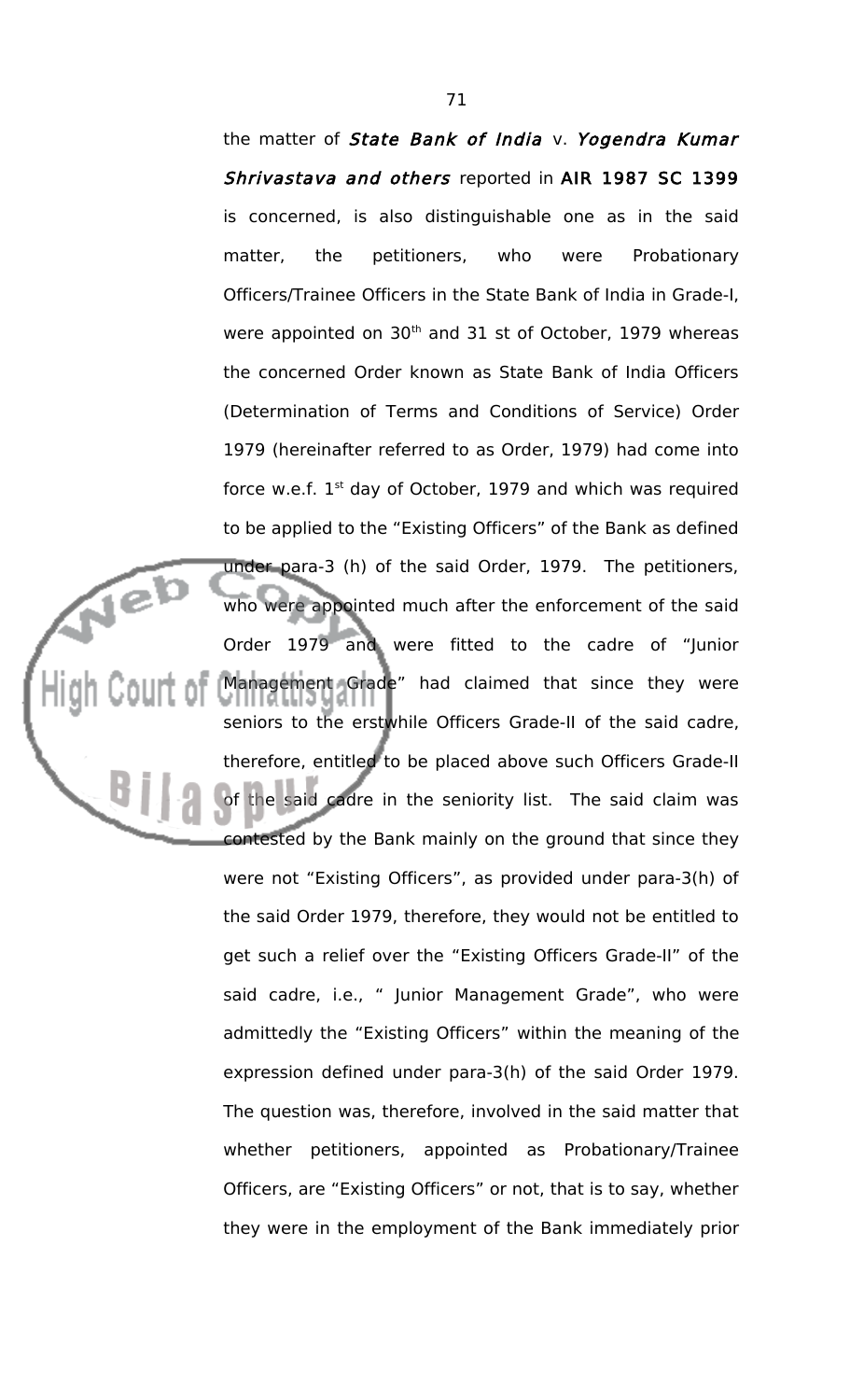to the appointed day, i.e., first day of October, 1979 so as to get the seniority as claimed by them. It was observed that since they were not "Existing Officers", as provided under the said Order 1979 of the Bank, therefore, they cannot claim the seniority over the "Existing Officers Grade-II" of the said cadre, i.e., "Junior Management Grade". In that factual scenario, it was held that since the petitioners, who were not in the cadre of Junior Management Grade, have no locus standi to challenge the benefit conferred on the Officers of the said cadre. The facts enumerated and discussed in the said matter are not only different but even not remotely concerned to the facts involved in the present matter.

94. Further reliance of learned Single Judge in the matter of Utkal University vs. Dr. Nrusingha Charan Sarangi and others reported in (1999) 2 SCC 193 is also distinguishable. That is the case where the appellant University, i.e., Utkal University had issued an advertisement inviting applications for the post of Reader in Oriya. In pursuance to the said advertisement, respondent No.1, writ petitioner therein, appeared in the interview, which was held by the Selection Committee of the University but he failed and as per the recommendations made by the Selection Committee, one of the candidates, namely, Dr. Surendranath Dash was selected by the University. The respondent No.1, the writ petitioner having failed in the said interview, instituted a writ petition questioning the constitution of the Selection Committee by submitting, inter alia, that one of the members of the Selection Committee was biased in favour of the said selected candidates. The contention so made was

íe)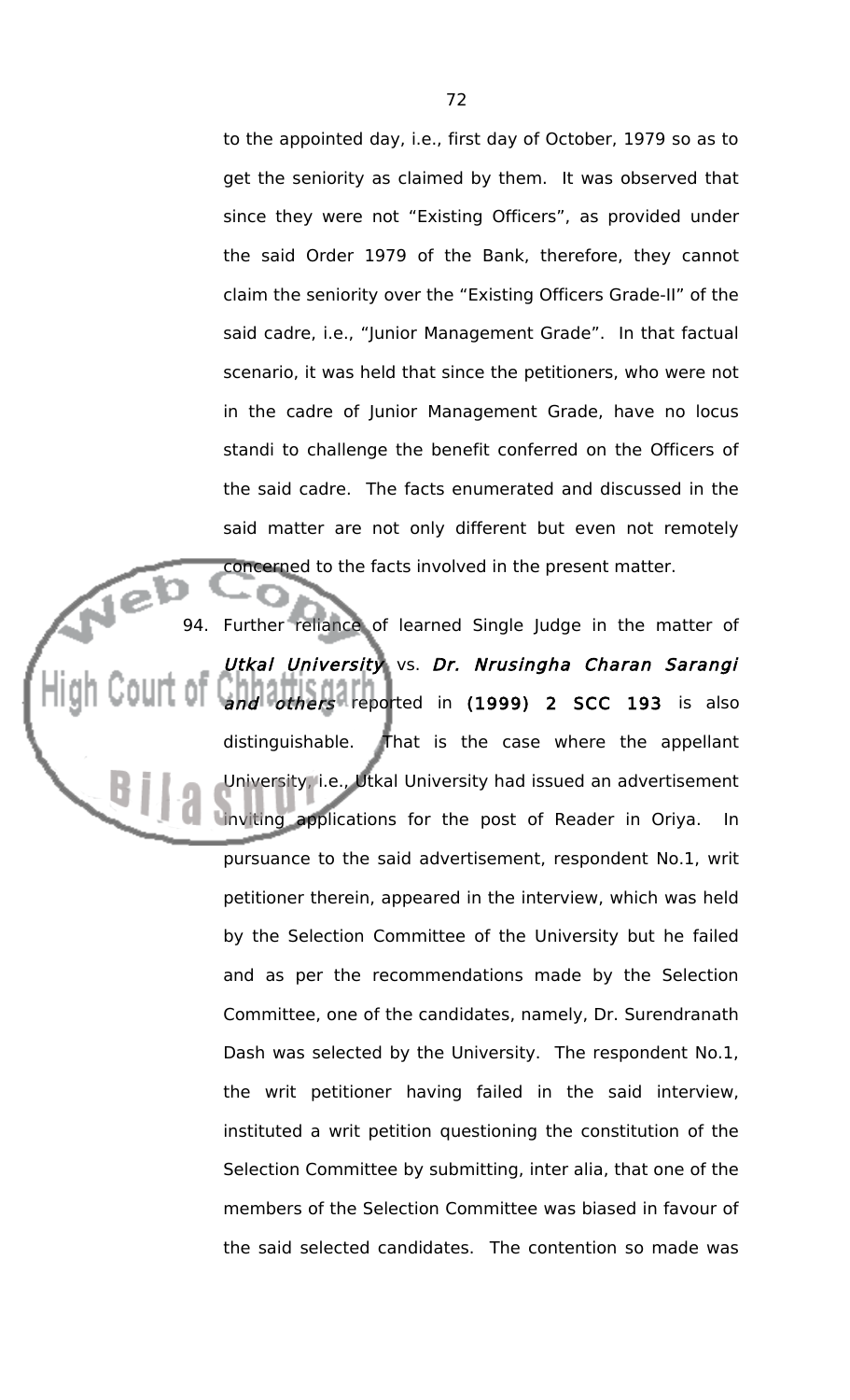accepted by the High Court holding as such. Being aggrieved, the appellant University and the selected candidates had preferred appeals, in which, it was held that since the writ petitioner had participated in the said interview held by the Selection Committee, therefore, it was not open for him to question the constitutional validity of the said Committee. It held further that even the entire contention of the writ petitioner is accepted, he could not have been selected and, as such no legal right would accrue in his favour.

95. Whether or not the petitioner is a person aggrieved for Jel questioning the alleged extension of initial tenure of five years of Respondent No.5 by way of the petition under Article 226 of Constitution of India, the learned Single Judge, by its impugned order, has relied further upon a decision rendered by the Supreme Court in the matter of "Jasbhai Motibhai Desai vs. Roshan Kumar, Haji Bashir Ahmed and others reported in  $(1976)$  1 SCC 671 = AIR 1976 SC 578". However, the matter is also on different footing. In the said case, the District Magistrate, after obtaining and entertaining the objection and as per direction of the State Government, had granted the No Objection Certificate to the respondent No.1 under Rule 6 of the Bombay Cinema Rules, 1954 (for short, the Rules of 1954). It is to be noted here that the appellant despite inviting objection by the District Magistrate prior to issuance of said certificate had not raised any objection to it. In such an eventuality, it was held that hid legal right was neither infringed nor had he suffered any legal grievance on account of issuance of such certificate. In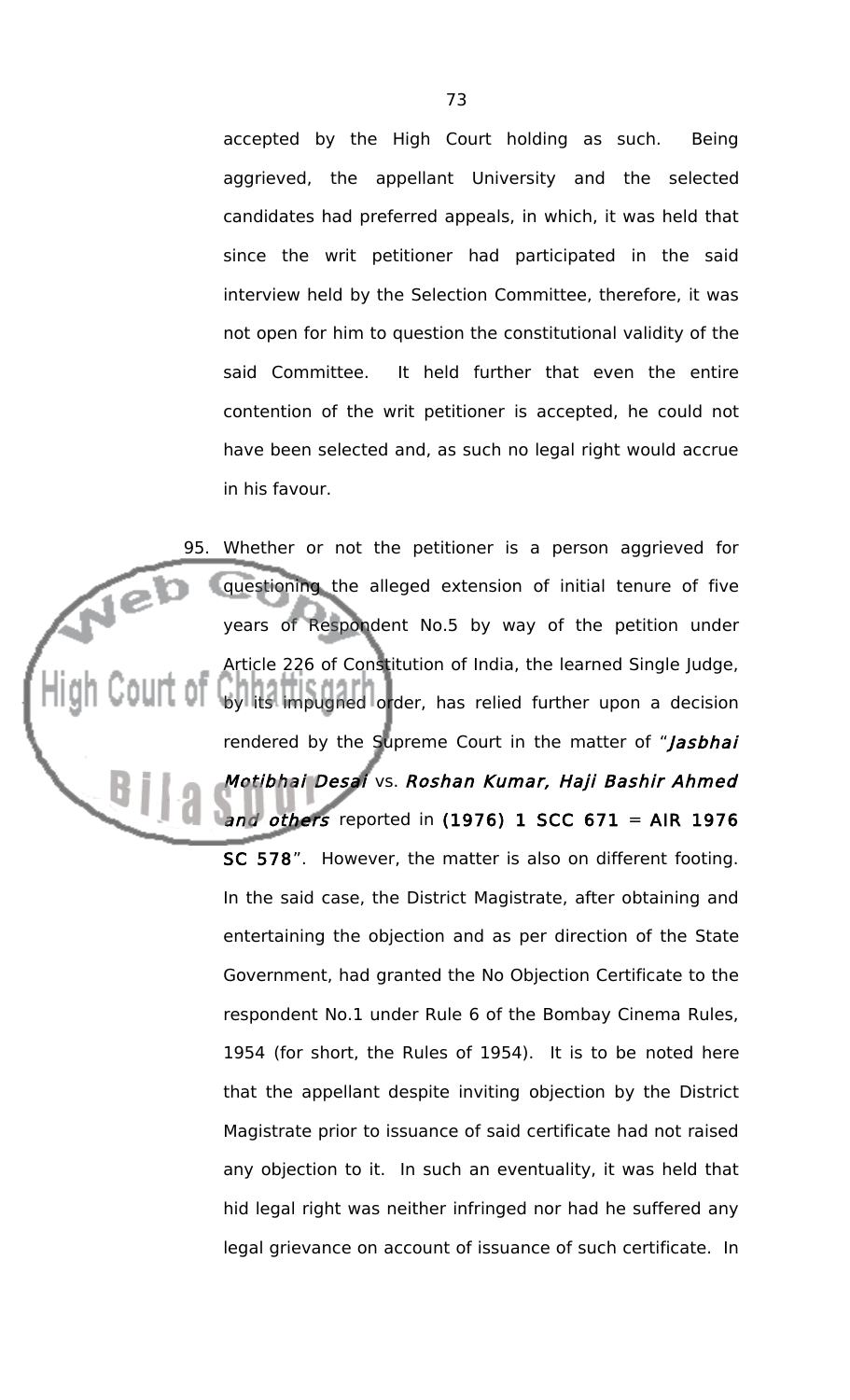consequence, it was held that he is neither a person aggrieved nor has any locus standi to challenge the grant of such certificate. The principles so laid down in the said matter are entirely on different facts, and therefore, no reliance of it could be applied herein.

96. Further reliance of the learned Single Judge in the matter of Vinoy Kumar vs. State of U.P. and others reported in (2001) 4 SCC 734 is also of no use as in that case a writ petition was filed by the Advocate on behalf of his client questioning the order dated 13.02.2001 whereby the learned District and Sessions Judge, Varanasi has transferred number Jeb of criminal matters. It was contended by him that by way of transfer of the case, the speedy trial of his clients case has been hampered due to the said order. It was, however, held therein that the petitioner being an Advocate had no locus standi to question the legality of the same in writ jurisdiction by virtue of Section 30 of the Advocates Act and would have no right to substitute himself for his client. The petition was, therefore, held to be not maintainable at his instance for want of any legal right of him. Likewise, the principles laid down in the matter of B. Srinivasa Reddy vs. Karnataka Urban Water Supply & Drainage Board Employees' Association & Others reported in AIR 2006 SC 3106 are wholly inapplicable to the case in hand as the issue involved therein was for issuance of writ of quo warranto and against appointment of the appellant (B. Srinivasa Reddy) as a Managing Director of the Board by the Karnakata Urban Water Supply and Drainage Board Employees' Association, the writ petitioner (respondent No.1) on the ground that by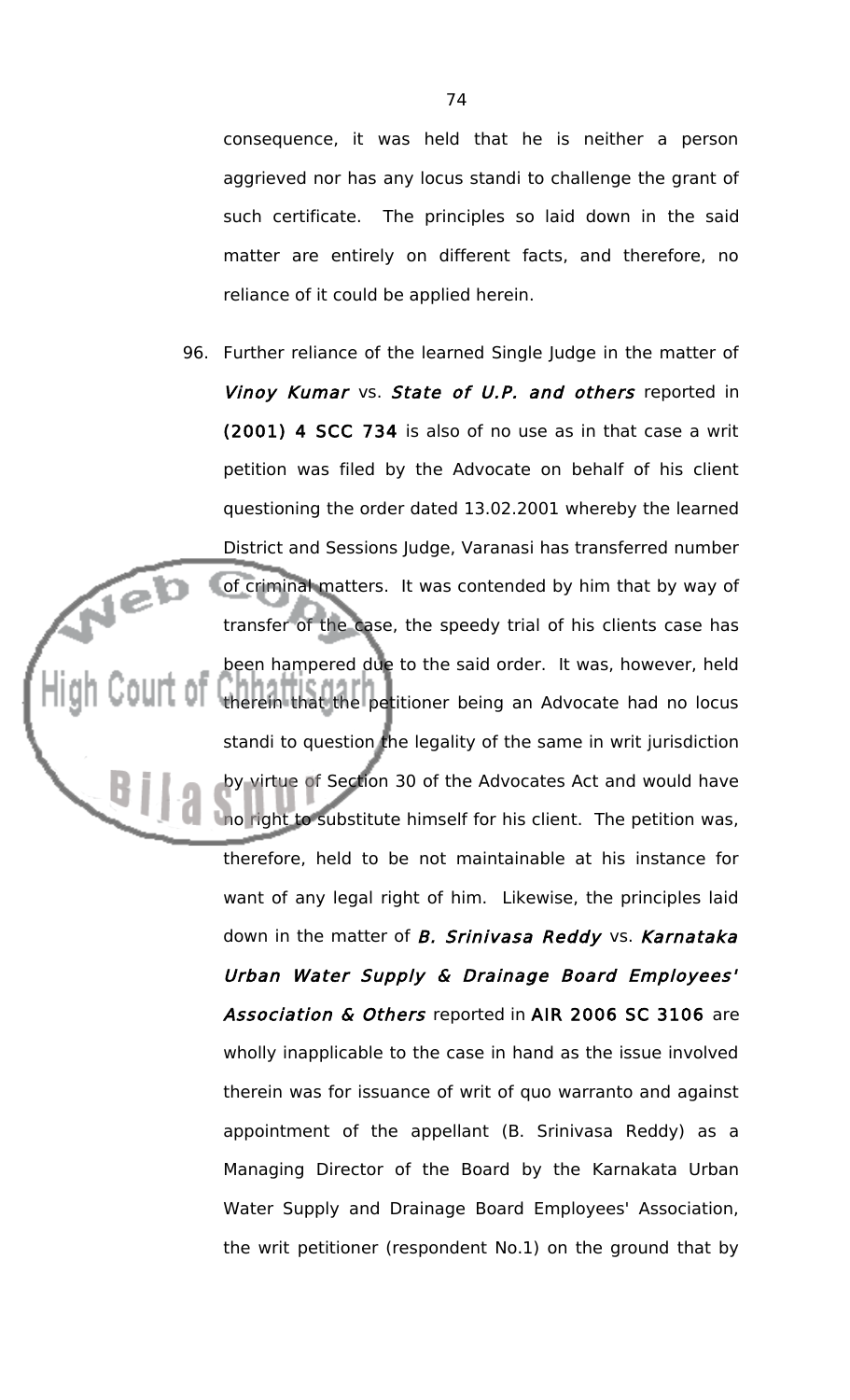virtue of Section 7(1)(d) of the Karnataka Water Supply and Drainage Board Act, 1973, the appellant being the Chief Engineer of the Board could not have been appointed as such. The petition so filed was allowed holding that the appellant cannot be appointed as a Managing Director of Karnataka Urban Water Supply and Drainage Board. The said order was affirmed further by the Appellate Court in an intra Court appeal preferred by the appellant, but, it was reversed by the Supreme Court by observing that since the writ petitioner, i.e., the Association was not a registered Association under the Trade Union Act, therefore, the writ petition filed by the said unregistered Association cannot be held to be maintainable.

97. Further reliance of the learned Single Judge in the matter of Bihar Public Service Commission and another vs. Shiv Jatan Thakur and others reported in AIR 1994 SC 2466 is also distinguishable from the facts involved in the present case. It is true, as held in the said matter that a Member of the Union Public Service Commission has no right to question the validity or correctness of the functions performed by the Commission as a body while he was one of its members and the discretionary relief provided under Article 226 of the Constitution of India cannot be invoked by such member of the Commission. However, in the instant case, the petitioner, though was one of the members of the meeting of the Executive Council held on 06.09.2014 whereby a resolution was passed recommending to the Chancellor of the University for extension of tenure of respondent No.5 as a Vice-Chancellor of the University, but it

Jeb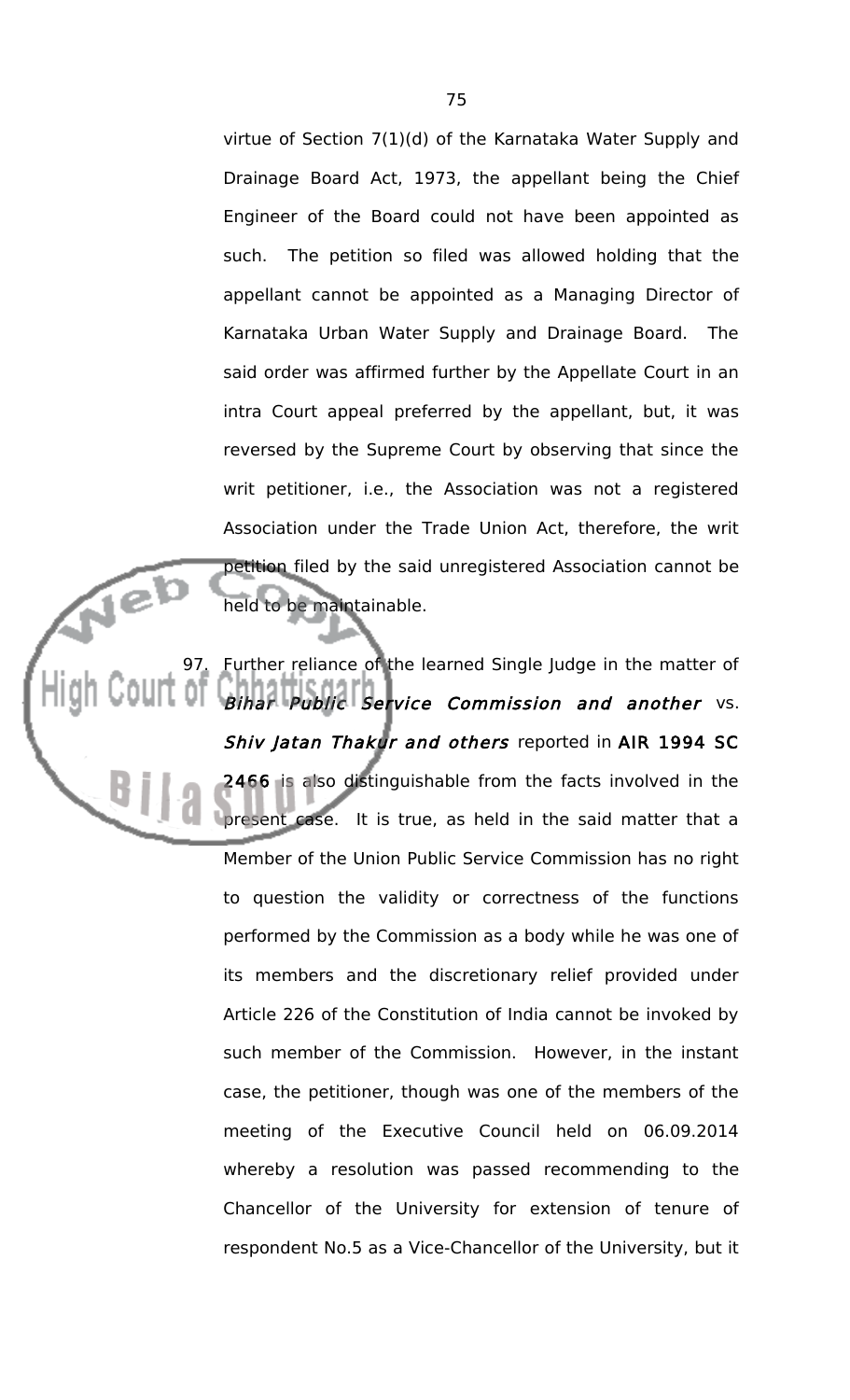was the contention of him that in the said meeting the alleged point for the said recommendation was not in the Agenda No.4 yet it was inserted even in absence of any of the powers provided to the Executive Council at the relevant point of time as the relevant provision authorising the Executive Council for making such a recommendation was inserted much after the said meeting, i.e., on 25.11.2014.

- 98. Mr. Bajaj, by placing his reliance upon the decision rendered in the matter of Dalip Singh vs. State of Uttar Pradesh and others reported in (2010) 2 SCC 114, contended that the person who approached the Court on a false plea Jeb would not be entitled to seek any relief, and therefore, petition as framed by levelling false/fabricated allegation in respect of passing alleged Agenda No.4 despite participating the said meeting on 06.09.2014 deserves to be dismissed on this count alone. However, contention so made is not acceptable in view of the facts involved in the instant matter as analysed herein above. Under such circumstances, the petitioner being a member of the Executive Council can be held to be a person aggrieved to question the validity of the same.
	- 99. At this juncture, the principles laid down in the matter of Gadde Venkateswara Rao vs. Government of Andhra Pradesh and others reported in AIR 1976 SC 828, as relied upon by Mr.Das, are to be taken into consideration. Although the said decision was taken into consideration by the learned Single Judge at paragraph 9.3 of its order impugned but misunderstood the principles laid therein in its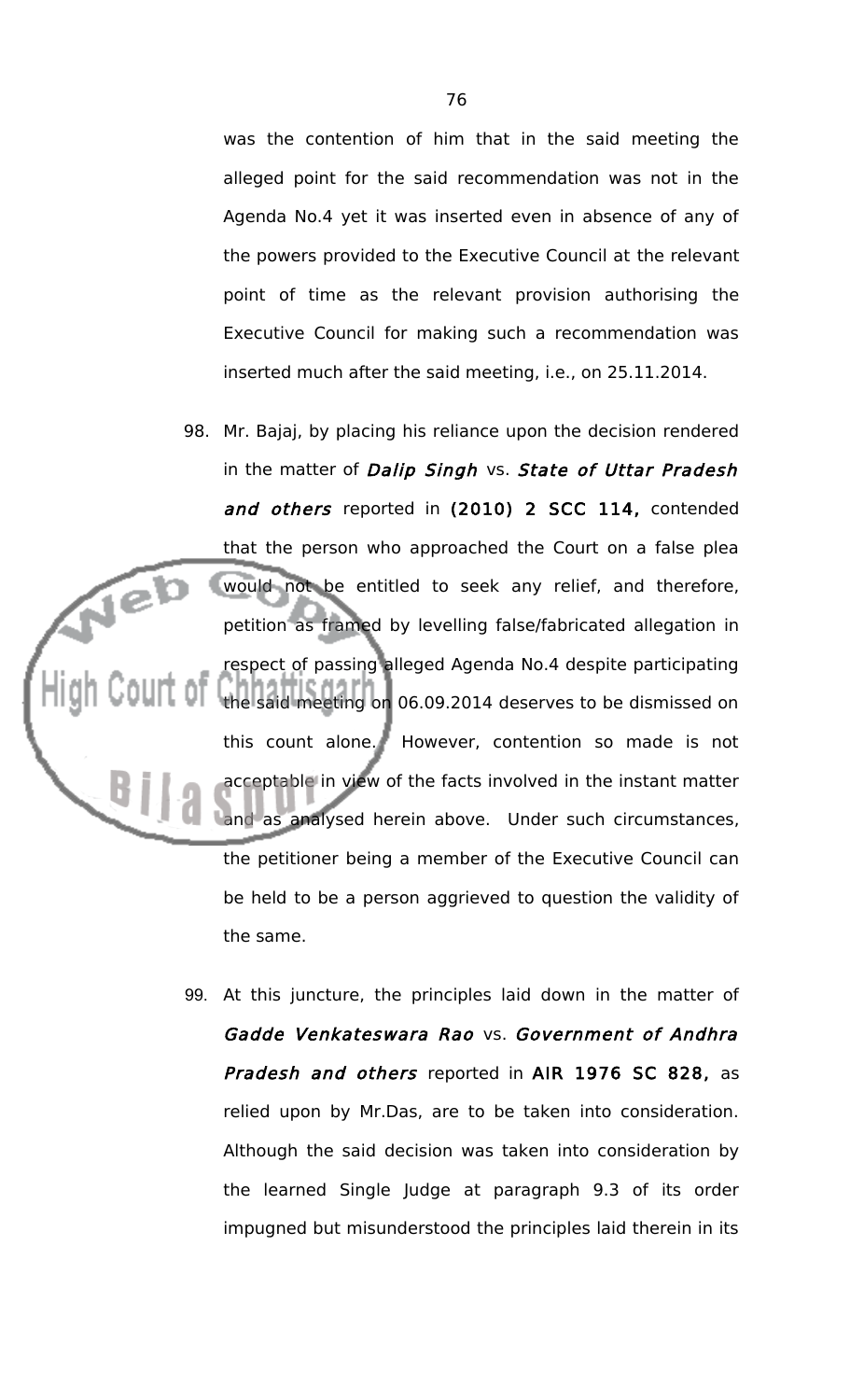proper perspective, while referring only to some portion of para 8 of the said judgment. If the said judgment as a whole is considered, then it would rather support the petitioner's locus standi to question the order of the Chancellor extending the extension period of respondent No.5. In the said matter, a dispute ensued between two villages, namely Dharmajigudem and Lingapalem in relation to the location of Primary Health Center. The State of Andhra Pradesh, vide its order dated 18.04.1963 directed that the said Center should be located permanently at Lingapalem village in accordance with the resolution of the Panchayat Samithi dated 29.05.1961 as the resolution was passed on 28.05.1960 by the Panchayat Samithi where it was resolved that the Primary Health Center should be permanently located at Dharmajigudem, which was duly approved by the Government of Andhra Pradesh. However, the said resolution dated 28.05.1960 was cancelled by the Panchayat Samithi later on as it was not passed in accordance with the relevant rules and resolved to locate the same at Lingapalem. Pertinently to be noted herein that the representatives of the Dharmajigudem assured the representatives of Lingapalem and accorded unanimously to have located the Primary Health Center at Lingapalem. The resolution so passed by the Panchayat Samithi was not accepted by the Government of Andhra Pradesh vide its order dated 07.03.1962 for the reasons that the Center was functioning permanently at the place of Dharmajigudem, therefore, it could not be shifted to any other place unless the Panchayat Samithi resolved 2/3rd majority for the same.

**Tel**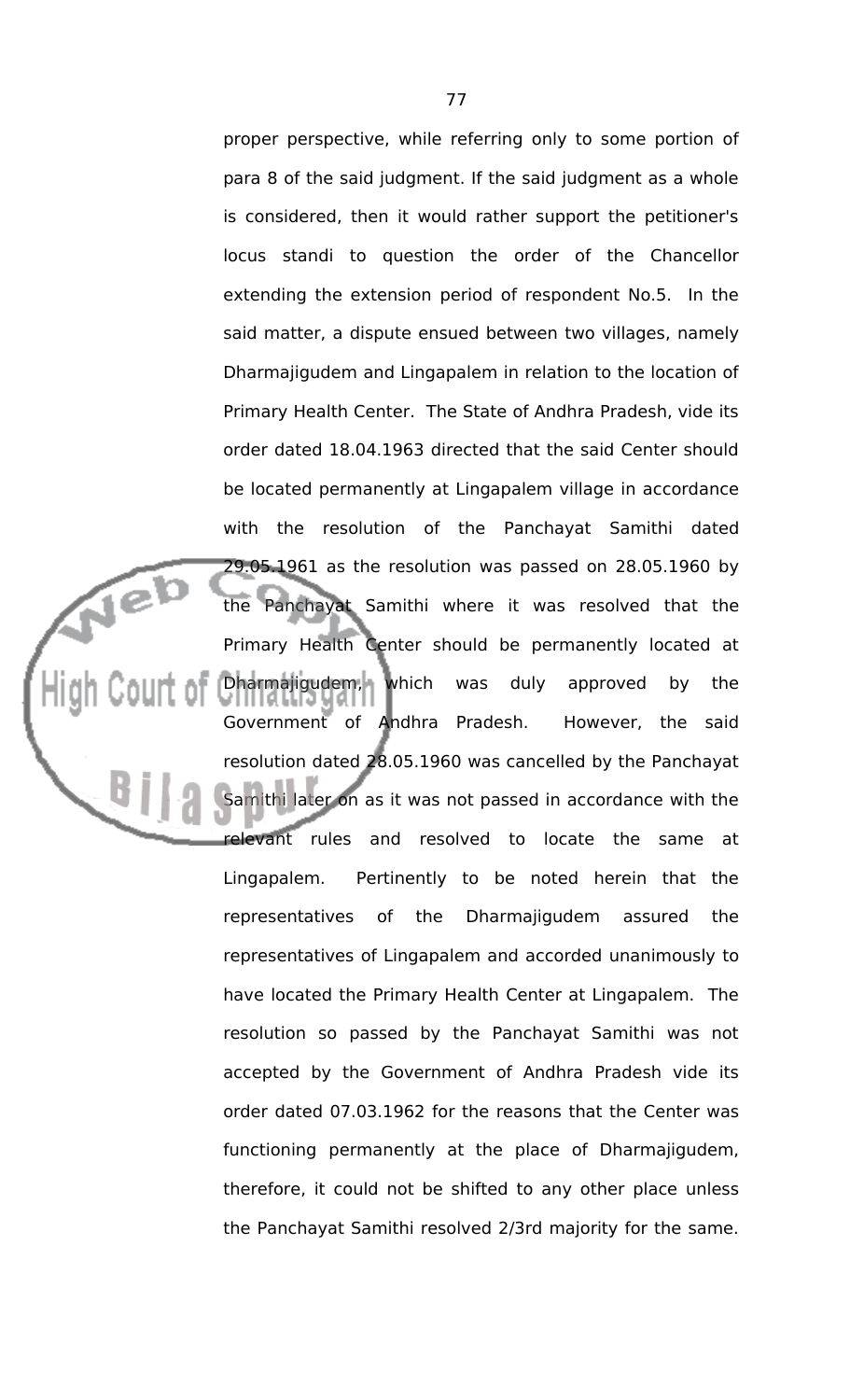The said order dated 07.03.1962 was reversed by the State Government vide its impugned order dated 18.04.1963 as it was realised by the Government that the said previous order was passed under some mistaken facts that the Center was functioning permanently at Dharamajigudem. The order so passed was questioned by the appellant, who was the President of the Village Panchayat of the said Dharamajigudem by filing a writ petition under Article 226 of the Constitution of India. A preliminary objection was, therefore, raised by the State Government regarding its maintainability on the ground that since the appellant had no personal right in the matter with regard to the location of the said Center, and therefore, he had no locus standi to maintain the writ petition. The preliminary objection so raised was rejected by observing at para -8 as under:

Nel

"8. The first question is whether the appellant had locus standi to file a petition in the High Court under Article 226 of the Constitution. This Court in Calcutta Gas Company (Proprietary) Ltd. v. State of West Bengal dealing with the question of locus standi of the appellant in that case to file a petition under Article 226 of the Constitution in the High Court, observed:

"Article 226 confers a very wide power on the High Court to issue directions and writs of the nature mentioned therein for the enforcement of any of the rights conferred by Part III or for any other purpose. It is, therefore, clear that persons other than those claiming fundamental right can also approach the court seeking a relief thereunder. The Article in terms does not describe the classes of persons entitled to apply thereunder; but it is implicit in the exercise of the extraordinary jurisdiction that the relief asked for must be one to enforce a legal right …. The right that can be enforced under Article 226 also shall ordinarily be the personal or individual right of the petitioner himself, though in the case of some of the writs like habeas corpus or quo warranto this rule may have to be relaxed or modified."

Has the appellant a right to file the petition out of which the present appeal has arises? The appellant is the President of the Panchayat Samithi of Dharmajigudem. The villagers of Dhamajigudem formed a committee with the appellant as President for the purpose of collecting contributions from the villagers for setting up the Primary Health Centre. The said committee collected Rs.10,000 and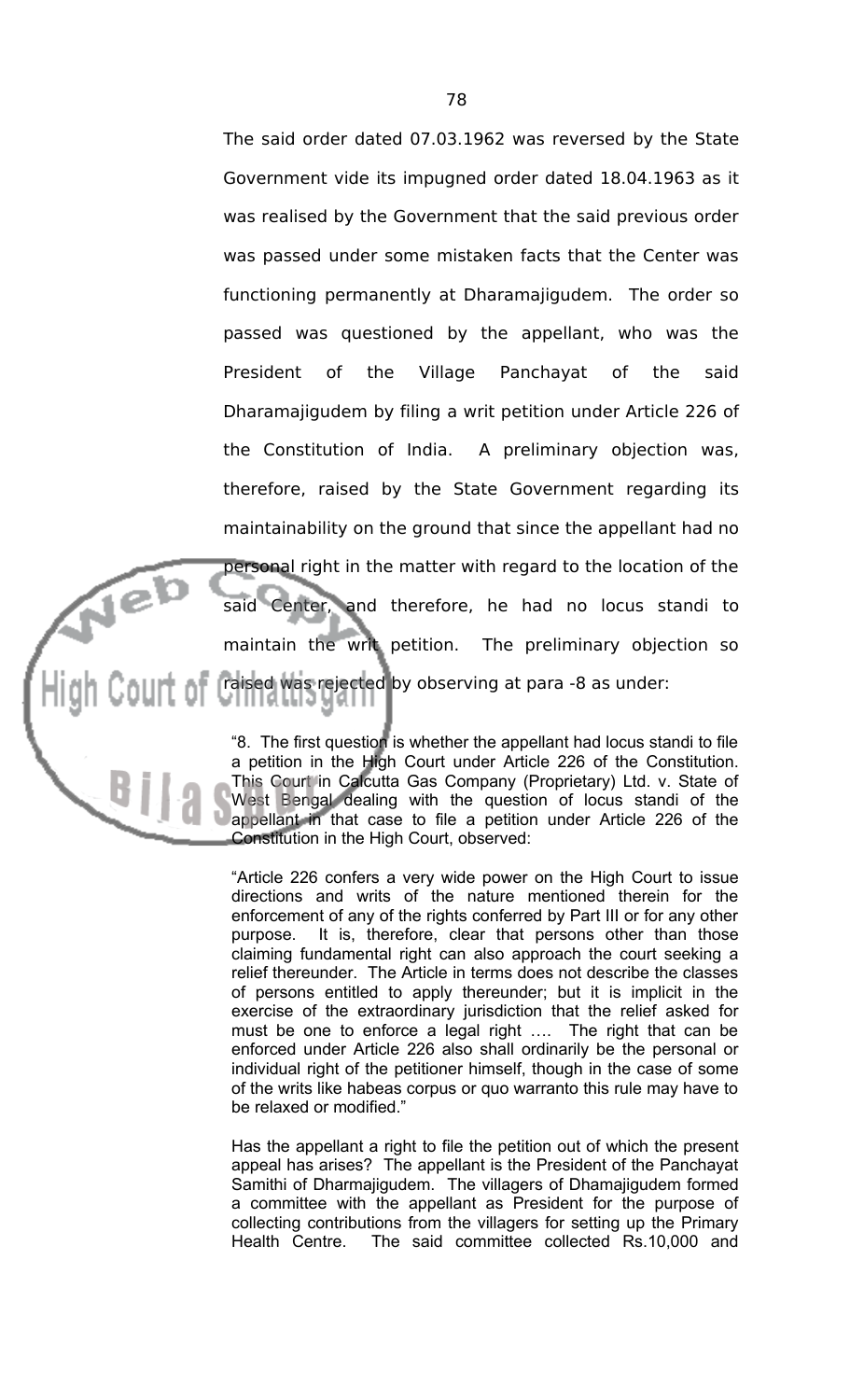deposited the same with the Block Development Officer. The appellant represented the village in all its dealing with the Block Development Committee and the Panchayat Samithi in the matter of the location of the Primary Health Centre at Dharmajigudem. His conduct, the acquiescence on the part of the other members of the committee, and, the treatment meted out to him by the authorities concerned support the inference that he was authorized to act on behalf of the committee. The appellant was, therefore, a representative of the committee which was in law the trustees of the amounts collected by it from the villagers for a public purpose. We have, therefore, no hesitation to hold that the appellant had the right to maintain the application under Article 226 of the Constitution. This Court held in the decision cited supra that "ordinarily" the petitioner who seeks to file an application under Article 226 of the Constitution should be one who has a personal or individual right in the subject-matter of the petition. A personal right need not be in respect of a proprietary interest: it can also relate to an interest of a trustee. That apart, in exceptional cases, as the expression "ordinarily" indicates, a person who has been prejudicially affected by an act or omission of an authority can file a writ even though he has no proprietary or even fiduciary interest in the subject-matter thereof. The appellant has certainly been prejudiced by the said order. The petition under Article 226 of the Constitution at his instance is, therefore, maintainable."

Jeb 100. In view of the foregoing discussions, the findings so recorded by the learned Single Judge based upon the aforesaid principles, which are wholly inapplicable, as observed herein above, holding that the appellant was neither a person aggrieved nor has locus standi to question the order dated 02.12.2014 (Annexure P/1) as passed by the

Chancellor of the University extending the initial tenure of respondent No.5 for a further period of five years as Vice-Chancellor of the University, based upon the alleged recommendation (Annexure P/2) of the meeting of the Executive Council, cannot, therefore, be held to be sustainable and accordingly, I answer the questions '(a) and (b)' as such. The order impugned in this regard is accordingly set aside and it is held that the petition as framed and instituted is maintainable.

101. We shall now examine the order dated 02.12.2014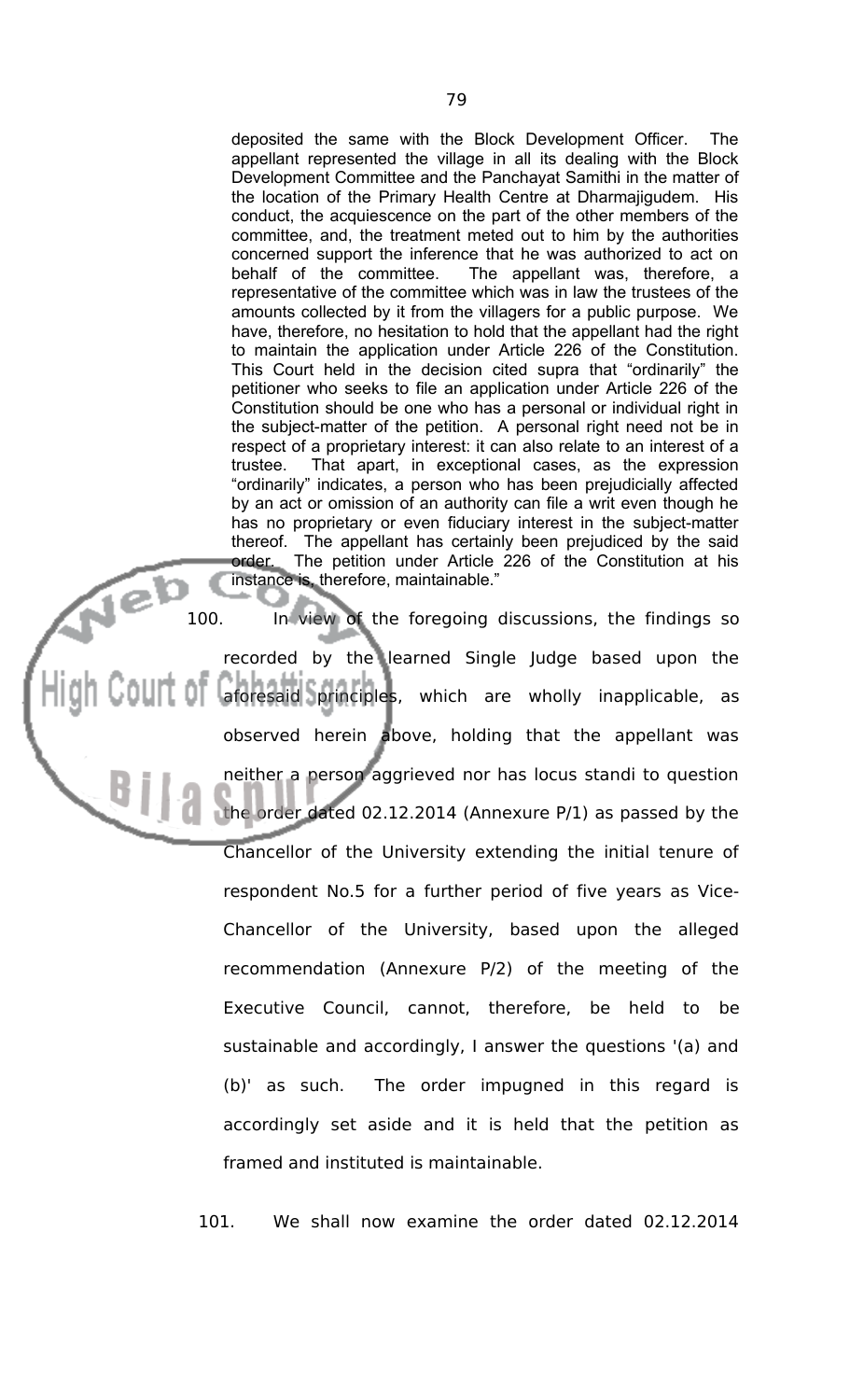(Annexure P/1) as passed by the Chancellor of the University extending the initial tenure of Respondent No.5 (Dr. Sukh Pal Singh) for a further period of five years on the basis of the alleged recommendation of the Execution Council issued on the basis of the resolution passed on 06.09.2014 (Annexure P/2), is sustainable or not?

102. Admittedly, respondent No.5 (Prof. Dr. Sukh Pal Singh) was appointed as Vice-Chancellor of the University vide order dated 05.03.2011 for a period of five years or till the age of 65 years, whichever is earlier, as provided in terms of Statute No.19(5) read with Section 8(2) of the Act of 2003 and accordingly he assumed his Office on 30.03.2011 and started working as such w.e.f. 30.03.2011. It is also not in dispute that during his tenure, an amendment was incorporated on 11.04.2014 in the Statute of the University by enhancing the upper age limit from 65 years to 70 years (without extending the tenure period of five years) and by virtue of the said amendment, the Vice-Chancellor can perform his duty as such for a period of five years or till the age of 70 years, whichever is earlier. Upto this, there is no dispute, but quarrel starts only when the meeting of the Executive Council was convened on 06.09.2014 which led to recommendation to the Chancellor of the Law University for extension of initial tenure of Dr. Sukh Pal Singh (respondent No.5) as Vice-Chancellor for a further period of five years. According to the petitioner, there was no point in the Agenda No.4 for the discussion as such on the date of the said meeting leading to the alleged recommendation of his tenure period as such and it was rather fabricated and manipulated

Neb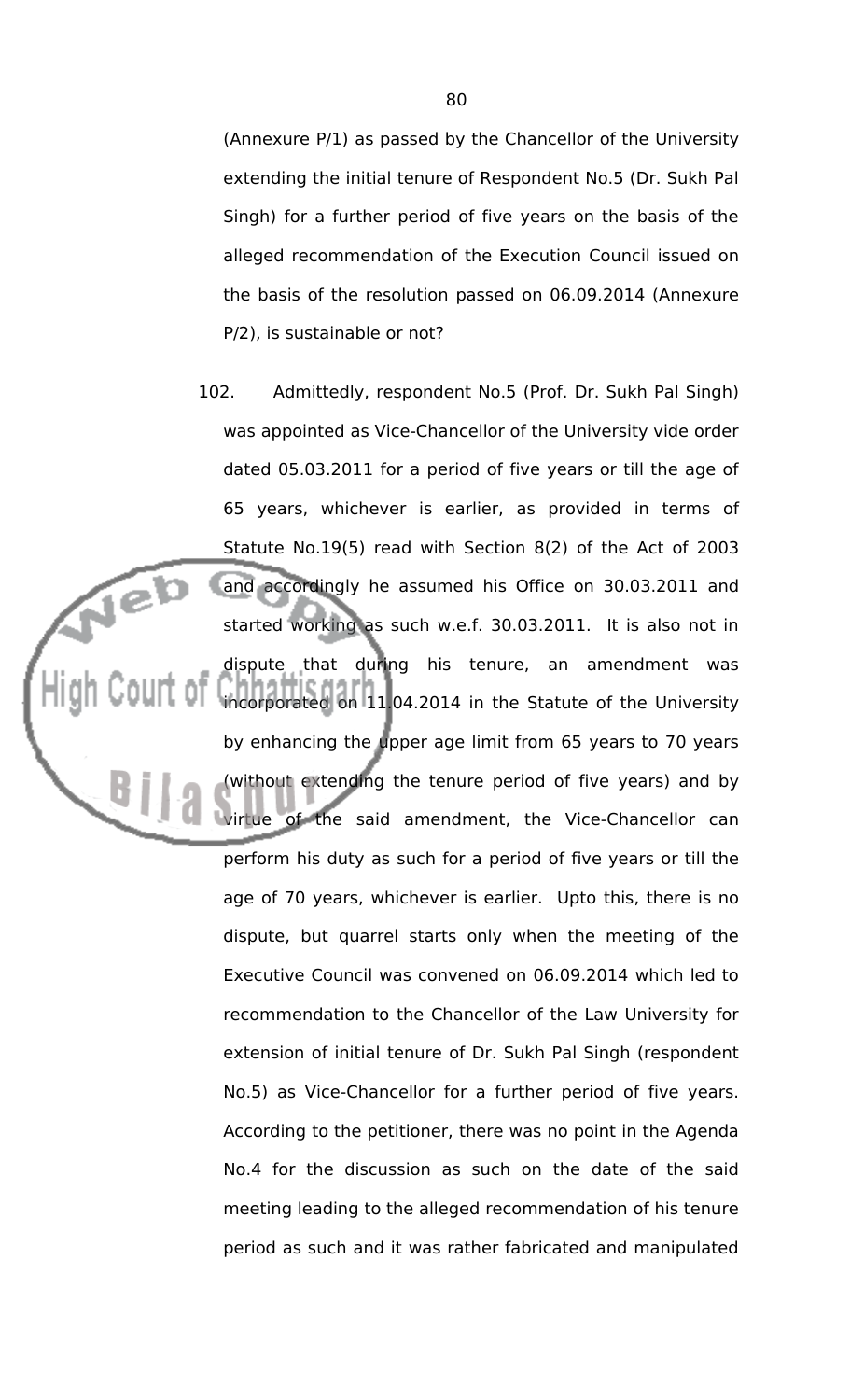and the moment he came to know about it on 21.08.2015 he raised an objection before the Executive Council on 22.08.2015 and also submitted a detailed representation in this aspect before the Registrar of the University on 24.08.2015 requesting him to apprise the Chancellor of the Law University for the alleged illegality in order to save the reputation of the University. But the petitioner did not get any response, which compelled him to filing of the instant petition as no remedy as such for correction of such an illegality is available to him.

103.According to the specific averment in the petition, a meeting Veb of the Executive Council convened on 06.09.2014 was, in fact, in relation to incorporate the amendment in the Statute No. 19(5) of the Staff Regulation of the University for extension of tenure of Vice-Chancellor for a period of five years based upon his satisfactory service and not for the consideration of extension of Dr. Sukh Pal Singh, respondent No.5 herein, as the Vice-Chancellor of the Law University. In absence of any provision as such, no recommendation as such for the extension of tenure period of respondent No.5 could even be made in the said meeting held on 06.09.2014 (Annexure P/2). It was contended by Mr. Das, learned counsel for the appellant that after convening the meeting of the Executive Council on 06.09.2014, an amended notification was published on 25.11.2014,, as mentioned herein above, by the In-Charge Registrar Mr. R.L. Masiya, by which, the said amendment for extension of tenure of Vice-Chancellor for a period of five years, as discussed in the meeting of the Executive Council on 06.09.2014, was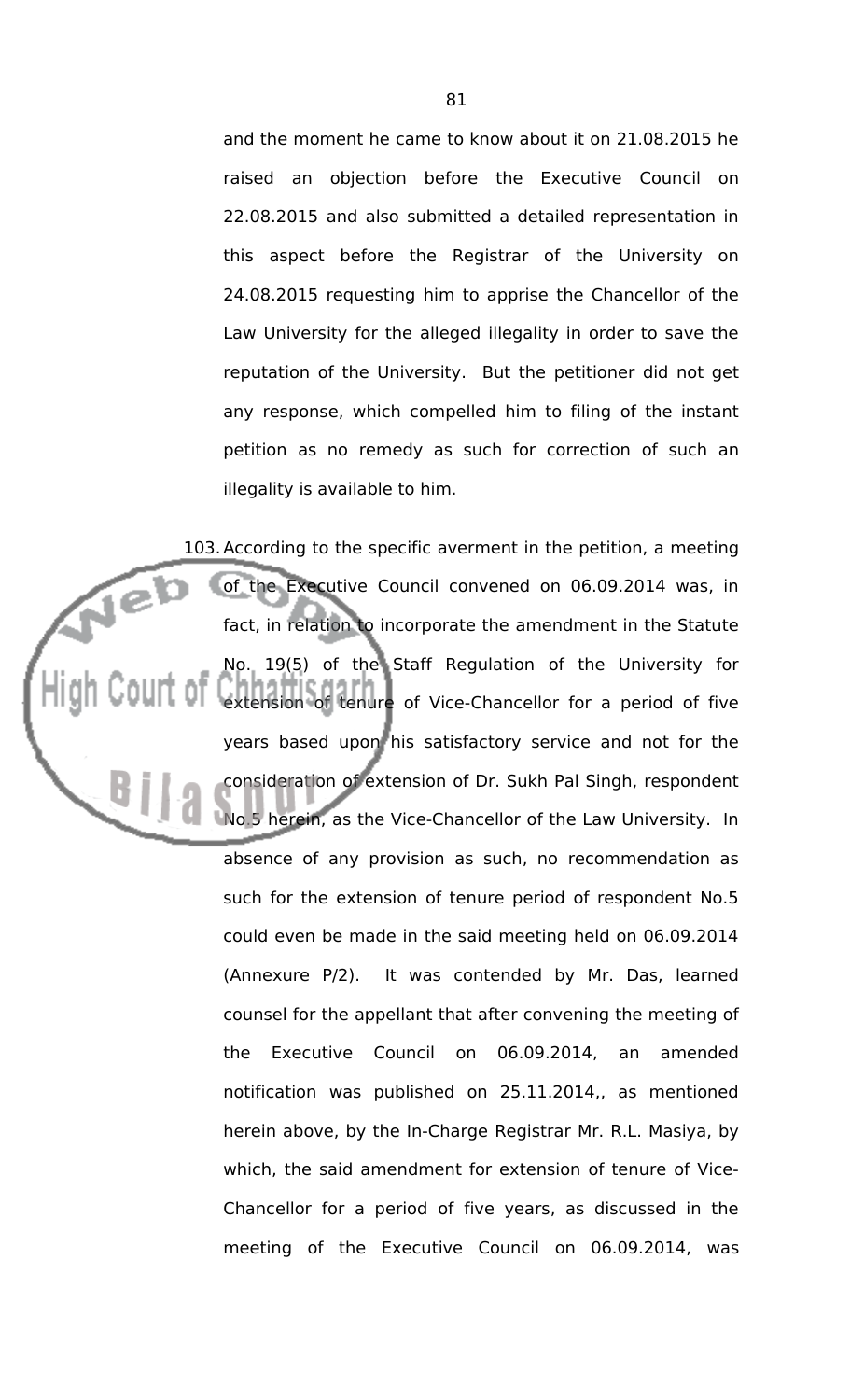brought in the Statute No. 19(5) of the Staff Regulation of the

University by inserting clause (A) therein.

104.At this juncture, the provisions prescribed under Section 15

of the Act of 2003 is to be noted, which reads as under:-

**"15. Statutes.**- (1) The Statutes of the University shall contain such instructions, directions, procedures and details as are necessary to be laid down under and in accordance with the provisions of this Act.

(2) The Statutes as contained in the Schedule to this Act as amended from time to time, shall be binding on all authorities, officers, teachers and employees of the University and persons connected with the University.

(3) Executive Council shall have all powers to make any amendments in the Statutes contained in the Schedule to this Act:

Provided that the Executive Council shall not amend Statute affecting the constitution, status or power of any authority of the University without affording to such authority a reasonable opportunity of making a representation on the proposed changes.

(4) Any amendments to the Statutes, whether by adding, deleting or in any other manner, shall not take effect unless the Chancellor has, after consultation with the State Government, assented to it; and he may after the said consultation and on being satisfied that assent be not given, withhold assent or return the proposal for amendment to the Executive Council for reconsideration in the light of observation, if any, made by him.

> (5) Notwithstanding anything contained in sub-section (3) or sub-section (4) the Chancellor shall have power to amend, after consultation with the State Government whether by adding, deleting or in any other manner, the Statutes contained in the Schedule.

> (6) An amendment to the Statutes shall come into force on the date of its publication in the Official Gazette."

105. By virtue of sub-section (3) of the aforesaid provision, the Executive Council shall have all powers to make any amendment in the Statute contained in the Schedule to this Act of 2003. Based upon it, the Executive Council of the University recommends, the following amendment in Statute No. 19(5) by adding clause (A) as under: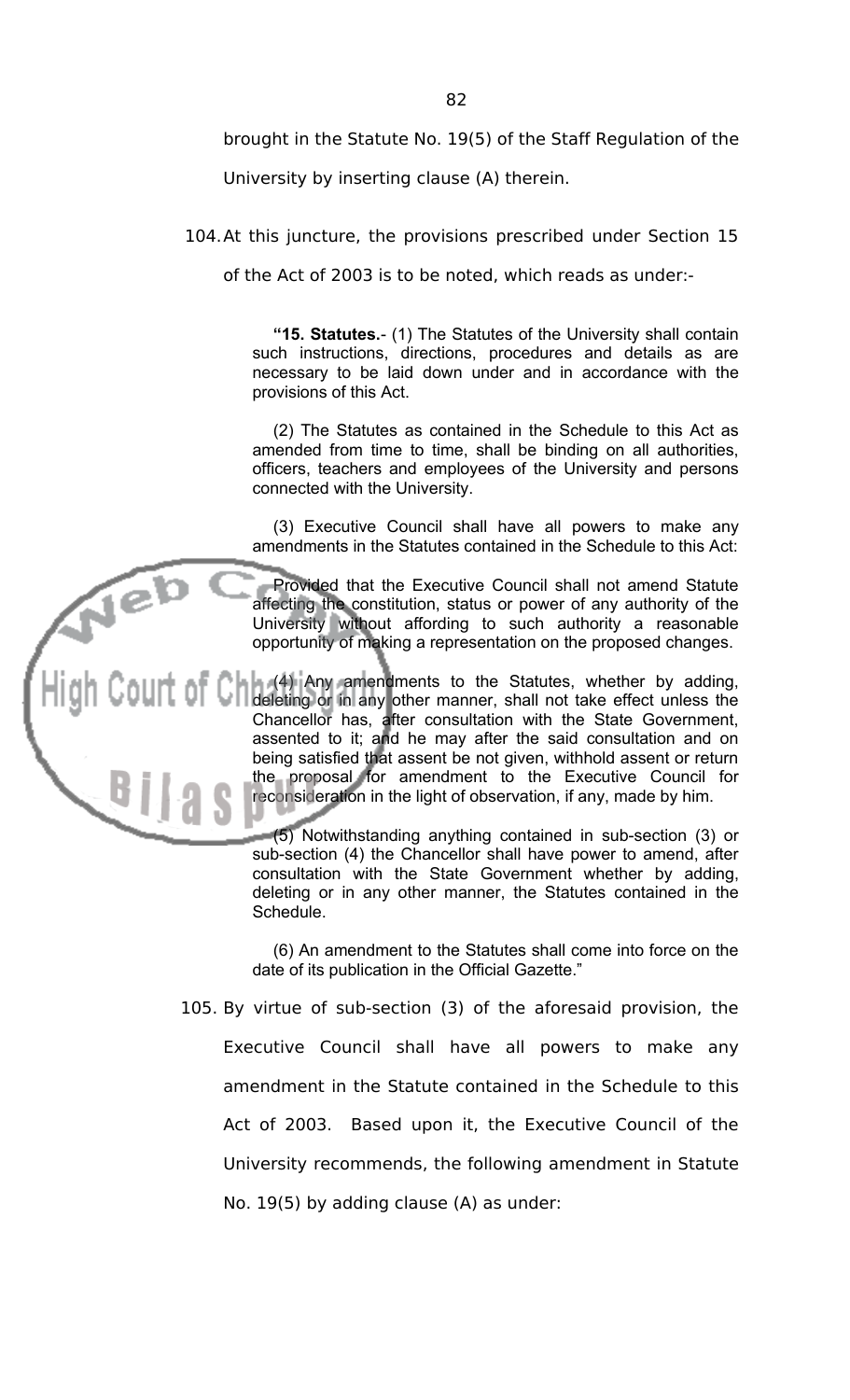"19(5)(A) On the basis of satisfactory services, well before the expiry of normal tenure, the Executive Council of the University may recommend to the Chancellor of the University to extend the existing tenure of the Vice-Chancellor beyond his/her initial tenure for a period of next five years and the Chancellor shall have the power to grant such extension of the existing tenure of the Vice-Chancellor, provided that such extension of tenure of the Vice-Chancellor can be upto the age of seventy years only. Provided further, that upon the expiry of his/her term, the Vice-Chancellor shall continue to remain in office until his/her successor is appointed and enters upon his/her office."

106. Pertinently to be noted here that although the aforesaid recommendation was made by the Executive Council in exercise of the powers provided under sub-section (3) of Section 15 of the Act of 2003 but it shall take its effect only when it is assented and notified as per the provisions prescribed under sub-sections (4) and (6) of the said Act of 2003. So, the alleged amendment though proposed as such on 06.09.2014 but has not come into force for want of its assent as well as for issuance of notification for its enforcement, as required under the said provisions of the Act of 2003.

> 107. Having realised the aforesaid legal position, the Executive Council has decided on 06.09.2014 while making and/or proposing the aforesaid amendment to the Statute that a request may be made to the Hon'ble the Chief Justice, High Court of Chhattisgarh and the Chancellor of the University for its assent and it has also been decided that the Vice-Chancellor (Dr. Sukh Pal Singh, though not mentioned by name) may personally meet the Chancellor of the University in order to expedite its assent.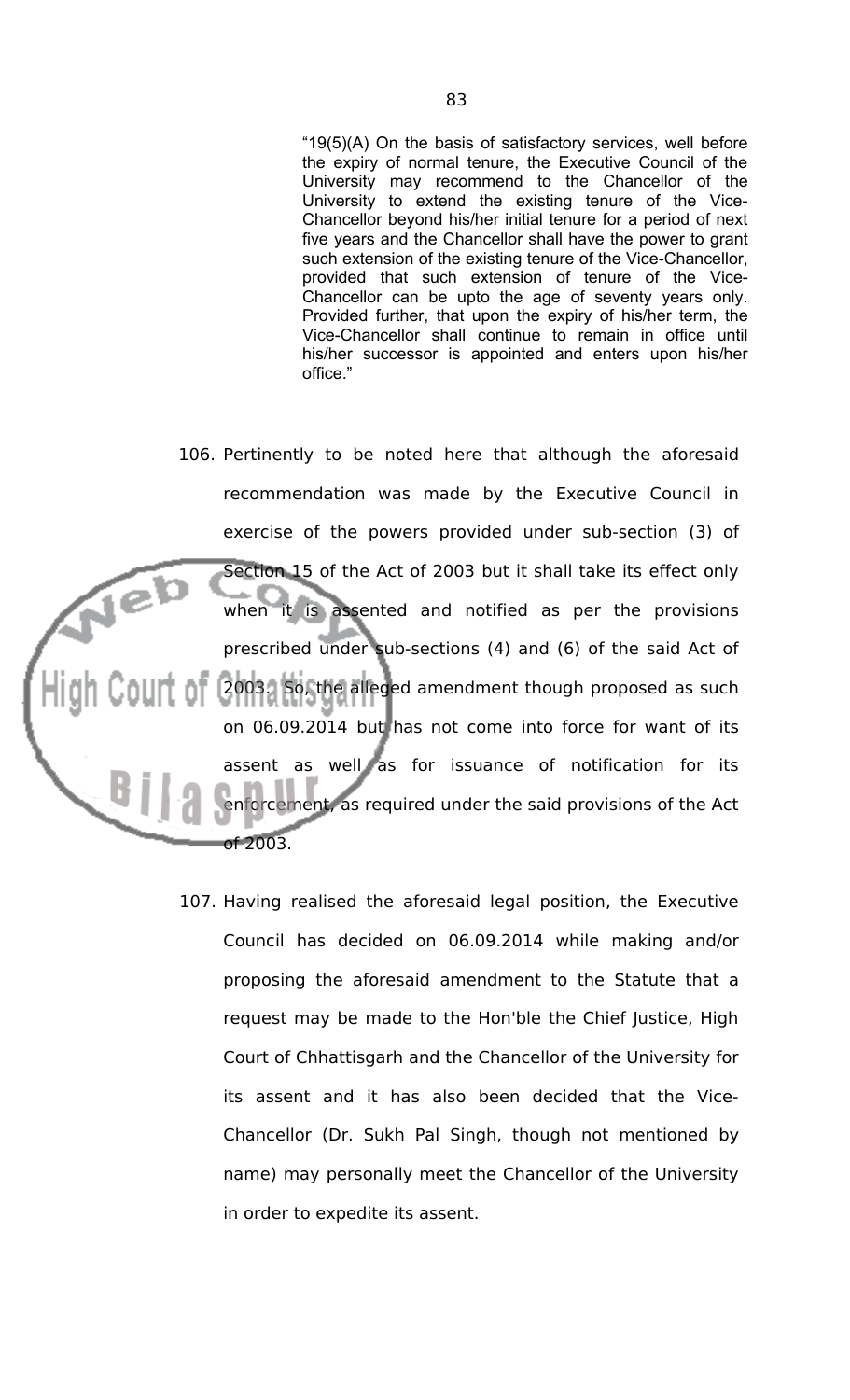108. After authorising the Vice-Chancellor of the University as such, the Executive Council simultaneously while acting upon such an amendment, which is yet to be assented and notified under the Act of 2003, recommended the name of Dr. Sukh Pal Singh (respondent No.5) to Hon'ble the Chief Justice, High Court of Chhattisgarh and Chancellor of the University to extend his existing tenure beyond his initial tenure for a period of next five years or upto the age of seventy years, whichever is earlier, subject to publication of the said amendment in the Official Gazette of the State Government.

109. What is reflected from the aforesaid decision of the Jeb Executive Council is that on 06.09.2014 the Vice-Chancellor of the University, namely, Dr. Sukh Pal Singh was authorised to meet the Chancellor of the University in order to expedite the assent of the said "proposed amendment" in the Statute. Not only this, the Executive Council, even prior to its amendment in the Statute, acted upon it and, recommended the name of Dr. Sukh Pal Singh, respondent No.5 herein, for extension of his existing tenure beyond his initial tenure for a period of next 5 years or upto the age of his seventy years, whichever is earlier, subject to Notification of the said "proposed amendment" in the Official Gazette of the State Government.

> 110. The entire aforesaid decision as taken by the Executive Council is apparently beyond its powers. The so-called "amendment" was just made by the Executive Council in its meeting held on 06.09.2014 and was required to be assented first by the Chancellor of the University, as per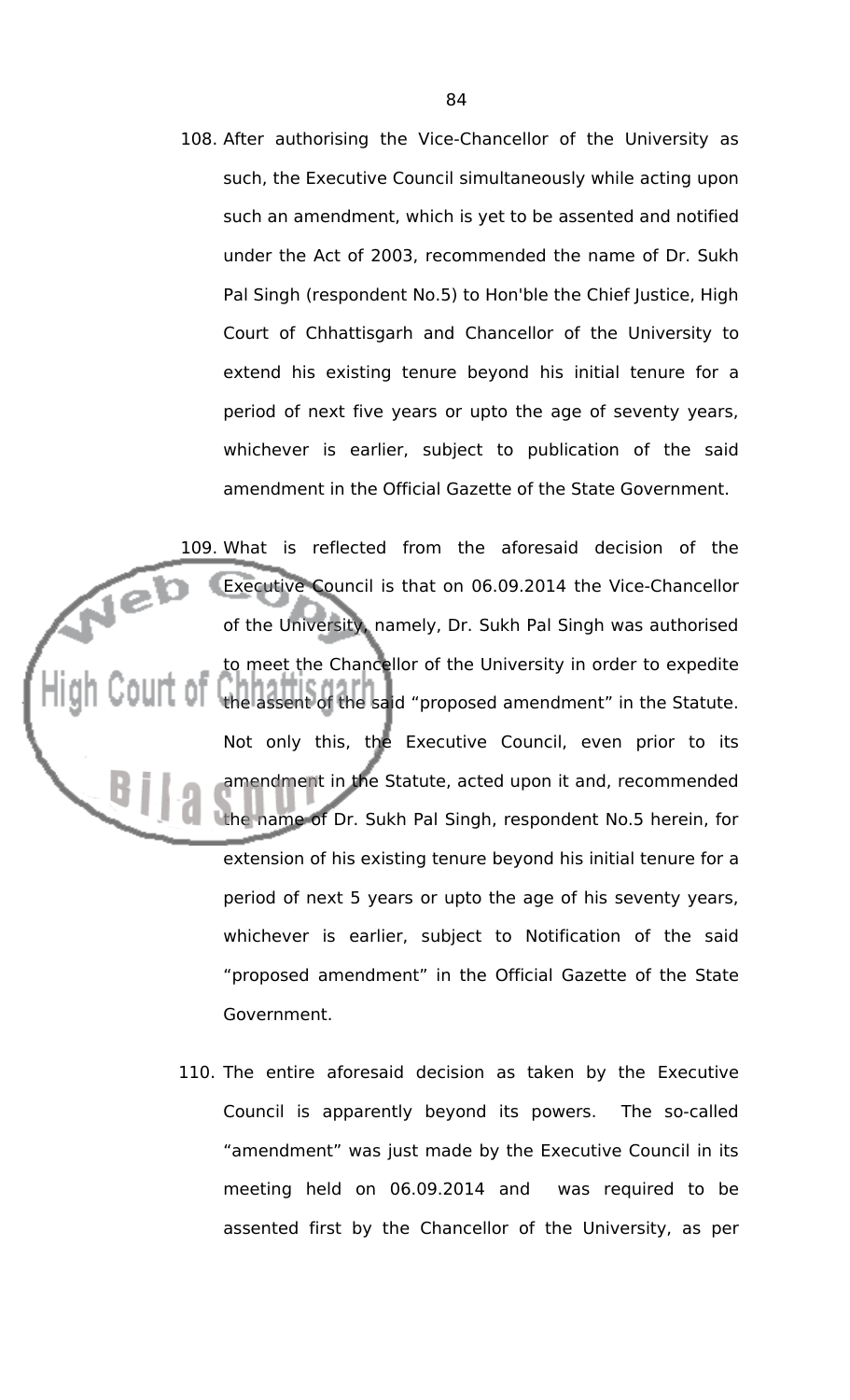provisions prescribed under sub-section (4) of Section 15 of the Act of 2003, whereas surprisingly on the same date, i.e., on 06.09.2014, the Vice-Chancellor of the University (Dr. Sukh Pal Singh) was not only authorised to meet the Chancellor of the University personally for the purposes of expediting the said assent, but his name as such was recommended simultaneously based upon the so-called "proposed amendment" on 06.09.2014 itself. However, the powers in this regard are yet to be vested upon the Executive Council but even in absence of any power conferred upon it as such, the alleged recommendation for extension of respondent No.5 was made. Why the Executive Council was so hurry? Why the Executive Council proceeded in such a manner despite knowing fully the said legal position? Why the existing Vice-Chancellor of the University alone was authorised to meet the Chancellor of the University for assent of the so-called "proposed amendment" which is going to be benefited to him only? Why could not have waited at least for issuance of publication, as required under sub-section (6) of Section 15 of the Act of 2003? All these acts of the Executive Council are not supported by the law, and therefore, illegal action of theirs cannot be held to be legalised subsequently by virtue of issuance of Notification on 25.11.2014 under sub-section (6) of Section 15 of the Act of 2003. If such an act of the Executive Council is appreciated, the entire provisions of the Statute would have become redundant. The conduct of the Executive Council in such an eventuality cannot be appreciated and they should have rather acted strictly in accordance with law

Neb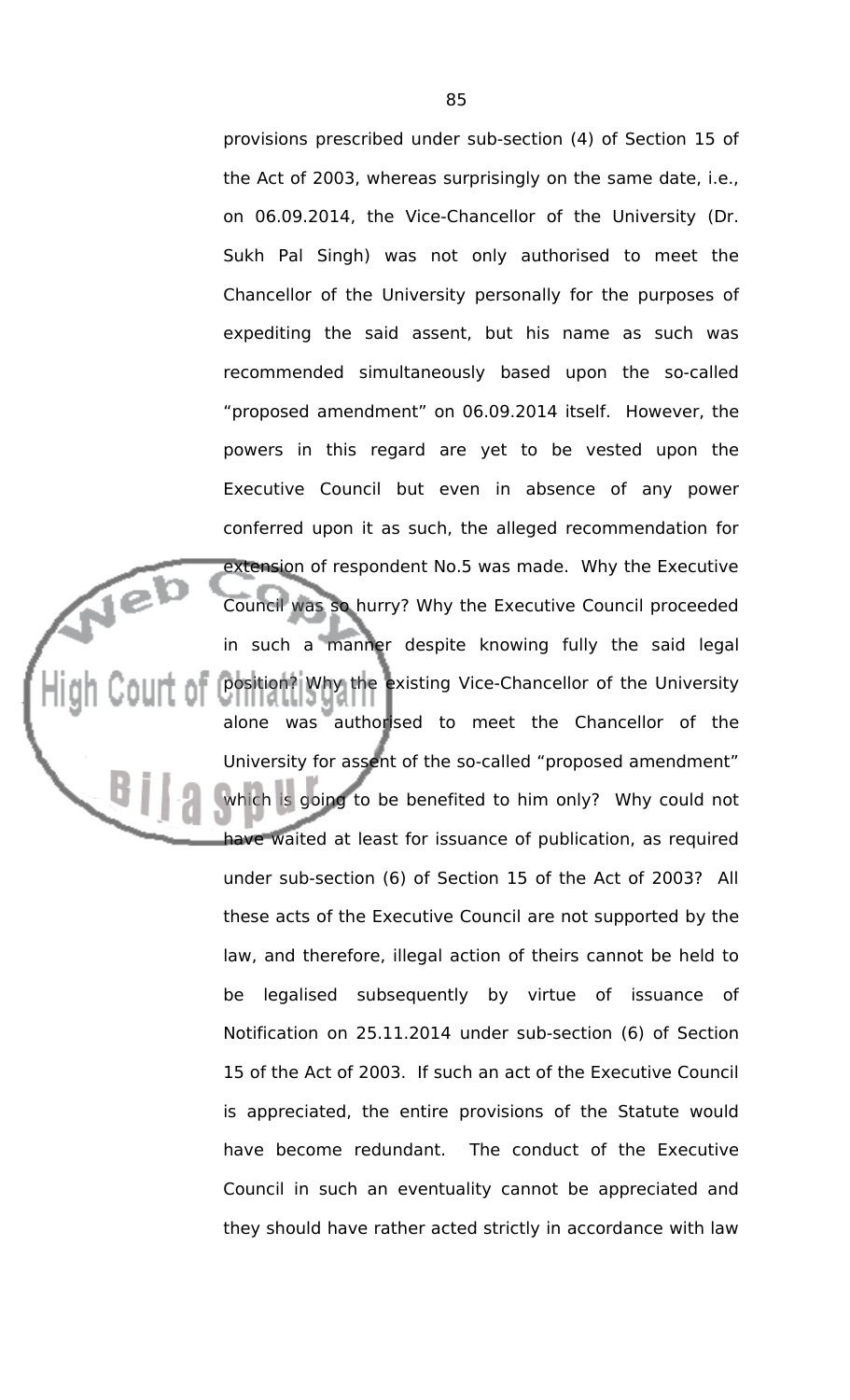and should have refrained from doing anything at the cost of the reputation of the University.

- 111. Pertinently to be observed here that an amendment to the Statute shall have to come into force of law only on the date of its publication in the Official Gazette, as required under sub-section (6) of Section 15 of the Act of 2003. Clause (A), as mentioned herein above, has been brought in the Statute No.19(5) on 25.11.2014 when the said Notification was issued by way of publication (Annexure P/8) in the Official Gazette. The Executive Council of the University was thus empowered w.e.f. 25.11.2014 to recommend the Chancellor Jeb of the University for extension of tenure of Vice-Chancellor beyond his/her initial tenure for a period of next five years, based upon his/her satisfactory services and Chancellor shall have the power to grant such an extension of tenure of the Vice-Chancellor only w.e.f. 25.11.2014 when the above amendment was inserted in the Statute by way of the said Notification.
	- 112. At this juncture, the contention of Shri Bajaj based upon the principles laid down in the matter of *Chandigarh* Administration through The Director, Public Instructions (Colleges), Chandigarh v. Usha Khetrapal Waie and others reported in AIR 2011 SC 2956 that the alleged recommendation of the Executive Council cannot be held to be invalid although it was issued prior to issuance of said Notification dated 25.11.2014 making the proposed amendment to the part of the Statute is, however, noted to be rejected as the principles laid down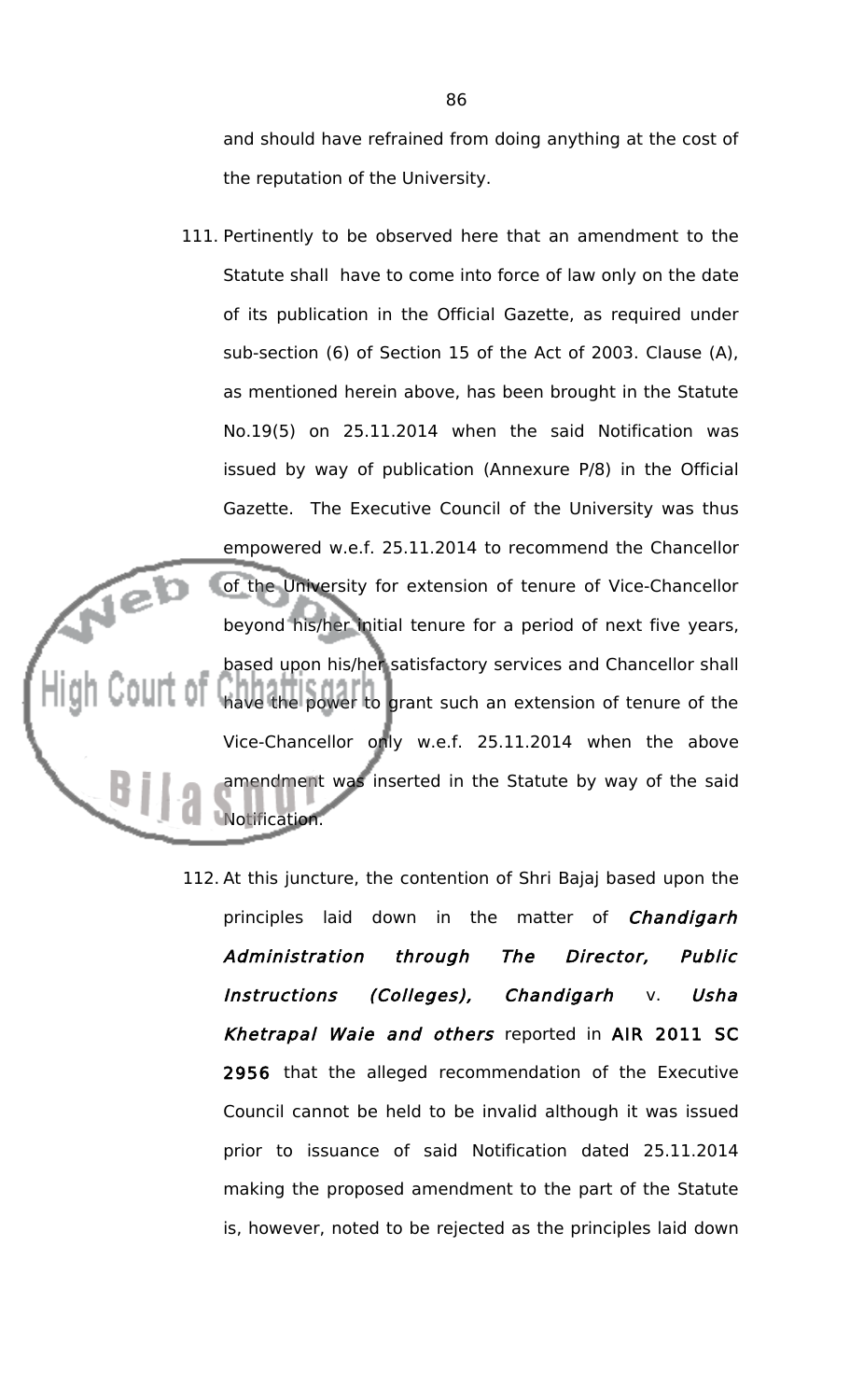therein are entirely distinguishable from the facts involved in the case in hand. That is the case where the administrative instructions prescribing Ph.D. degree as an eligibility criteria for recruitment to the post of Principals issued in absence of valid rules cannot be held to be invalid by observing that such an administrative instructions could be issued while exercising its executive powers. However, such a fact is not involved in the present case, therefore, the principle laid down in the said case is not applicable in the present one.

113. As we analysed herein above, the alleged recommendation was made by the Executive Council to the Chancellor of the Neb Law University on 06.09.2014 for extension of existing tenure of respondent No.5 as Vice-Chancellor for a period of next 5 years, i.e., much prior to the incorporation of the said amendment to the Statute. Therefore, such recommendation of the Executive Council issued on the basis of its meeting held on 06.09.2014 much prior to the incorporation of the alleged amendment to the Statute cannot be taken into consideration as a valid recommendation for extension of existing tenure of respondent No.5 as Vice-Chancellor of the University for a period of next five years. Consequently, I answer the question (c) in negative by holding that the order dated 02.12.2014 (Annexure P/1) as passed by the Chancellor of the University extending existing tenure for a period of next five years of respondent No.5 as Vice-Chancellor of the University or until he attains the age of seventy years, whichever is earlier, based upon such an illegal recommendation, dated 06.09.2014 of the Executive Council cannot be upheld and as such, no right whatsoever